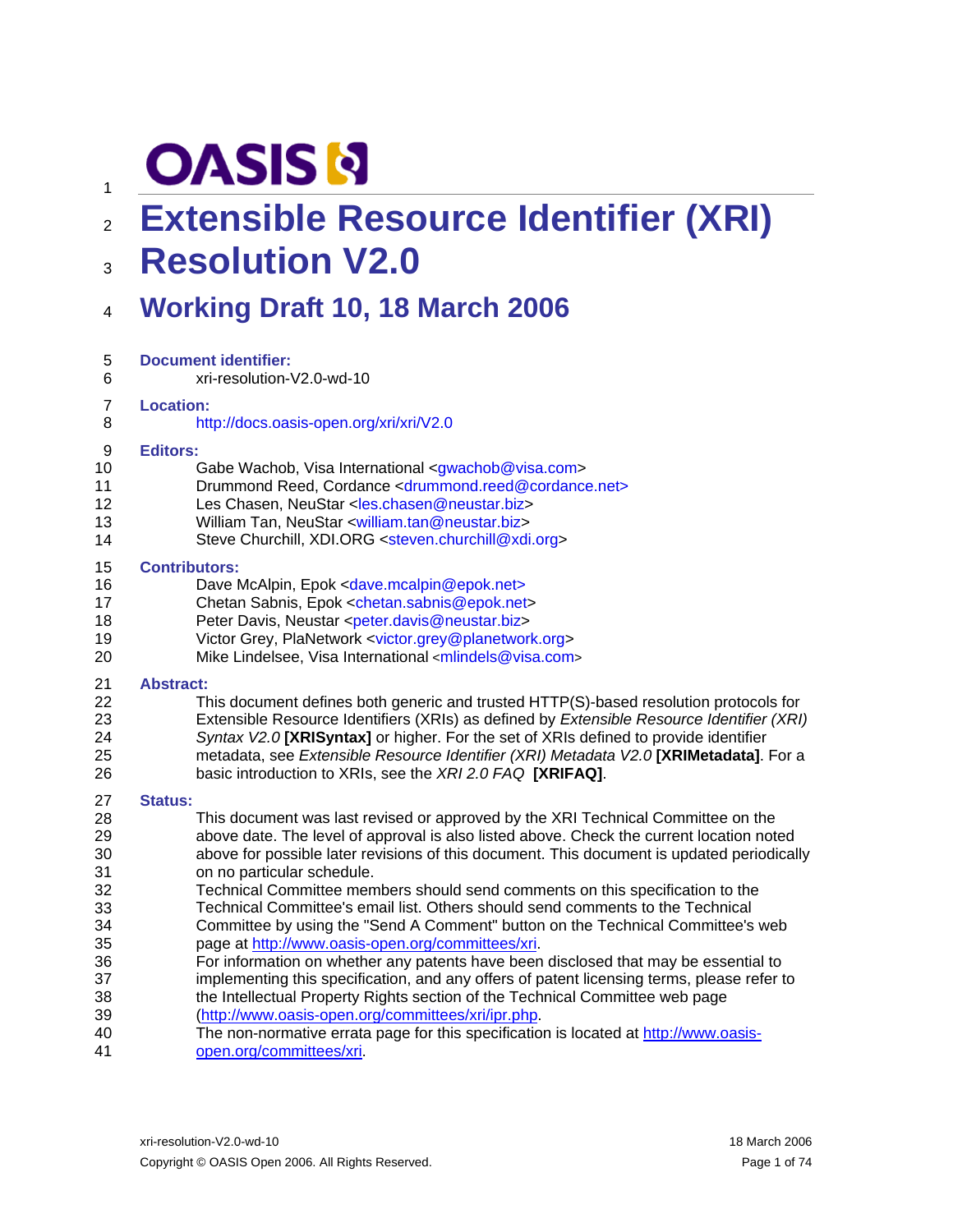### **Table of Contents**  $42$

| 43 | 1              |  |
|----|----------------|--|
| 44 |                |  |
| 45 |                |  |
| 46 |                |  |
| 47 |                |  |
| 48 | $\overline{2}$ |  |
| 49 |                |  |
| 50 |                |  |
| 51 |                |  |
| 52 |                |  |
| 53 |                |  |
| 54 | 3              |  |
| 55 |                |  |
| 56 |                |  |
| 57 |                |  |
| 58 |                |  |
| 59 |                |  |
| 60 |                |  |
| 61 |                |  |
| 62 |                |  |
| 63 |                |  |
| 64 |                |  |
| 65 |                |  |
| 66 |                |  |
| 67 |                |  |
| 68 | 4              |  |
| 69 |                |  |
| 70 |                |  |
| 71 |                |  |
| 72 |                |  |
| 73 |                |  |
| 74 |                |  |
| 75 |                |  |
| 76 |                |  |
| 77 |                |  |
| 78 |                |  |
| 79 | 5              |  |
| 80 |                |  |
| 81 |                |  |
| 82 |                |  |
| 83 |                |  |
| 84 |                |  |
|    |                |  |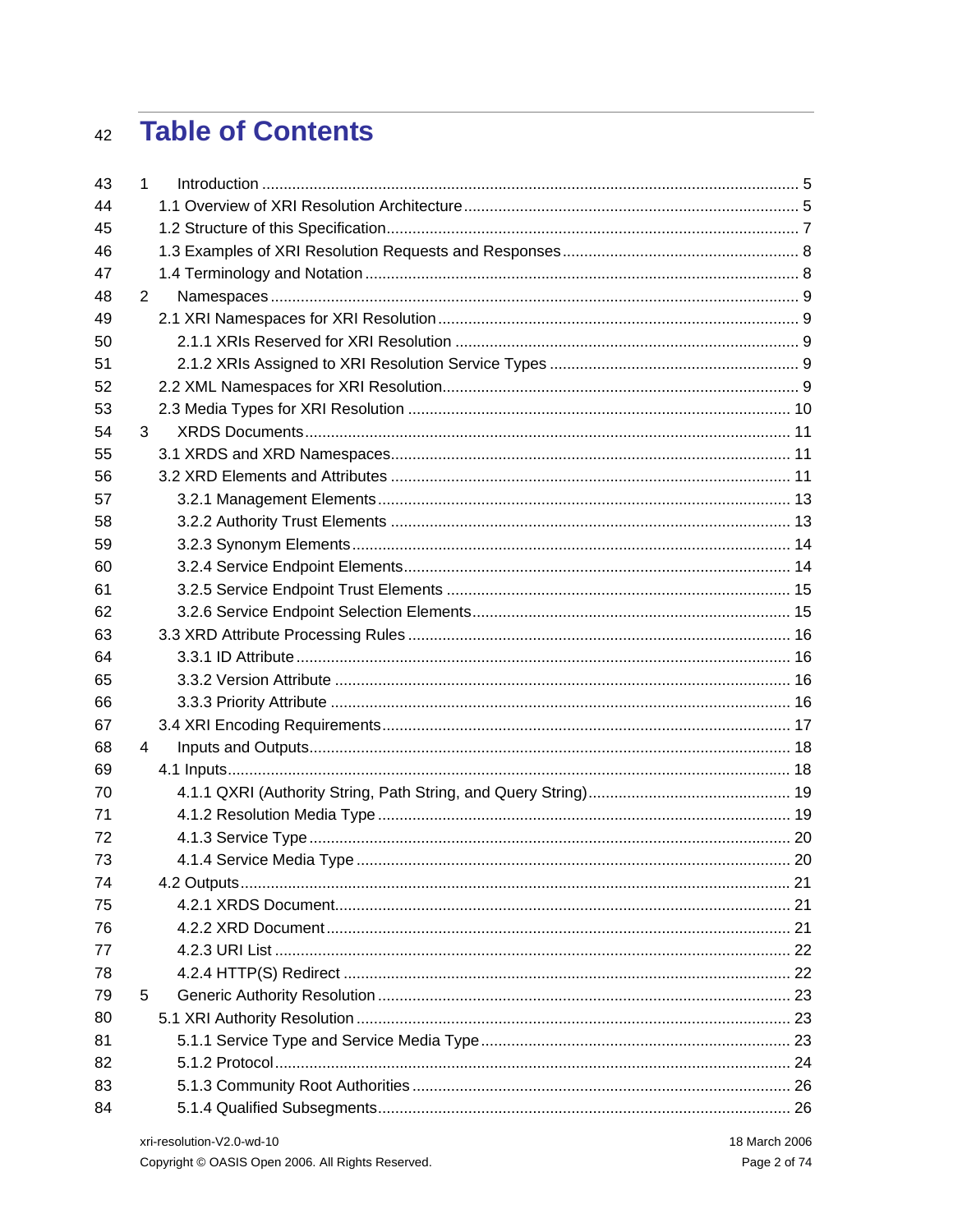| 85  |     |  |
|-----|-----|--|
| 86  |     |  |
| 87  |     |  |
| 88  |     |  |
| 89  |     |  |
| 90  |     |  |
| 91  |     |  |
| 92  | 6.  |  |
| 93  |     |  |
| 94  |     |  |
| 95  |     |  |
| 96  |     |  |
| 97  |     |  |
| 98  |     |  |
| 99  |     |  |
| 100 |     |  |
| 101 |     |  |
| 102 |     |  |
| 103 |     |  |
| 104 |     |  |
| 105 | 7   |  |
| 106 |     |  |
| 107 |     |  |
| 108 |     |  |
| 109 |     |  |
| 110 |     |  |
| 111 |     |  |
| 112 |     |  |
| 113 | 8.  |  |
| 114 |     |  |
| 115 |     |  |
| 116 |     |  |
| 117 |     |  |
| 118 |     |  |
| 119 |     |  |
| 120 |     |  |
| 121 |     |  |
| 122 | 9   |  |
| 123 |     |  |
| 124 |     |  |
| 125 |     |  |
| 126 | 10. |  |
| 127 |     |  |
| 128 |     |  |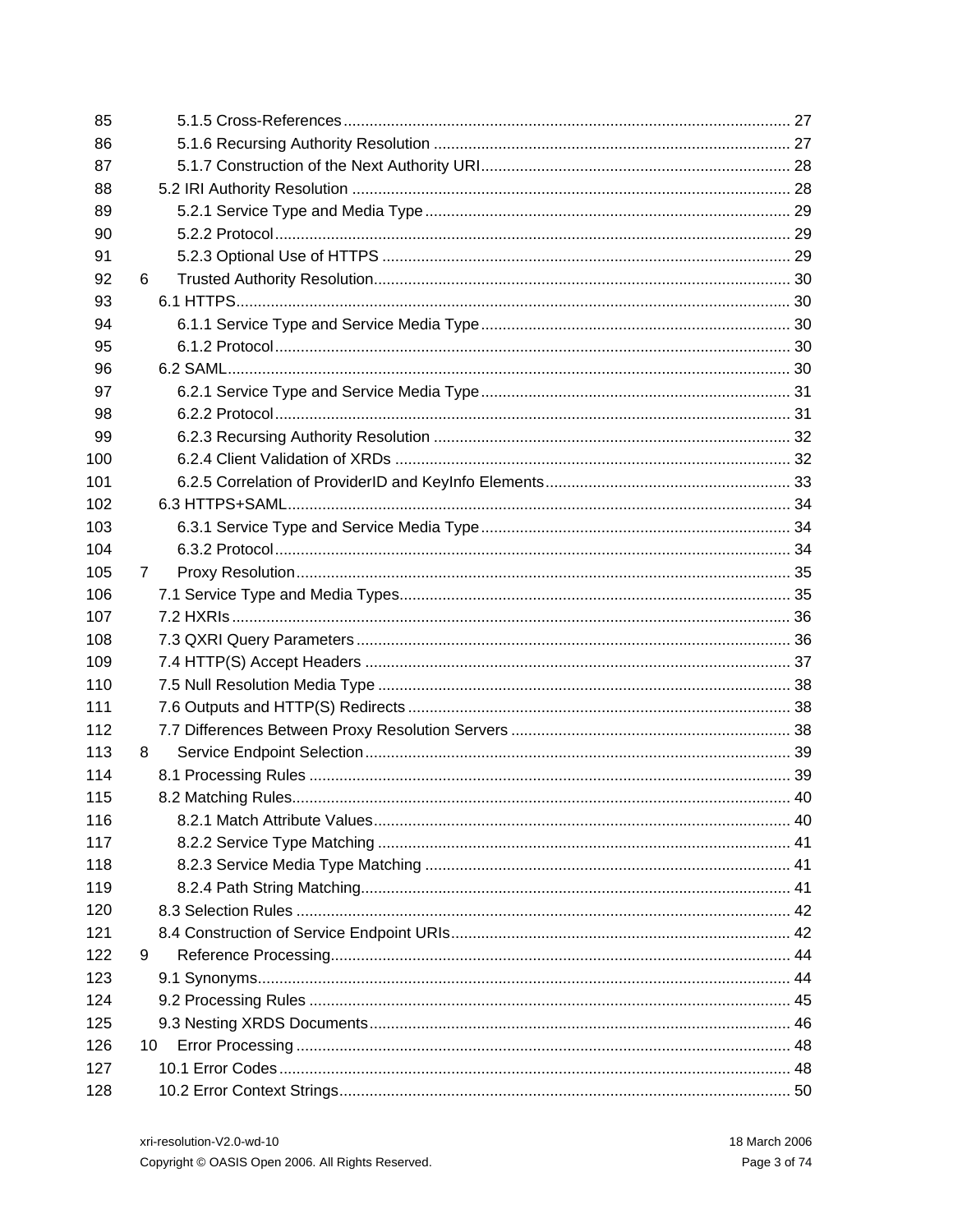| 129 |                                                                              |  |
|-----|------------------------------------------------------------------------------|--|
| 130 | 11                                                                           |  |
| 131 |                                                                              |  |
| 132 |                                                                              |  |
| 133 |                                                                              |  |
| 134 |                                                                              |  |
| 135 |                                                                              |  |
| 136 |                                                                              |  |
| 137 |                                                                              |  |
| 138 | 12.                                                                          |  |
| 139 |                                                                              |  |
| 140 |                                                                              |  |
| 141 |                                                                              |  |
| 142 |                                                                              |  |
| 143 |                                                                              |  |
| 144 |                                                                              |  |
| 145 |                                                                              |  |
| 146 |                                                                              |  |
| 147 | 13                                                                           |  |
| 148 |                                                                              |  |
| 149 |                                                                              |  |
| 150 |                                                                              |  |
| 151 |                                                                              |  |
| 152 |                                                                              |  |
| 153 |                                                                              |  |
| 154 |                                                                              |  |
| 155 |                                                                              |  |
| 156 | 14                                                                           |  |
| 157 |                                                                              |  |
| 158 |                                                                              |  |
| 159 |                                                                              |  |
| 160 | Appendix B. RelaxNG Compact Syntax Schema for XRDS and XRD (Informative)  63 |  |
| 161 | Appendix C. Media Type Definition for application/xrds+xml (Normative)  64   |  |
| 162 |                                                                              |  |
| 163 |                                                                              |  |
| 164 |                                                                              |  |
| 165 | Appendix G. Examples of SAML Trusted Authority Resolution (Informative)  71  |  |
| 166 |                                                                              |  |
| 167 |                                                                              |  |
| 168 |                                                                              |  |
| 169 |                                                                              |  |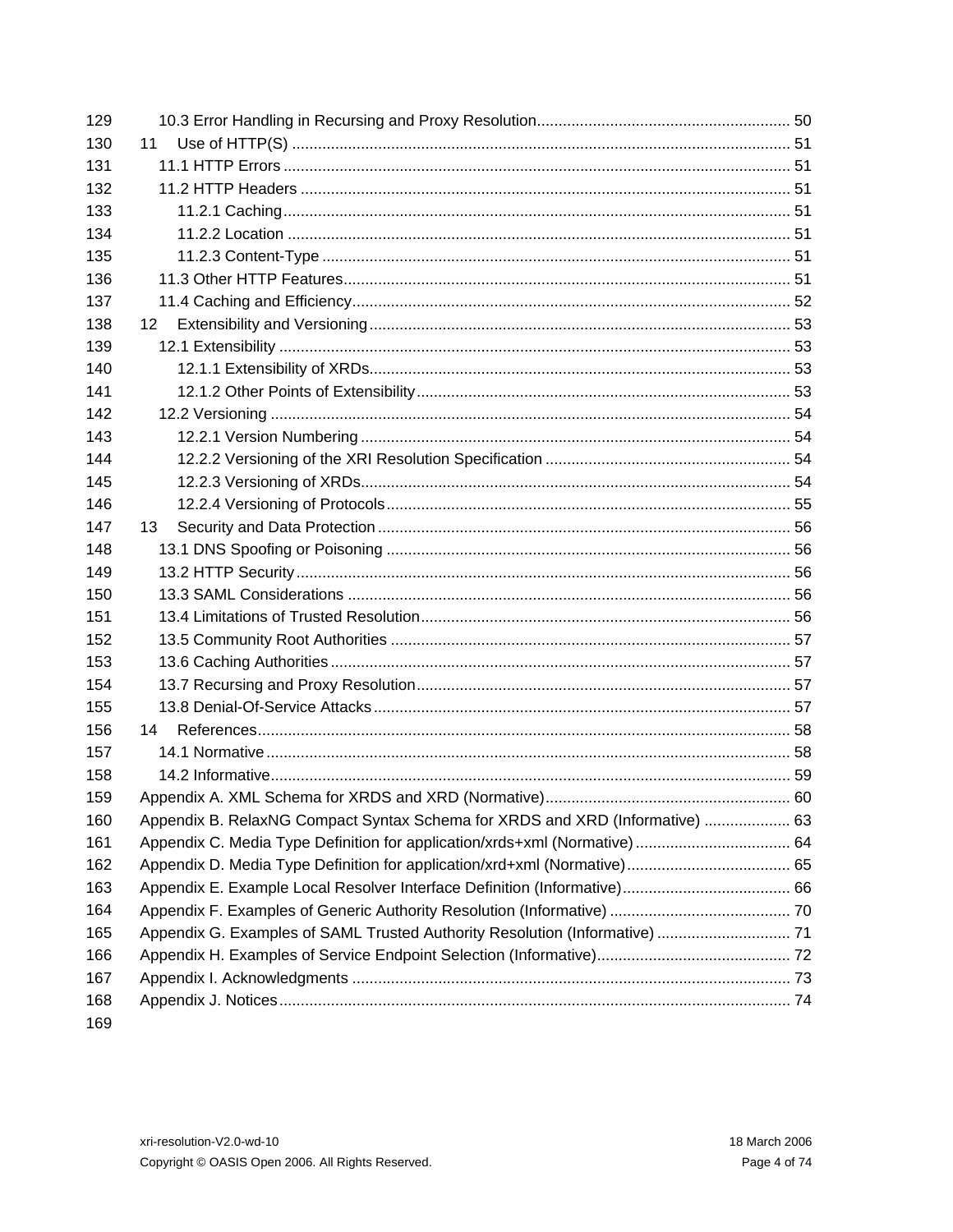## <span id="page-4-0"></span><sup>170</sup>**1 Introduction**

171 172 173 174 175 176 Extensible Resource Identifier (XRI) provides a uniform syntax for abstract structured identifiers as defined in **[\[XRISyntax\]](#page-58-0)**. Because XRIs may be used across a wide variety of communities and applications (as Web addresses, messaging addresses, database keys, filenames, directory keys, object IDs, XML IDs, tags, etc.), no single resolution mechanism may prove appropriate for all XRIs. However, in the interest of promoting interoperability, this specification defines a standard protocol for resolving XRIs using HTTP(S). Both generic and trusted versions are

177 defined (the latter using HTTPS **[\[RFC2818\]](#page-57-1)** and/or signed SAML assertions **[\[SAML\]](#page-57-2)**). In addition,

178 an HTTP(S) proxy resolution version is specified both to provide network-based resolution

179 services and for backwards compatibility with existing HTTP(S) infrastructure.

### <span id="page-4-2"></span>180 **1.1 Overview of XRI Resolution Architecture**

181 182 183 184 185 186 Resolution is the function of dereferencing an identifier to a set of data and metadata describing the identified resource. For example, in DNS, a domain name is typically resolved using the UDP protocol into the IP address or other attributes of an Internet host. A federated domain name such as docs.oasis-open.org is resolved recursively from right to left, i.e., first the resolver queries the org nameserver for the IP address of the name-server for oasis-open, then it queries the oasis-open nameserver for the IP address for docs.

187 Non-recursing resolvers rely on *recursing nameservers* to do this work. For example, a non-

188 recursing resolver might query a recursing nameserver for the entire DNS name docs.oasis-

189 open.org. The nameserver would then do the job of querying the org nameserver for the IP

190 address of oasis-open, then the oasis-open nameserver or the IP address of docs, and

191 192 lastly return the result to the resolver. A recursing nameserver typically caches all these resource records so it can answer subsequent queries directly from cache.

193 194 195 196 XRI resolution follows this same architecture except at a higher level of abstraction, i.e., rather than resolving a domain name into an attribute of a text resource descriptor using UDP, it resolves an XRI into a XML resource descriptor using HTTP(S). [Table 1](#page-4-1) provides an overview of the comparison between DNS and XRI resolution architectures.

| <b>Resolution Component</b> | <b>DNS Architecture</b>  | <b>XRI Architecture</b>                |
|-----------------------------|--------------------------|----------------------------------------|
| <b>Identifier</b>           | domain name              | $XRI$ (authority + path + query)       |
| Resource record format      | text (resource record)   | XML (XRDS document)                    |
| Attribute identifier        | string                   | anyURI                                 |
| Network endpoint identifier | IP address               | URI                                    |
| Synonyms                    | <b>CNAME</b>             | Local, Canonical, External             |
| Primary resolution protocol | UDP                      | HTTP(S)                                |
| Trusted resolution options  | <b>DNSSEC</b>            | HTTPS and/or SAML                      |
| Resolution client           | local resolver           | local resolver                         |
| Resolution server           | authoritative nameserver | authority resolution service           |
| Recursing resolution server | recursing nameserver     | recursing authority resolution service |
| Proxy resolution            |                          | proxy resolver                         |

### <span id="page-4-1"></span>197 **Table 1: Comparing DNS and XRI resolution architecture.**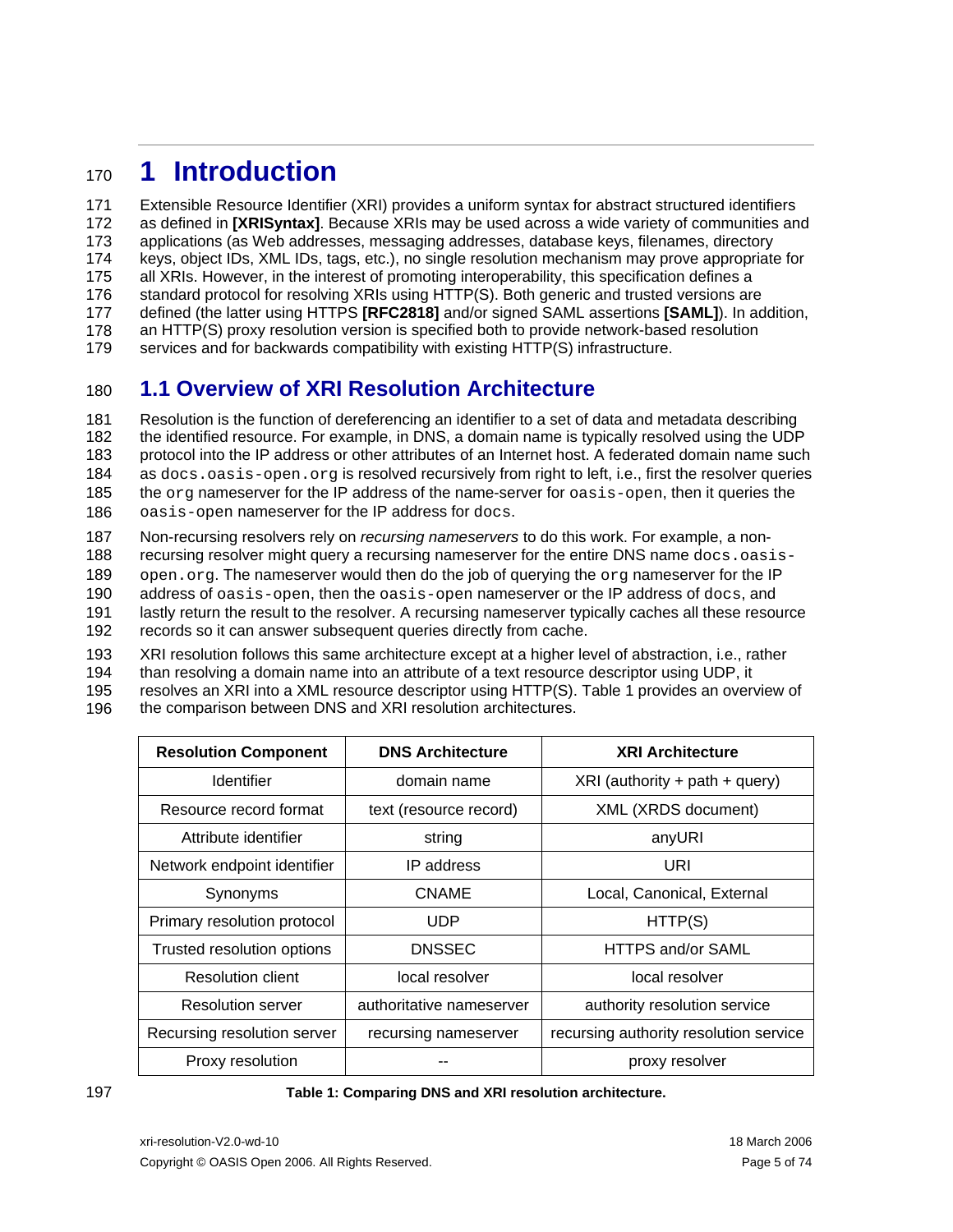As [Table 1](#page-4-1) notes, XRI resolution architecture adds one more component to the set used by 198

DNS—a *proxy resolver*. A proxy resolver is simply a local XRI resolver with an HTTP(S) interface. Proxy resolvers enable applications—even those that do not natively understand XRIs but can 199 200

process HTTP URIs—to access the functions of an XRI resolver remotely. 201

202 [Figure 1](#page-5-0) shows four typical scenarios of how these components can interact to resolve

203  $xri://(example(root)*foo*bar (note that unlike DNS, this works from left-to-right).$ 





<span id="page-5-0"></span>205 **Figure 1: Four typical scenarios for XRI authority resolution.** 

xri-resolution-V2.0-wd-10 2006 2006 2007 2012 18 March 2006 Copyright © OASIS Open 2006. All Rights Reserved. Page 6 of 74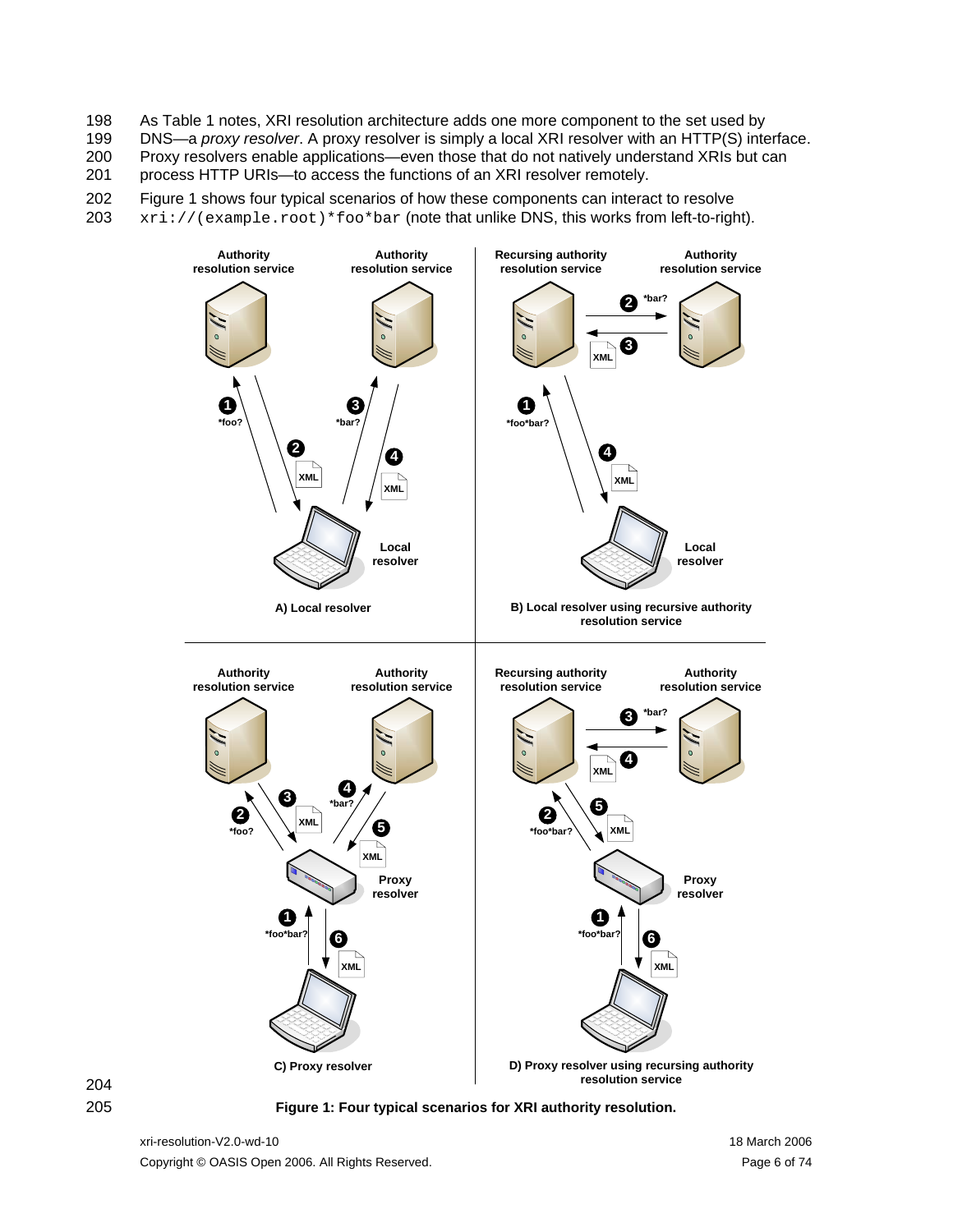<span id="page-6-0"></span> $0<sup>0</sup>$ In each of these scenarios, two phases of XRI resolution can be involved:

| ∠∪o                                                         |           | IN Bach of these scenarios, two phases of ART resolution can be involved.                                                                                                                                                                                                                                                                                                                                                                                                                                                                                                                                                                                                                                                                                                                                                                    |
|-------------------------------------------------------------|-----------|----------------------------------------------------------------------------------------------------------------------------------------------------------------------------------------------------------------------------------------------------------------------------------------------------------------------------------------------------------------------------------------------------------------------------------------------------------------------------------------------------------------------------------------------------------------------------------------------------------------------------------------------------------------------------------------------------------------------------------------------------------------------------------------------------------------------------------------------|
| 207<br>208<br>209<br>210<br>211<br>212<br>213<br>214<br>215 |           | Phase 1: authority resolution. This is the phase required to resolve the authority segment<br>of an XRI into the an XRDS document describing the target authority. Authority resolution<br>works recursively from left-to-right across each subsegment in the authority segment of<br>the XRI (subsegments are delimited using a "*" or "!" character). For example, in the XRI<br>xri://(example.root)*foo*bar, the authority subsegments are (example.root)<br>(the community root authority, in this case expressed as an cross-reference), $*f \circ \circ$ , (the<br>first resolvable subsegment), and *bar, (the second resolvable subsegment). Note that a<br>resolver must be preconfigured (or have its own way of discovering) the community root<br>authority starting point, so the community root subsegment is never resolved. |
| 216<br>217<br>218<br>219<br>220<br>221<br>222               |           | Phase 2: service endpoint selection. Once authority resolution is complete, the optional<br>second phase of XRI resolution is to select specific metadata from the final XRDS<br>document retreived. Although an XRDS document may contain any type of metadata<br>describing the target resource, this specification defines a ruleset for selecting service<br>endpoints: descriptors of concrete URIs at which network services are available for the<br>target resource. An XRI resolver may optionally use the path and query components of<br>an XRI to select the service endpoint(s) to return to a calling application.                                                                                                                                                                                                             |
| 223                                                         |           | It is worth highlighting several other key differences between DNS and XRI resolution:                                                                                                                                                                                                                                                                                                                                                                                                                                                                                                                                                                                                                                                                                                                                                       |
| 224<br>225<br>226<br>227<br>228                             |           | HTTP. As a resolution protocol, HTTP not only makes it easy to deploy XRI resolution<br>services (including proxy resolution services), but can employ both HTTP security<br>standards (e.g., HTTPS) and XML-based security standards (e.g., SAML). Although less<br>efficient than UDP, HTTP(S) is suitable for the higher level of abstraction represented by<br>XRIs and can take advantage of the full caching capabilities of modern web servers.                                                                                                                                                                                                                                                                                                                                                                                       |
| 229<br>230<br>231                                           | $\bullet$ | XRDS documents. This simple, extensible XML resource description format makes it<br>easy to describe the capabilities of any XRI-identified resource in a manner that can be<br>consumed by any XML-aware application.                                                                                                                                                                                                                                                                                                                                                                                                                                                                                                                                                                                                                       |
| 232<br>233<br>234<br>235<br>236<br>237<br>238               |           | Synonyms and references. DNS uses the CNAME attribute to establish equivalence<br>between domain names. The XRI resolution format includes three XRI mapping elements<br>(local IDs, canonical IDs, and external references) to provide robust support for mapping<br>XRIs to other XRIs, IRIs, or URIs that represent the same resource. This is particularly<br>useful for discovering and mapping persistent identifiers often required by trust<br>infrastructures. The use of XRI references also enables multiple authorities to maintain<br>distributed XRDS documents describing the same logical resource.                                                                                                                                                                                                                          |
| 239<br>240<br>241<br>242<br>243<br>244<br>245               |           | Service endpoint descriptors. DNS can use NAPTR records to do string transformations<br>into URIs representing network endpoints. XRDS documents have service endpoint<br>descriptors—elements that describe the set of URIs at which a particular type of service<br>is available. Each service endpoint may present a different subset, type, or<br>representation of data or metadata for the identified resource. Thus XRI resolution can<br>serve as a lightweight, interoperable discovery mechanism for resource attributes<br>available via LDAP, UDDI, or other directory or discovery protocols.                                                                                                                                                                                                                                   |
|                                                             |           |                                                                                                                                                                                                                                                                                                                                                                                                                                                                                                                                                                                                                                                                                                                                                                                                                                              |

### 246 **1.2 Structure of this Specification**

247 248 249 250 251 252 253 This specification is structured into the following major sections: • *Namespaces* (section [2\)](#page-8-1) specifies the XRI and XML namespaces and media types used for the XRI resolution protocol. • *XRDS Documents* (section [3](#page-10-1)) specifies a simple, flexible XML-based container for XRI resolution metadata or other metadata describing a resource. • *Inputs and Outputs* (section [4\)](#page-17-1) specifies the standard input parameters and output formats for XRI resolution.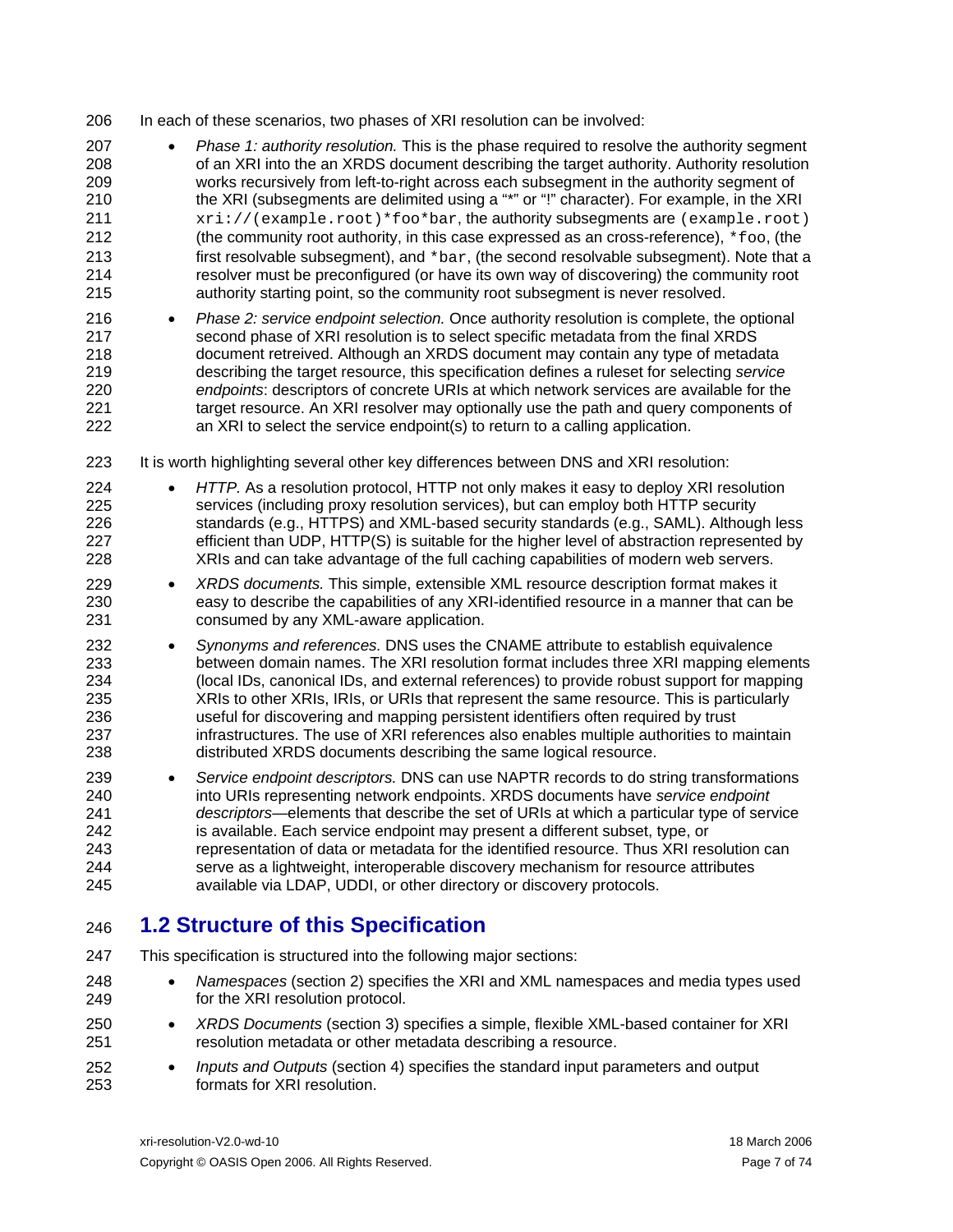<span id="page-7-0"></span>254 255 256 257 258 259 260 261 262 263 264 265 266 267 268 269 270 271 272 • *Generic Authority Resolution* (section [5](#page-22-1)) specifies a simple resolution protocol for the authority segment of an XRI using HTTP/HTTPS as a transport. • *Trusted Authority Resolution* (section [6](#page-29-1)) specifies three extensions to generic authority resolution for creating a chain of trust between the participating identifier authorities using HTTPS connections, SAML assertions, or both. • *Proxy Resolution* (section [7\)](#page-34-1) specifies an HTTP(S) interface for an XRI resolver plus a format for expressing an XRI as an HTTP(S) URI to provide backwards compatibility with existing HTTP(S) infrastructure. • *Service Endpoint Selection* (section [8\)](#page-38-1) specifies an optional second phase of resolution for selecting a set of service endpoints from an XRDS document. • *Reference Processing* (section [9\)](#page-43-1) specifies how a resolver follows XRI references to enable federation of XRDS documents across multiple XRI authorities. • *Error Processing* (section [10](#page-47-1)) specifies error codes and error handling. • *Use of HTTP(S)* (section [11\)](#page-50-1) specifies how the XRI resolution protocol leverages features of the HTTP(S) protocol. • *Extensibility and Versioning* (section [12](#page-52-1)) describes how the XRI resolution protocol can be easily extended and how new versions will be identified and accommodated. • *Security and Data Protection* (section [13\)](#page-55-1) summarizes key security and privacy considerations for XRI resolution infrastructure.

### 273 **1.3 Examples of XRI Resolution Requests and Responses**

274 275 276 To minimize non-normative material in the main body of the specification, extensive examples of XRI resolution requests and responses are compiled in Appendix F for generic resolution, Appendix G for SAML trusted resolution, and Appendix H for service endpoint selection.

### 277 **1.4 Terminology and Notation**

- 278 The key words "MUST", "MUST NOT", "REQUIRED", "SHALL", "SHALL NOT", "SHOULD",
- 279 280 281 "SHOULD NOT", "RECOMMENDED", "NOT RECOMMENDED", "MAY", and "OPTIONAL" in this document are to be interpreted as described in **[\[RFC2119\]](#page-57-3)**. When these words are not capitalized in this document, they are meant in their natural language sense.
- 282 283 This specification uses the Augmented Backus-Naur Form (ABNF) syntax notation defined in **[\[RFC2234\]](#page-57-4)**.
- 284 285 Other terms used in this document and not defined herein are defined in the glossary in Appendix C of **[\[XRISyntax\]](#page-58-0)**.
- 286 Formatting conventions used in this document:
- 287 Examples look like this.
- 288 ABNF productions look like this.
- 289 In running text, XML elements, attributes, and values look like this.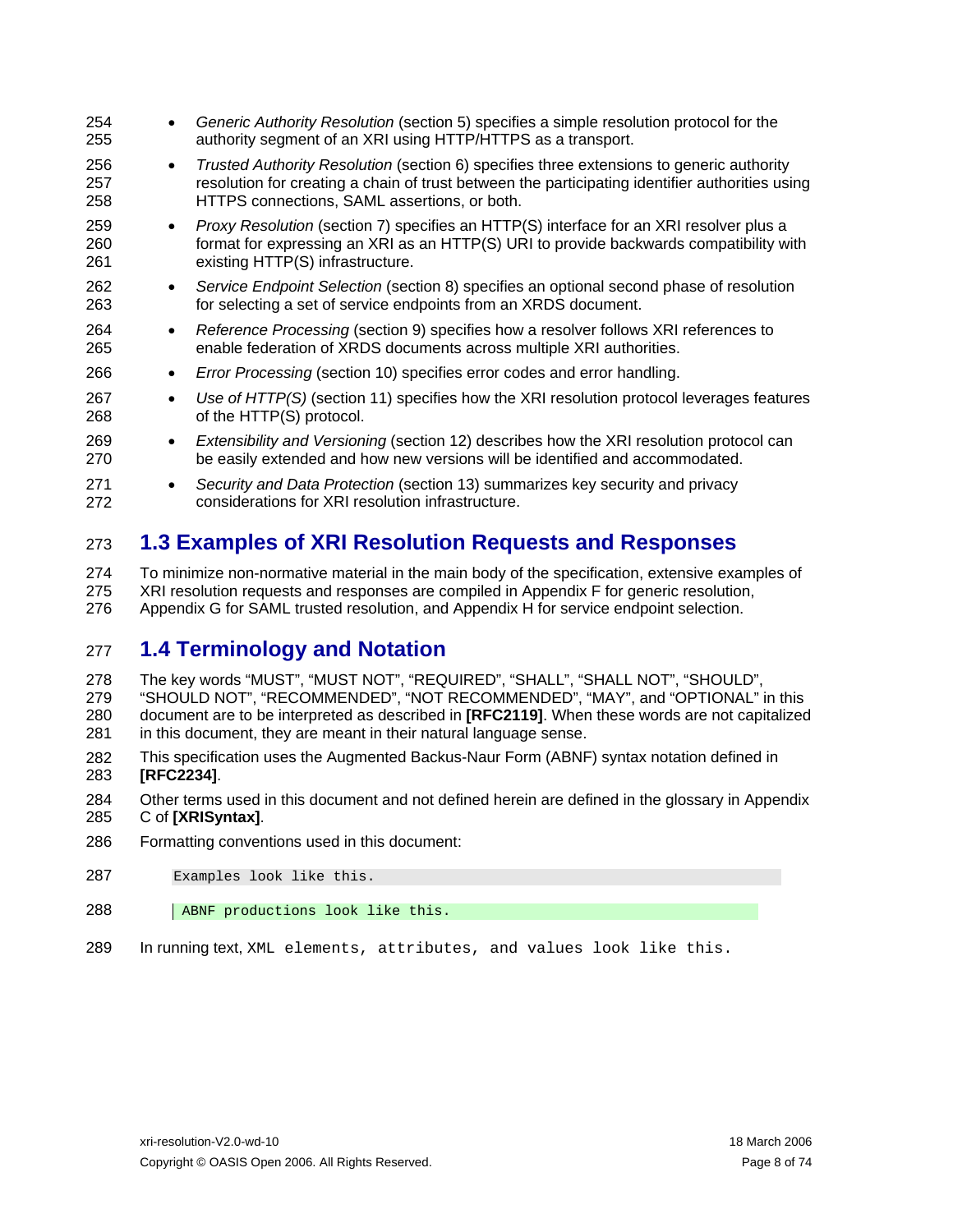## <span id="page-8-1"></span><span id="page-8-0"></span><sup>290</sup>**2 Namespaces**

### 291 **2.1 XRI Namespaces for XRI Resolution**

292 293 294 295 As defined in section 2.2.1.2 of **[\[XRISyntax\]](#page-58-0)**, the GCS symbol "\$" is reserved for special identifiers assigned by XRI TC specifications, other OASIS specifications, or other standards bodies. (See also **[\[XRIMetadata\]](#page-58-1)**.) This section specifies the \$ namespaces reserved for XRI resolution.

### <span id="page-8-5"></span>296 **2.1.1 XRIs Reserved for XRI Resolution**

297 298 The XRIs in [Table 2](#page-8-2) are assigned by this specification for the purposes of XRI resolution and resource description.

| <b>XRI</b>            | Use                                                                                                   | <b>See</b><br><b>Section</b> |
|-----------------------|-------------------------------------------------------------------------------------------------------|------------------------------|
| xri://\$res           | Namespace for XRI resolution service types                                                            | 2.1.2                        |
| xri://\$xrds          | Namespace for the generic XRDS (Extensible<br>Resource Descriptor Sequence) schema (not<br>versioned) | 2.2                          |
| xri://\$xrd           | Namespace for the XRD (Extensible Resource<br>Descriptor) schema                                      | 2.2                          |
| xri://\$xrd*(\$v*2.0) | Version 2.0 of above (using XRI version<br>metadata as defined in [XRIMetadata])                      | 2.2                          |

<span id="page-8-2"></span>299

**Table 2: XRIs reserved for XRI resolution.** 

### 300 **2.1.2 XRIs Assigned to XRI Resolution Service Types**

<span id="page-8-3"></span>301 The XRIs in [Table 3](#page-8-4) are assigned to the XRI resolution service types defined in this specification.

| <b>XRI</b>                  | Use                              | <b>See</b><br><b>Section</b> |
|-----------------------------|----------------------------------|------------------------------|
| xri://\$res*auth            | Authority resolution service     | 5                            |
| xri://\$res*auth*(\$v*2.0)  | Version 2.0 of above             | 5                            |
| xri://\$res*proxy           | HTTP(S) proxy resolution service |                              |
| xri://\$res*proxy*(\$v*2.0) | Version 2.0 of above             |                              |

<span id="page-8-4"></span>302

### **Table 3: XRIs assigned to identify XRI resolution service types.**

- 303 Using the standard XRI extensibility mechanisms described in **[\[XRISyntax\]](#page-58-0)**, the "\$res"
- 304 namespace may extended by other authorities besides the XRI Technical Committee. See
- 305 **[\[XRIMetadata\]](#page-58-1)** for more information about extending "\$" namespaces.

### 306 **2.2 XML Namespaces for XRI Resolution**

307 308 Throughout this document, the following XML namespaces prefixes have the meanings defined in [Table 4](#page-9-1) whether or not they are explicitly declared in the example or text.

xri-resolution-V2.0-wd-10 18 March 2006 Copyright © OASIS Open 2006. All Rights Reserved. Page 9 of 74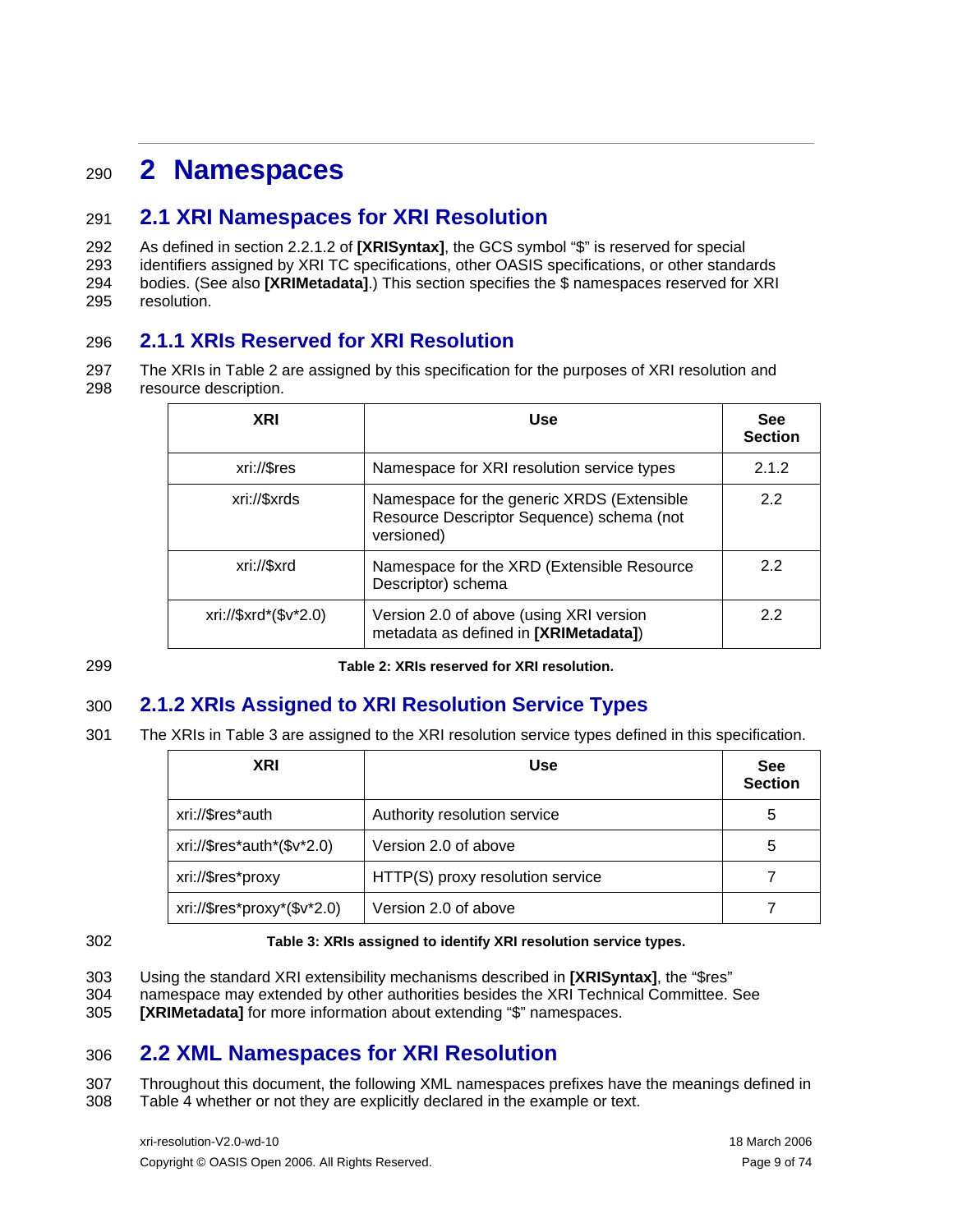<span id="page-9-0"></span>

| <b>Prefix</b> | <b>XML Namespace</b>                  | Reference                         |
|---------------|---------------------------------------|-----------------------------------|
| XS            | http://www.w3.org/2001/XMLSchema      | [XMLSchema]                       |
| saml          | urn:oasis:names:tc:SAML:2.0:assertion | [SAML]                            |
| ds            | http://www.w3.org/2000/09/xmldsig#    | [XMLDSig]                         |
| xrds          | xri://\$xrds                          | Section 2.1.1 of<br>this document |
| xrd           | xri://\$xrd*(\$v*2.0)                 | Section 2.1.1 of<br>this document |

<span id="page-9-1"></span>309

**Table 4: XML namespace prefixes used in this specification.** 

### 310 **2.3 Media Types for XRI Resolution**

<span id="page-9-4"></span>311 Because XRI resolution architecture is based on HTTP, it makes use of standard media types as

312 defined by **[\[RFC2046\]](#page-57-7)**, particularly in HTTP Accept headers as specified in **[\[RFC2616\]](#page-57-8)**. [Table 5](#page-9-2)

313 specifies the media types used for XRI resolution.

| <b>Media Type</b>    | <b>Usage</b>                                                                                                            | <b>Reference</b>          |
|----------------------|-------------------------------------------------------------------------------------------------------------------------|---------------------------|
| application/xrds+xml | Content type for returning the full XRDS<br>document describing a resolution chain                                      | Appendix C                |
| application/xrd+xml  | Content type for returning only the final<br>XRD descriptor in a resolution chain                                       | Appendix D                |
| text/uri-list        | Content type for returning a list of URIs<br>output from the service endpoint selection<br>process defined in section 8 | Section 5 of<br>[RFC2483] |

<span id="page-9-2"></span>314

**Table 5: Media types defined or used in this specification.** 

315 To provide full control of XRI resolution via an HTTP interface, these media types accept media

316 types parameters as defined in [Table 6.](#page-9-3)

| <b>Parameter</b> | <b>Values</b>                       | <b>Applies to Media Type</b>                                 | Usage                                                                               |
|------------------|-------------------------------------|--------------------------------------------------------------|-------------------------------------------------------------------------------------|
| trust            | none<br>https<br>saml<br>https+saml | application/xrds+xml<br>application/xrd+xml<br>text/uri-list | Specifies use of a trusted<br>resolution protocol (section 6)                       |
| refs             | true<br>false                       | application/xrds+xml<br>application/xrd+xml<br>text/uri-list | Specifies whether references<br>should be followed during<br>resolution (section 9) |
| sep              | true<br>false                       | application/xrds+xml<br>application/xrd+xml                  | Specifies whether service<br>endpoint selection should be<br>performed (section 8)  |

<span id="page-9-3"></span>317

### **Table 6: Parameters for the media types defined in [Table 5](#page-9-2).**

318 See sections [4](#page-17-1) - [8](#page-38-1) for more about usage of these media types and parameters.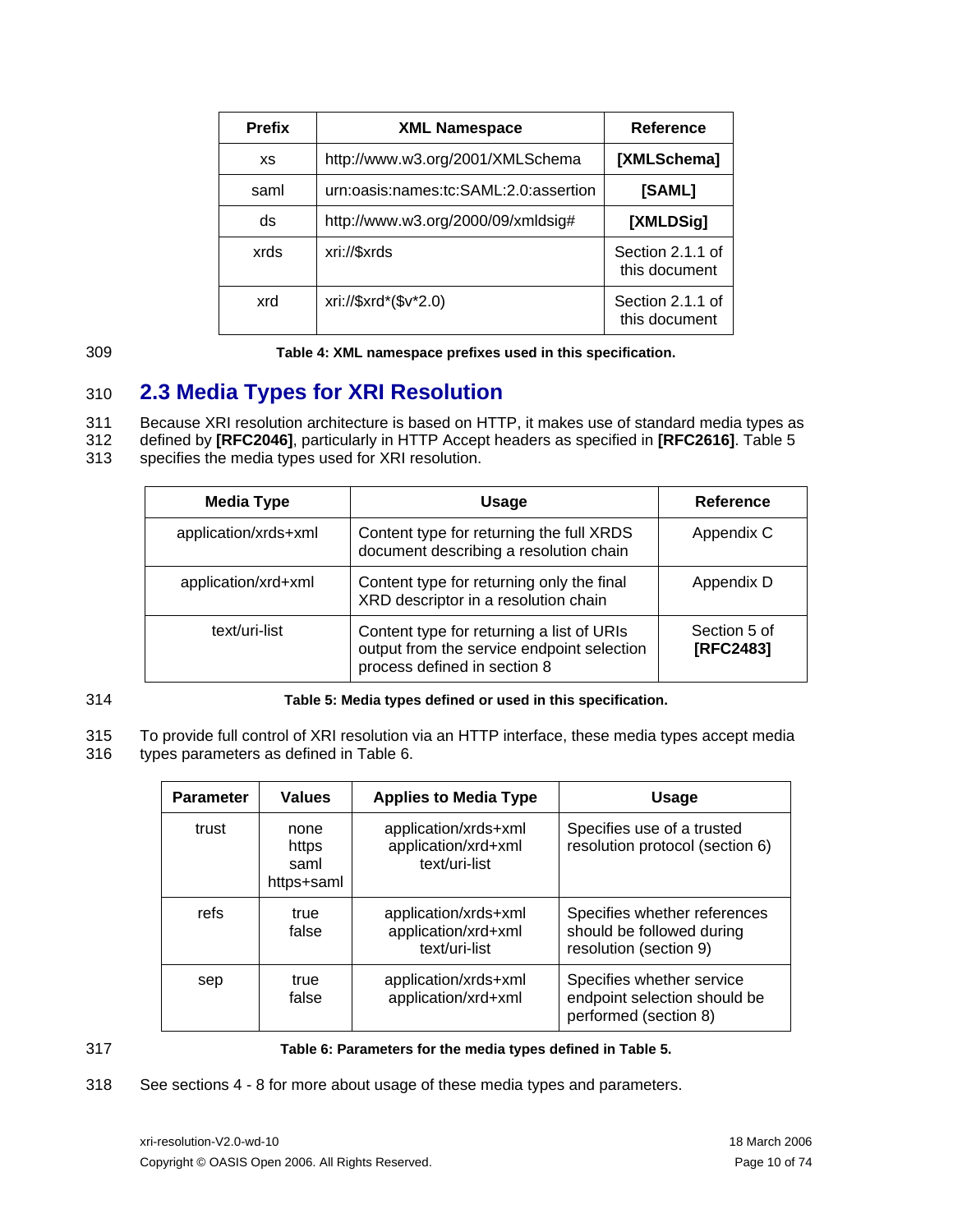## <span id="page-10-1"></span><span id="page-10-0"></span><sup>319</sup>**3 XRDS Documents**

320 321 322 323 324 XRI resolution uses a simple, extensible XML format called an XRDS (Extensible Resource Descriptor Sequence) document. An XRDS document contains one or more XRD (Extensible Resource Descriptor) documents. While this specification defines only the XRD elements necessary to support XRI resolution, XRD documents can easily be extended to publish any form of metadata about the resources they describe.

### 325 **3.1 XRDS and XRD Namespaces**

326 327 328 329 330 An XRDS document is intended to serve exclusively as an XML container document for XML schemas from other XML namespaces. Therefore it has only a single root element  $xrds:XRDS$  in its own XML namespace identified by the XRI  $xri://5xrds.$  It also has a single attribute, xrds:XRDS/@xrds:ref of type anyURI that identifies the resource described by the XRDS document. The formal XML schema definition of an XRDS document is provided in Appendix A.

331 332 The elements in the XRD schema are intended for generic resource description, including the metadata necessary for XRI resolution. Since the XRD schema has simple semantics that may

333 334 evolve over time, the version defined in this specification uses the XML namespace  $xri: //$ \$ $xrd*(5v*2.0)$ . This namespace is versioned using XRI version metadata as defined

#### 335 in **[\[XRIMetadata\]](#page-58-1)**.

336 This namespace architecture enables the XRDS namespace to remain constant while the XRD

337 338 339 namespace (and the namespaces of other XML elements that may be included in an XRDS document) may be versioned over time. See section [12.2](#page-53-1) for more about versioning of the XRD schema.

### <span id="page-10-3"></span>340 **3.2 XRD Elements and Attributes**

<span id="page-10-2"></span>341 342 The following example XRDS instance document illustrates the elements and attributes defined in the XRD schema: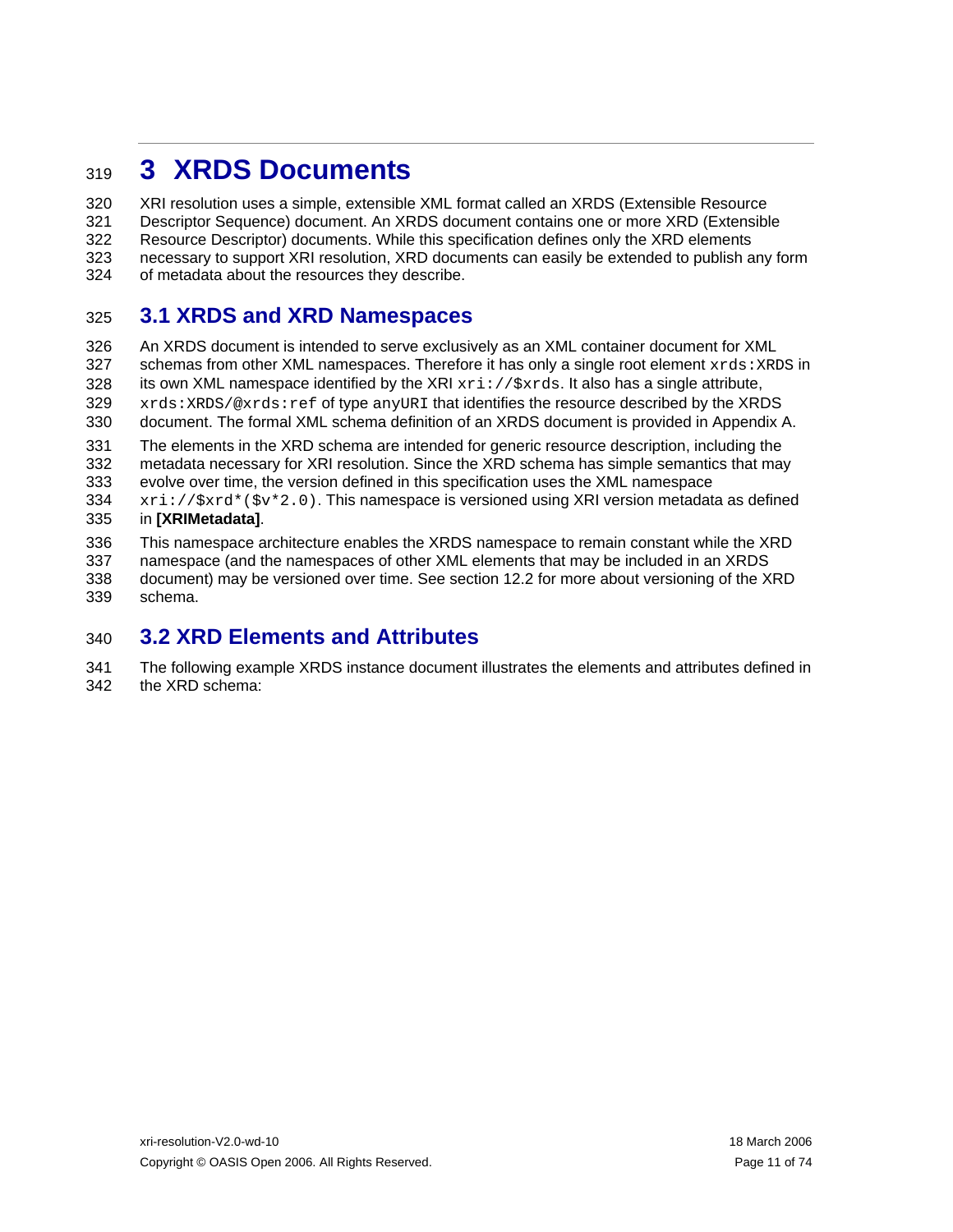| 343 | <xrds ref="xri://(example.root)*foo" xmlns="xri://\$xrds"></xrds>                    |
|-----|--------------------------------------------------------------------------------------|
| 344 | <xrd <="" math="" xmlns="&lt;math&gt;xri://\$xrd*(\$v*2.0)"> version="2.0"&gt;</xrd> |
| 345 | <query>*foo</query>                                                                  |
| 346 | <status code="100"></status>                                                         |
| 347 | <expires>2005-05-30T09:30:10Z</expires>                                              |
| 348 | <providerid>urn:uuid:c9f812f3-6544-4e3c-874e-</providerid>                           |
| 349 | d3ae79f4ef7b                                                                         |
| 350 | <localid>*baz</localid>                                                              |
| 351 | <canonicalid>xri://(example.root)!1234!5678</canonicalid>                            |
| 352 | <ref>xri://!!4A76!C2F7!9033</ref>                                                    |
| 353 | <service></service>                                                                  |
| 354 | <providerid>xri://!!1000!1234.5678</providerid>                                      |
| 355 | <type>xri://\$res*auth*(\$v*2.0)</type>                                              |
| 356 | <mediatype>application/xrds+xml</mediatype>                                          |
| 357 | <uri priority="10">http://resolve.example.com</uri>                                  |
| 358 | <uri priority="15">http://resolve2.example.com</uri>                                 |
| 359 | <uri>https://resolve.example.com</uri>                                               |
| 360 |                                                                                      |
| 361 | <service></service>                                                                  |
| 362 | <providerid>xri://!!1000!1234.5678</providerid>                                      |
| 363 | $<$ Type>xri://\$res*auth*(\$v*2.0)                                                  |
| 364 | <mediatype>application/xrds+xml;trust=https</mediatype>                              |
| 365 | <uri>https://resolve.example.com</uri>                                               |
| 366 |                                                                                      |
| 367 | <service></service>                                                                  |
| 368 | $<$ Type match=" $null"$ />                                                          |
| 369 | <path select="true">media/pictures</path>                                            |
| 370 | <mediatype select="&lt;b&gt;true&lt;/b&gt;">image/jpeg</mediatype>                   |
| 371 | <uri append="path">http://pictures.example.com</uri>                                 |
| 372 |                                                                                      |
| 373 | <service></service>                                                                  |
| 374 | <type match="null"></type>                                                           |
| 375 | <path select="true">media/videos</path>                                              |
| 376 | <mediatype select="&lt;b&gt;true&lt;/b&gt;"><b>video/mpeg</b></mediatype>            |
| 377 | <uri append="path">http://videos.example.com</uri>                                   |
| 378 |                                                                                      |
| 379 | <service></service>                                                                  |
| 380 | <providerid> xri://!!1000!1234.5678</providerid>                                     |
| 381 | <type match="null"></type>                                                           |
| 382 | <path match="default"></path>                                                        |
| 383 | <uri>http://example.com/local</uri>                                                  |
| 384 |                                                                                      |
| 385 | <service></service>                                                                  |
| 386 | <type>http://example.com/some/service/v3.1</type>                                    |
| 387 | <uri>http://example.com/some/service/endpoint</uri>                                  |
| 388 |                                                                                      |
| 389 | $\langle$ / XRD $\rangle$                                                            |
| 390 | $\langle$ / XRDS $>$                                                                 |

 The normative XML schema definition of the XRD schema is provided in Appendix A. Additional normative requirements that cannot be captured in XML schema notation are specified in the following sections. In the case of any conflict, the normative text in this section shall prevail.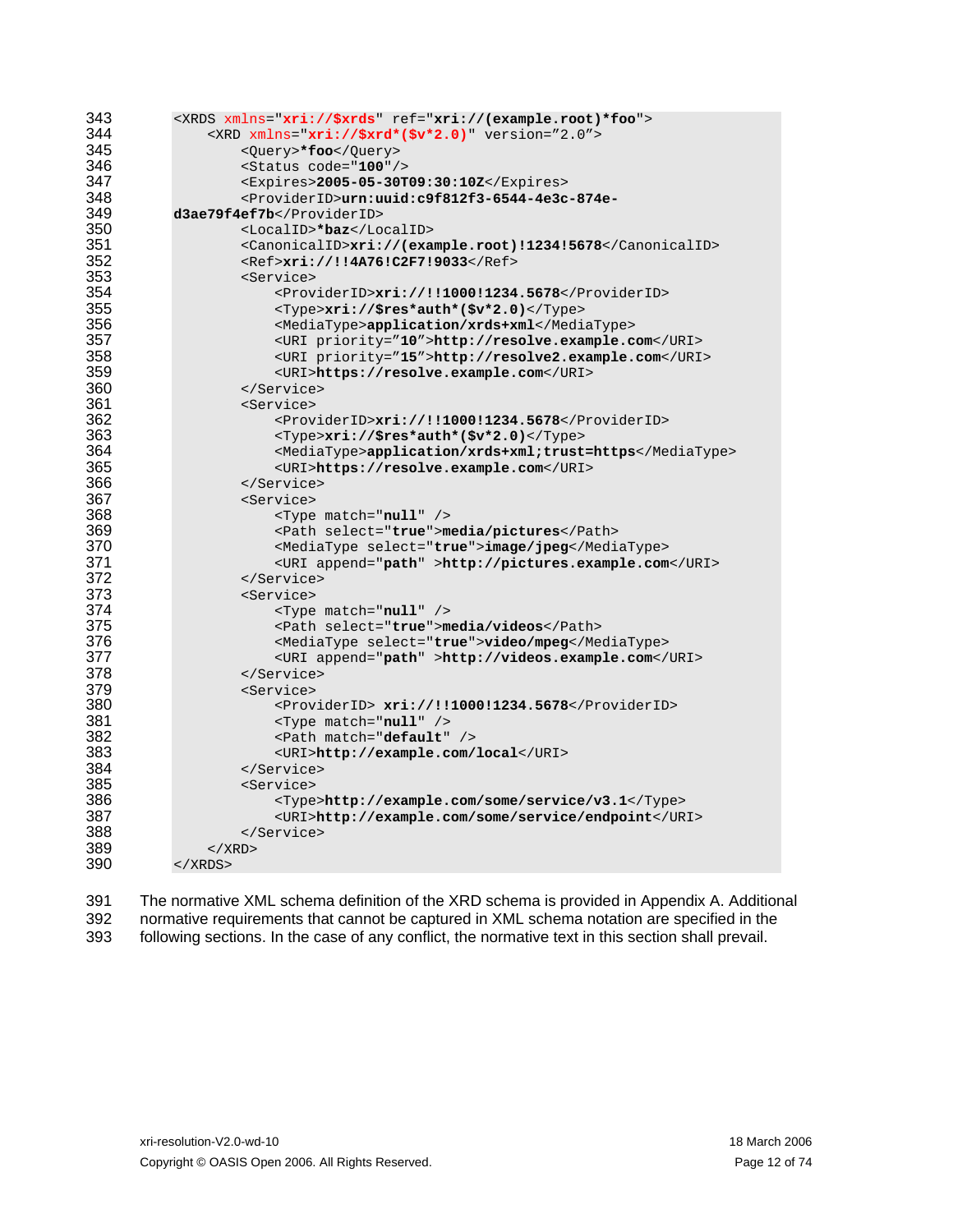### <span id="page-12-0"></span>394 **3.2.1 Management Elements**

395 396 The first set of elements are used to manage XRDs, especially from the perspective of caching and error handling.

#### 397 **xrd:XRD**

398 399 400 401 402 403 404 405 Container element for all other XRD elements. Includes an optional  $xml$ : id attribute of type  $xs:ID$ . This attribute is REQUIRED in trusted resolution to uniquely identify this element within the containing  $xrd:XRDS$  document. It also includes an optional xrd:idref attribute of type xs:idref. This attribute is REQUIRED in trusted resolution when an XRD element in a nested  $xrd : XRDS$  document must reference a previously included XRD instance. See sections [3.3](#page-15-1) and [9.2.](#page-44-1) Lastly, it includes an  $xrd:version$ attribute that is optional for uses outside of XRI resolution but REQUIRED for XRI resolution as defined in section [3.3.2](#page-15-2)

#### 406 **xrd:XRD/xrd:Query**

407 408 409 0 or 1 per xrd:XRD element. Expresses the XRI, IRI, or URI reference in URI normal form whose resolution results in this  $xrd:XRD$  element. For XRI authority resolution, this must be a qualified subsegment of the authority component of the query XRI.

#### 410 **xrd:XRD/xrd:Status**

- 411 0 or 1 per  $xrd:XRD$  element. Contains a required attribute  $xrd:code$  of type  $xs:int$
- 412 413 that provides a numeric status code. The contents of the element are an optional humanreadable message string describing the status of the response. For XRI resolution,
- 414 values of the Status element and xrd:code attribute are defined in section [10](#page-47-1).

#### 415 **xrd:XRD/xrd:Expires**

416 417 418 419 420 421 422 423 0 or 1 per  $xrd:XRD$  element. The date/time, in the form of  $xs:daterime$ , after which this XRD cannot be relied upon. To promote interoperability, this date/time value SHOULD use the UTC "Z" time zone and SHOULD NOT use fractional seconds. A resolver using this XRD MUST NOT use the XRD after the time stated here. A resolver MAY discard this XRD before the time indicated in this result. If the HTTP transport caching semantics specify an expiry time earlier than the time expressed in this attribute, then a resolver MUST NOT use this XRD after the expiry time declared in the HTTP headers per section 13.2 of **[\[RFC2616\]](#page-57-8)**. See section [11.2.1.](#page-50-2)

### 424 **3.2.2 Authority Trust Elements**

425 426 427 The second set of elements are for applications where trust must be established in the authority providing the XRD. These elements are OPTIONAL for generic authority resolution (section [5\)](#page-22-1), but REQUIRED for trusted authority resolution (section [6\)](#page-29-1).

#### 428 **xrd:XRD/xrd:ProviderID**

429 430 431 432 433 434 435 436 0 or 1 per  $xrd:XRD$ . A unique identifier of type  $xs:anyURI$  for the authority producing this XRD. There MUST be negligible probability that the value of this element will be assigned as an identifier to any other authority. This element MUST be a persistent identifier such as a URN **[\[RFC2141\]](#page-57-10)** or a fully persistent XRI **[\[XRISyntax\]](#page-58-0)**. Note that for XRI authority resolution, the authority identified by this element is the *describing* authority (the producer of the current XRD), not the authority *described* by the XRD. The latter is specified in the xrd:XRD/xrd:Service/xrd:ProviderID element for a resolution service endpoint (see below).

#### 437 **xrd:XRD/saml:Assertion**

438 439 440 0 or 1 per xrd:XRD. A SAML assertion from the *describing* authority (the one producing the current XRD) that asserts that the information contained in the current XRD is authoritative. Because the assertion is digitally signed and the digital signature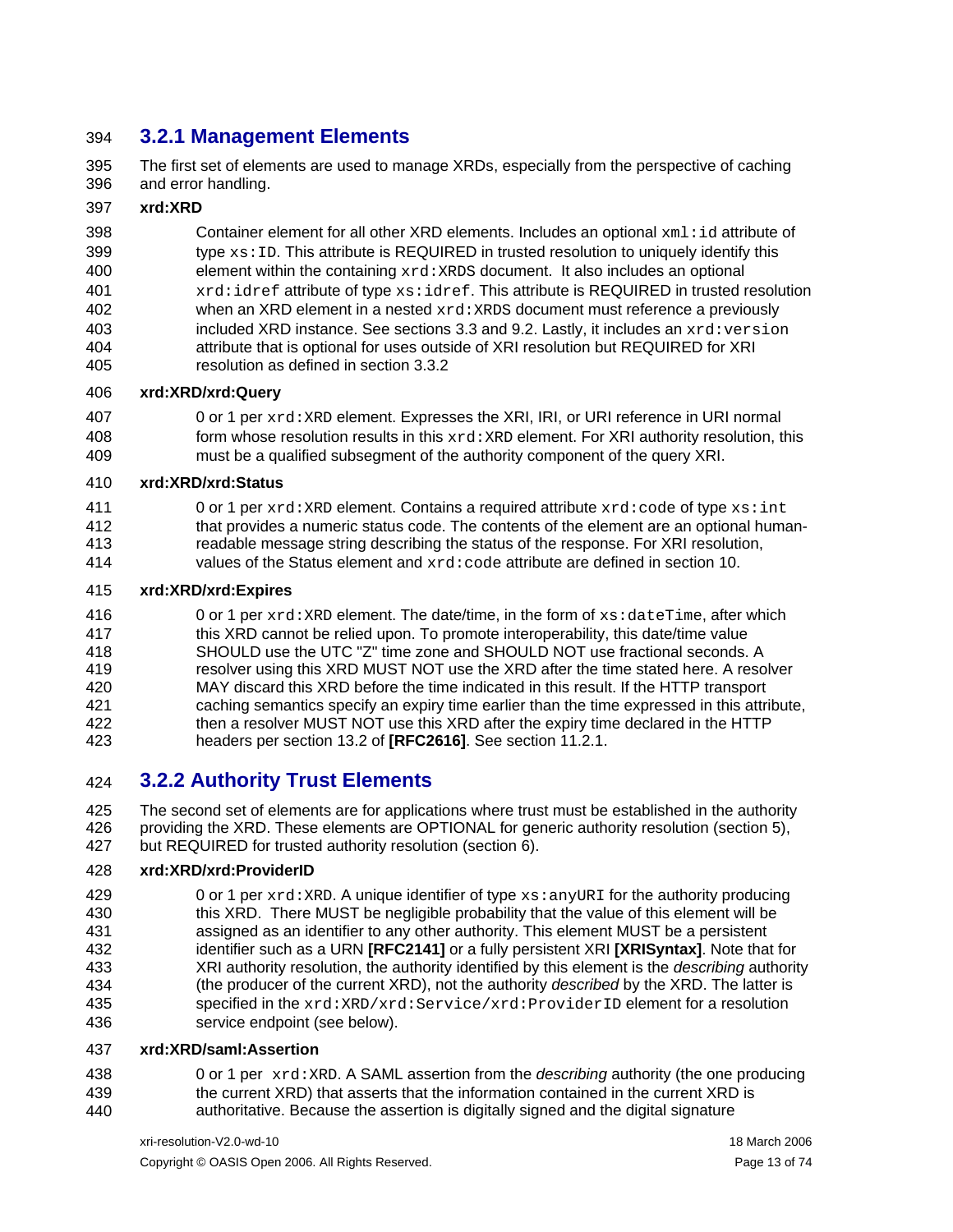- <span id="page-13-0"></span>encompasses the containing  $xrd:XRD$  element, it also provides a mechanism for the recipient to detect unauthorized changes since the time the XRD was published. 441 442
- 443 444 Note that while a saml:Issuer element is required within a saml:Assertion element, this specification makes no requirement as to the value of the  $sam1:Issuer$  element. It
- 445 is up to the XRI community resolution root to place restrictions, if any, on the
- 446 saml: Issuer element. A suitable approach is to use an XRI in URI-normal form that
- 447 describes the community root authority. See section [5.1.3.](#page-25-1)

### 448 **3.2.3 Synonym Elements**

449 450 451 452 453 A third set of elements are used to provide *synonyms*—identifiers that are not character-forcharacter equivalent to the contents of the Query element, but which identify the same target resource. For more information about synonyms in XRI resolution, see section [9.1.](#page-43-2) Because there may be multiple instances of each type of synonym, all three of these elements have the global xrd:priority attribute (see section [3.3.3\)](#page-15-3).

#### 454 **xrd:XRD/xrd:LocalID**

- 455 456 457 458 459 0 or more per  $xrd:XRD$  element. Type  $xs:anyURL$ . MUST NOT be an absolute identifier. MUST be an interchangeable synonym for the contents of the xrd:XRD/xrd:Query element, i.e., an XRI, IRI, or URI reference in URI normal form assigned to the same target resource by the same authority producing the current XRD. It MUST resolve to the current XRD (with the exception of the  $xrd:Query, xrd:Express,$
- 460 and xrd:LocalID elements.)

#### 461 **xrd:XRD/xrd:CanonicalID**

462 463 464 465 466 467 468 469 0 or more per xrd: XRD element. Type xs: anyURI. MUST be an absolute identifier. MUST contain an absolute XRI, IRI, or URI that serves as a canonical identifier for the described resource, i.e. the preferred synonym among all synonyms. If the contents is an XRI, it may or may not be resolvable and if resolvable may or may not resolve to the same XRD. An XRD element SHOULD contain only one instance of a CanonicalID element, however in some circumstances (such as the merging of two previously distinct resources) this may not be possible. Applications using this element to identify the target resource SHOULD try alternate instances if the top priority instance is not recognized.

#### 470 **xrd:XRD/xrd:Ref**

471 472 473 474 475 0 or more per xrd:XRD element. MUST be an absolute identifier. Identical to xrd:XRD/xrd:CanonicalID except this identifier MUST be assigned by a different authority than the authority producing the current XRD. Resolution of this reference MAY produce a different XRD for the described resource. See section [9](#page-43-1) for complete details of reference processing.

### 476 **3.2.4 Service Endpoint Elements**

477 478 479 480 481 482 The next set of elements are used to describe service endpoints—the set of network endpoints advertised in an XRD for performing further resolution, obtaining further metadata, or interacting directly with the described resource. Again, because there can be more than one instance of a particular type of service endpoint that satisfies a service endpoint selection query, or more than one instance of a service endpoint URI, these elements both have the global  $xrd:priority$ attribute (see section [3.3.3\)](#page-15-3).

#### 483 **xrd:XRD/xrd:Service**

- 484
- 0 or more per  $xrd:XRD$  element. The container element for service endpoint metadata.

#### 485 **xrd:XRD/xrd:Service/xrd:URI**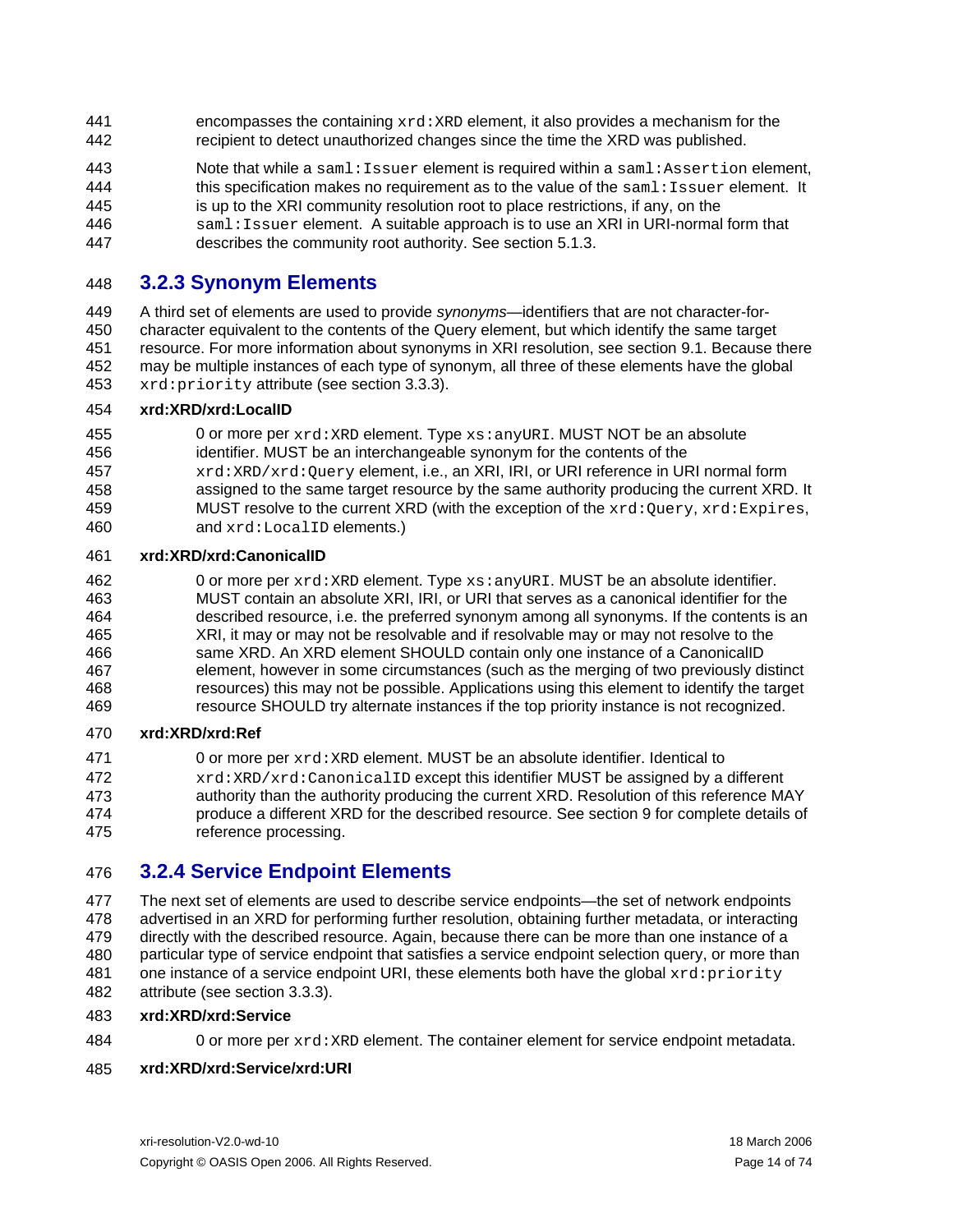<span id="page-14-0"></span>0 or more per xrd:XRD/xrd:Service element. Of type xs:anyURI. If present, it indicates a transport-level URI for access to the capability described by the parent Service element. For the XRI resolution service types defined in section [2.1.2](#page-8-3), this URI 486 487 488 489 490 491 MUST be an HTTP or HTTPS URI. Other services may use other transport protocols. It includes an  $xrd:append$  attribute that governs construction of the final service endpoint URI. See section [8.4.](#page-41-1)

### 492 **3.2.5 Service Endpoint Trust Elements**

493 494 495 Similar to the authority trust elements, these elements enable trust to be established in the provider of the service endpoint. These elements are OPTIONAL for generic authority resolution (section [5](#page-22-1)), but REQUIRED for trusted authority resolution (section [6\)](#page-29-1).

#### 496 **xrd:XRD/xrd:Service/xrd:ProviderID**

- 497 0 or 1 per xrd:XRD/xrd:Service element. Identical to the
- 498 499 500 501 502 503 xrd:XRD/xrd:ProviderID above, except this identifies the provider of the described service endpoint instead of the provider of the current XRD. In XRI trusted resolution, when a resolution request is made to the authority at this service endpoint, the contents of the xrd:XRD/xrd:ProviderID element in the response MUST match the content of this element for correlation. See section [6.2.5.](#page-32-1) The same usage MAY apply to other services not defined in this specification.

#### 504 **xrd:XRD/xrd:Service/ds:KeyInfo**

505 506 507 508 0 or 1 per xrd:XRD/xrd:Service element. Provides the digital signature metadata necessary to validate an XRD provided as a resolution response by the described authority. This element comprises the key distribution method for trusted authority resolution in the XRI resolution framework—see section [6.2.5](#page-32-1).

### 509 **3.2.6 Service Endpoint Selection Elements**

510 511 512 The final set of elements are used in XRI resolution to select service endpoints for further processing. They include two global attributes used for this purpose: xrd:match and xrd:select. See sections [8.2](#page-39-1) and [8.3.](#page-41-2)

#### 513 **xrd:[XRD/xrd:Service/xrd:Type](mailto:/NamingAuthority/LocalAccess/@type)**

514 515 516 0 or more per xrd:XRD/xrd:Service element. A unique identifier of type xs:anyURI that identifies the type of capability available at this service endpoint. See section [2.1.2](#page-8-3) for the resolution service types defined in this specification.

#### 517 **xrd:XRD/xrd:Service/xrd:MediaType**

518 519 520 521 0 or more per xrd:XRD/xrd:Service element. Of type xs:string. The media type of content available at this service endpoint. The value of this element MUST be of the form of a media type defined in **[\[RFC2046\]](#page-57-7)**. See section [2.3](#page-9-4) for the media types used in XRI resolution.

#### 522 **xrd:XRD/xrd:Service/xrd:Path**

- 523 524 0 or more per xrd:XRD/xrd:Service element. Of type xs: string. Contains a string value meeting the xri-path production defined in section 2.2.3 of **[\[XRISyntax\]](#page-58-0)**.
- 525 526 527 528 The XRD schema (Appendix A) allows other elements and attributes from other namespaces to be added throughout. As described in section [12.1.1](#page-52-2), these points of extensibility can be used to deploy new XRI resolution schemes, new service description schemes, or other metadata about the described resource.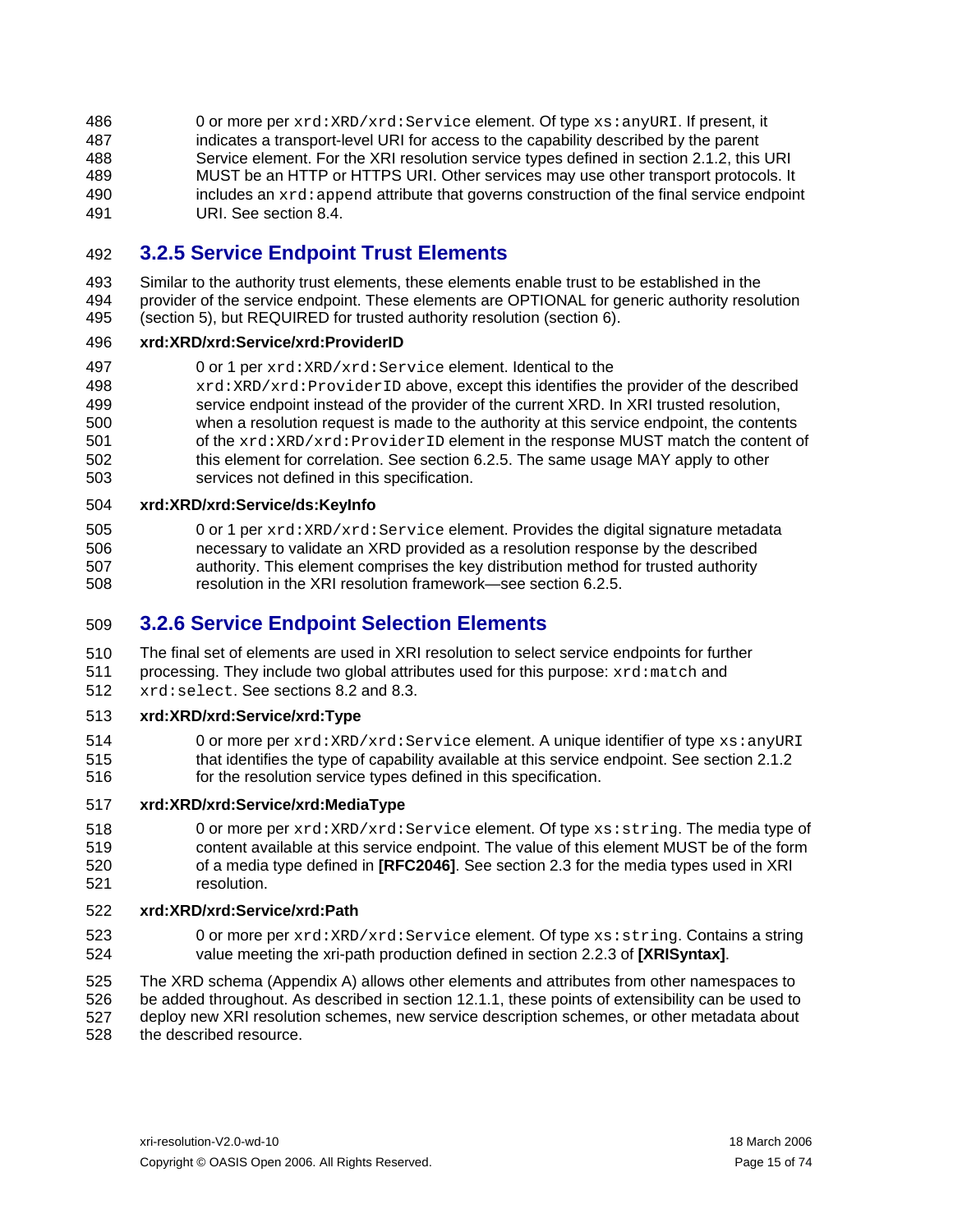## <span id="page-15-1"></span><span id="page-15-0"></span>529 **3.3 XRD Attribute Processing Rules**

### 530 **3.3.1 ID Attribute**

531 532 533 534 535 536 537 538 539 540 For uses such as XRI trusted resolution (section [6.2\)](#page-29-2) that require unique identification of multiple  $XRD$  elements within an XRDS document, the XRD element uses an optional  $xml$ :id attribute as defined by the W3C XML ID specification **[\[XMLID\]](#page-57-11)**. If present, the value of this element MUST be unique for all elements in the containing XML document. Because an XRI resolver may need to assemble multiple XRDs received from different authority resolution services into one XRDS document, there MUST be negligible probability that the value of the  $xrd:XRD/\&xml:id$ attribute is not globally unique. For this reason the value of this attribute SHOULD be a UUID as defined by **[\[UUID\]](#page-57-12)** prefixed by a single underscore character "\_" in order to make it a legal *NCName* as required by **[\[XMLID\]](#page-57-11)**. However the value of this attribute MAY be generated by any algorithm that fulfills the same requirements of global uniqueness and *NCName* conformance.

541 542 543 544 545 Note that when an XRI resolver is assembling multiple XRDs into a single XRDS document, their XML document order MUST match the order in which they were resolved—see section [5.1.2](#page-23-1). Also, if reference processing requires the same XRD to be included in an XRDS document twice (via a nested XRDS document), that XRD MUST reference the previous instance using the xrd:XRD/@xml:idref attribute as defined in section [9](#page-43-1).

### <span id="page-15-2"></span>546 **3.3.2 Version Attribute**

547 Unlike the XRDS element, which is not intended to be versioned, the  $xrd : XRD$  element has the

548 optional attribute xrd:XRD/@xrd:version. Use of this attribute is REQUIRED for XRI

549 550 resolution. The value of this attribute MUST be the exact numeric version value of the XRI Resolution specification to which its containing XRD element conforms. See section [2.1.1.](#page-8-5)

551 For more about versioning of the XRI resolution protocol, see section [12.2.](#page-53-1)

### <span id="page-15-3"></span>552 **3.3.3 Priority Attribute**

553 554 555 556 557 Certain XRD elements involved in the XRI resolution process (xrd:Ref, xrd:Service, and  $xrd:URI$ ) may be present multiple times in an XRDS document to describe different references, redundant service endpoints, or for other reasons. In this case XRD authors may use the global priority attribute to prioritize selection of these element instances. Like the priority attribute of DNS records, it accepts a non-negative integer value.

- 558 559 560 Following are the normative processing rules that apply whenever there is more than one instance of the same type of element selected in an XRD (if there is only one instance selected, the priority attribute is ignored.)
- 561 562 563 564 565 566 1. The client SHOULD select the element instance with the lowest numeric value of the priority attribute. For example, an element with priority attribute value of "10" should be selected before an element with a priority attribute value of "11", and an element with priority attribute value of "11" should be selected before an element with a priority attribute value of "15". Zero is the highest priority attribute value. Null is the lowest priority attribute value.
- 567 2. If an element has no priority attribute, its priority attribute value is considered to be null.
- 568 569 570 571 3. If two or more instances of the same element type have identical priority attribute values (including the null value), the client SHOULD select one of the instances at random. This client SHOULD NOT simply choose the first instance that appears in XML document order (this is important in order to support intentional load balancing).
- 572 573 574 575 4. An element selected according to these rules is referred to in this specification as "the highest priority element". If this element is subsequently disqualified from the set of qualified elements, the next element selected according to these rules is referred to as "the next highest priority element". If an XRI resolution operation specifying selection of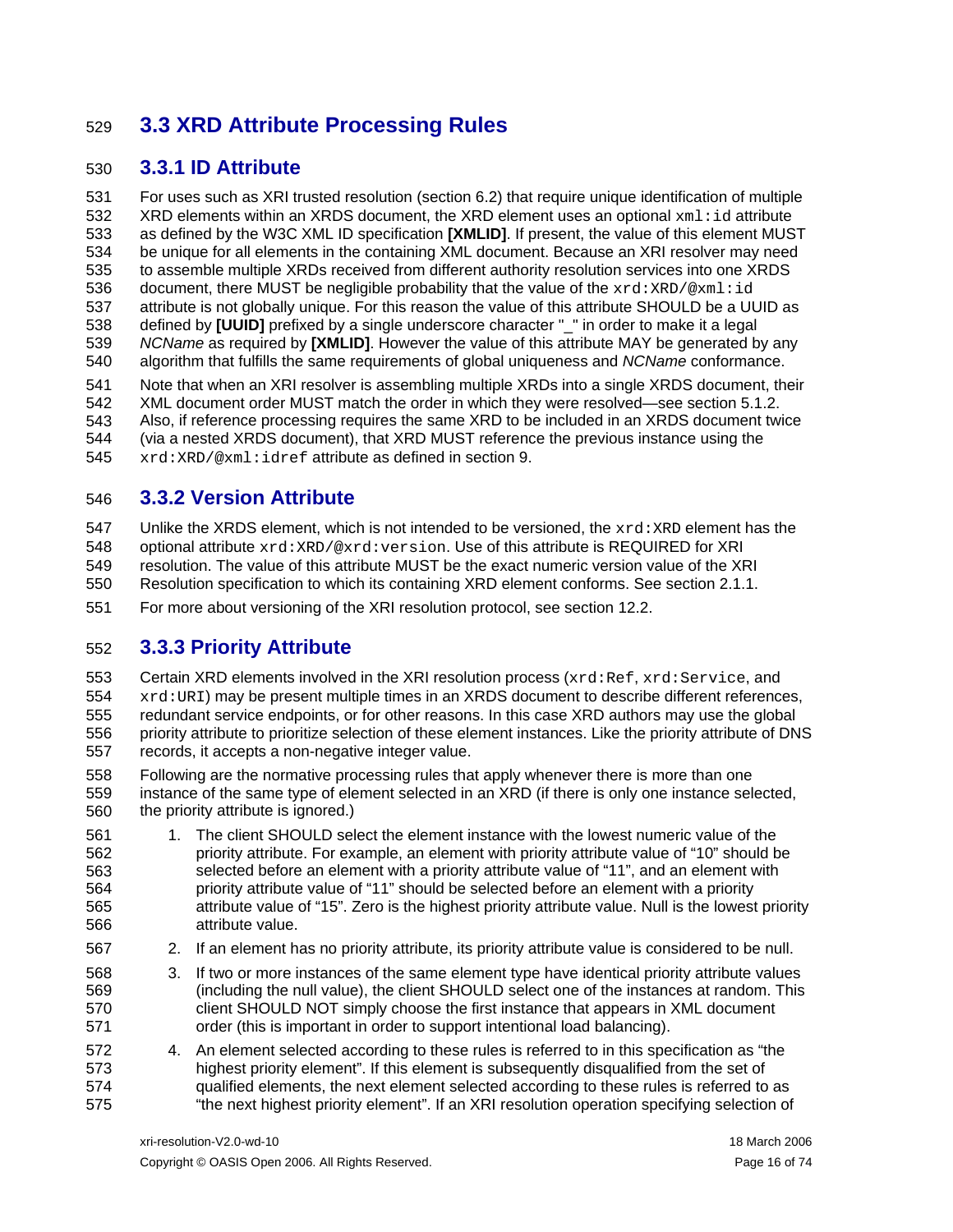- <span id="page-16-0"></span>576 577 578 579 the highest priority element fails, the resolver SHOULD attempt to select the next highest priority element unless otherwise specified. This process SHOULD be continued for all other instances of the qualified elements until success is achieved or all instances are exhausted.
- 580 581 When setting priority attributes, it is recommended that XRI authorities follow the standard practice in DNS and set the default highest priority attribute value to "10".

### 582 **3.4 XRI Encoding Requirements**

- 583 584 585 The W3C XML 1.0 specification [\[XML\]](#page-57-13) requires values of XML elements of type xs: anyURI to be valid IRIs. Thus all XRIs used as the values of XRD elements of this type MUST be in at least IRI-normal form as defined in section 2.3 of **[\[XRISyntax\]](#page-58-0)**.
- 586 A further restriction applies to XRIs used in XRI resolution because it relies on HTTP(S) as a
- 587 transport protocol. When an XRI is used as the value of an  $xrd:Query, xrd:LocalID$ ,
- 588 xrd:XRD/xrd:Ref, xrd:Type, or xrd:Path element, it MUST be in URI-normal form as
- 589 defined in section 2.3 of **[\[XRISyntax\]](#page-58-0)**.
- 590 Note that XRIs composed entirely of valid URI characters and that do not use XRI cross-
- 591 reference syntax do not require escaping in the transformation to URI-normal form. However
- 592 XRIs that use characters valid only in IRIs or that use XRI cross-reference syntax may require
- 593 percent encoding in the transformation to URI-normal form as explained in section 2.3 of
- 594 **[\[XRISyntax\]](#page-58-0)**.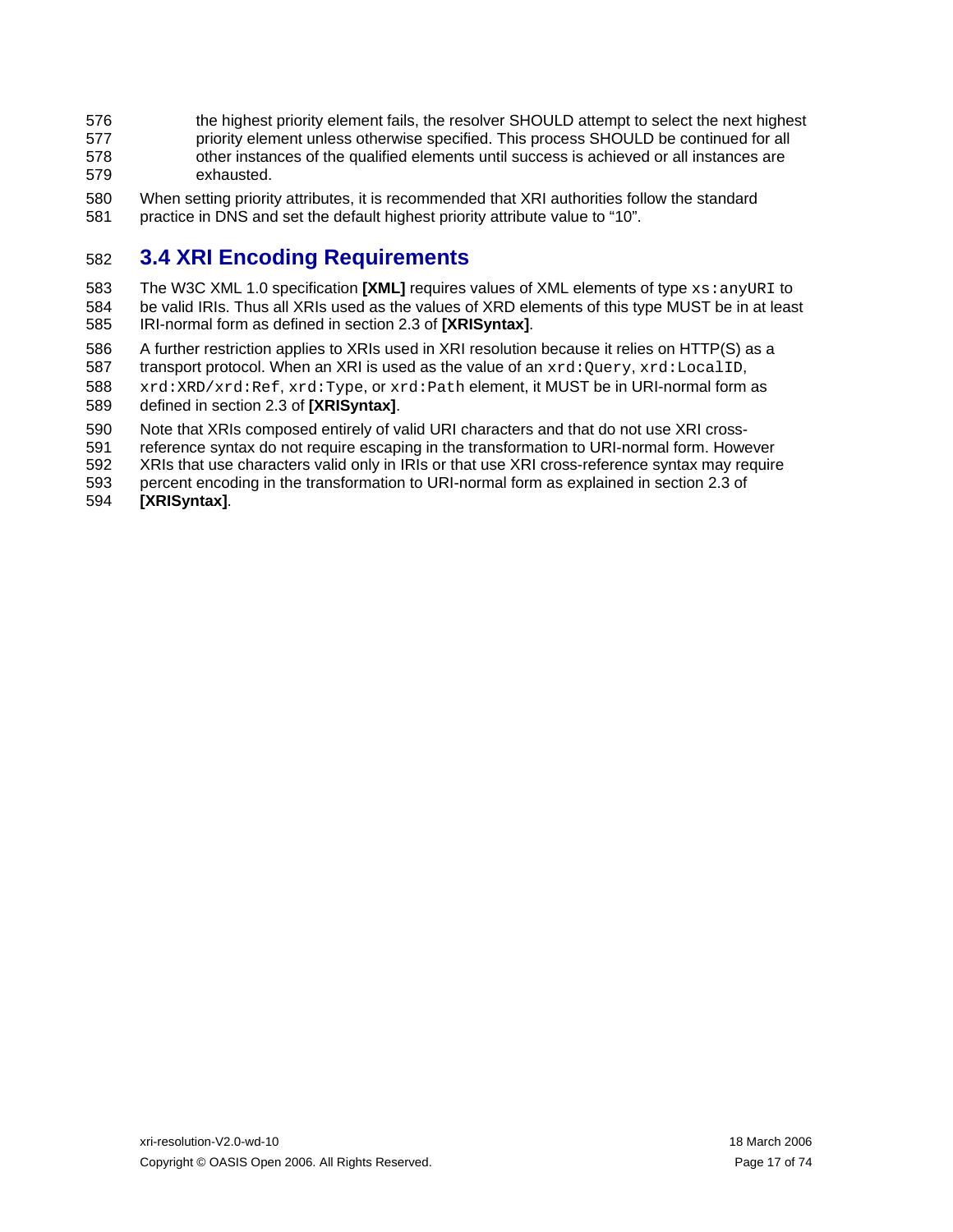## <span id="page-17-1"></span><span id="page-17-0"></span><sup>595</sup>**4 Inputs and Outputs**

596 597 598 Logically, XRI resolution is a function invoked by an application to dereference an XRI into a media type that describes the target resource. This section defines the logical inputs and outputs of this function, however it does not specify any particular binding to any local resolver interface.

- 599 For purposes of illustration, a non-normative, language-neutral API is suggested in Appendix C.
- 600 A binding to an HTTP interface for XRI proxy resolvers is specified in section [7.](#page-34-1)

### <span id="page-17-4"></span>601 **4.1 Inputs**

602 [Table 7](#page-17-2) summarizes the logical input parameters to the authority phase of XRI resolution (section

- 603 604 [5\)](#page-22-1). In this specification, references to these parameters will use the names in the first column. Local APIs MAY use different names for these parameters and MAY define additional
- 605 parameters.

| <b>Logical Parameter</b><br><b>Name</b> | Type                      | Required/<br>Optional | <b>Default</b> |
|-----------------------------------------|---------------------------|-----------------------|----------------|
| QXRI (query XRI)                        | xs:anyURI                 | Required              | N/A            |
| <b>Resolution Media Type</b>            | xs:string<br>(media type) | Optional              | Null           |

### <span id="page-17-2"></span>606

### **Table 7: Input parameters for the authority phase of XRI resolution.**

607 608 [Table 8](#page-17-3) summarizes the additional input parameters used in the service endpoint selection phase of XRI resolution (section [7](#page-38-1)).

| <b>Logical Parameter</b><br><b>Name</b> | Type                      | Required/<br>Optional | <b>Default</b> |
|-----------------------------------------|---------------------------|-----------------------|----------------|
| Service Type                            | xs:anyURI                 | Optional              | Null           |
| Service Media Type                      | xs:string<br>(media type) | Optional              | Null           |

<span id="page-17-3"></span>609

### **Table 8: Input parameters for the service endpoint selection phase of XRI resolution.**

610 The following sections specify additional validation and usage requirements.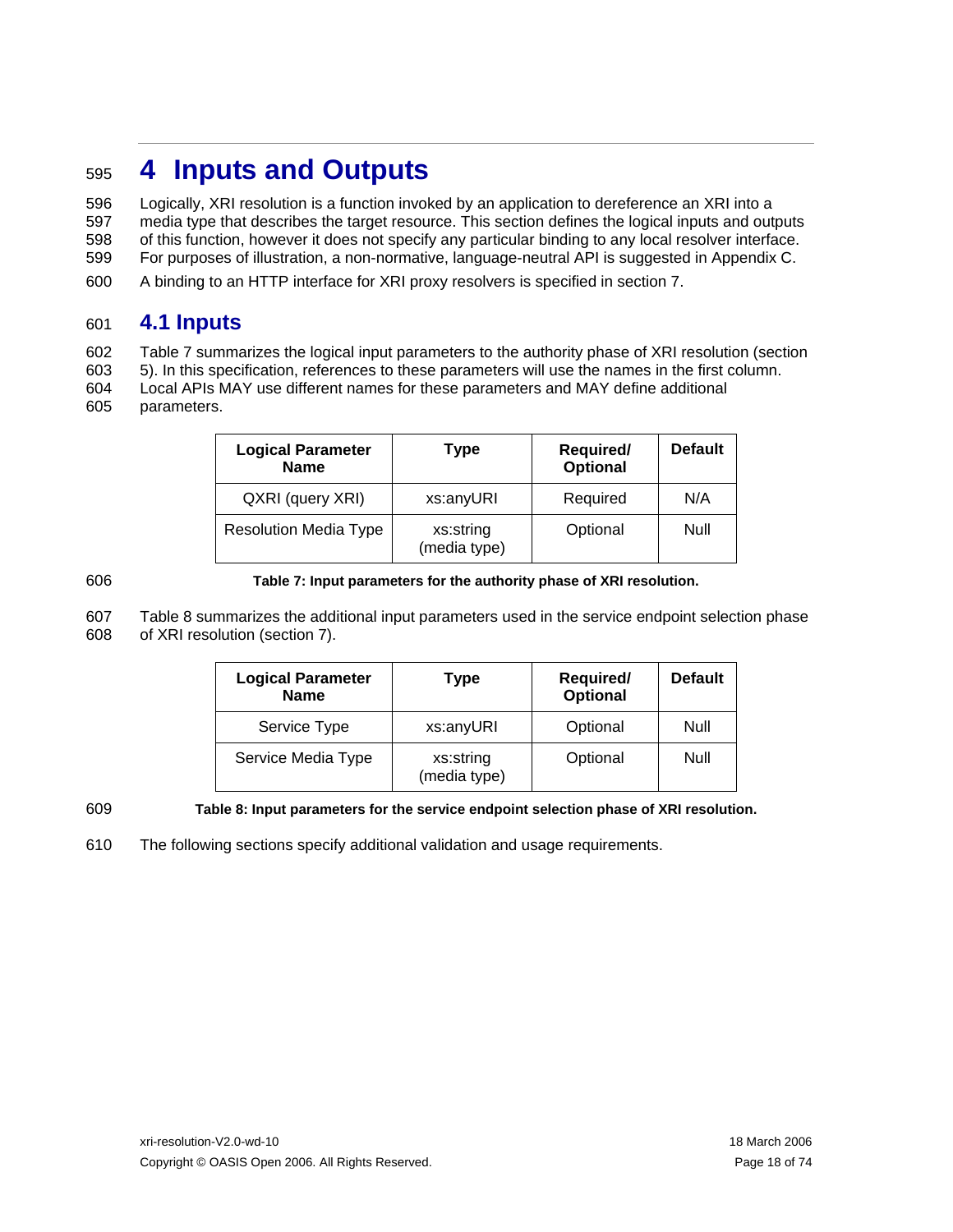### <span id="page-18-0"></span>611 **4.1.1 QXRI (Authority String, Path String, and Query String)**

612 613 The QXRI (query XRI) is the only REQUIRED input parameter. Per [\[XRISyntax\]](#page-58-0), a QXRI consists of three logical subparameters as defined in [Table 9](#page-18-1).

| Logical<br><b>Parameter</b><br><b>Name</b> | <b>Type</b> | Required/<br><b>Optional</b> | Value                                                                                                                                                                                                                                        |
|--------------------------------------------|-------------|------------------------------|----------------------------------------------------------------------------------------------------------------------------------------------------------------------------------------------------------------------------------------------|
| Authority<br>String                        | xs:string   | Required                     | Contents of the authority segment of the QXRI,<br>not including leading double forward slashes<br>("/") or terminating single forward slash ("/").                                                                                           |
| Path<br>String                             | xs:string   | Optional                     | Contents of the path component of the QXRI,<br>not including leading single forward slash ("/") or<br>terminating delimiter (such as "/", "?", "#", white<br>space, or CRLF). If the path component is<br>absent or empty the value is null. |
| Query<br>String                            | xs:string   | Optional                     | Contents of the query component of the QXRI,<br>not including leading question mark ("?") or<br>terminating delimiter (such as "#", white space,<br>or CRLF). If the query component is absent or<br>empty the value is null.                |

### <span id="page-18-1"></span>614

### **Table 9: Subparameters of the QXRI input parameter.**

- 615 616 The fourth possible component of a QXRI—a fragment—is by definition resolved locally relative to the target resource identified by the combination of the Authority, Path, and Query
- 617 components, and as such does not play a role in XRI resolution.
- 618 Following are the constraints on the value of the QXRI parameter.
- 619 620 621 1. It MUST be a valid absolute XRI according to the ABNF defined in [\[XRISyntax\]](#page-58-0)**.** To resolve a relative XRI reference, it must be converted into an absolute XRI using the procedure defined in section 2.4 of [\[XRISyntax\]](#page-58-0)**.**
- 622 623 624 625 2. For authority or proxy resolution as defined in this specification, the QXRI MUST be in URI-normal form as defined in section 2.3.1 of [\[XRISyntax\]](#page-58-0)**.** A local resolver API MAY support the input of other normal forms but SHOULD document the normal form(s) it supports and its normalization policies.

### 626 **4.1.2 Resolution Media Type**

- 627 The Resolution Media Type is an OPTIONAL string that is used to specify:
- 628 • The media type for the resolution response.
- 629 • Whether generic or trusted resolution must be used by the resolver.
- 630 • Whether references should be followed during resolution.
- 631 • Whether final service endpoint selection should be performed.

632 Following are the normative requirements for the use of this parameter.

- 633 634 1. The value of Resolution Media Type MUST be one of the values specified in [Table 5](#page-9-2) and MAY include any of the media type parameters specified in [Table 6.](#page-9-3)
- 635 636 2. If the value of the trust media type parameter is none or null, or if this parameter is absent, the resolver MAY use its choice of authority resolution protocol.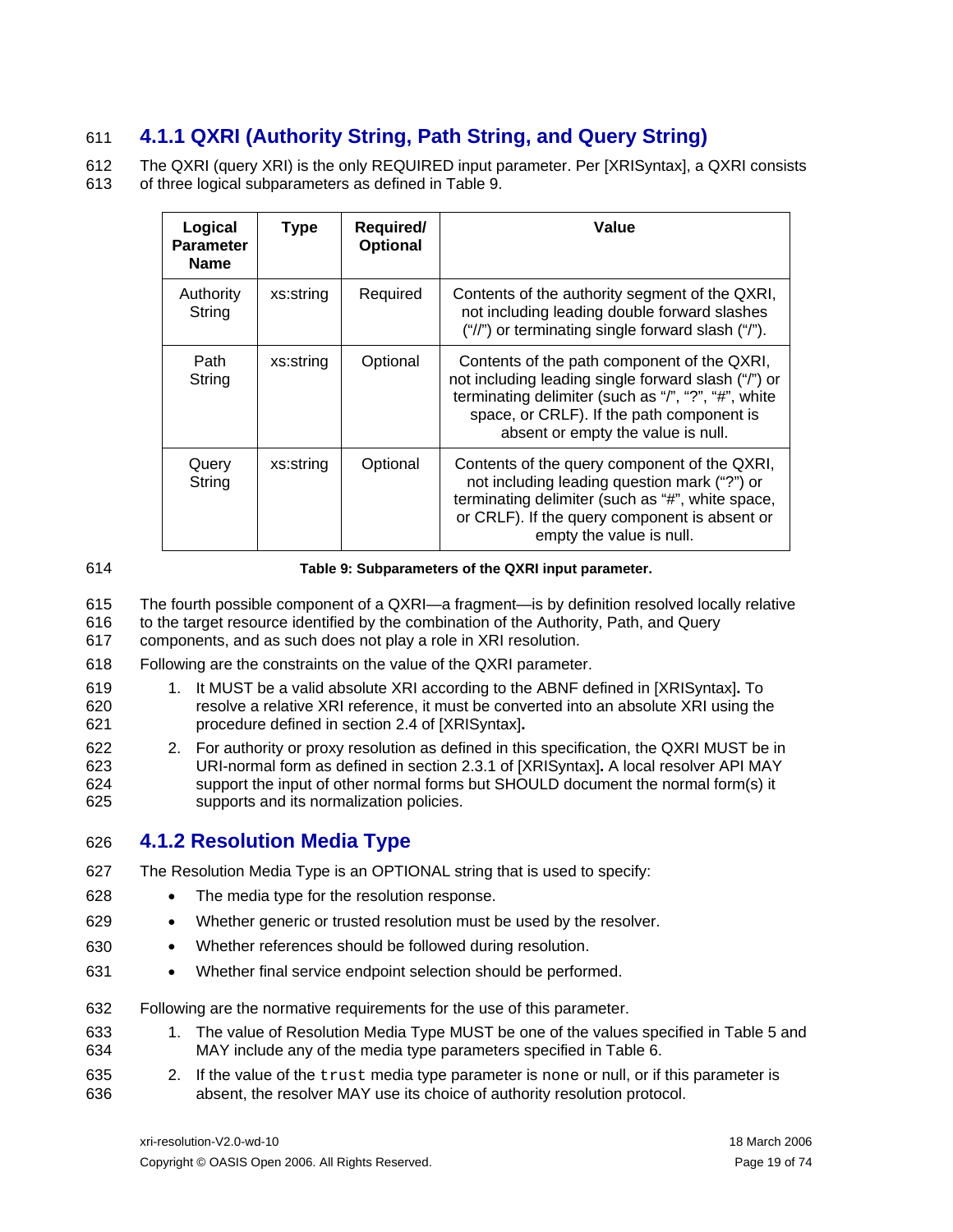<span id="page-19-0"></span>

| 637<br>638<br>639        |    | 3. If the value of the trust media type parameter is https, the resolver MUST use the<br>HTTPS trusted authority resolution protocol specified in section 6.1 (or return an error<br>saying this is not supported).                                                                                                                         |
|--------------------------|----|---------------------------------------------------------------------------------------------------------------------------------------------------------------------------------------------------------------------------------------------------------------------------------------------------------------------------------------------|
| 640<br>641<br>642        |    | 4. If the value of the trust media type parameter is saml, the resolver MUST use the<br>SAML trusted authority resolution protocol specified in section 6.2 (or return an error<br>saying this is not supported).                                                                                                                           |
| 643<br>644<br>645        |    | 5. If the value of the trust media type parameter is https+sam1, the resolver MUST use<br>the HTTPS+SAML trusted authority resolution protocol specified in section 6.3 (or return<br>an error saying this is not supported).                                                                                                               |
| 646<br>647<br>648        |    | 6. If the value of the $refs$ media type parameter is $true$ or null, or if the parameter is<br>absent, the resolver MUST perform reference processing as defined in section 9 if it is<br>necessary to complete resolution (or return an error saying this is not supported).                                                              |
| 649<br>650               |    | 7. If the value of the refs media type parameter is false, the resolver MUST NOT<br>perform reference processing during resolution.                                                                                                                                                                                                         |
| 651<br>652               | 8. | If the value of the sep media type parameter is true, the resolver MUST perform final<br>service endpoint selection (or return an error saying this is not supported).                                                                                                                                                                      |
| 653<br>654               |    | 9. If the value of the sep media type parameter is false, the resolver MUST NOT perform<br>service endpoint selection.                                                                                                                                                                                                                      |
| 655<br>656<br>657<br>658 |    | 10. If the sep media type parameter is absent or null, the resolver MUST NOT perform<br>service endpoint selection if the value of Resolution Media Type is either<br>application/xrds+xml or application/xrd+xml, but MUST perform service<br>endpoint selection if the value of Resolution Media Type is any other value, including null. |

659 660 Future versions of this specification, or other specifications for XRI resolution, MAY use other values for Resolution Media Type or its media type parameters.

### 661 **4.1.3 Service Type**

662 663 664 665 666 667 The Service Type is an OPTIONAL value of type xs: anyURI used to request a specific type of service in the service endpoint selection phase (section [7\)](#page-38-1). The value of this parameter MUST be a valid absolute XRI, IRI, or URI in URI-normal form as defined by **[\[XRISyntax\]](#page-58-0)**. (Note that URInormal form is specified so that this parameter may be passed to a proxy resolver in a QXRI query parameter as defined in section [7.](#page-34-1)) The Service Type values defined for XRI resolution services are specified in section [2.1.2](#page-8-3).

### 668 **4.1.4 Service Media Type**

669 670 671 672 The Service Media Type is an OPTIONAL string used to request a specific media type in the service endpoint selection phase (section [7](#page-38-1)). The value of this parameter MUST be a valid media type as defined by **[\[RFC2046\]](#page-57-7)**. The Service Media Type values defined for XRI resolution services are specified in section [2.3.](#page-9-4)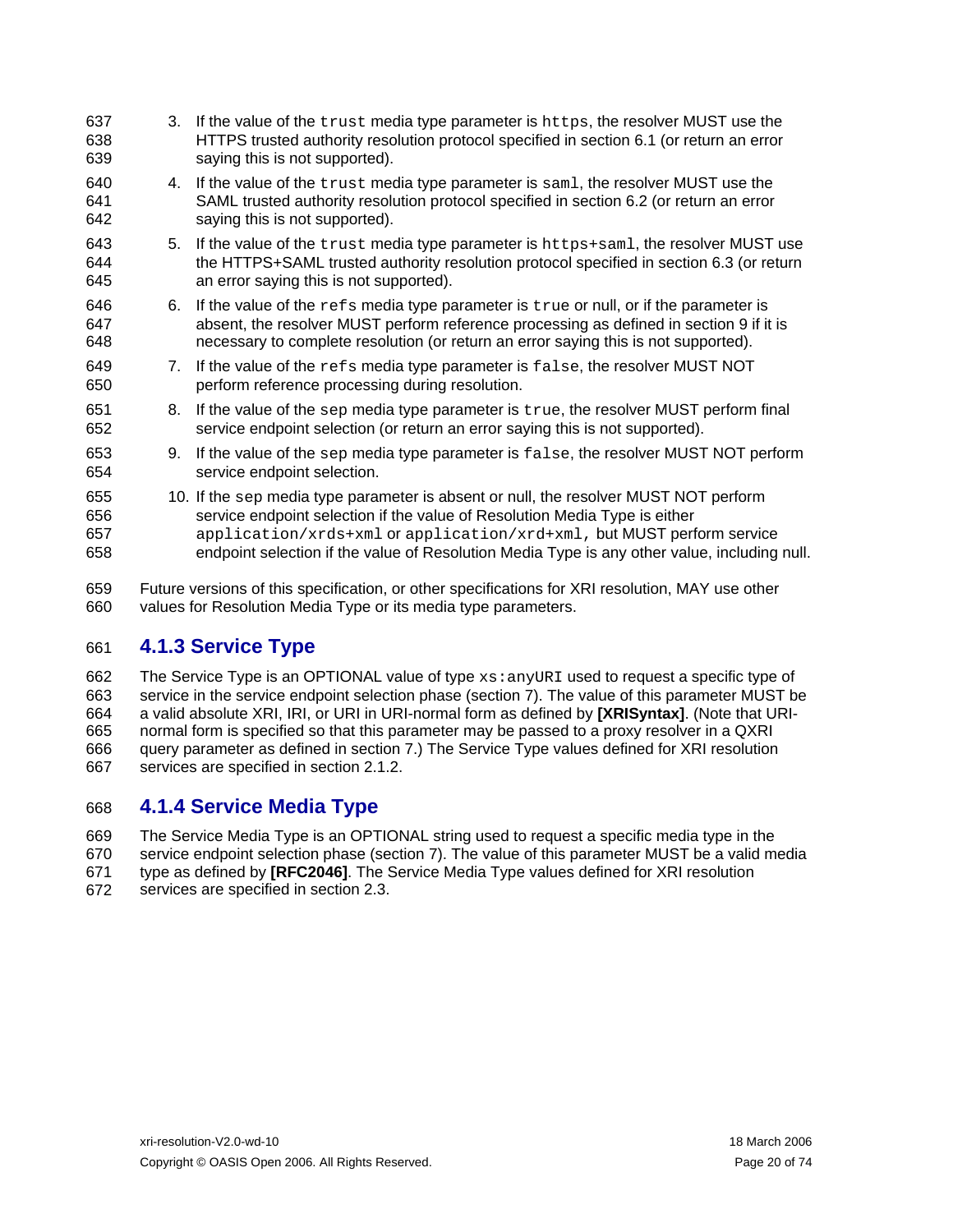### <span id="page-20-0"></span>673 **4.2 Outputs**

| <b>Logical Output</b><br><b>Name</b> | <b>Media Type Value for</b><br><b>Requesting Authority</b><br><b>Resolution Only</b> | <b>Media Type Value for</b><br><b>Requesting Final Service</b><br><b>Endpoint Selection</b> |
|--------------------------------------|--------------------------------------------------------------------------------------|---------------------------------------------------------------------------------------------|
| <b>XRDS Document</b>                 | application/xrds+xml                                                                 | application/xrds+xml;sep=true                                                               |
| <b>XRD Document</b>                  | application/xrd+xml                                                                  | application/xrd+xml;sep=true                                                                |
| URI List                             | N/A                                                                                  | text/uri-list                                                                               |
| HTTP(S) Redirect                     | N/A                                                                                  | null                                                                                        |

674 [Table 10](#page-20-1) summarizes the logical outputs of XRI resolution.

### <span id="page-20-1"></span>675

### **Table 10: Outputs of XRI resolution.**

676 The following sections provide additional construction and validation requirements.

### 677 **4.2.1 XRDS Document**

678 679 If the value of the Resolution Media Type parameter is application/ $xrds+<sub>x</sub>ml$ , the following rules apply.

- 680 681 682 1. The output MUST be a valid XRDS document according to the schema defined in Appendix A. Also, any nested XRDS documents included as a result of reference processing must also be valid.
- 683 684 2. Each of the contained XRD elements must be a valid XRD document according to the schema defined in Appendix A.
- 685 3. The XRD elements MUST conform to the additional requirements in section [3](#page-10-1).
- 686 687 4. If the value of the trust media type parameter is saml or https+saml, the XRD element MUST further conform to the additional requirements in section [6.2.](#page-29-2)
- 688 689 690 5. If the value of the sep media type parameter is true, service endpoint selection MUST be performed as defined in section [8,](#page-38-1) even if the values of all three service endpoint selection input parameters (Service Type, Service Media Type, and Path String) are null.
- 691 692 693 694 6. If reference processing is necessary during the service endpoint selection process, the final child element of the root level  $xrds:XRDS$  element MUST be a nested XRDS document as specified in section [9.](#page-43-1) Any other filtering of the final XRD element MUST NOT be performed.
- 695 696 7. If the output is an error, this error MUST be returned using the  $xrd:Status$  element of the final XRD in the XRDS document as defined in section [10](#page-47-1).

### 697 **4.2.2 XRD Document**

- 698 699 If the value of the Resolution Media Type parameter is application/xrd+xml, the following rules apply.
- 700 701 1. The output MUST be a valid XRD document according to the schema defined in Appendix A.
- 702 2. The XRD elements MUST conform to the additional requirements in section [3](#page-10-1).
- 703 704 3. If the value of the sep media type parameter is  $false$  or null, or if this parameter is absent, the XRD MUST be the final XRD in the XRDS document produced as a result of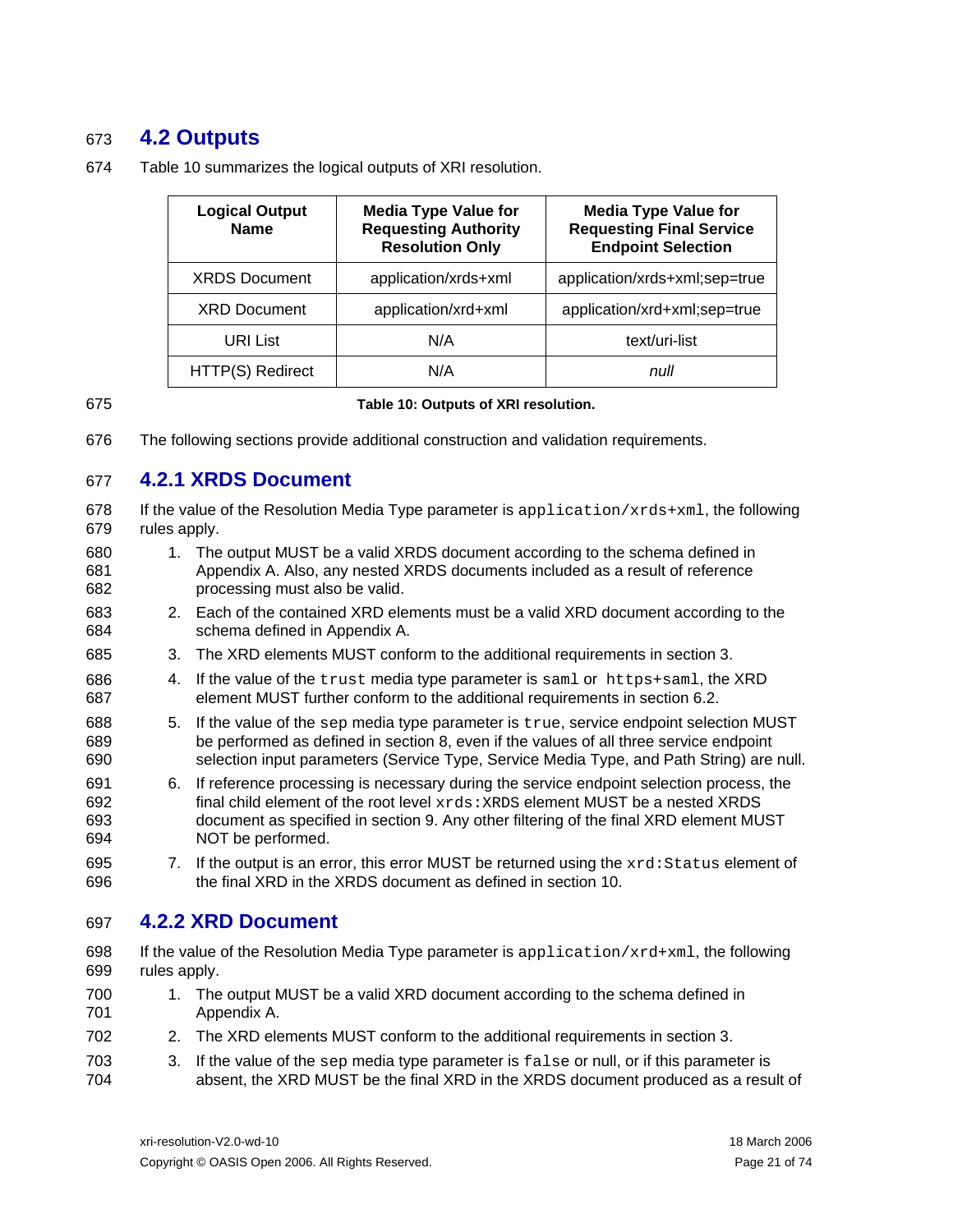<span id="page-21-0"></span>

| 705<br>706                             |        | authority resolution. Service endpoint selection or any other filtering of the XRD<br>document MUST NOT be performed.                                                                                                                                                                                                                                                                                                                                                                                                                |
|----------------------------------------|--------|--------------------------------------------------------------------------------------------------------------------------------------------------------------------------------------------------------------------------------------------------------------------------------------------------------------------------------------------------------------------------------------------------------------------------------------------------------------------------------------------------------------------------------------|
| 707<br>708<br>709                      |        | 4. If the value of the sep media type parameter is true, service endpoint selection MUST<br>be performed as defined in section 8, even if the values of all three service endpoint<br>selection input parameters (Service Type, Service Media Type, and Path String) are null.                                                                                                                                                                                                                                                       |
| 710<br>711<br>712<br>713<br>714<br>715 |        | 5. If service endpoint selection is performed, the XRD document MUST only include the<br>xrd: Service elements selected according to the rules specified in section 8 (or return<br>an error if no xrd: Service elements were selected). In addition, all XRD elements that<br>are subject to the global xrd: priority attribute (even if the attribute is absent or null)<br>MUST be returned in order of highest to lowest priority as defined in section 3.3.3. Any<br>other filtering of the XRD document MUST NOT be performed. |
| 716<br>717                             | 6.     | If the output is an error, this error MUST be returned using the xxd: Status element as<br>defined in section 10.                                                                                                                                                                                                                                                                                                                                                                                                                    |
| 718                                    |        | <b>4.2.3 URI List</b>                                                                                                                                                                                                                                                                                                                                                                                                                                                                                                                |
| 719<br>720                             | apply. | If the value of the Resolution Media Type parameter is $text/uri-list$ , the following rules                                                                                                                                                                                                                                                                                                                                                                                                                                         |
| 721                                    |        | 1. For this output, service endpoint selection is REQUIRED.                                                                                                                                                                                                                                                                                                                                                                                                                                                                          |
| 722<br>723                             | 2.     | If authority resolution and service endpoint selection are both successful, the output<br>MUST be a valid URI List as defined by section 5 of [RFC2483].                                                                                                                                                                                                                                                                                                                                                                             |
| 724<br>725<br>726                      | 3.     | If, after applying the service endpoint selection rules, more than one service endpoint is<br>selected, the highest priority xrd: XRD/xrd: Service element MUST be selected as<br>defined in section 3.3.3.                                                                                                                                                                                                                                                                                                                          |
| 727<br>728                             |        | 4. From the final selected xrd: XRD/xrd: Service element, the service endpoint URI(s)<br>MUST be constructed as defined in section 8.4.                                                                                                                                                                                                                                                                                                                                                                                              |
| 729<br>730<br>731<br>732<br>733        | 5.     | The URIs MUST be returned in order of highest to lowest priority of the source xxd: URI<br>elements within the selected $xrd$ : Service element as defined in section 3.3.3. When<br>two or more of the source xxd: URI elements have equal priority, their constructed URIs<br>SHOULD be returned in random order. Any other filtering of the URI list MUST NOT be<br>performed.                                                                                                                                                    |
| 734<br>735                             | 6.     | If the output is an error, it MUST be returned with the content type $text$ rext/plain as<br>defined in section 10.                                                                                                                                                                                                                                                                                                                                                                                                                  |
| $\rightarrow$                          |        | <b>A O A LITTDIO)</b> Dadiuach                                                                                                                                                                                                                                                                                                                                                                                                                                                                                                       |

### 736 **4.2.4 HTTP(S) Redirect**

737 738 In XRI proxy resolution, the Resolution Media Type parameter may be null. In this case the output of a proxy resolver is an HTTP(S) redirect as defined in section [7.6](#page-37-1).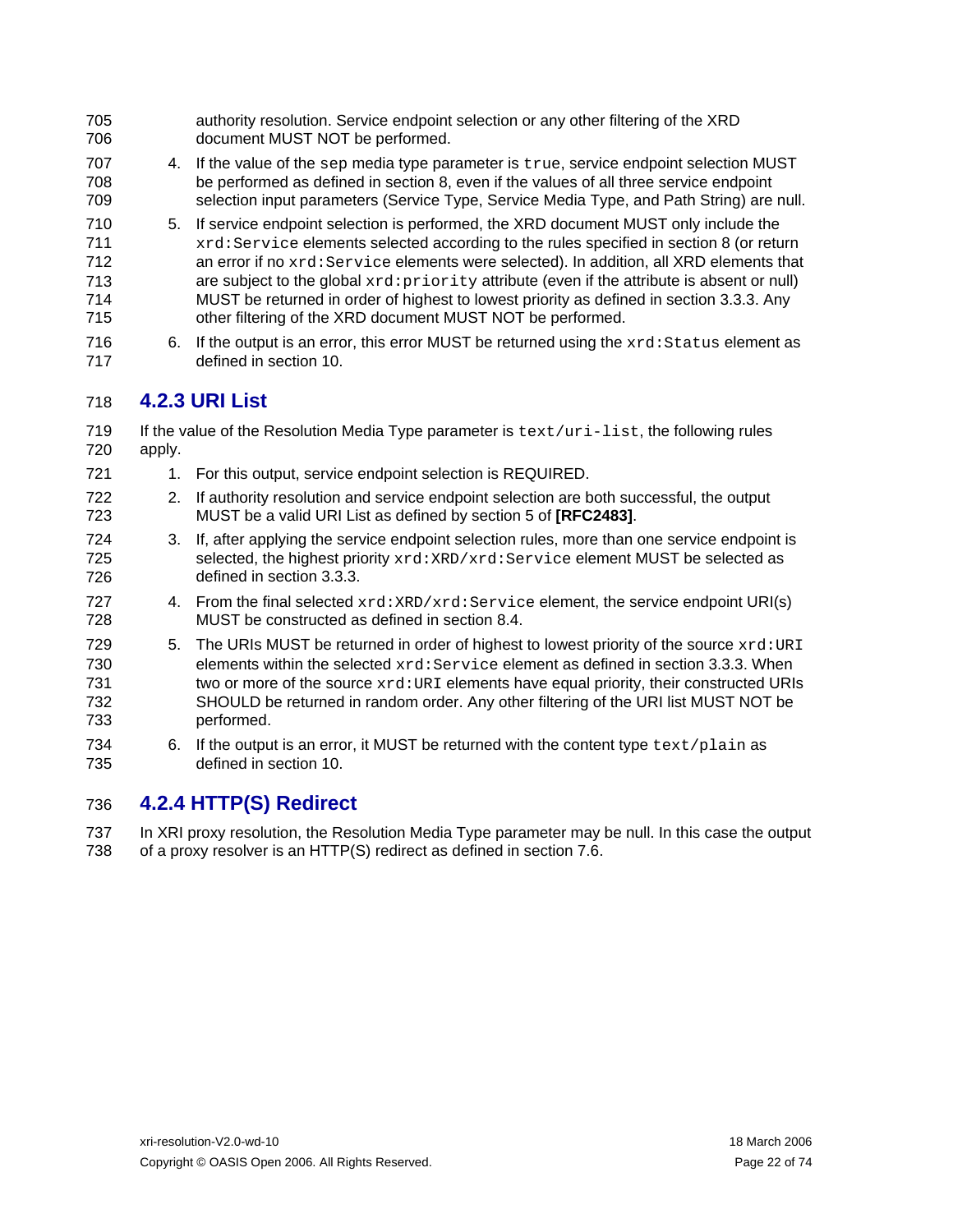## <span id="page-22-1"></span><span id="page-22-0"></span><sup>739</sup>**5 Generic Authority Resolution**

740 741 742 Authority resolution is the first phase of XRI resolution as described in section [1.1](#page-4-2). It applies only to the Authority String of the QXRI. This may be either an *XRI authority* or an *IRI authority* as described in section 2.2.1 of **[\[XRISyntax\]](#page-58-0)**.

743 744 745 746 XRI authorities and IRI authorities have different syntactic structures, partially due to the higher level of abstraction represented by XRI authorities. For this reason, XRI authorities are resolved to XRDS documents one subsegment at a time as specified in section [5.1.](#page-22-2) IRI authorities, since they are based on DNS names or IP addresses, are resolved into an XRDS document through a

747 special HTTP(S) request using the entire IRI authority segment as specified in section [5.2.](#page-27-1)

### <span id="page-22-2"></span>748 **5.1 XRI Authority Resolution**

### 749 **5.1.1 Service Type and Service Media Type**

750 The protocol defined in this section is identified by the values in [Table 11](#page-22-3).

| <b>Service Type</b>             | <b>Service Media Type</b> | <b>Media Type Parameters</b>                      |
|---------------------------------|---------------------------|---------------------------------------------------|
| $xri://\$res^*auth^*(\$v^*2.0)$ | application/xrds+xml      | trust=none (this is the<br>$default - see below)$ |

<span id="page-22-3"></span>751

### **Table 11: Service Type and Service Media Type values for generic authority resolution.**

752 753 A generic authority resolution service endpoint advertised in an XRDS document MUST use the Service Type identifier and Service Media Type identifier defined in [Table 11](#page-22-3). Because

754 trust=none is the default value of trust parameter, the values application/xrds+xml and

755 application/xrds+xml;trust=none MUST be considered equivalent for the purposes of

756 both service endpoint selection and HTTP(S) Accept header values as described below.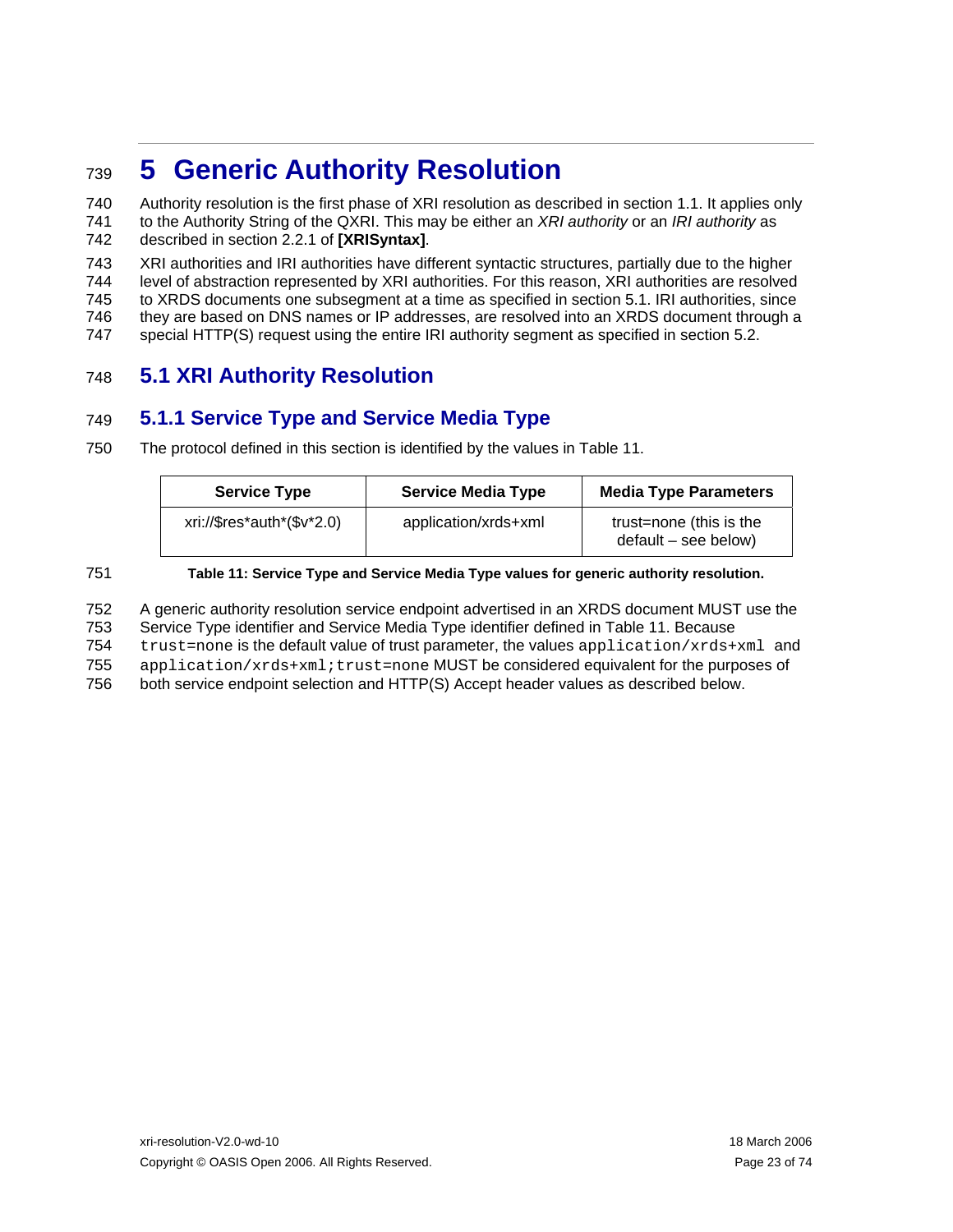### <span id="page-23-1"></span><span id="page-23-0"></span>**5.1.2 Protocol**

[Figure 2](#page-23-2) shows the overall logical flow of the generic authority resolution process.





<span id="page-23-2"></span>**Figure 2: Authority resolution flowchart** 

xri-resolution-V2.0-wd-10 18 March 2006 Copyright © OASIS Open 2006. All Rights Reserved. Page 24 of 74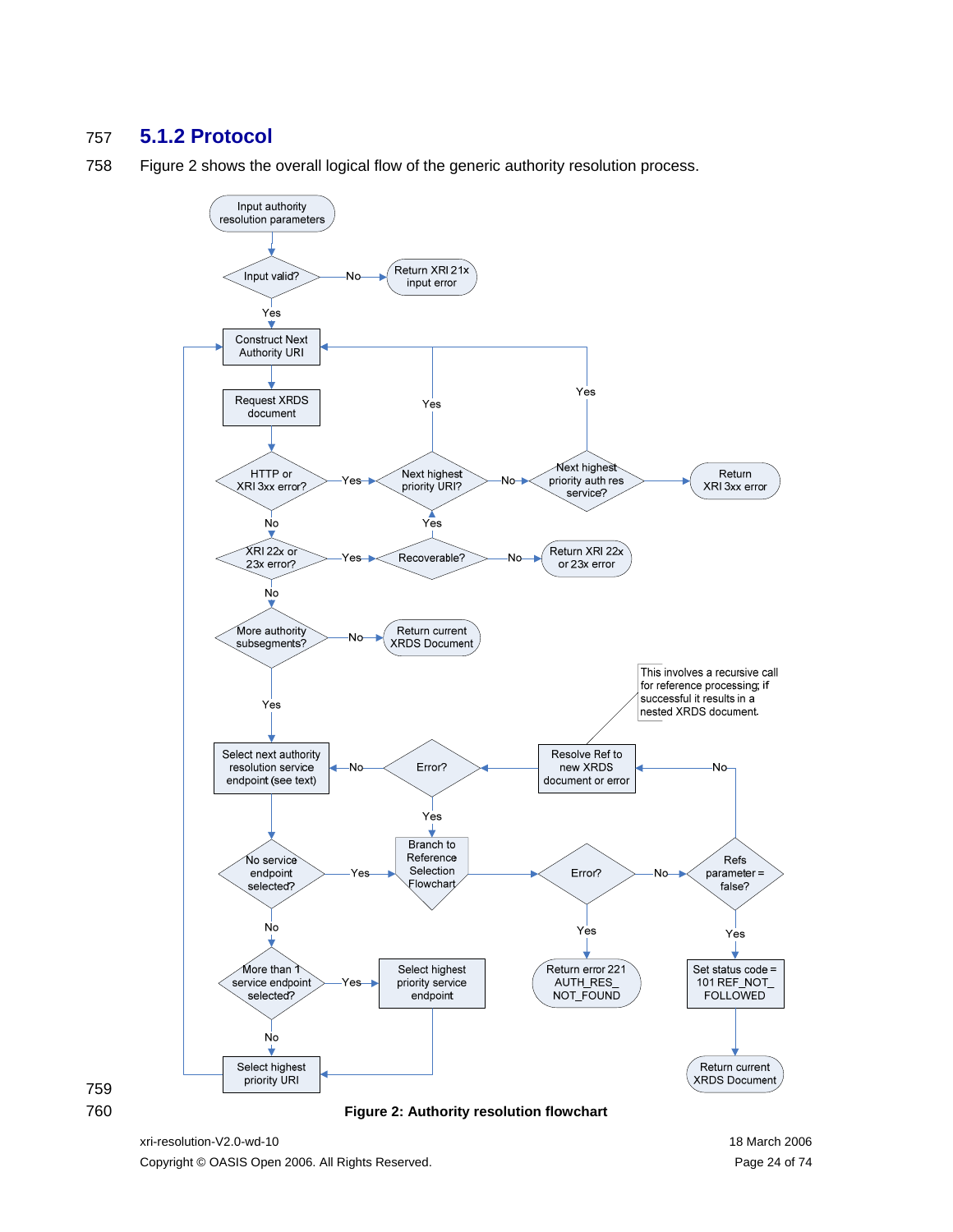| 761<br>762                                                  |    | Following are the normative requirements for behavior of an XRI resolver and an XRI resolution<br>service for performing generic XRI authority resolution:                                                                                                                                                                                                                                                                                                                                                                                                                                                                                                                                                                |
|-------------------------------------------------------------|----|---------------------------------------------------------------------------------------------------------------------------------------------------------------------------------------------------------------------------------------------------------------------------------------------------------------------------------------------------------------------------------------------------------------------------------------------------------------------------------------------------------------------------------------------------------------------------------------------------------------------------------------------------------------------------------------------------------------------------|
| 763<br>764<br>765                                           | 1. | The resolver MUST be preconfigured with (or have a means of obtaining) the XRD<br>document describing the community root authority for the XRI to be resolved as defined<br>in section 5.1.3.                                                                                                                                                                                                                                                                                                                                                                                                                                                                                                                             |
| 766<br>767<br>768<br>769<br>770<br>771<br>772<br>773<br>774 |    | 2. Resolution of each subsegment in the Authority String after the community root<br>subsegment MUST proceed in subsegment order (left-to-right) using fully qualified<br>subsegment values as defined in section 5.1.4. If the final output is an XRDS document,<br>this document MUST contain an ordered list of xrd: XRD elements—one for each<br>authority subsegment successfully resolved by the resolver client. This list MUST appear<br>in the same order as the corresponding subsegments in the Authority String. In addition,<br>any references followed MUST be represented by nested xrd: XRDS documents<br>immediately following the xrd: XRD element containing the reference as defined in<br>section 9. |
| 775<br>776                                                  |    | 3. Subsegments that use XRI cross-reference syntax MUST be resolved as defined in<br>section 5.1.5.                                                                                                                                                                                                                                                                                                                                                                                                                                                                                                                                                                                                                       |
| 777<br>778                                                  | 4. | The resolver MAY request that a recursing authority resolution service perform resolution<br>of multiple subsegments as defined in section 5.1.6.                                                                                                                                                                                                                                                                                                                                                                                                                                                                                                                                                                         |
| 779<br>780<br>781                                           | 5. | For each iteration of the authority resolution process, the next authority resolution service<br>endpoint MUST be selected as defined in section 7 using the values from Table 11. In<br>addition, the Next Authority URI MUST be constructed as defined in section 5.1.7.                                                                                                                                                                                                                                                                                                                                                                                                                                                |
| 782<br>783                                                  |    | 6. Each authority subsegment MUST be resolved via an HTTP(S) GET request to the Next<br>Authority URI.                                                                                                                                                                                                                                                                                                                                                                                                                                                                                                                                                                                                                    |
| 784<br>785<br>786                                           |    | 7. The HTTP(S) request MUST contain an Accept header with the media type identifier<br>defined in Table 11. This media type identifier MUST be interpreted as the value of the<br>Resolution Media Type input parameter.                                                                                                                                                                                                                                                                                                                                                                                                                                                                                                  |
| 787<br>788<br>789<br>790<br>791<br>792<br>793               | 8. | The ultimate HTTP(S) response from an authority resolution service to a successful<br>resolution request MUST contain either: a) a 2XX response with a valid XRDS document<br>containing an XRD element for each authority subsegment resolved, or b) a 304<br>response signifying that the cached version on the resolver is still valid (depending on the<br>client's HTTP(S) request). There is no restriction on intermediate redirects (i.e., 3XX<br>result codes) or other result codes (e.g., a 100 HTTP response) that eventually result in a<br>2XX or 304 response through normal operation of [RFC2616].                                                                                                       |
| 794<br>795<br>796<br>797<br>798                             | 9. | Any ultimate response besides an HTTP 2XX or 304 SHOULD be considered an error in<br>the resolution process and the resolver SHOULD return the appropriate error code and<br>context message as specified in section 10. In recursive resolution, such an error MUST<br>be returned by the recursing authority resolution service to the resolver as specified in<br>section 10.3.                                                                                                                                                                                                                                                                                                                                        |
| 799<br>800<br>801<br>802<br>803<br>804<br>805<br>806        |    | 10. If an XRD does not include the next requested authority service endpoint but includes<br>one or more xrd: Ref elements, the resolver MUST perform reference processing as<br>defined in section 9 unless the refs media type parameter defined in Table 6 is set to<br>false. If the refs media type parameter is set to false and the XRD contains at least<br>one xrd: Ref element that could be followed, the resolver MUST return a successful<br>response with a status code of 101 REF_NOT_FOLLOWED. (Note that such reference<br>processing, if successful, will result in a separate nested XRDS document describing the<br>resolved reference.)                                                              |
| 807<br>808<br>809<br>810                                    |    | 11. A successful response that does not include the next required authority service endpoint<br>in the XRD and does not include any $xrd$ : Ref elements MUST return an error with a<br>status code of 221 AUTH_RES_NOT_FOUND regardless of the value of the refs media<br>type parameter.                                                                                                                                                                                                                                                                                                                                                                                                                                |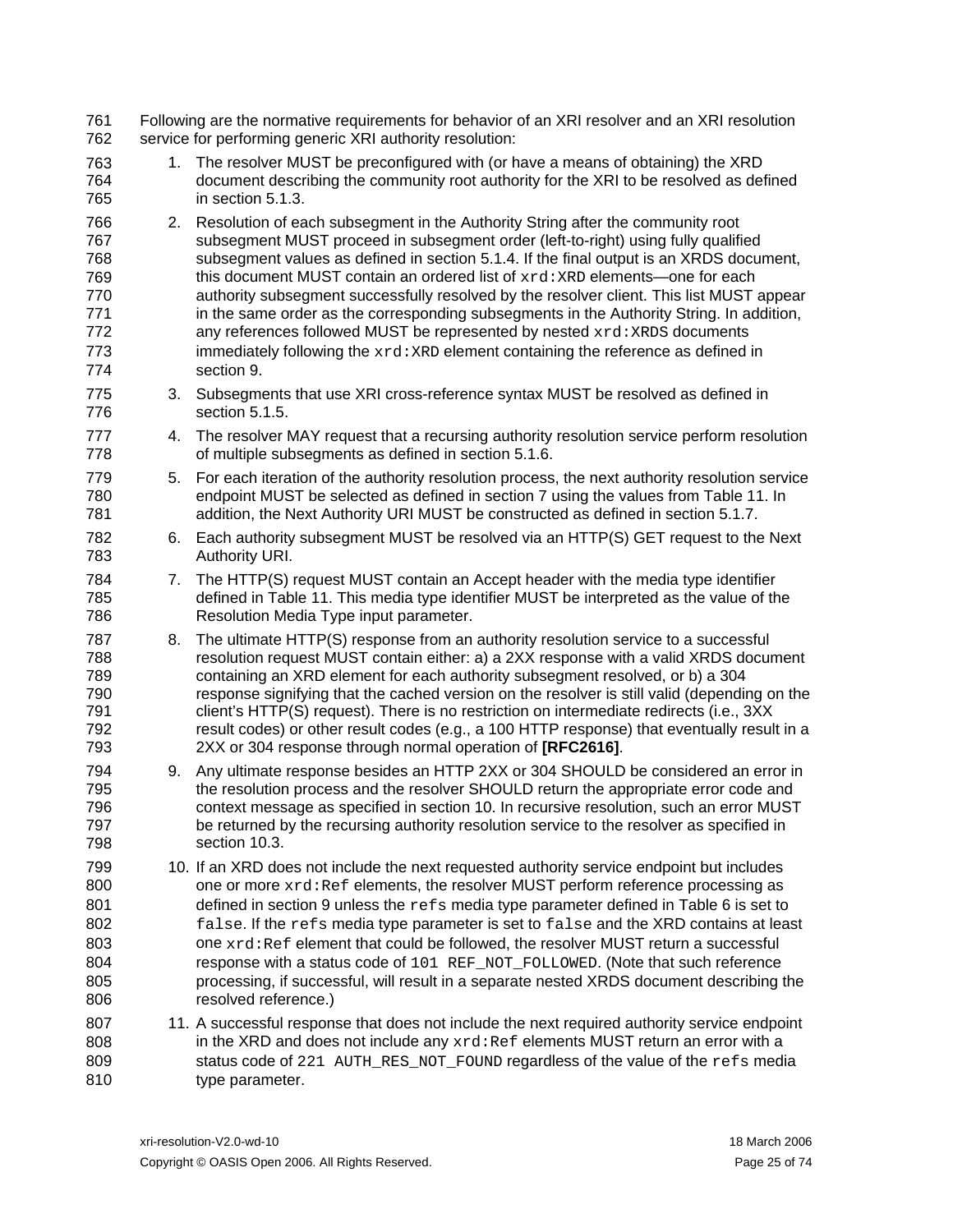<span id="page-25-0"></span>811 12. All other uses of HTTP(S) in this protocol MUST comply with the requirements in section 812 813 814 815 [11](#page-50-1). In particular, HTTP caching semantics SHOULD be leveraged to the greatest extent possible to maintain the efficiency and scalability of the HTTP-based resolution system. The recommended use of HTTP caching headers is described in more detail in section [11.2.1.](#page-50-2)

### <span id="page-25-1"></span>816 **5.1.3 Community Root Authorities**

817 818 819 820 821 822 Identifier management policies are defined on a community-by-community basis. For XRI authorities, the resolution community is specified by the first (leftmost) subsegment of the authority segment of the XRI. This is referred to as the *community root authority*. When a resolution community chooses to create a new community root authority, it SHOULD define policies for assigning and managing identifiers under this authority. Furthermore, it SHOULD define what resolution protocol(s) may be used for these identifiers.

823 824 825 826 For an XRI authority, the community root may be either a global context symbol (GCS) character or top-level cross-reference as specified in section 2.2.1.1 of **[\[XRISyntax\]](#page-58-0)**. In either case, the corresponding root XRDS document (or its equivalent) specifies the top-level authority resolution service endpoints for that community.

827 828 829 830 831 832 This community root XRDS document, or its location, must be known *a priori* and is part of the configuration of an XRI resolver, similar to the specification of root DNS servers for a DNS resolver. Note that is not strictly necessary to publish this information in an XRDS document—it may be supplied in any format that enables configuration of the XRI resolvers in the community. However publishing an XRDS document at a known location simplifies this process. It is also a recommended best practice for this XRDS document to contain:

- 833 • The root HTTPS resolution service endpoint(s) if HTTPS trusted resolution is supported.
- 834 835 • A valid self-signed SAML assertion accessible via HTTPS or other secure means if SAML trusted resolution is supported.
- 836 • Both of the above if HTTPS+SAML trusted resolution is supported.
- 837 838 • The service endpoints and supported media types of the community's XRI proxy resolver(s) if proxy resolution is supported.
- 839 For a list of public community root authorities and the locations of their community root XRDS
- 840 documents, see the XRI Technical Committee home page at http://www.oasis-
- 841 open.org/committees/xri.

### <span id="page-25-2"></span>842 **5.1.4 Qualified Subsegments**

843 844 845 846 A qualified subsegment is defined by the productions whose names start with "xri-subseg" in section 2.2.3 of **[\[XRISyntax\]](#page-58-0)** *including the leading syntactic delimiter* ("\*" or "!"). A qualified subsegment MUST include the leading syntatic delimiter even if it was optionally omitted in the original XRI (see section 2.2.3 of **[\[XRISyntax\]](#page-58-0)**).

847 848 If the first subsegment of an XRI authority is a GCS character and the following subsegment does not begin with a "\*" (indicating a reassignable subsegment) or a "!" (indicating a persistent

- 849 subsegment), then a "\*" is implied and MUST be added when constructing the qualified
- 850 subsegment as specified in section [5.1.7](#page-27-2). [Table 12](#page-26-3) and [Table 13](#page-26-4) illustrate the differences
- 851 between parsing a reassignable subsegment following a GCS character and parsing a cross-
- 852 reference, respectively.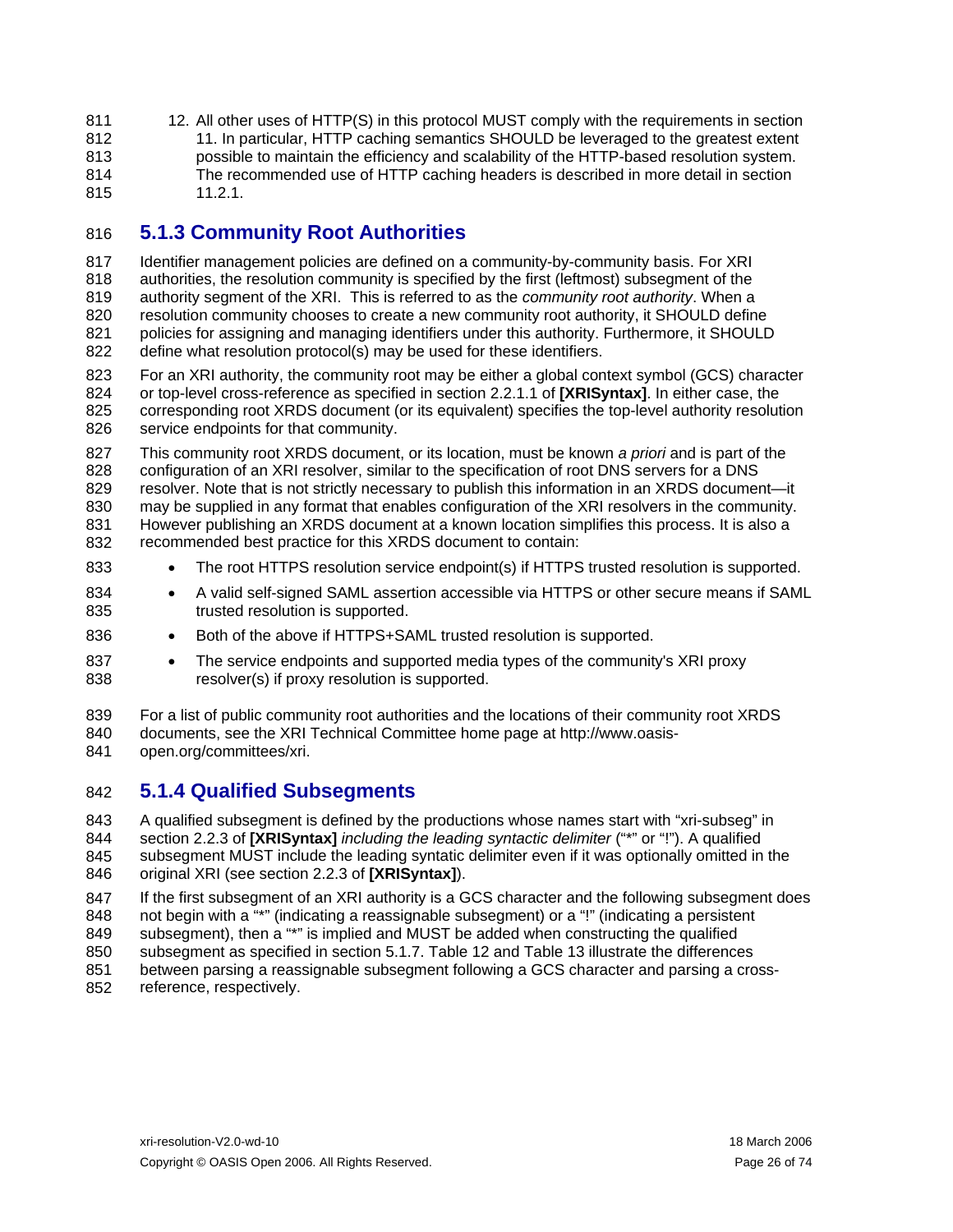<span id="page-26-0"></span>853

| XRI                                        | xri://@example*internal/foo |
|--------------------------------------------|-----------------------------|
| XRI Authority                              | @example*internal           |
| <b>Community Root Authority</b>            | $^{\textregistered}$        |
| <b>First Qualified Subsegment Resolved</b> | *example                    |

<span id="page-26-3"></span>854 **Table 12: Parsing the first subsegment of an XRI that begins with a global context symbol.** 

| <b>XRI</b>                                 | xri://(http://www.example.com)*internal/foo |
|--------------------------------------------|---------------------------------------------|
| <b>XRI Authority</b>                       | (http://www.example.com)*internal           |
| <b>Community Root Authority</b>            | (http://www.example.com)                    |
| <b>First Qualified Subsegment Resolved</b> | *internal                                   |

<span id="page-26-4"></span>855

**Table 13: Parsing the first subsegment of an XRI that begins with a cross-reference.** 

#### 856 **5.1.5 Cross-References**

<span id="page-26-1"></span>857 858 859 860 Any subsegment within an XRI authority segment may be a cross-reference (see section 2.2.2 of **[\[XRISyntax\]](#page-58-0)**.) Cross-references are resolved identically to any other subsegment because the cross-reference is considered opaque, i.e., the value of the cross-reference (including the parentheses) is the literal value of the subsegment for the purpose of resolution.

861 [Table 14](#page-26-5) provides several examples of resolving cross-references. In these examples,

862 subsegment "!b" resolves to a Next Authority Service Endpoint URI of "http://example.com/xri-

863 authority/" and recursing authority resolution is not being requested.

864

| Cross-<br>reference type        | <b>Example XRI</b>                      | <b>Next Authority URI after</b><br>resolving "xri://@!a!b"    |
|---------------------------------|-----------------------------------------|---------------------------------------------------------------|
| Absolute XRI                    | xri://@!a!b!(@!1!2!3)*e/f               | http://example.com/xri-<br>authority/!(@!1!2!3)               |
| Absolute URI                    | xri://@!a!b*(mailto:jd@example.com)*e/f | http://example.com/xri-<br>authority/*(mailto:jd@example.com) |
| Absolute XRI w/<br>XRI metadata | xri://@!a!b*(\$v/2.0)*e/f               | http://example.com/xri-<br>authority/*(\$v*2.0)               |
| <b>Relative XRI</b>             | xri:// $@!a!b^*(c^*d)^*e/f$             | http://example.com/xri-<br>authority/*(c*d)                   |
| <b>Relative URI</b>             | xri://@!a!b*(foo/bar)*e/f               | http://example.com/xri-<br>authority/*(foo%2fbar)             |

<span id="page-26-5"></span>865 **Table 14: Examples of the Next Authority URIs constructed using different types of cross-references.** 

### 866 **5.1.6 Recursing Authority Resolution**

<span id="page-26-2"></span>867 868 869 870 871 If an authority resolution service offers recursing resolution, an XRI resolver may request resolution of multiple authority subsegments in one transaction. If a resolver makes such a request, the responding authority resolution service MAY perform the additional recursing resolution steps requested. In this case the recursing authority resolution service acts as a resolver to the other authority resolution service endpoints that need to be queried. Alternatively,

872 the recursing authority resolution service may retrieve XRDs from its local cache until it reaches a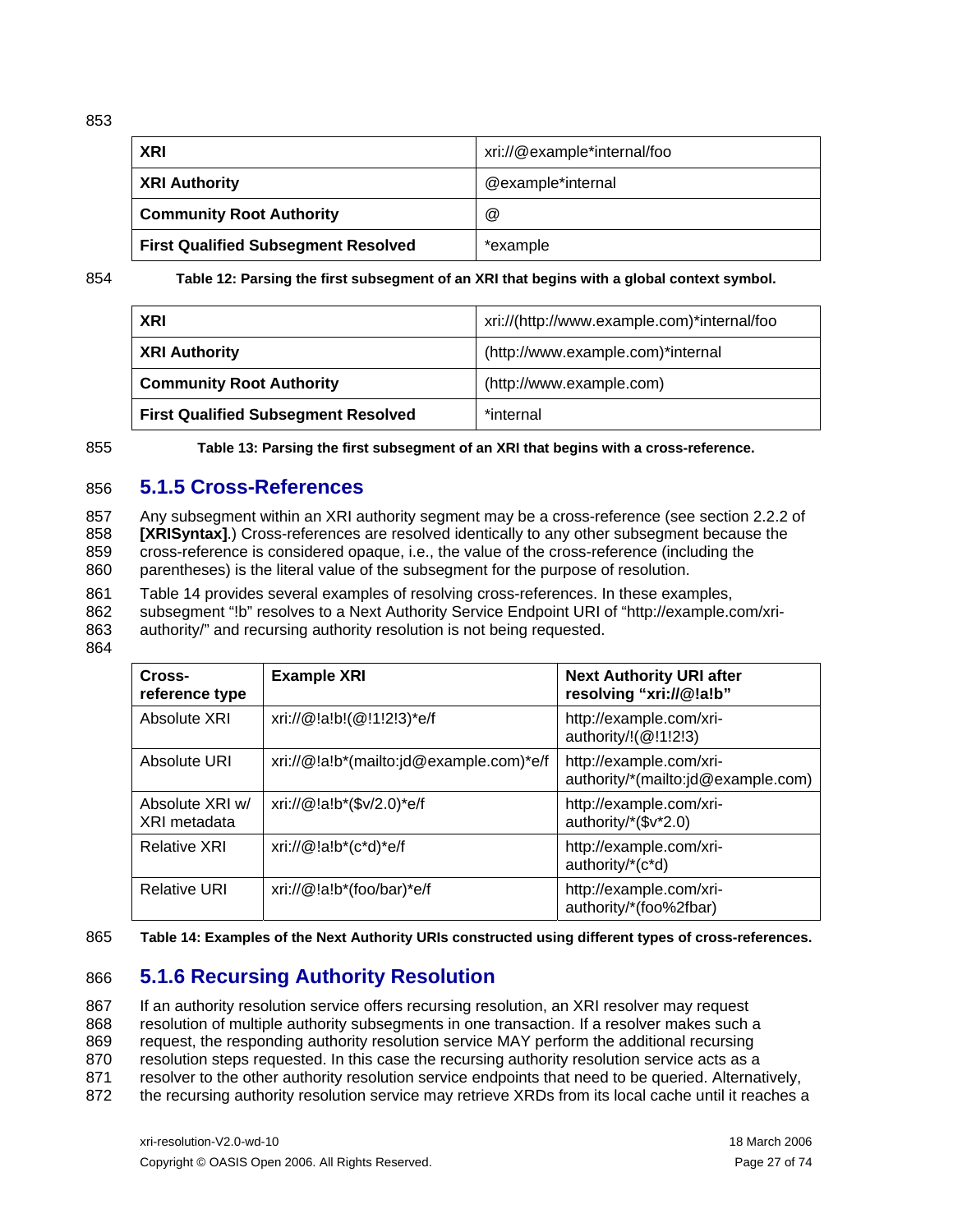- <span id="page-27-0"></span>subsegment whose XRD is not locally cached, or it may simply recurse only as far as it is 873
- authoritative. If an authority resolution service performs any recursing resolution, it MUST return 874
- an ordered list of  $xrd:$ XRD elements (and nested  $xrd:$ XRDS elements if references are 875
- 876 followed) in an  $xrd:XRDS$  document for all subsegments resolved as defined in section [5.1.2.](#page-23-1)
- 877 878 879 The recursing authority resolution service MAY resolve fewer subsegments than requested by the resolver. The recursing authority resolution service is under no obligation to resolve more than the first subsegment (for which it is, by definition, authoritative).
- 880 881 882 If the recursing authority resolution service does not resolve the entire set of subsegments requested, the resolver is responsible for continuing the authority resolution process itself. At any stage, however, the resolver MAY request that the next authority resolution service recursively
- 883 resolve any remaining subsegments.

898

### <span id="page-27-2"></span>884 **5.1.7 Construction of the Next Authority URI**

885 886 887 888 At each step in authority resolution, a URI must be constructed for the next HTTP(S) request. This URI is constructed by the XRI resolver from two strings—one representing the next authority resolution service endpoint selected from the current XRD, and the other representing the next unresolved subsegment or group of subsegments in the QXRI Authority String.

889 890 891 892 The process for selecting the next authority resolution service endpoint from the current XRD is defined in section [8](#page-38-1). For generic authority resolution, the process MAY select the this service endpoint from the parameters defined in [Table 11](#page-22-3), or from any of the parameters defined for selection of trusted resolution service endpoints in section [6](#page-29-1).

- 893 894 895 896 From the output of the service endpoint selection process, the resolver MUST select the highest priority URI of the highest priority authority resolution service endpoint. This is called the *Next Authority Service Endpoint URI*. If this URI does not end with a forward slash ("/"), one MUST be appended before proceeding.
- 897 The second string is called the *Next Authority String* and it consists of either:
	- The next fully qualified subsegment to be resolved (see section [5.1.4](#page-25-2)), or
- 899 900 • In the case of recursing resolution, the next fully qualified subsegment plus any additional subsegments for which recursing resolution is requested (see section [5.1.5](#page-26-1)).
- 901 902 The final step is to append the Next Authority String to the path component of the Next Authority Service Endpoint URI. The resulting URI is called the *Next Authority URI*.
- 903 904 Construction of the Next Authority URI is more formally described in this pseudo-code for resolving a "next-auth-string" via a "next-auth-sep-uri":

```
905 if (path portion of next-auth-sep-uri does not end in \frac{1}{1}):<br>906 append "/" to path portion of next-auth-sep-uri
                   append "/" to path portion of next-auth-sep-uri
907<br>908
908 if (next-auth-string is not preceded with "*" or "!" delimiter):<br>909 beepend "*" to next-auth-string
                   prepend "*" to next-auth-string
910 
911 
             append uri-escape(next-auth-string) to path of next-auth-sep-uri
```
### 912 **5.2 IRI Authority Resolution**

<span id="page-27-1"></span>913 914 915 916 917 918 From the standpoint of generic authority resolution, an IRI authority segment represents either a DNS name or an IP address at which an XRDS document describing the authority may be retrieved using HTTP(S). Thus IRI authority resolution simply involves making an HTTP(S) GET request to a URI constructed from the IRI authority segment. The resulting XRDS document can then be consumed in the same manner as one obtained using XRI authority resolution. While the use of IRI authorities provides backwards compatibility with the large installed base of

919 DNS- and IP-identifiable resources, IRI authorities do not support the additional layer of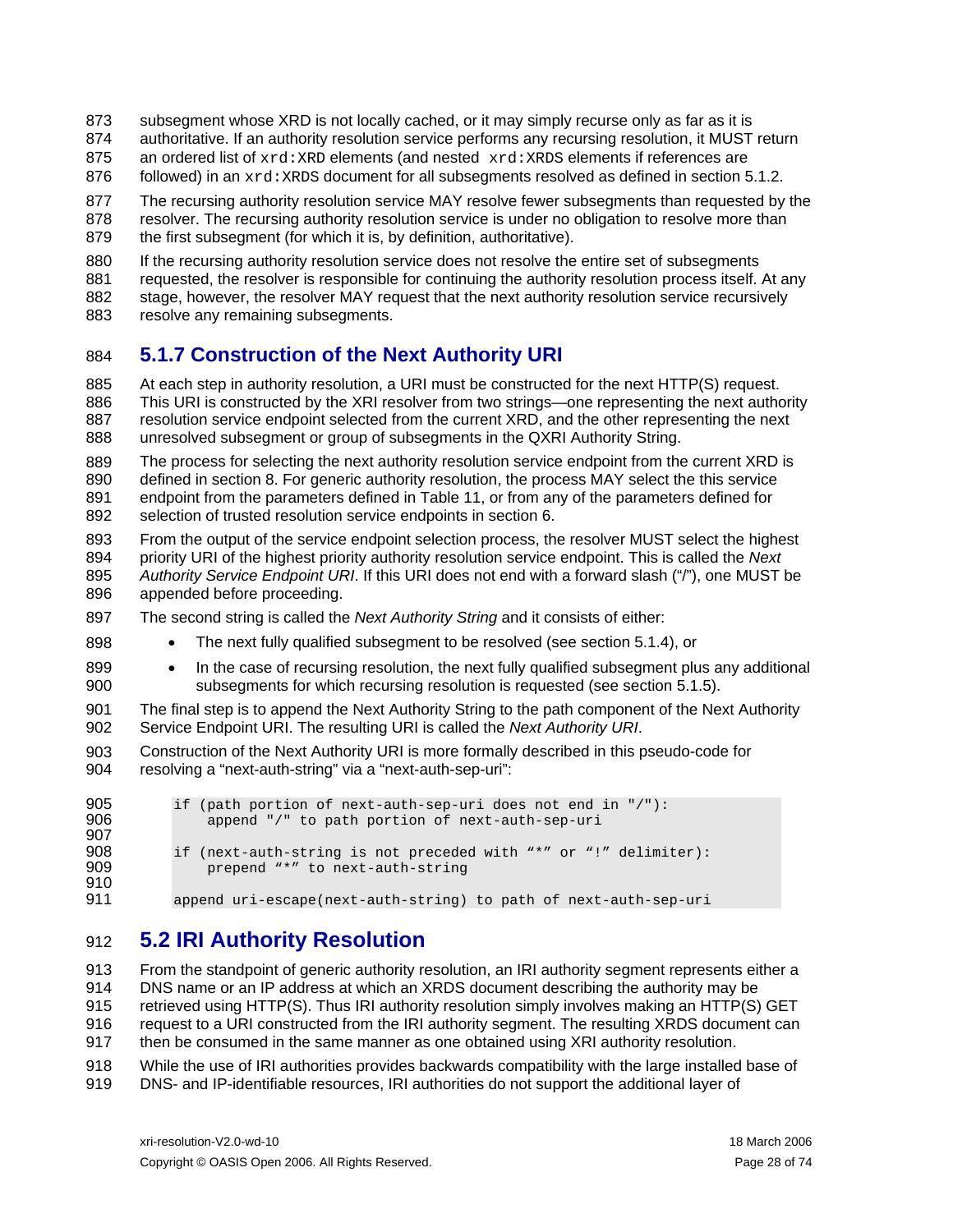- <span id="page-28-0"></span>920 921 abstraction, delegation, and extensibility offered by XRI authority syntax. Therefore IRI authorities are not recommended for new deployments of XRI identifiers.
- 922 923 This section defines IRI authority resolution as a simple extension to the XRI authority resolution protocol defined in the preceding section.

### 924 **5.2.1 Service Type and Media Type**

925 926 927 Because IRI authority resolution takes place at a level "below" XRI authority resolution, it cannot be described in an XRD, and thus there is no corresponding resolution service type. IRI authority resolution uses the same media type as generic XRI authority resolution.

### 928 **5.2.2 Protocol**

- 929 930 Following are the normative requirements for IRI authority resolution that differ from generic XRI authority resolution:
- 931 932 1. The next authority URI is constructed by extracting the entire IRI authority segment and prepending the string "http://". See the exception in section [5.2.3](#page-28-1).
- 933 934 2. The HTTP GET request MUST include an HTTP Accept header containing only the following:
- 935 Accept: application/xrds+xml
- 936 937 3. The HTTP GET request MUST have a Host: header (as defined in section 14.23 of **[\[RFC2616\]](#page-57-8)**) containing the value of the IRI authority segment.
- 938 939 4. An HTTP server acting as an IRI authority SHOULD respond with an XRDS document containing the XRD describing that authority.
- 940 941 5. The responding server MUST use the value of the Host header to populate the xrd:XRD/xrd:Query element in the resulting XRD. For example:

942 Host: example.com

943 944 Note that because IRI authority resolution is required to process the entire IRI authority segment in a single step, recursing authority resolution does not apply.

### <span id="page-28-1"></span>945 **5.2.3 Optional Use of HTTPS**

946 947 948 949 950 951 Section [6](#page-29-1) of this specification defines trusted resolution only for XRI authorities. Trusted resolution is not defined for IRI Authorities. If, however, an IRI authority is known to respond to HTTPS requests (by some means outside the scope of this specification), then the resolver MAY use HTTPS as the access protocol for retrieving the authority's XRD. If the resolver is satisfied, via transport level security mechanisms, that the response is from the expected IRI authority, the resolver may consider this an HTTPS trusted resolution response as defined in section [6.1.](#page-29-3)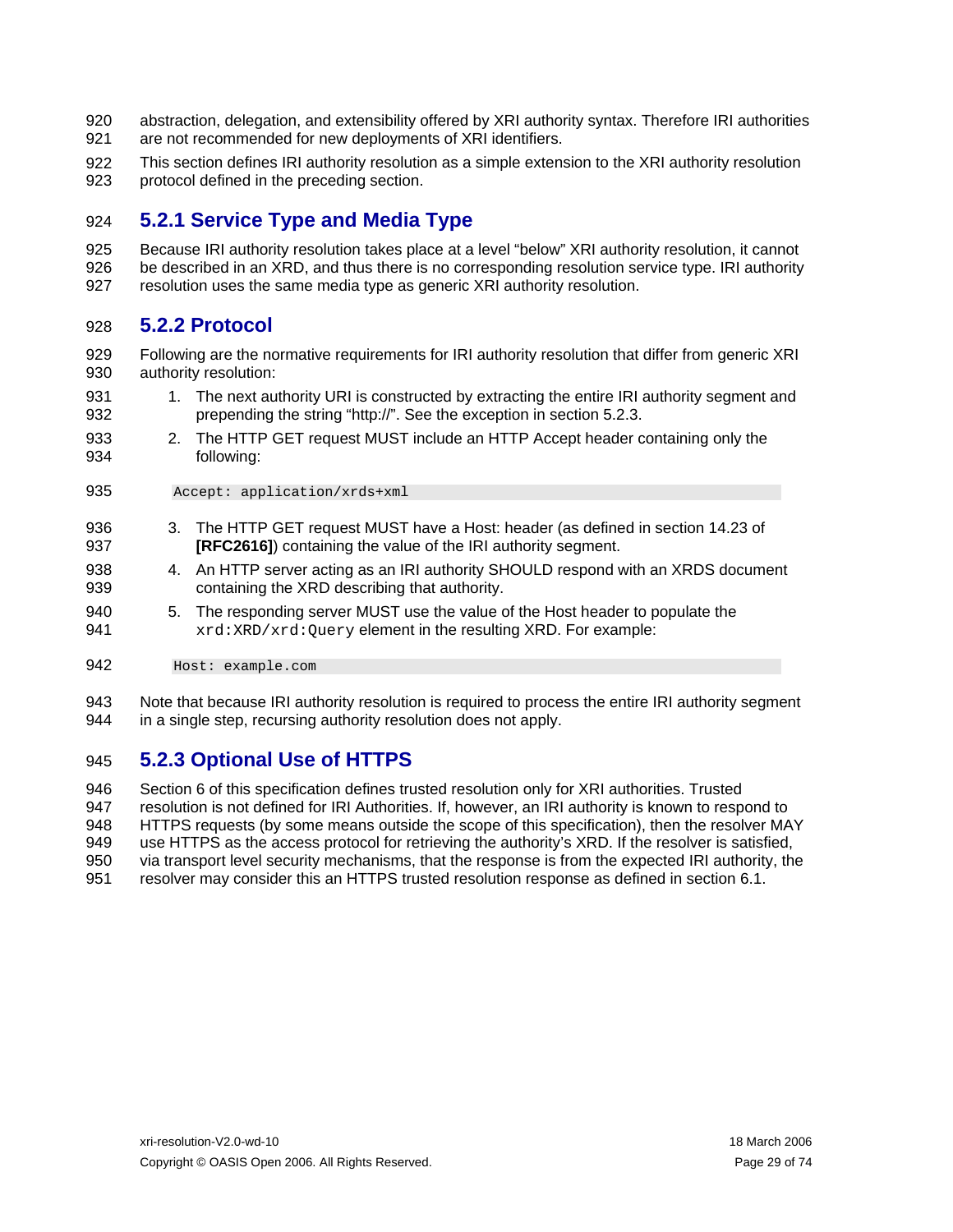## <span id="page-29-1"></span><span id="page-29-0"></span><sup>952</sup>**6 Trusted Authority Resolution**

953 954 955 This section defines three options for performing trusted XRI authority resolution as an extension of the generic XRI authority resolution service defined in section [5.1](#page-22-2)—one using HTTPS, one using SAML assertions, and one using both.

### <span id="page-29-3"></span>956 **6.1 HTTPS**

957 958 959 960 961 This option for trusted authority resolution is a very simple addition to generic authority resolution in which all communication with authority resolution service endpoints is carried out over HTTPS. This provides transport-level security and server authentication, however it does not provide message-level security or a means for a responder to provide different responses for different requestors.

### 962 **6.1.1 Service Type and Service Media Type**

963 The protocol defined in this section is identified by the values in [Table 15](#page-29-4).

| <b>Service Type</b>        | <b>Service Media Type</b> | <b>Media Type Parameters</b> |
|----------------------------|---------------------------|------------------------------|
| xri://\$res*auth*(\$v*2.0) | application/xrds+xml      | trust=https                  |

#### <span id="page-29-4"></span>964 **Table 15: Service Type and Service Media Type values for HTTPS trusted authority resolution.**

965 966 967 968 An HTTPS trusted resolution service endpoint advertised in an XRDS document MUST use the Service Type identifier and Service Media Type identifier (including the trust=https parameter) defined in [Table 15.](#page-29-4) In addition, the identifier authority MUST use an HTTPS URI as the value of the  $xrd:URI$  element(s) for this service endpoint.

### 969 **6.1.2 Protocol**

- 970 971 Following are the normative requirements for HTTPS trusted authority resolution that differ from generic XRI authority resolution (section [5.1\)](#page-22-2):
- 972 973 1. All authority resolution service endpoints MUST be selected using the values defined in [Table 15.](#page-29-4)
- 974 975 976 977 2. All authority resolution requests including the starting request to a community root authority MUST use the HTTPS protocol as defined in **[\[RFC2818\]](#page-57-1)**. A successful HTTPS response MUST be received from each authority in the resolution chain or the resolver MUST output an error.
- 978 979 980 3. All authority resolution requests MUST contain an HTTPS Accept header with the media type identifier (including the trust=https parameter) defined in [Table 15](#page-29-4). This MUST be interpreted as the value of the Resolution Media Type input parameter.
- 981 982 4. If the resolver finds that an authority in the resolution chain does not support HTTPS, the resolver MUST return a 23x error as defined in section [10.](#page-47-1)

### <span id="page-29-2"></span>983 **6.2 SAML**

984 In SAML trusted resolution, the resolver requests a content type of

- 985 application/xrds+xml;trust=saml and the authority resolution service responds with an
- 986 XRDS document containing an XRD with an additional element—a digitally signed SAML **[\[SAML\]](#page-57-2)**
- 987 assertion that asserts the validity of the containing XRD. SAML trusted resolution provides
- 988 message integrity but does not provide confidentiality. The latter may be achieved by combining it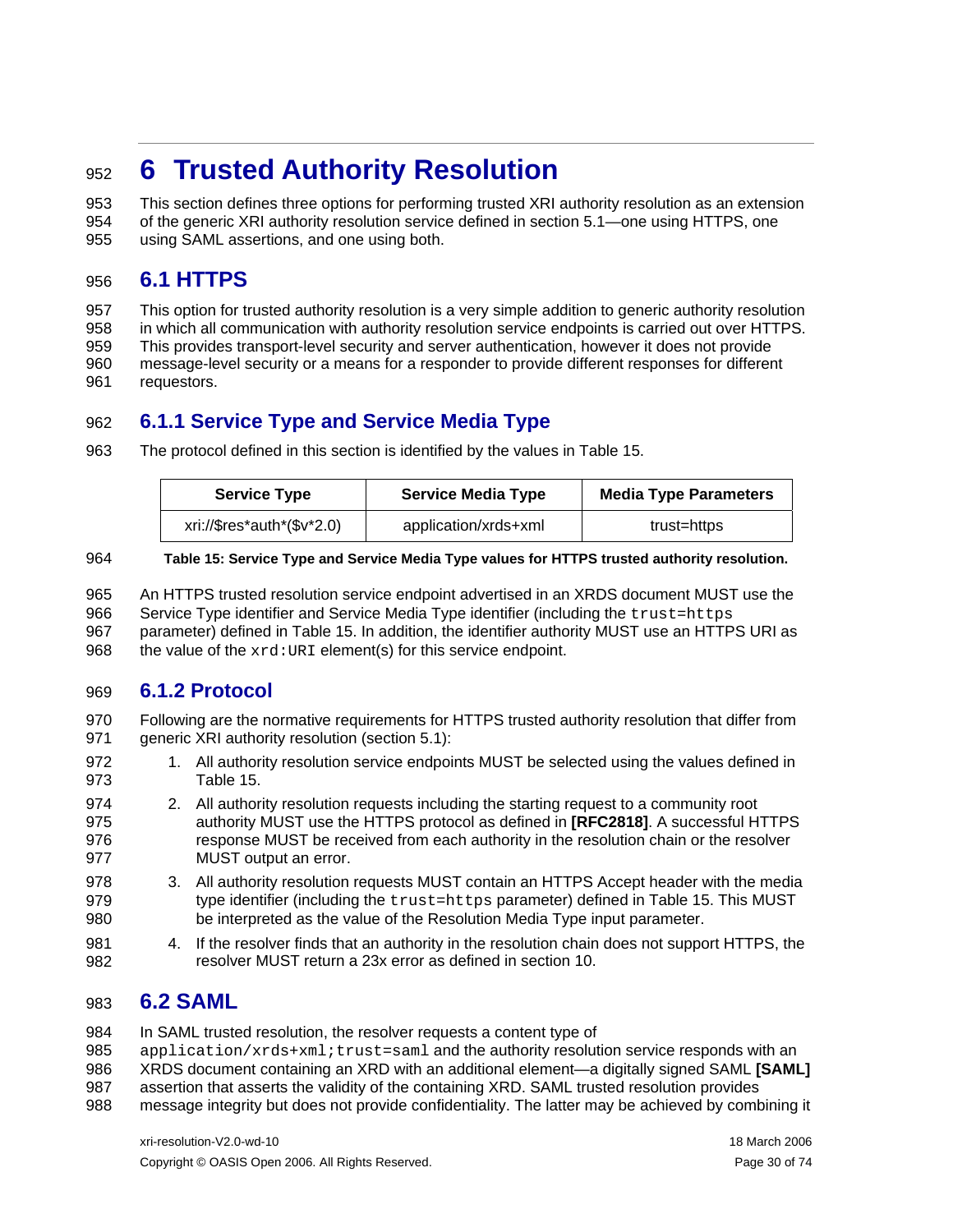<span id="page-30-0"></span>with HTTPS as defined in section [6.3.](#page-33-1) Message confidentiality may also be achieved with other security protocols used in conjunction with this specification. SAML trusted resolution also does not provide a means for an authority to provide different responses for different requestors; client 989 990 991

authentication is explicitly out-of-scope for version 2.0 of XRI resolution. 992

### 993 **6.2.1 Service Type and Service Media Type**

994 The protocol defined in this section is identified by the values in [Table 16](#page-30-1).

| <b>Service Type</b>        | <b>Service Media Type</b> | <b>Media Type Parameters</b> |
|----------------------------|---------------------------|------------------------------|
| xri://\$res*auth*(\$v*2.0) | application/xrds+xml      | trust=saml                   |

#### <span id="page-30-1"></span>995 **Table 16: Service Type and Service Media Type values for SAML trusted authority resolution.**

996 997 998 999 A SAML trusted resolution service endpoint advertised in an XRD document MUST use the Service Type identifier and Service Media Type identifier (including the trust=saml parameter) defined in [Table 16](#page-30-1). In addition, for transport security the identifier authority SHOULD offer at least one HTTPS URI as the value of the  $xrd:URI$  element(s) for this service endpoint.

### 1000 **6.2.2 Protocol**

### 1001 **6.2.2.1 Client Requirements**

1002 1003 For a resolver, trusted resolution is identical to the generic resolution protocol (section [5.1\)](#page-22-2) with the addition of the following requirements:

- 1004 1005 1006 1007 1. All authority resolution service endpoints MUST be selected using the values defined in [Table 16.](#page-30-1) A resolver SHOULD NOT request SAML trusted resolution service from an authority unless the authority advertises a resolution service endpoint matching these values.
- 1008 1009 2. Authority resolution requests MAY use either the HTTP or HTTPS protocol. The latter is recommended for confidentiality.
- 1010 1011 1012 1013 1014 1015 1016 1017 1018 3. All authority resolution requests MUST contain an HTTP(S) Accept header with the media type identifier (including the trust=saml parameter) defined in [Table 16](#page-30-1). This MUST be interpreted as the value of the Resolution Media Type input parameter. (Clients willing to accept either generic or trusted responses may use a combination of media type identifiers in the Accept header as described in section 14.1 of **[\[RFC2616\]](#page-57-8)**. Media type identifiers SHOULD be ordered according to the client's preference for the media type of the response. If a client performing generic authority resolution receives an XRD containing SAML elements, it is NOT REQUIRED to validate the signature or perform any processing of these elements.)
- 1019 1020 4. A resolver MAY request recursing authority resolution of multiple subsegments as defined in section [6.2.3.](#page-31-1)
- 1021 1022 1023 1024 5. The resolver MUST individually validate each XRD in the resolution chain according to the rules defined in section [6.2.4](#page-31-2). When  $xrd:XRD$  elements come both from freshlyretrieved XRD documents and from a local cache, a resolver MUST ensure that these requirements are satisfied each time a resolution request is performed.

### 1025 **6.2.2.2 Server Requirements**

1026 1027 For an authority resolution service, trusted resolution is identical to the generic resolution protocol (section [5.1\)](#page-22-2) with the addition of the following requirements:

1028 1029 1. The HTTP(S) response to a trusted resolution request MUST include a content type of "application/xrds+xml;trust=saml".

xri-resolution-V2.0-wd-10 18 March 2006 Copyright © OASIS Open 2006. All Rights Reserved. Page 31 of 74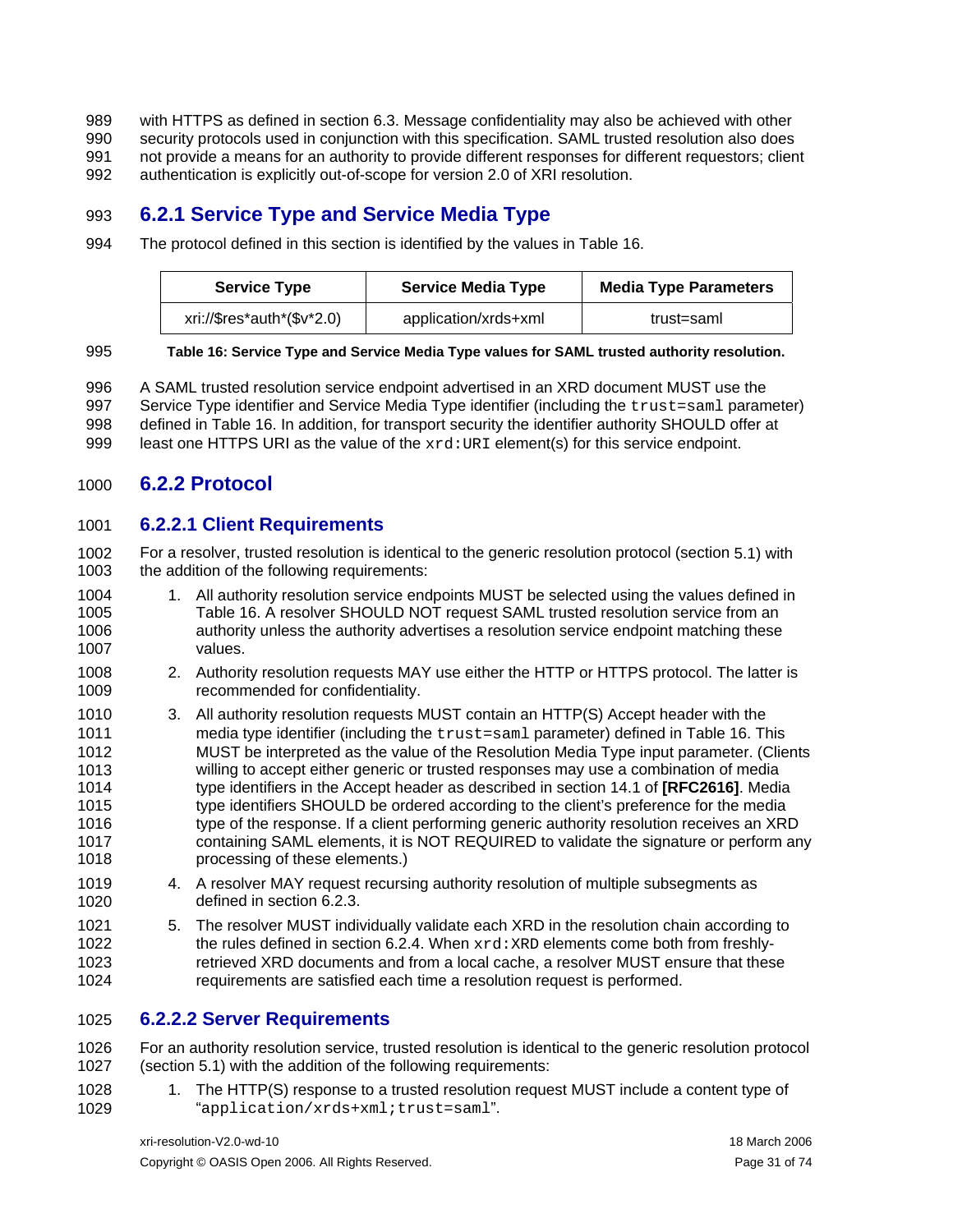<span id="page-31-0"></span>

| 1030<br>1031<br>1032                         | 2. | The XRDS document returned by the resolution service MUST contain a<br>saml: Assertion element as an immediate child of the xrd: XRD element that is valid<br>per the processing rules described by [SAML].                                                                                                                                                                                                                                                                                     |
|----------------------------------------------|----|-------------------------------------------------------------------------------------------------------------------------------------------------------------------------------------------------------------------------------------------------------------------------------------------------------------------------------------------------------------------------------------------------------------------------------------------------------------------------------------------------|
| 1033<br>1034                                 | 3. | The SAML assertion MUST contain a valid enveloped digital signature as defined by<br>[XMLDSig] and as constrained by section 5.4 of [SAML].                                                                                                                                                                                                                                                                                                                                                     |
| 1035<br>1036<br>1037<br>1038<br>1039<br>1040 | 4. | The signature MUST apply to the $xrd : xRD$ element that contains the signed SAML<br>assertion. Specifically, the signature MUST contain a single<br>ds: SignedInfo/ds: Reference element, and the URI attribute of this reference<br>MUST refer to the xrd: XRD element that is the immediate parent of the signed SAML<br>assertion. The URI reference MUST NOT be empty and it MUST refer to the identifier<br>contained in the $xrd : XRD/\& xml : id$ attribute.                           |
| 1041<br>1042<br>1043<br>1044<br>1045         | 5. | In [SAML], the digital signature enveloped by the SAML assertion may contain a<br>ds: KeyInfo element. If this element is included, it MUST describe the key used to verify<br>the digital signature element. Because the signing key is known in advance by the<br>resolution client, the ds: KeyInfo element SHOULD be omitted from the digital<br>signature.                                                                                                                                 |
| 1046<br>1047                                 | 6. | The $xrd : XRD/xrd : Query$ element MUST be present, and the value of this field MUST<br>match the XRI authority subsegment requested by the client.                                                                                                                                                                                                                                                                                                                                            |
| 1048<br>1049<br>1050<br>1051                 | 7. | The xrd: XRD/xrd: ProviderID element MUST be present and its value MUST match<br>the value of the xrd: XRD/xrd: Service/xrd: ProviderID element in an XRD<br>advertising availability of trusted resolution service from this authority as required in<br>section 6.2.5.                                                                                                                                                                                                                        |
| 1052<br>1053                                 | 8. | The xrd: XRD/saml: Subject/saml: NameID element MUST be present and equal to<br>the xrd: XRD/xrd: Query element.                                                                                                                                                                                                                                                                                                                                                                                |
| 1054<br>1055<br>1056                         | 9. | The NameQualifier attribute of the<br>xrd:XRD/saml:Assertion/saml:Subject/saml:NameID element MUST be<br>present and MUST be equal to the xrd: XRD/xrd: ProviderID element.                                                                                                                                                                                                                                                                                                                     |
| 1057<br>1058<br>1059<br>1060<br>1061<br>1062 |    | 10. There MUST be exactly one saml: AttributeStatement present in the<br>xrd:XRD/saml:Assertion element. It MUST contain exactly one saml:Attribute<br>element with a Name attribute of "xri:// $\frac{2}{x}$ xrd*( $\frac{2}{y}$ v*2.0)". This saml:Attribute<br>element MUST contain exactly one saml: AttributeValue element whose text value<br>is a URI reference to the $xml$ : id attribute of the $xrd$ : $xRD$ element that is the immediate<br>parent of the saml: Assertion element. |

### <span id="page-31-1"></span>1063 **6.2.3 Recursing Authority Resolution**

1064 1065 1066 1067 1068 If a resolver requests trusted resolution of multiple authority subsegments (see section [5.1.5](#page-26-1)), a recursing authority resolution service SHOULD attempt to perform trusted resolution on behalf of the resolver as described in this section. However if the resolution service is not able to obtain trusted XRDs for one or more additional recursing subsegments, it SHOULD return only the trusted XRDs it has obtained and allow the resolver to continue.

### <span id="page-31-2"></span>1069 **6.2.4 Client Validation of XRDs**

- 1070 1071 For each XRD returned as part of a trusted resolution request, the resolver MUST validate the XRD according to the rules defined in this section.
- 1072 1. The xrd:XRD/saml:Assertion element MUST be present.
- 1073 2. This assertion MUST valid per the processing rules described by **[\[SAML\]](#page-57-2)**.
- 1074 1075 3. The saml: Assertion MUST contain a valid enveloped digital signature as defined by **[\[XMLDSig\]](#page-57-6)** and constrained by Section 5.4 of **[\[SAML\]](#page-57-2)**.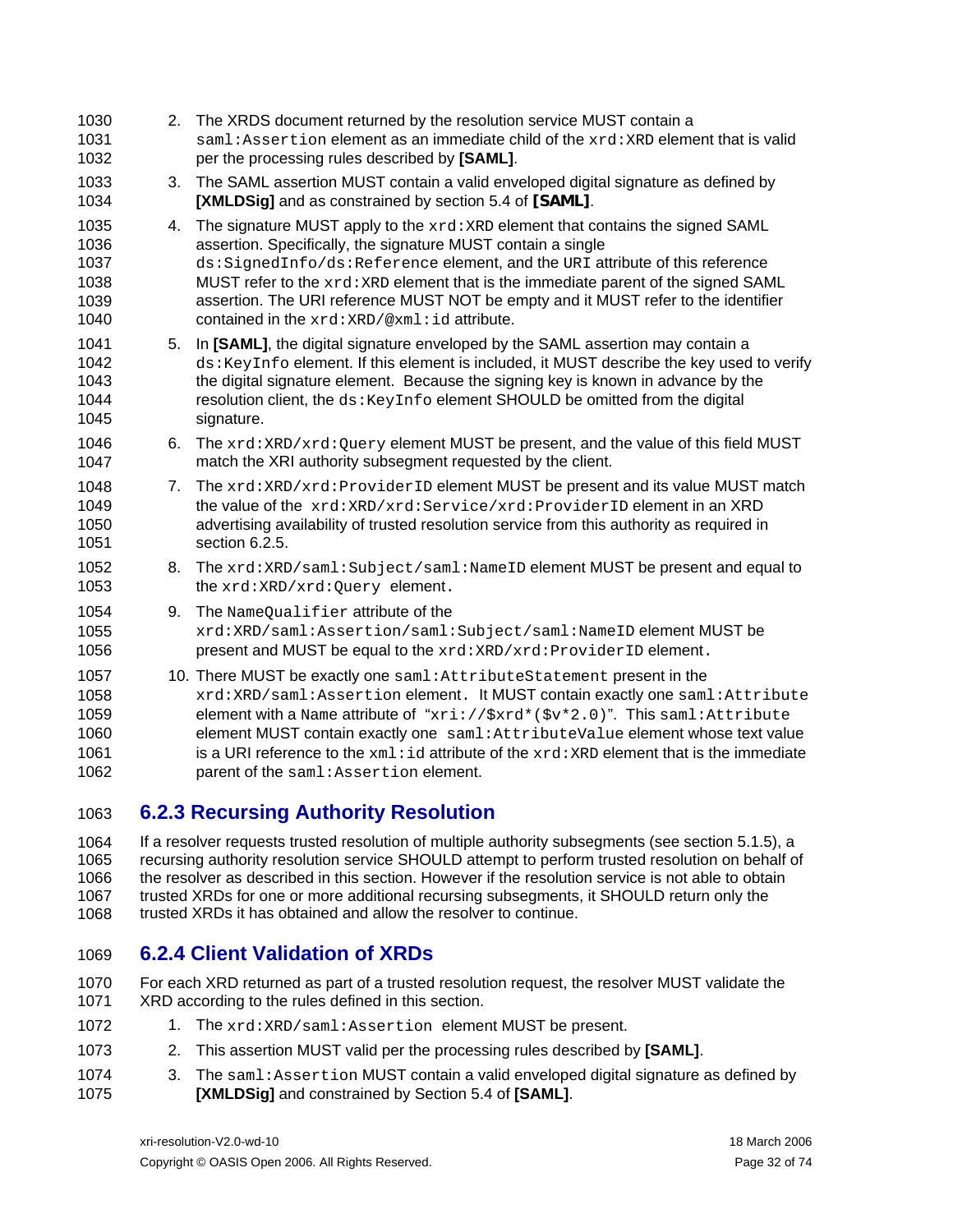<span id="page-32-0"></span>

| 1076<br>1077<br>1078<br>1079<br>1080                         | 4. | The signature MUST apply to the xrd: XRD element containing the signed SAML<br>assertion. Specifically, the signature MUST contain a single<br>ds:SignedInfo/ds:Reference element, and the URI attribute of this reference<br>MUST refer to the $xml$ : id attribute of the $xrd$ : $xRD$ element that is the immediate parent<br>of the signed SAML assertion.                                                                                                                                                                                                                                                                                                                                                                                               |
|--------------------------------------------------------------|----|---------------------------------------------------------------------------------------------------------------------------------------------------------------------------------------------------------------------------------------------------------------------------------------------------------------------------------------------------------------------------------------------------------------------------------------------------------------------------------------------------------------------------------------------------------------------------------------------------------------------------------------------------------------------------------------------------------------------------------------------------------------|
| 1081<br>1082<br>1083<br>1084                                 | 5. | If the digital signature enveloped by the SAML assertion contains a ds: KeyInfo<br>element, the resolver MAY reject the signature if this key does not match the signer's<br>expected key as specified by the ds: KeyInfo element present in the XRD Descriptor<br>that was used to describe the current authority. See section 6.2.5.                                                                                                                                                                                                                                                                                                                                                                                                                        |
| 1085<br>1086                                                 | 6. | The value of the $xrd:XRD/xrd:Query$ element MUST match the subsegment whose<br>resolution resulted in the current XRD.                                                                                                                                                                                                                                                                                                                                                                                                                                                                                                                                                                                                                                       |
| 1087<br>1088<br>1089                                         | 7. | The value of the $xrd:XRD/xrd:ProviderID$ element MUST match the value of the<br>xrd:XRD/xrd:Service/xrd:ProviderID element in any XRD advertising availability<br>of trusted resolution service from this authority as required in section 6.2.5.                                                                                                                                                                                                                                                                                                                                                                                                                                                                                                            |
| 1090<br>1091<br>1092                                         | 8. | The value of the xrd: XRD/xrd: ProviderID element MUST match the value of the<br>NameQualifier attribute of the<br>xrd:XRD/saml:Assertion/saml:Subject/saml:NameID element.                                                                                                                                                                                                                                                                                                                                                                                                                                                                                                                                                                                   |
| 1093<br>1094                                                 | 9. | The value of the $xrd:XRD/xrd:Query$ element MUST match the value of the<br>xrd:XRD/saml:Assertion/saml:Subject/saml:NameID element.                                                                                                                                                                                                                                                                                                                                                                                                                                                                                                                                                                                                                          |
| 1095<br>1096<br>1097<br>1098<br>1099<br>1100                 |    | 10. There MUST exist exactly one<br>xrd:XRD/saml:Assertion/saml:AttributeStatment with exactly one<br>saml: Attribute element that has a Name attribute of "xri: //\$xrd*(\$v*2.0)". This<br>saml: Attribute element must have exactly one saml: AttributeValue element<br>whose text value is a URI reference to the $xml$ : id attribute of the $xrd$ : $xRD$ element that<br>is the immediate parent of the signed SAML assertion.                                                                                                                                                                                                                                                                                                                         |
| 1101<br>1102<br>1103<br>1104<br>1105<br>1106<br>1107<br>1108 |    | If any of the above requirements are not met for an XRD in the trusted resolution chain, the result<br>MUST NOT be considered a valid trusted resolution response as defined by this specification.<br>Note that this does not preclude a resolver from considering alternative resolution paths. For<br>example, if an XRD advertising SAML trusted resolution service has two or more<br>xrd: XRD/xrd: Service/xrd: URI elements and the response from one service endpoint fails<br>to meet the requirements above, the client MAY repeat the validation process using the second<br>URI. If the second URI passes the tests, it MUST be considered a trusted resolution response as<br>defined by this document and SAML trusted resolution may continue. |
| 1109                                                         |    | 6.2.5 Correlation of ProviderID and Keylnfo Elements                                                                                                                                                                                                                                                                                                                                                                                                                                                                                                                                                                                                                                                                                                          |
| 1110<br>1111<br>1112<br>1113<br>4444                         |    | Each XRI authority participating in SAML trusted authority resolution MUST be associated with at<br>least one unique persistent service provider identifier expressed in the<br>xrd: XRD/xrd: Service/xrd: ProviderID element of any XRD advertising trusted authority<br>resolution service. This ProviderID value MUST NOT ever be reassigned to another XRI<br>cuttogriture A. Drovidart D. mortule o ontrugial UDI that moote those requirements of norgistance on d                                                                                                                                                                                                                                                                                      |

- <span id="page-32-1"></span>1114 authority. A ProviderID may be any valid URI that meets these requirements of persistence and
- 1115 uniqueness. Examples of appropriate URIs include URNs as defined by **[\[RFC2141\]](#page-57-10)** and fully
- 1116 persistent XRIs converted to URI-normal form as defined by **[\[XRISyntax\]](#page-58-0)**.
- 1117 1118 The purpose of ProviderIDs in XRI resolution is to enable resolvers to correlate the metadata in an XRD advertising trusted authority resolution service with the response received from a trusted
- 1119 resolution service endpoint. If the signed XRD response contains the same ProviderID as the
- 1120 XRD used to advertise a service, and the resolver has reason to trust the signature, the resolver
- 1121 can trust that the XRD response has not been maliciously replaced with another XRD.
- 1122 There is no defined discovery process for the ProviderID for a community root authority; it must
- 1123 be published in the community root XRDS document (or other equivalent description—see
- 1124 section [5.1.3\)](#page-25-1) and verified independently. Once the community root XRDS document is known,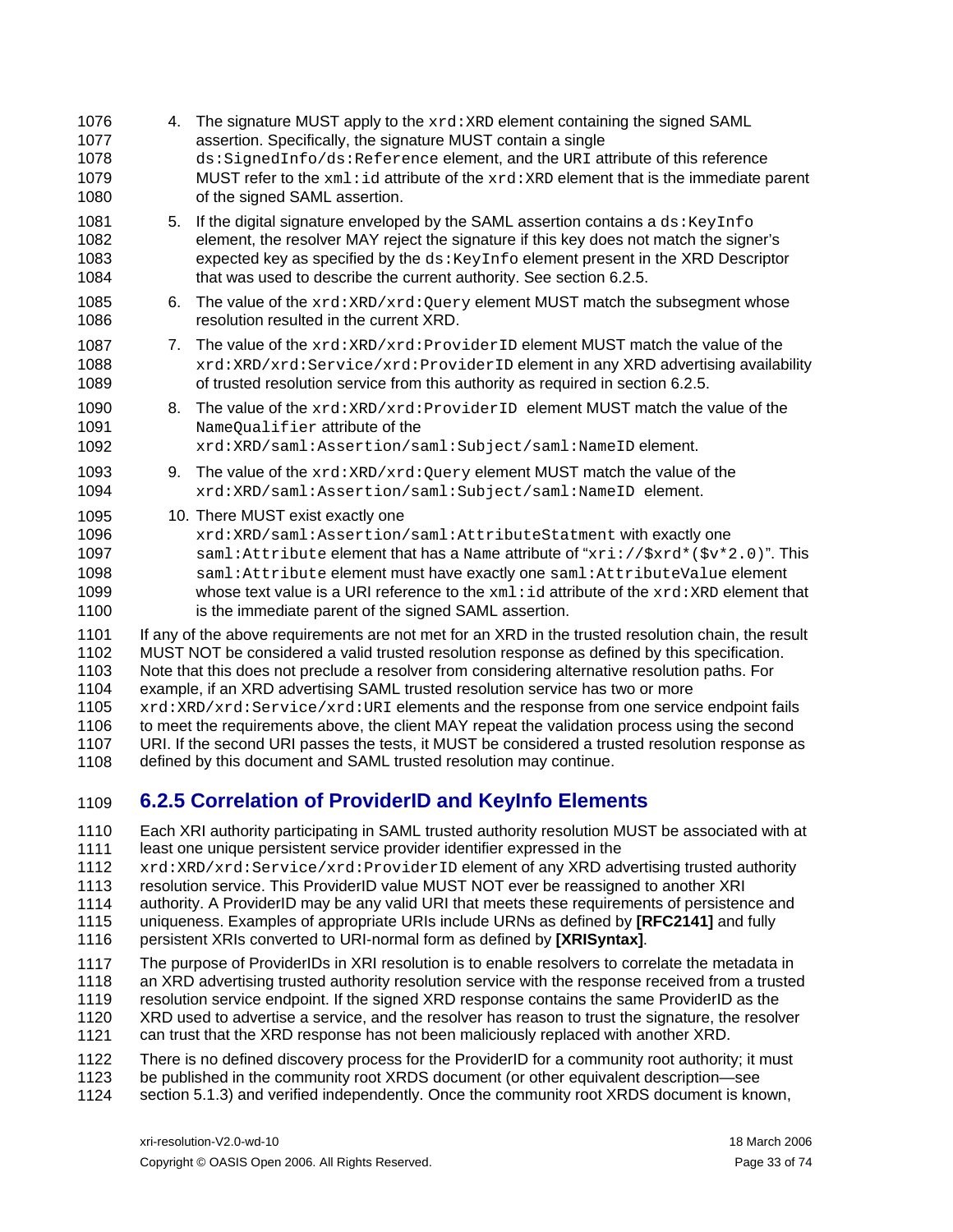- <span id="page-33-0"></span>1125 the ProviderID for delegated XRI authorities within this community MAY be discovered using the
- 1126 xrd:XRD/xrd:Service/xrd:ProviderID element of authority resolution service endpoints.
- 1127 This trust mechanism may also be used for other services offered by an authority.

1128 In addition, the metadata necessary for SAML trusted authority resolution or other SAML **[\[SAML\]](#page-57-2)**

- 1129 interactions MAY be discovered using the  $ds: KeyInf\circ$  element (section [3.2.](#page-10-3)) Again, if this
- 1130 element is present in an XRD advertising SAML authority resolution service (or any other
- 1131 service), and the client has reason to trust this XRD, the client MAY use the associated
- 1132 ProviderID to correlate the contents of this element with a signed response.
- 1133 To assist resolvers in using this key discovery mechanism, it is important that trusted authority
- 1134 resolution services be configured to sign responses in such a way that the signature can be
- 1135 verified using the correlated ds:KeyInfo element. For more information, see **[\[SAML\]](#page-57-2)**.

### <span id="page-33-1"></span>1136 **6.3 HTTPS+SAML**

### 1137 **6.3.1 Service Type and Service Media Type**

1138 The protocol defined in this section is identified by the values in [Table 17](#page-33-2).

| <b>Service Type</b>        | <b>Service Media Type</b> | <b>Media Type Parameters</b> |
|----------------------------|---------------------------|------------------------------|
| xri://\$res*auth*(\$v*2.0) | application/xrds+xml      | trust=https+saml             |

#### <span id="page-33-2"></span>1139 **Table 17: Service Type and Service Media Type values for HTTPS+SAML trusted authority resolution.**

- 1140 An HTTPS+SAML trusted resolution service endpoint advertised in an XRDS document MUST
- 1141 use the Service Type identifier and Service Media Type identifier (including the
- 1142 trust=https+saml parameter) defined in [Table 17.](#page-33-2) In addition, the identifier authority MUST
- 1143 use an HTTPS URI as the value of the  $xrd:URI$  element(s) for this service endpoint.

### 1144 **6.3.2 Protocol**

- 1145 Following are the normative requirements for HTTPS+SAML trusted authority resolution.
- 1146 1147 1. All authority resolution service endpoints MUST be selected using the values defined in [Table 17.](#page-33-2)
- 1148 1149 1150 1151 2. All authority resolution requests and responses, including the starting request to a community root authority, MUST conform to both the requirements of the HTTPS trusted resolution protocol defined in section [6.1](#page-29-3) and the SAML trusted resolution protocol defined in section [6.2](#page-29-2).
- 1152 1153 1154 3. All authority resolution requests MUST contain an HTTPS Accept header with the media type identifier (including the trust=https+saml parameter) defined in [Table 17](#page-33-2). This MUST be interpreted as the value of the Resolution Media Type input parameter.
- 1155 1156 4. If the resolver finds that an authority in the resolution chain does not support both HTTPS and SAML, the resolver MUST return a 23x error as defined in section [10.](#page-47-1)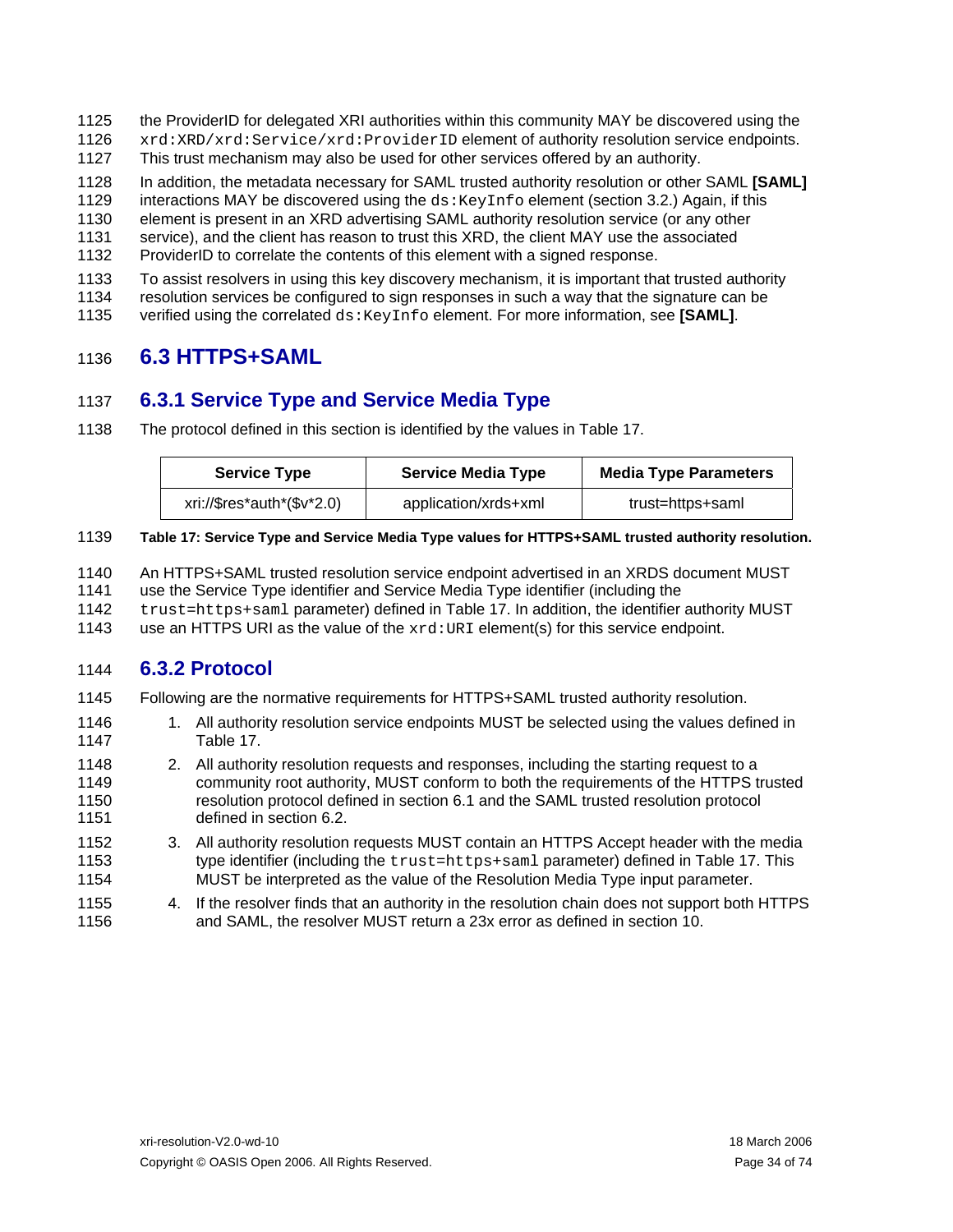## <span id="page-34-1"></span><span id="page-34-0"></span><sup>1157</sup>**7 Proxy Resolution**

1158 1159 1160 1161 1162 The preceding sections have defined XRI resolution as a set of logical functions that may implemented via a local resolver interface. This section defines a mapping of these functions to an HTTP(S) interface for remote invocation. This mapping includes a standard syntax for expressing an XRI as an HTTP URI, called an *HXRI*, and a method of passing the other XRI resolution input parameters as query parameters in the HXRI.

- 1163 Proxy resolution is useful for many reasons:
- 1164 1165 • Offloading XRI resolution and service endpoint selection processing from a client to an HTTP(S) server.
- 1166 1167 1168 • Optimizing XRD caching for a resolution community (a *caching proxy resolver*). Proxy resolvers SHOULD use caching to resolve the same QXRIs or QXRI components for multiple clients as defined in section [11.4.](#page-51-1)
- 1169 1170 1171 • Returning HTTP(S) redirects to clients such as browsers that have no native understanding of XRIs but can process HXRIs. This provides backwards compatability with the large installed base of existing HTTP clients.

### 1172 **7.1 Service Type and Media Types**

1173 The protocol defined in this section is identified by the values in [Table 18](#page-34-2).

| <b>Service Type</b>         | <b>Service Media Types</b>                                   | <b>Media Type Parameters</b>                                                                                    |
|-----------------------------|--------------------------------------------------------------|-----------------------------------------------------------------------------------------------------------------|
| xri://\$res*proxy*(\$v*2.0) | application/xrds+xml<br>application/xrd+xml<br>text/uri-list | trust=none<br>trust=https<br>trust=saml<br>trust=https+saml<br>refs=true<br>refs=false<br>sep=true<br>sep=false |

### <span id="page-34-2"></span>1174

**Table 18: Service Type and Service Media Type values for proxy resolution.** 

1175 1176 1177 1178 1179 A proxy resolution service endpoint advertised in an XRDS document MUST use the Service Type identifier and Service Media Type identifiers (including the optional parameters) defined in [Table 18.](#page-34-2) In addition, if the media type parameters trust=https or trust=https+saml is included, the identifier authority MUST offer at least one HTTPS URI as the value of the  $xrd:URI$ element(s) for this service endpoint.

1180 1181 1182 1183 1184 1185 1186 It may appear to be of limited value to advertise proxy resolution service in an XRDS document if a resolver must already know how to perform local XRI resolution in order to retrieve this document. However advertising a proxy resolution service in the XRDS document for a community root authority (section [5.1.3](#page-25-1)) can be very useful for applications that need to consume XRI proxy resolution services or automatically generate HXRIs for resolution by non-XRI-aware clients in that community. Those applications may discover the current URI(s) and media type capabilities of a proxy resolver from this source.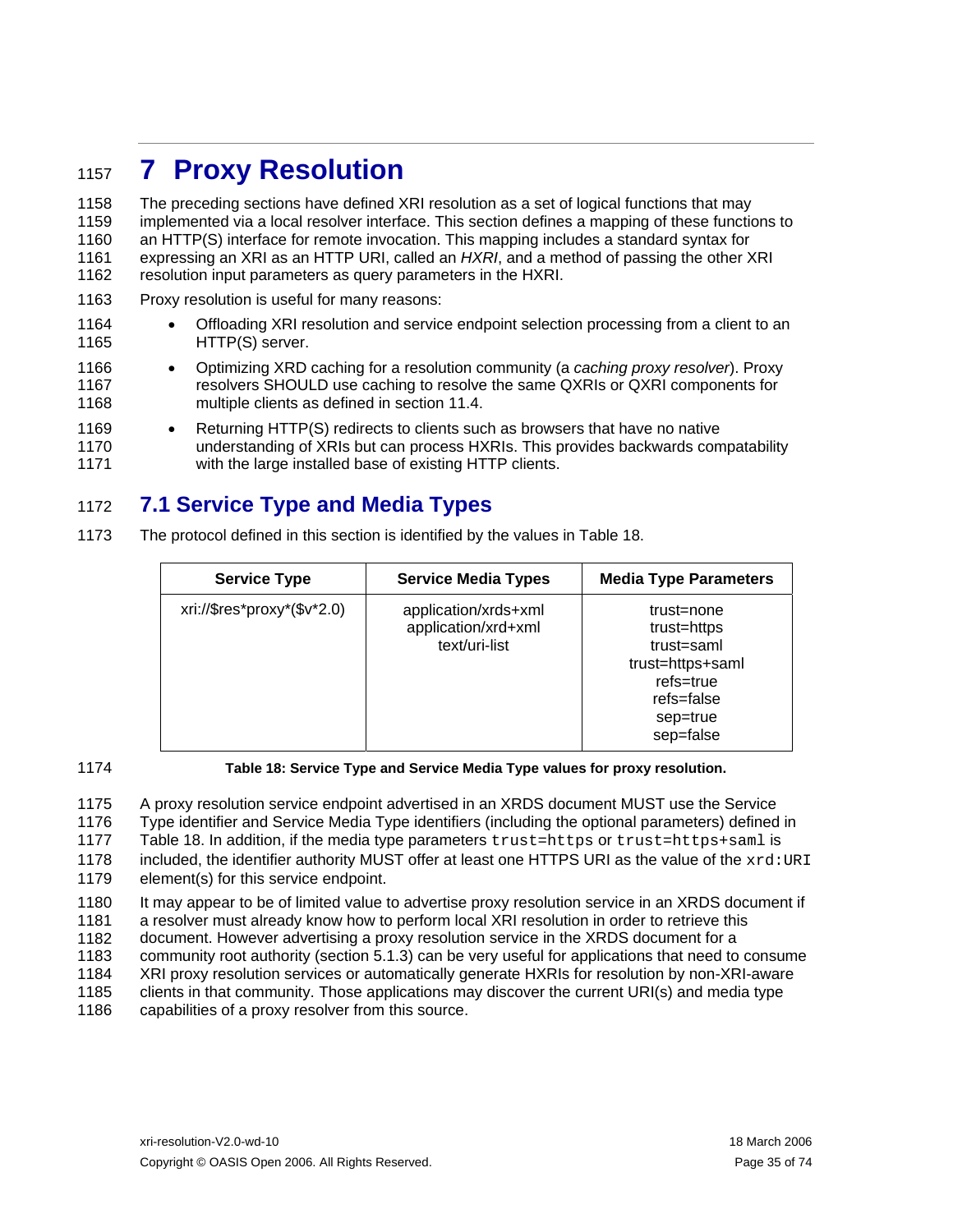### <span id="page-35-0"></span>1187 **7.2 HXRIs**

1188 1189 1190 The first step in an HTTP binding of the XRI resolution interface is to specify how the QXRI parameter is passed within an HTTP(S) URI. Besides providing a binding for proxy resolution, defining a standard syntax for expressing an XRI as an HTTP XRI (HXRI) has two other benefits:

- 1191 1192 It allows XRIs to be used anyplace an HTTP URI can appear, including in Web pages, electronic documents, email messages, instant messages, etc.
- 1193 1194 • It allows XRI-aware processors and search agents to recognize an HXRI and extract the embedded XRI for direct resolution, processing, and indexing.

1195 1196 1197 1198 1199 To make this syntax as simple as possible for XRI-aware processors or search agents to recognize, an HXRI consists of a fully qualified HTTP or HTTPS URI authority segment that begins with the domain name "xri.". The QXRI is then appended as the entire local path (and query component, if present). In essence, the proxy resolver URI including the forward slash after the domain name serves as a machine-readable prefix for an absolute XRI.

1200 1201 1202 Following is the normative ABNF for an HXRI is defined below based on the  $xRI$  and  $ireg$ name productions defined in **[\[XRISyntax\]](#page-58-0)**. Authors of XRIs that need to be understood by non-XRI-aware clients SHOULD publish them as HTTP URIs conforming to this HXRI production.

| 1203 | HXRI           | = proxy-resolver "/" QXRI                     |
|------|----------------|-----------------------------------------------|
| 1204 | proxy-resolver | $=$ ( "http://" / "https://" ) proxy-reg-name |
| 1205 | proxy-reg-name | $= "xri." ireq-name$                          |
| 1206 | QXRI           | $= XRI$                                       |

1207 1208 1209 1210 1211 URI processors that recognize XRIs SHOULD interpret the local part of any HTTP or HTTPS URI that conforms to this ABNF as an XRI provided the domain name is at least three levels deep (e.g., "xri.example.com".) If the URI conforms to this ABNF but the domain name is only two levels deep, URI processors SHOULD interpret the local part as an XRI only if the second-level domain is known to offer XRI proxy resolution services.

1212 1213 For references to communities that offer public XRI proxy resolution services, see the XRI Technical Committee home page at [http://www.oasis-open.org/committees/xri.](http://www.oasis-open.org/committees/xri)

### 1214 **7.3 QXRI Query Parameters**

1215 1216 1217 1218 1219 Besides the QXRI, there are three other logical input parameters to XRI authority resolution and service endpoint selection as defined in section [4.1:](#page-17-4) Resolution Media Type, Service Type, and Service Media Type. These parameters are bound to an HTTP(S) interface using the conventional web model of passing parameters in the query component of the HTTP URI (which in the case of an HXRI means the query component of the QXRI). The binding of the logical

1220 parameter names to QXRI query parameter names is defined in [Table 19.](#page-35-1)

| <b>Logical Parameter Name</b> | <b>QXRI Query Parameter Name</b> |
|-------------------------------|----------------------------------|
| <b>Resolution Media Type</b>  | xrd r                            |
| Service Type                  | xrd t                            |
| Service Media Type            | xrd m                            |

<span id="page-35-1"></span>1221

### **Table 19: Binding of logical XRI resolution parameters to QXRI query parameters.**

1222 Following are the rules for the use of the parameters specified in [Table 19](#page-35-1).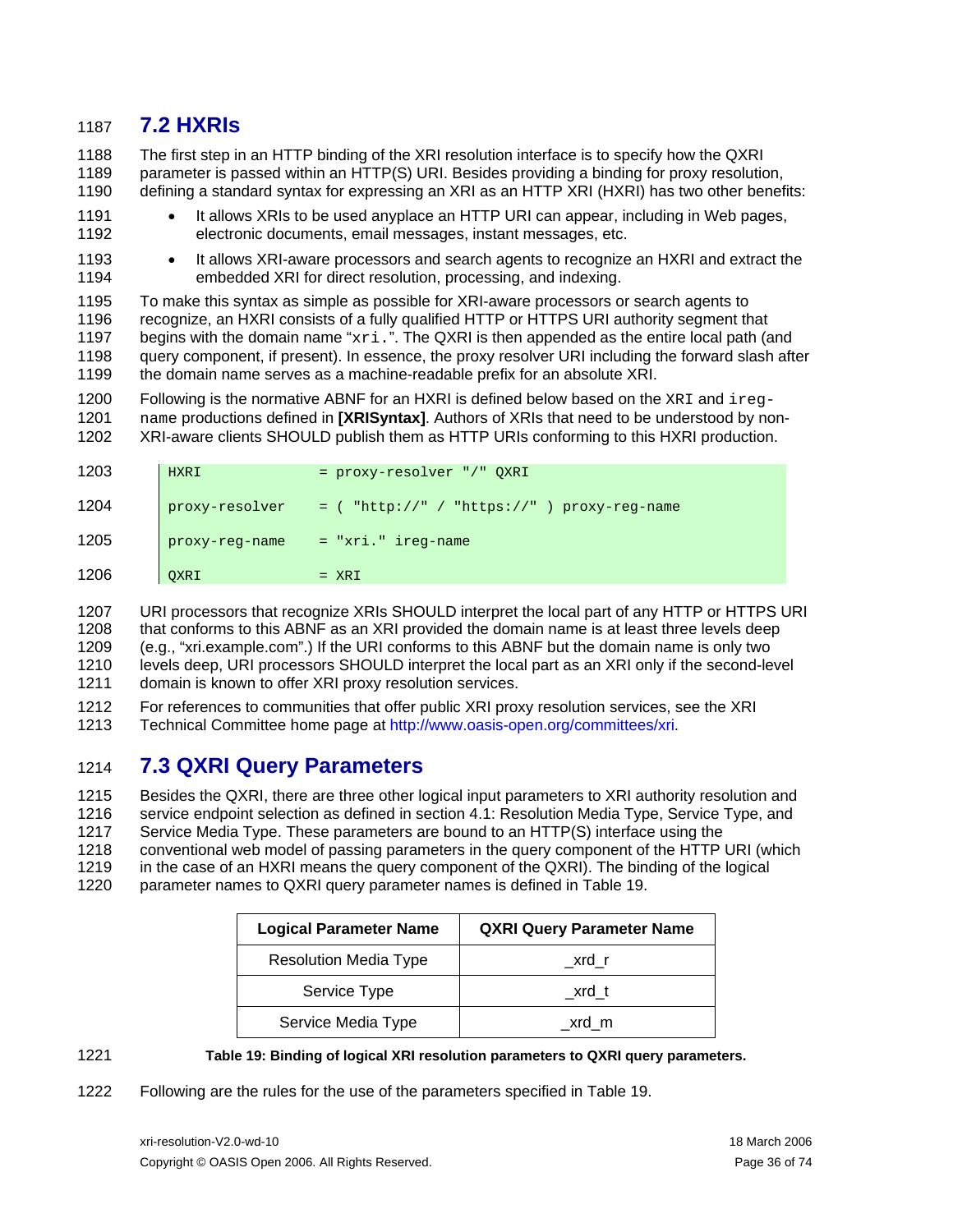- 1. If the original QXRI has an existing query component, these parameters MUST be added to that query component. (Note that the query parameter names in [Table 19](#page-35-0) were chosen 1223 1224 1225 1226 1227 1228 1229 1230 1231 to minimize the probability of collision with any other existing query parameter names.) If the original QXRI does not have a query component, one MUST be added to pass these parameters. If the original QXRI had a null query component (only a leading question mark), or a query component consisting of only question marks, *one additional leading question mark* MUST be added when adding any XRI resolution parameters. Any XRI query parameters and question marks will later be removed by the proxy resolver in the URI construction step defined in section [8.4.](#page-41-0)
- 1232 1233 1234 2. Each parameter MUST be delimited from other parameters by an ampersand ("&"). Any occurrences of the character "&" within an input parameter (specifically the Service Type value) MUST be percent encoded prior to input.
- 1235 3. Each parameter MUST be delimited from its value by an equals sign ("=").
- 1236 1237 4. If any parameter name is included but its value is empty, the value of the parameter MUST be considered null.
- 1238 1239 1240 5. For proxy resolution, any input parameter supplied explicitly via a QXRI query parameter MUST take precedence over the same parameter provided via any other interface, even if the value of the QXRI-supplied parameter is explicitly null. See the following section.

#### 1241 **7.4 HTTP(S) Accept Headers**

1242 1243 1244 1245 XRI resolution input parameters MAY also be passed to a proxy resolver via the HTTP(S) Accept header of a resolution request. These will take the form of the media type identifiers and associated parameters defined in [Table 18](#page-34-0). Following are the rules governing the use of such inputs in XRI proxy resolution.

- 1246 1247 1248 1249 1250 1. If the Accept header consists of multiple media type identifiers and their associated parameters as described in section 14.1 of **[\[RFC2616\]](#page-57-0)**, the proxy resolver MUST choose only one to accept. A proxy resolver client SHOULD order media type identifiers according to the client's preference and a proxy resolver SHOULD choose the first one it supports.
- 1251 1252 1253 2. If a media type identifier matches one of the Service Types in [Table 18](#page-34-0), it MUST be interpreted as the implicit value of the Resolution Media Type parameter, and the implicit value of the Service Media Type parameter MUST be null.
- 1254 1255 1256 3. If a media type identifier does not match one of the Service Types in [Table 18,](#page-34-0) it MUST be interpreted as the implicit value of the Service Media Type parameter, and the implicit value of the Resolution Media Type parameter MUST be null.
- 1257 1258 1259 4. If the value of the Accept header content type is null, then this MUST be interpreted as the implicit value of both the Resolution Media Type and Service Media Type parameters (i.e., both are set to null).
- 1260 1261 1262 1263 5. In all cases, if the value of either the Resolution Media Type or Service Media Type parameters is explicitly set via the \_xrd\_r or \_xrd\_m query parameters in the QXRI (including to a null value), this explicit value MUST override any implicit value that may be set via an HTTP(S) Accept header.
- 1264 1265 1266 1267 1268 6. All other rules for processing of the Resolution Media Type input parameter apply from section [4.1.2.](#page-18-0) In particular, the refs parameter allows proxy resolver operators to control whether their local resolver will perform reference processing, and the sep parameter allows proxy resolver clients to control whether they want the proxy resolver to perform service endpoint selection.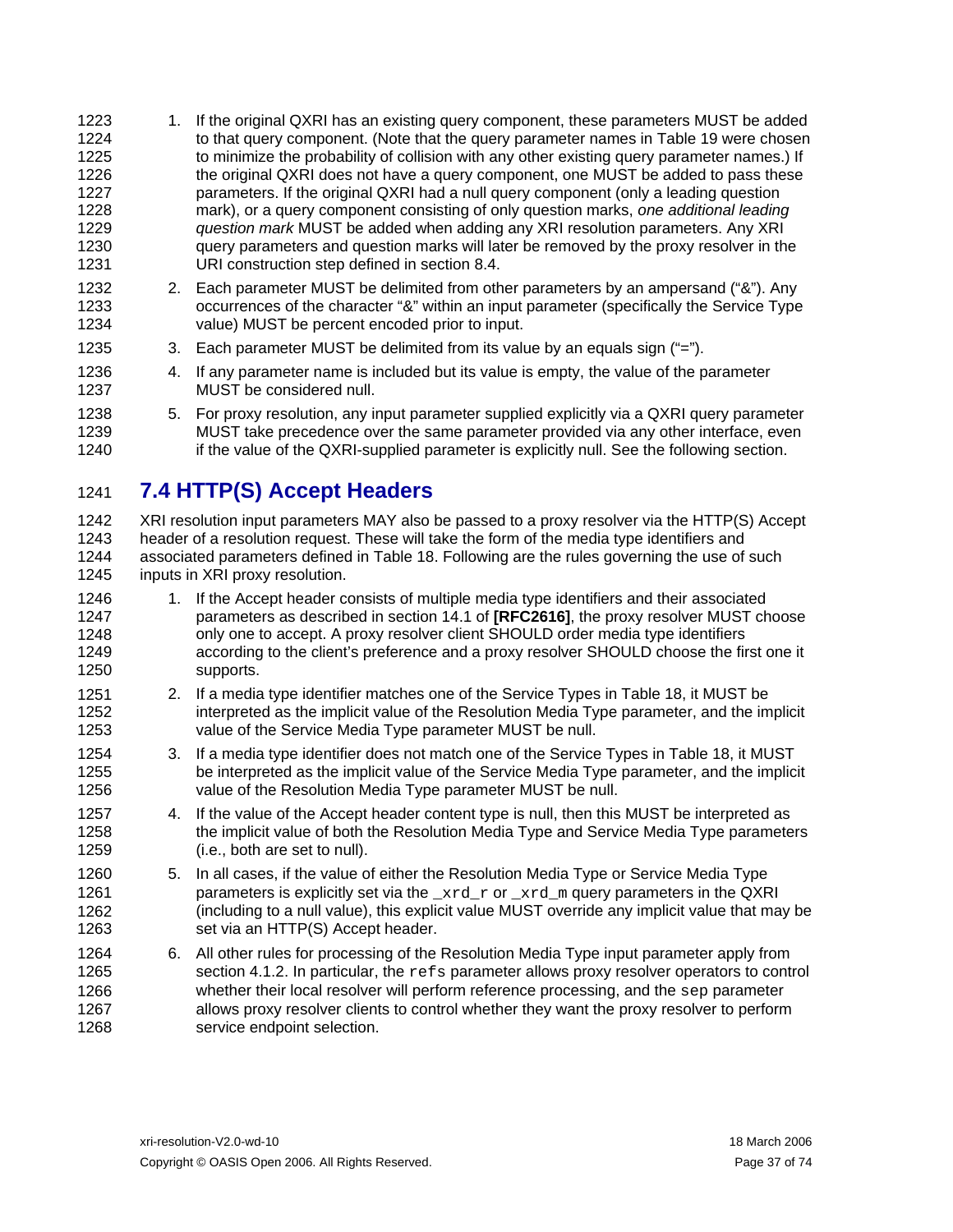## <span id="page-37-1"></span>1269 **7.5 Null Resolution Media Type**

- 1270 1271 1272 1273 1274 Unlike authority resolution as defined in the preceding sections, a proxy resolver MAY receive a resolution request where the Resolution Media Type input parameter value is null—either because this parameter was not implicitly set using an HTTP Accept header media type identifier as defined in the previous section or because it was explicitly set to null using the  $xrd$  r query parameter.
- 1275 1276 If the value of the Resolution Media Type value is null, the values of its media type parameters MUST be set to trust=none, refs=true, and sep=true. In addition, the output MUST be an
- 1277 HTTP(S) redirect as defined in the following section.

#### <span id="page-37-0"></span>1278 **7.6 Outputs and HTTP(S) Redirects**

- 1279 1280 For all values of the Resolution Media Type parameter except null, a proxy resolver MUST follow the output rules defined in section [4.2](#page-20-0).
- 1281 1282 1283 1284 1285 If the value of the Resolution Media Type is null, and the output is not an error, a proxy resolver MUST follow the rules for output of a URI List as defined in section [4.2.3.](#page-21-0) However instead of returning a URI list, it MUST return the highest priority URI (the first one in the list) as an HTTP(S) 3XX redirect with the Accept header content type set to the value of the Service Media Type parameter.
- 1286 1287 If the output is an error, a proxy resolver SHOULD return a human-readable error message with a media type of either text/plain or text/html.
- 1288 1289 1290 1291 This rule enables XRI proxy resolvers to serve clients that do not understand XRI syntax or resolution (such as non-XRI-enabled browsers) by automatically returning a redirect to the service endpoint identified by a combination of the QXRI and the value of the HTTP(S) Accept header (if any).

#### 1292 **7.7 Differences Between Proxy Resolution Servers**

1293 1294 1295 1296 1297 1298 An XRI proxy resolution request may be sent to any proxy resolver that will accept it. All XRI proxy resolvers SHOULD attempt to deliver uniform responses given the same QXRI and input parameters. However because proxy resolvers may potentially need to make decisions about network errors, reference processing, and trust policies on behalf of the client they are proxying, and these decisions may be based on local policy, in some cases different proxy resolvers may return different results.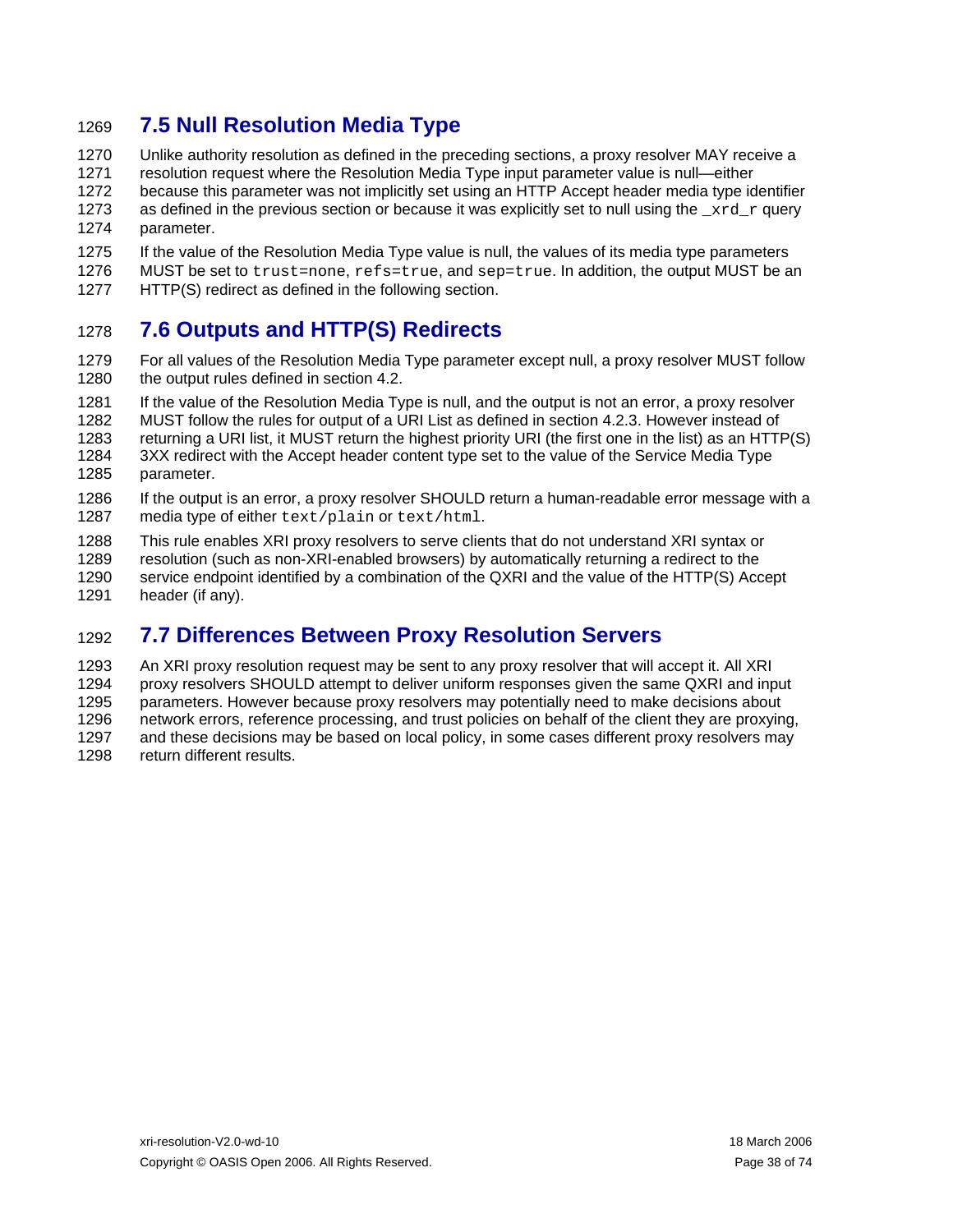## <span id="page-38-1"></span><sup>1299</sup>**8 Service Endpoint Selection**

1300 1301 1302 1303 If the authority resolution phase is successful, the output is an XRDS document containing a final XRD describing the target authority. If requested, a resolver may perform an optional second phase of XRI resolution by processing this XRDS document to select a requested service endpoint. This section specifies the rules for this process.

#### 1304 **8.1 Processing Rules**

1305 [Figure 3](#page-38-0) shows the overall logical flow of the service endpoint selection process.





<span id="page-38-0"></span>1307 **Figure 3: Service endpoint selection flowchart.**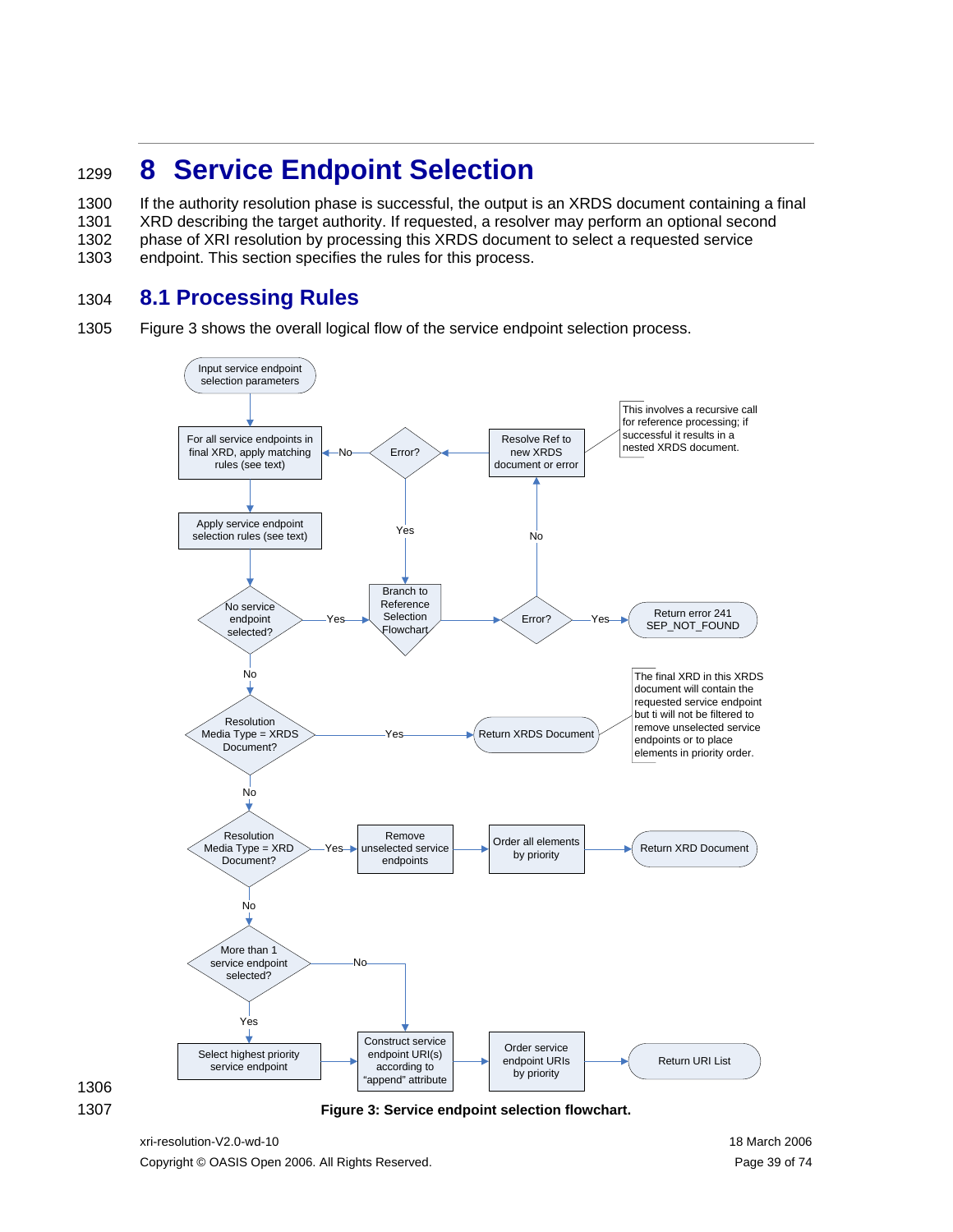| 1308                                         |    | Following are the normative rules for the service endpoint selection process:                                                                                                                                                                                                                                                                                                                                                                                                      |
|----------------------------------------------|----|------------------------------------------------------------------------------------------------------------------------------------------------------------------------------------------------------------------------------------------------------------------------------------------------------------------------------------------------------------------------------------------------------------------------------------------------------------------------------------|
| 1309<br>1310                                 | 1. | The inputs for service endpoint selection include both those defined for authority<br>resolution (Table 7) plus those defined only for service endpoint selection (Table 8).                                                                                                                                                                                                                                                                                                       |
| 1311<br>1312<br>1313<br>1314                 |    | 2. For each xrd: Service element in an XRD, selection is controlled by matching its three<br>child service endpoint selection elements (xrd: Type, xrd: MediaType, and xrd: Path)<br>to the values of the corresponding the Service Type, Service Media Type, and Path<br>String parameters. This matching process MUST follow the rules defined in section 8.2.                                                                                                                   |
| 1315<br>1316                                 | 3. | Following the matching process, selection of xrd: Service elements MUST follow the<br>selection rules defined in section 8.3.                                                                                                                                                                                                                                                                                                                                                      |
| 1317<br>1318<br>1319<br>1320<br>1321<br>1322 | 4. | If after applying the selection rules no service endpoint is selected, a resolver MUST<br>perform reference processing as defined in section 9 if the $\text{refs}$ media type parameter is<br>set to true or null, or if the parameter is absent. If the refs media type parameter is set<br>to false and the XRD contains at least one xrd: Ref element that could be followed,<br>the resolver MUST return a successful response with a status code of 101<br>REF_NOT_FOLLOWED. |
| 1323<br>1324<br>1325                         | 5. | If an XRD does not include the requested service endpoint and does not include any<br>xrd: Ref elements, the resolver MUST return an error with a status code of 241<br>$SEP_NOT_F$ ound regardless of the value of the $r \in S$ media type parameter.                                                                                                                                                                                                                            |
| 1326<br>1327<br>1328<br>1329<br>1330         | 6. | The output of service endpoint selection MUST be a valid instance of the media type<br>value of the Resolution Media Type parameter. If this output is an XRDS Document, an<br>XRD Document, or a URI List, it MUST conform to the output requirements defined in<br>section 4.2. If the Resolution Media Type value is null and the output is an HTTP(S)<br>redirect, the resolver MUST proceed as defined in section 7.6.                                                        |

#### <span id="page-39-0"></span>1331 **8.2 Matching Rules**

1332 1333 1334 1335 1336 Matching of an xrd: Service element is controlled by its three service endpoint selection elements, xrd:Type, xrd:MediaType, and xrd:Path, and their optional xrd:match attribute. Note that the rules in this section only determine *whether there is a match on the service endpoint selection elements*. The rules for selecting the parent xrd:Service element on the basis of these matches are defined in section [8.3.](#page-41-1) For examples, see Appendix H.

#### 1337 **8.2.1 Match Attribute Values**

1338 The xrd:match attribute accepts an enumerated list of values as defined in [Table 20](#page-40-0).

| Value    | Matching Rule (for corresponding input parameter)                                                                                                                                                                                            |  |  |
|----------|----------------------------------------------------------------------------------------------------------------------------------------------------------------------------------------------------------------------------------------------|--|--|
| default  | Match this element only if there are no other matches in the XRD on this<br>element type (except another default match). This is the default value if an<br>instance of an element that accepts the xrd: match attribute is entirely absent. |  |  |
| content  | Match the contents of this element. This is the default value if an element that<br>accepts the xrd: match attribute is present but the attribute is omitted or its<br>value is null.                                                        |  |  |
| any      | Match any value (null or non-null).                                                                                                                                                                                                          |  |  |
| non-null | Match any value except null.                                                                                                                                                                                                                 |  |  |
| null     | Match a null value.                                                                                                                                                                                                                          |  |  |
| none     | Do not match. The containing xrd: Service element is not currently active.                                                                                                                                                                   |  |  |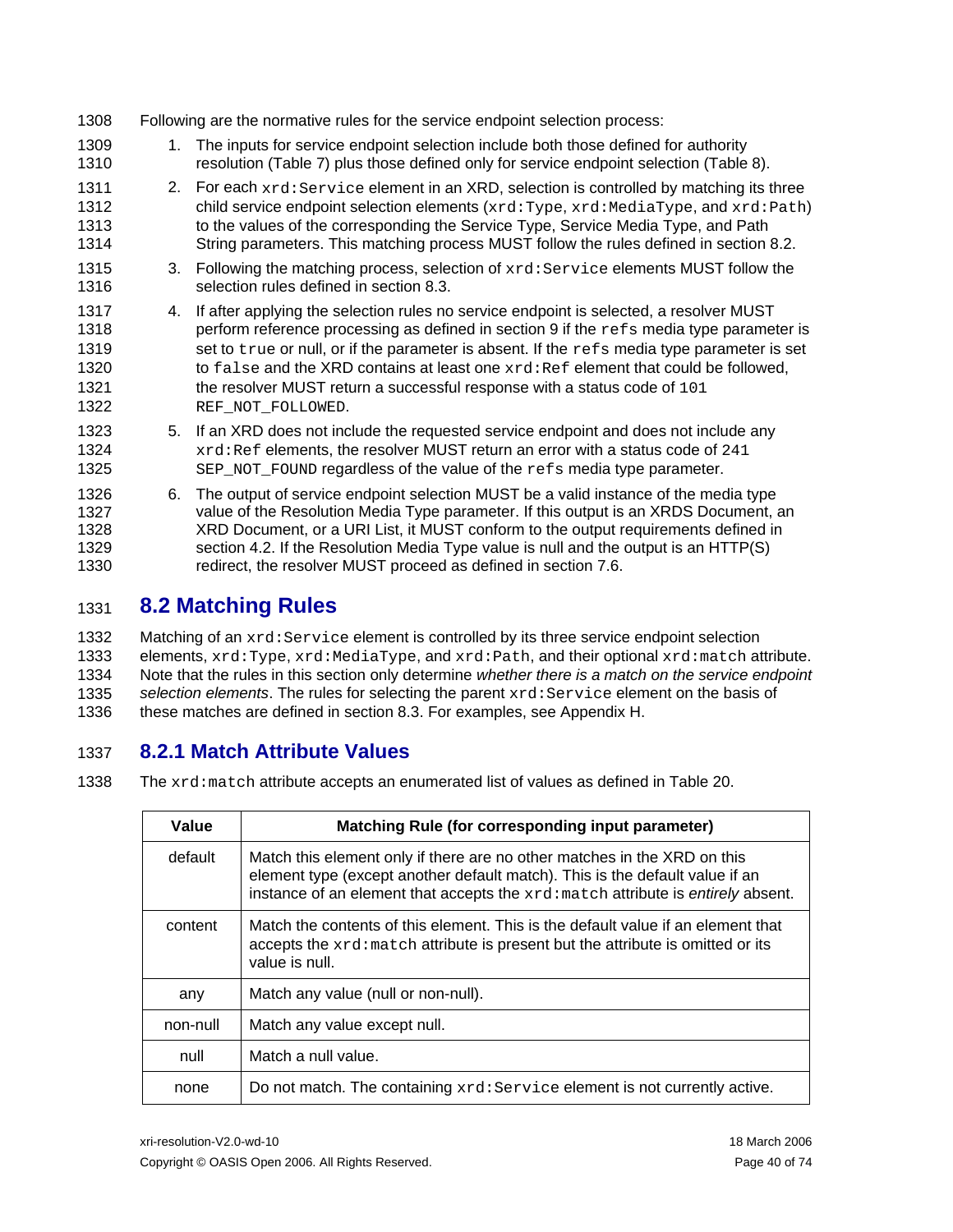#### <span id="page-40-0"></span>1339 **Table 20: Enumerated values of the global match attribute and corresponding matching rules.**

- 1340 The following matching rules apply based on the value of the  $xrd$ : match attribute:
- 1341 1342 1343 1. If an  $xrd:Type, xrd:MediaType, or xrd:Path element is omitted, it MUST be$ considered equivalent to including an instance of the respective element with an xrd:match attribute value of default.
- 1344 1345 2. If an  $xrd:Type, xrd:MediaType, or xrd:Path element is present but its contents are$ empty, the value of the element MUST be considered null.
- 1346 1347 1348 3. If an  $xrd:Type, xrd:MediaType, or xrd:Path element is present but the xrd:match$ attribute is omitted or has the default value of content, the respective content matching rules in the following three sections MUST be applied.
- 1349 1350 1351 4. For all other values of the xrd:match attribute, including default, any, non-null, null, and none, the element contents MUST be ignored and the matching rules in [Table](#page-40-0)  [20](#page-40-0) MUST be applied.

#### 1352 **8.2.2 Service Type Matching**

- 1353 1354 The following rules apply when the  $xrd$ :  $match$  attribute of an  $xrd$ : Type element is omitted or has the default value of "content".
- 1355 1356 1357 1358 1359 1. The values of the Service Type parameter and the  $xrd:Type$  element SHOULD be normalized according to the requirements of their identifier scheme prior to input. In addition, if the value is an XRI or an IRI it MUST be in URI-normal form as defined in section 2.3 of **[\[XRISyntax\]](#page-58-0)**. XRI resolvers MAY perform normalization of these values but MUST NOT be required to do so.
- 1360 1361 2. To match, the values MUST be equivalent according to the equivalence rules of the applicable identifier scheme.

#### 1362 **8.2.3 Service Media Type Matching**

- 1363 1364 The following rules apply when the  $xrd$ : match attribute of an  $xrd$ : MediaType element is omitted or has the default value of "content".
- 1365 1366 1367 1368 1369 1370 1371 1. The values of the Service Media Type parameter and the  $xrd$ : MediaType element SHOULD be normalized according to the rules for media types in section 3.7 of **[\[RFC2616\]](#page-57-0)** prior to input. (The rules are that type and subtype names are caseinsensitive, but parameter values may or may not be case-sensitive depending on the semantics of the parameter name. XRI resolution media type parameters are caseinsensitive.) XRI resolvers MAY perform normalization of these values but MUST NOT be required to do so.
- 1372 2. To match, the values MUST be character-for-character equivalent.

#### 1373 **8.2.4 Path String Matching**

- 1374 1375 The following rules apply when the  $xrd$ :match attribute of an  $xrd$ : Path element is omitted or has the default value of "content".
- 1376 1377 1. The values of the Path String parameter and the xrd: Path element MUST be normalized to remove any trailing space or XRI delimiter ("/", "\*", or "!").
- 1378 1379 1380 2. Equivalence comparison MUST be performed using Caseless Matching as defined in section 3.13 of **[\[Unicode\]](#page-57-1)**, with the exception that it is not necessary to perform normalization after case folding.
- 1381 1382 3. *IMPORTANT:* If there is no match, this comparison MUST be repeated after enclosing the value of the Path String parameter in parentheses ("(" and ")"). This eliminates the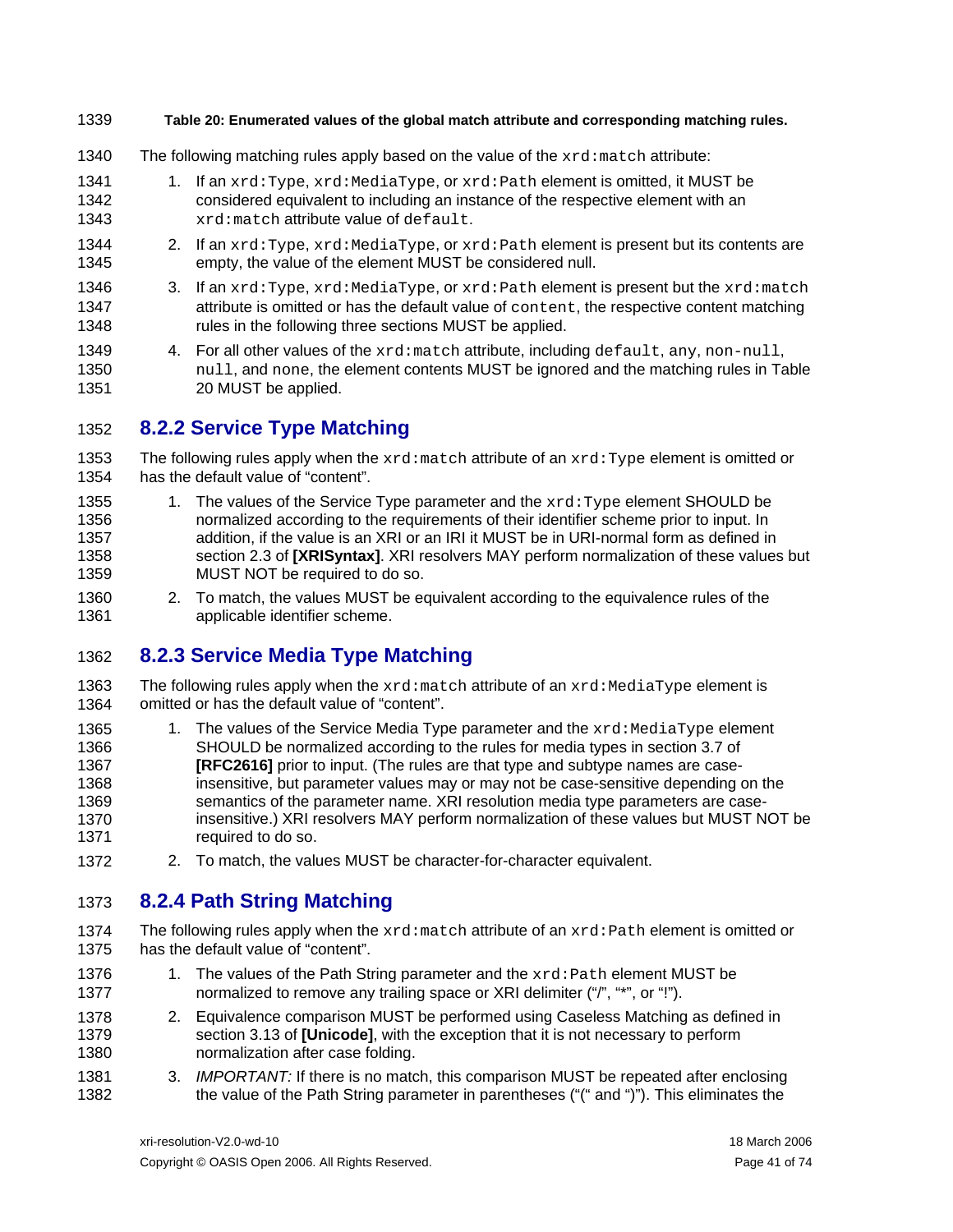- need for XRD authors to specify multiple  $xrd$ : Path elements in order to match an XRI path that may or may not be expressed as a cross-reference. 1383 1384
- 1385 1386 1387 1388 4. *IMPORTANT:* If there is still no match, the final subsegment of the Path String parameter and its preceding delimiter MUST be removed and the comparision process repeated beginning with step 1. This process MUST be repeated until the Path String is null. This enables stem-based path matching.

#### <span id="page-41-1"></span>1389 **8.3 Selection Rules**

1390 1391 1392 After the matching rules in section [8.2](#page-39-0) are applied, final selection of  $xrd:Service$  elements is governed by the value of the xrd: select attribute of each matched child element according to the following rules.

- 1393 1394 1395 1. If the  $xrd$ : match attribute of any child element of an  $xrd$ : Service element has a value of none, then the xrd:Service element MUST NOT be selected, regardless of the value of any sibling selection element.
- 1396 1397 1398 2. With the exception of the first rule above, If the  $xrd:select$  attribute of any matched child element of an xrd: Service element has a value of true, then the xrd: Service element MUST be selected (i.e., this is an "or" match).
- 1399 1400 1401 1402 1403 3. If the  $xrd:select$  attribute for all matched child elements of an  $xrd:Service$  element has a value of false or null (the implied value if the attribute is absent), then the xrd:Service element MUST only be selected if there is a match on at least one xrd: Type child element, at least one xrd: MediaType child element, and at least one xrd:Path child element (i.e., this is an "and" match).

#### <span id="page-41-0"></span>1404 **8.4 Construction of Service Endpoint URIs**

1405 1406 1407 If the output is a URI List, the final step in the service endpoint selection process is construction of the service endpoint URI(s). This is governed by the  $xrd : append$  attribute of each  $xrd : \text{URI}$ element. The values of this attribute are shown in [Table 21.](#page-41-2)

| Value     | <b>Component of QXRI to Append</b>                                                                                                                                                                                                                                                                                                                                                        |  |  |  |
|-----------|-------------------------------------------------------------------------------------------------------------------------------------------------------------------------------------------------------------------------------------------------------------------------------------------------------------------------------------------------------------------------------------------|--|--|--|
| none      | None. This is the default for the authority resolution phase. (URI<br>construction for authority resolution service endpoints is defined in<br>section 5.1.7).                                                                                                                                                                                                                            |  |  |  |
| local     | The entire local part, i.e., one of three cases:<br>a) If only a path is present, append the path (including the leading "/");<br>b) If only a query is present, append the query (including the leading "?")<br>c) If both a path and a query are present, append the entire local part<br>(including the leading "/").<br>This is the default for the service endpoint selection phase. |  |  |  |
| authority | Authority segment only (including the community root subsegment but no<br>leading delimiter or "xri://").                                                                                                                                                                                                                                                                                 |  |  |  |
| path      | Path only (including the leading "/").                                                                                                                                                                                                                                                                                                                                                    |  |  |  |
| query     | Query only (including the leading "?").                                                                                                                                                                                                                                                                                                                                                   |  |  |  |
| qxri      | Entire QXRI (including the leading "xri://").                                                                                                                                                                                                                                                                                                                                             |  |  |  |

### <span id="page-41-2"></span>1408 **Table 21: Values of the append attribute and the corresponding QXRI component to append.**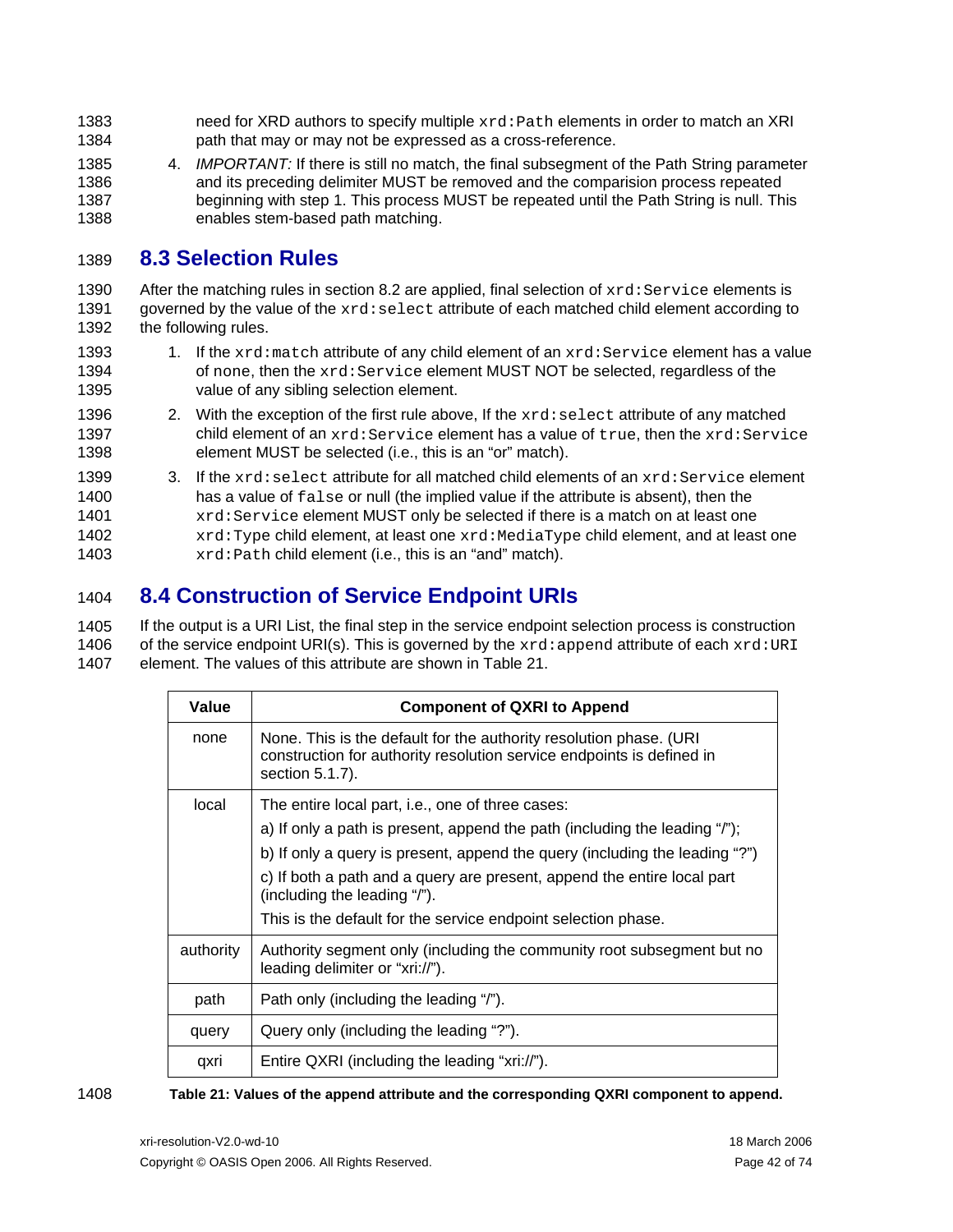If the  $xrd:append$  attribute is empty or omitted, the default value is none for the authority resolution phase and local for the service endpoint selection phase. Following are the rules for 1409 1410 1411 1412 1413 construction of the final service endpoint URI based on the value of the  $xrd$ : append attribute. *Note that these rules must be followed closely in order to give XRD authors precise control over construction of service endpoint URIs.*

- 1414 1415 1. If the value is none, the exact contents of the  $xrd:URI$  element MUST be returned directly without any further processing.
- 1416 1417 1418 1419 1420 1421 1422 1423 2. For any other value, the exact value of the QXRI component specified in [Table 21,](#page-41-2) *including any leading delimiter(s),* with no additional escaping or percent encoding MUST be appended directly to the exact contents of the xrd:URI element *including any trailing delimiter(s)*. If the value of the QXRI component specified in [Table 21](#page-41-2) consists of only a leading delimiter, then this value MUST be appended according to these rules. If the value of the QXRI component specified in [Table 21](#page-41-2) is null, then the contents of the  $xrd:URI$  element MUST be returned directly as if the value of the  $xrd:append$  attribute was none.
- 1424 1425 1426 1427 1428 1429 1430 3. If any special query parameters for XRI proxy resolution were added to an existing QXRI query component as defined in section [7.3,](#page-35-1) these query parameters MUST be removed prior to performing the append operation. If after removal of these query parameters the QXRI query component consists of only *a string of one or more question marks* (the delimiting question mark plus zero or more additional question marks) then *exactly one question mark* MUST also be removed. This preserves the query component of the original QXRI if it was null or contained only question marks.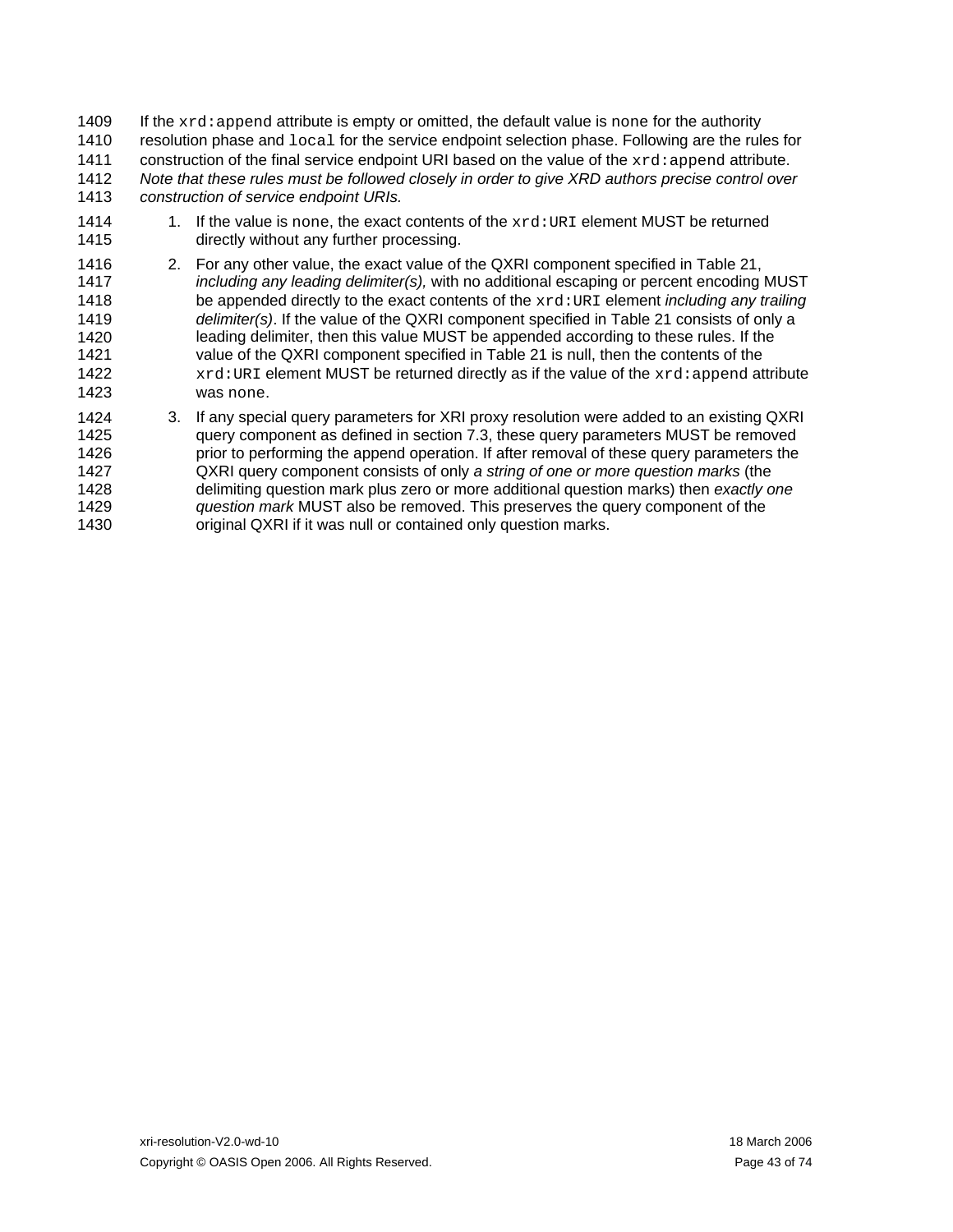# <span id="page-43-0"></span><sup>1431</sup>**9 Reference Processing**

#### 1432 **9.1 Synonyms**

1433 1434 1435 XRI resolution includes support for *synonyms*—XRIs that are not character-for-character equivalent, but which identify the same target resource. Three types of synonyms may be expressed in XRDs:

- 1436 1437 1438 1439 1440 1441 1442 1443 • *Local synonyms* are expressed using the xrd:LocalID element. A local synonym is an XRI that is interchangeable with the contents of the  $xrd:Query$  element. In other words, it is an XRI assigned by the same authority and identifing the same target resource as the current XRD (this authority is identified by the  $xrd:XPD:ProviderID$  element of the XRD if present—see section [3.2](#page-10-0).) A common example is a persistent XRI assigned to a resource that has one or more reassignable XRIs. Resolution of a local synonym MUST return the same XRD as the one in which the local synonym appears (except for the value of the xrd: Query, xrd: Expires, and xrd: LocalID elements).
- 1444 1445 1446 1447 1448 1449 1450 1451 • Canonical synonyms are expressed using the  $xrd:Camomial$  Delement. A canonical synonym is the preferred absolute XRI among all absolute XRI synonyms for a resource (in the context of the authority providing the current XRD). This XRI may or may not be assigned by the same authority providing the current XRD, and if resolvable may or may not resolve to the current XRD. For durability, a canonical synonym SHOULD be a persistent XRI. For simplicity, only one canonical synonym SHOULD be assigned to a resource, however in certain circumstances (such as merging two previously distinct resources into one), this may not be possible.
- 1452 1453 1454 1455 1456 1457 1458 • *References* are expressed using the  $xrd$ : Ref element. In XRI resolution, a reference is an absolute XRI that identifies the same target resource as the query XRI but which MUST be assigned by a different authority than the authority providing the current XRD. A reference MAY resolve to a different XRD than the current XRD, i.e., an XRD containing different synonyms, service endpoints, or other metadata describing the target resource. (Note that such an XRD MAY also include a reference back to the current QXRI, in which case the references will be circular.)

1459 1460 1461 1462 Of these three synonym types, references play a special role in XRI resolution. In both authority resolution and service endpoint selection, if the current XRD does not contain a requested xrd: Service element but contains at least one xrd: Ref element, a resolver may follow these reference(s) according to the rules defined in this section.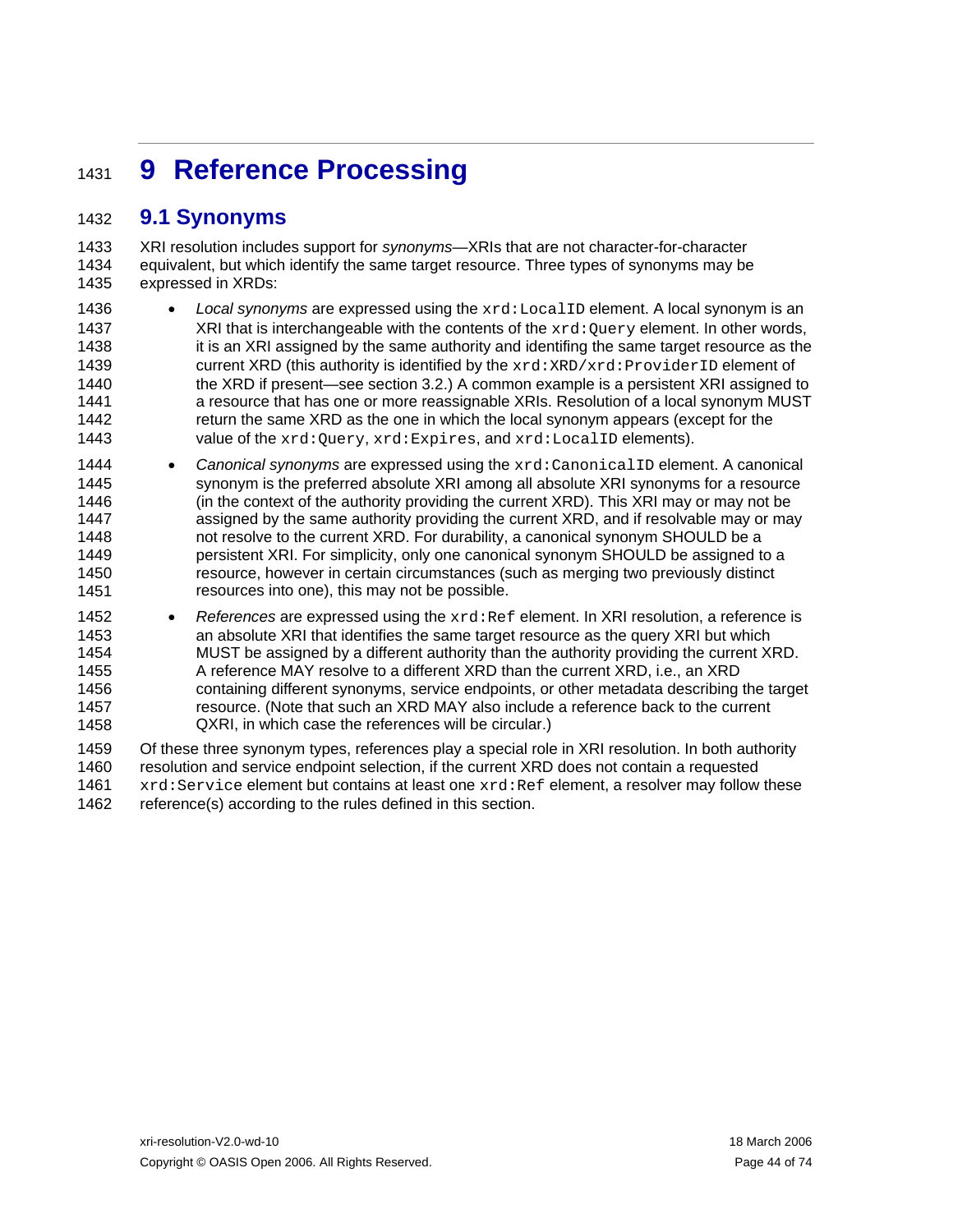## 1463 **9.2 Processing Rules**

1464 [Figure 4](#page-44-0) is an overview of the logical flow of selecting a reference for processing.



1465 1466

### **Figure 4: Flowchart for selecting an XRI reference for processing.**

- <span id="page-44-0"></span>1467 Following are the normative rules that apply to reference processing:
- 1468 1469 1470 1. The resolver MUST begin by selecting the highest priority  $xrd$ : Ref element in the current XRD. If not found, this is an error and the resolver MUST proceed as defined in section [5](#page-22-0) for authority resolution or section [8](#page-38-1) for service endpoint selection.
- 1471 1472 1473 2. The contents of the selected  $xrd$ : Ref element MUST be a valid QXRI as defined in section [4.1.1.](#page-18-1) If not, it MUST be ignored and the step above repeated to select the next highest priority reference.
- 1474 1475 1476 1477 1478 1479 1480 3. Once a valid reference has been selected, the resolver MUST begin resolution of a new XRDS document beginning with the community root authority of the reference XRI as defined in section [5.1.3.](#page-25-0) The resolver MUST use the same resolu-tion input parameters as for the original QXRI. For reference processing to complete successfully, the resolver MUST complete resolution of the entire Authority String of the reference XRI (including following any further references if necessary). If the reference XRI includes a Path String or Query String (including any resolution query parameters), they MUST be ignored.
- 1481 1482 1483 4. If reference processing is successful and the Resolution Media Type is an XRDS document, the XRDS document resulting from reference processing MUST be nested inside the parent XRDS document as defined in section [9.3.](#page-45-0)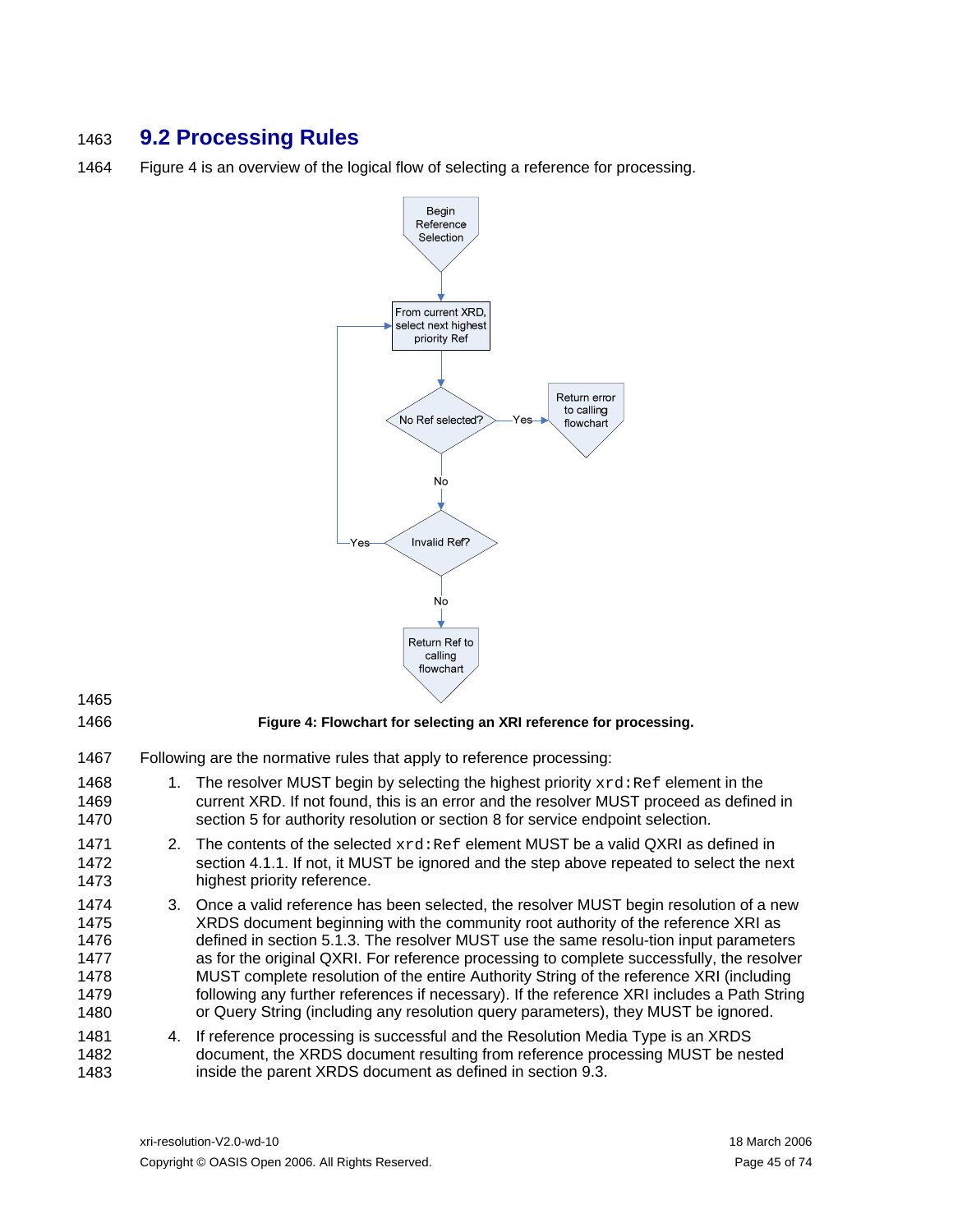- 1484 1485 5. If reference processing is successful and the Resolution Media Type is an XRD document, the output MUST be the final XRD document returned.
- 1486 1487 6. If reference processing is successful and the Resolution Media Type is a URI List or an HTTP(S) redirect, it MUST be based on the final XRD document returned.

#### <span id="page-45-0"></span>1488 **9.3 Nesting XRDS Documents**

1489 1490 1491 1492 1493 If a reference is followed successfully, it will produce an XRDS document that fully describes the reference. This XRDS document MUST be included in the containing XRDS document immediately following the  $xrd:XRD$  element that contains the  $xrd:Ref$  element being followed. In addition, the xrds: XRDS/@xrds: ref attribute of this nested XRDS document MUST be set to the value of the  $xrd$ : $Ref$  element it describes.

1494 1495 1496 1497 This allows a consuming application to verify the complete chain of XRDs obtained to resolve the original QXRI even if resolution traverses references. Note that nested XRDS documents do not include an XRD for the community root subsegment because this is part of the configuration of the resolver.

1498 1499 1500 In addition, during SAML trusted resolution, if a nested XRDS document includes an XRD whose xml:id attribute value matches the xml:id attribute value of any previous XRD in the chain of resolution requests beginning with the original QXRI, the resolver MUST replace this XRD with an

1501 empty XRD element. The resolver MUST set this empty element's  $xrd \text{:} idref$  attribute value to

1502 1503 the value of the  $xrd:XRD/xm1:id$  attribute of the matched XRD element. This prevents conflicting xrd:XRD/xml:id values.

1504 In the following example the original query XRI is  $xri://@a*b*c$ . The XRD for  $xri://@a*b$ 

1505 does not contain an authority resolution service endpoint but includes a reference to

1506  $xri://@x*y.$  The elements and attributes specific to reference processing are shown in bold.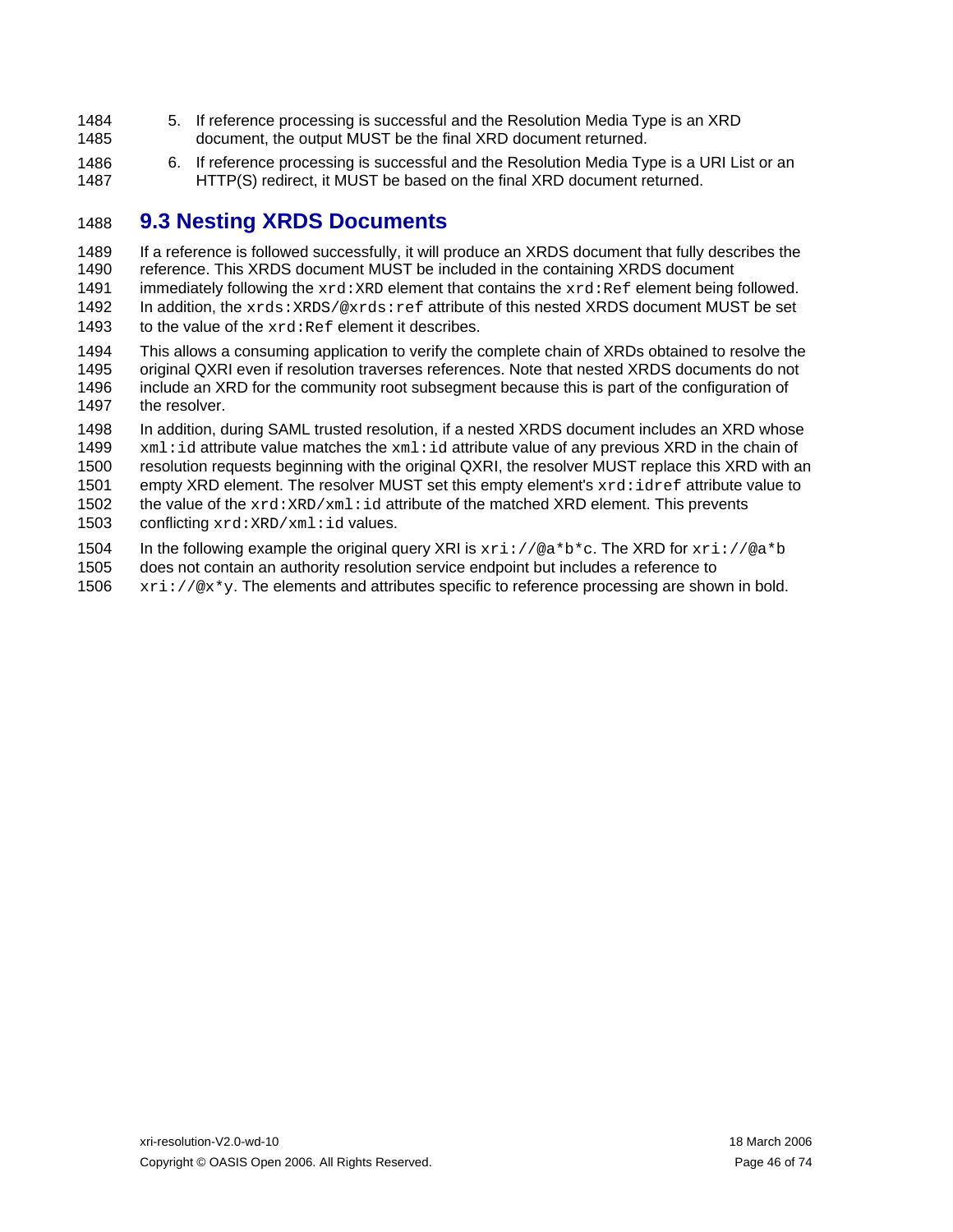| 1507 | <xrds ref="xri://@a*b*c" xmlns="xri://\$xrds"></xrds>   |
|------|---------------------------------------------------------|
| 1508 | <xrd version="2.0" xmlns="xri://\$xrd*(\$v*2.0)"></xrd> |
| 1509 | <query>*a</query>                                       |
| 1510 | .                                                       |
| 1511 | <service></service>                                     |
| 1512 | <type>xri://\$res*auth*(\$v*2.0)</type>                 |
| 1513 | <uri>http://a.example.com</uri>                         |
| 1514 |                                                         |
| 1515 | $\langle$ / XRD $\rangle$                               |
| 1516 | <xrd version="2.0" xmlns="xri://\$xrd*(\$v*2.0)"></xrd> |
| 1517 | <query>*b</query>                                       |
| 1518 | .                                                       |
| 1519 | <ref>xri://@x*y</ref>                                   |
| 1520 | <service></service>                                     |
| 1521 | no authority resolution service endpoint                |
| 1522 |                                                         |
| 1523 | $\langle$ / XRD $\rangle$                               |
| 1524 | <xrds ref="xri://@x*y"></xrds>                          |
| 1525 | <xrd version="2.0" xmlns="xri://\$xrd*(\$v*2.0)"></xrd> |
| 1526 | <query>*x</query>                                       |
| 1527 | .                                                       |
| 1528 | <service></service>                                     |
| 1529 | $<$ Type>xri://\$res*auth*(\$v*2.0)                     |
| 1530 | <uri>http://x.example.com</uri>                         |
| 1531 |                                                         |
| 1532 | $\langle$ / XRD >                                       |
| 1533 | <xrd version="2.0" xmlns="xri://\$xrd*(\$v*2.0)"></xrd> |
| 1534 | <query>*y</query>                                       |
| 1535 | .                                                       |
| 1536 | <service></service>                                     |
| 1537 | <type>xri://\$res*auth*(\$v*2.0)</type>                 |
| 1538 | <uri>http://y.example.com</uri>                         |
| 1539 |                                                         |
| 1540 | $\langle$ / XRD >                                       |
| 1541 | $\langle$ / XRDS $>$                                    |
| 1542 | <xrd version="2.0" xmlns="xri://\$xrd*(\$v*2.0)"></xrd> |
| 1543 | <query>*c</query>                                       |
| 1544 | .                                                       |
| 1545 | <service></service>                                     |
| 1546 | final service endpoints described here                  |
| 1547 |                                                         |
| 1548 | $\langle$ / XRD $\rangle$                               |
| 1549 |                                                         |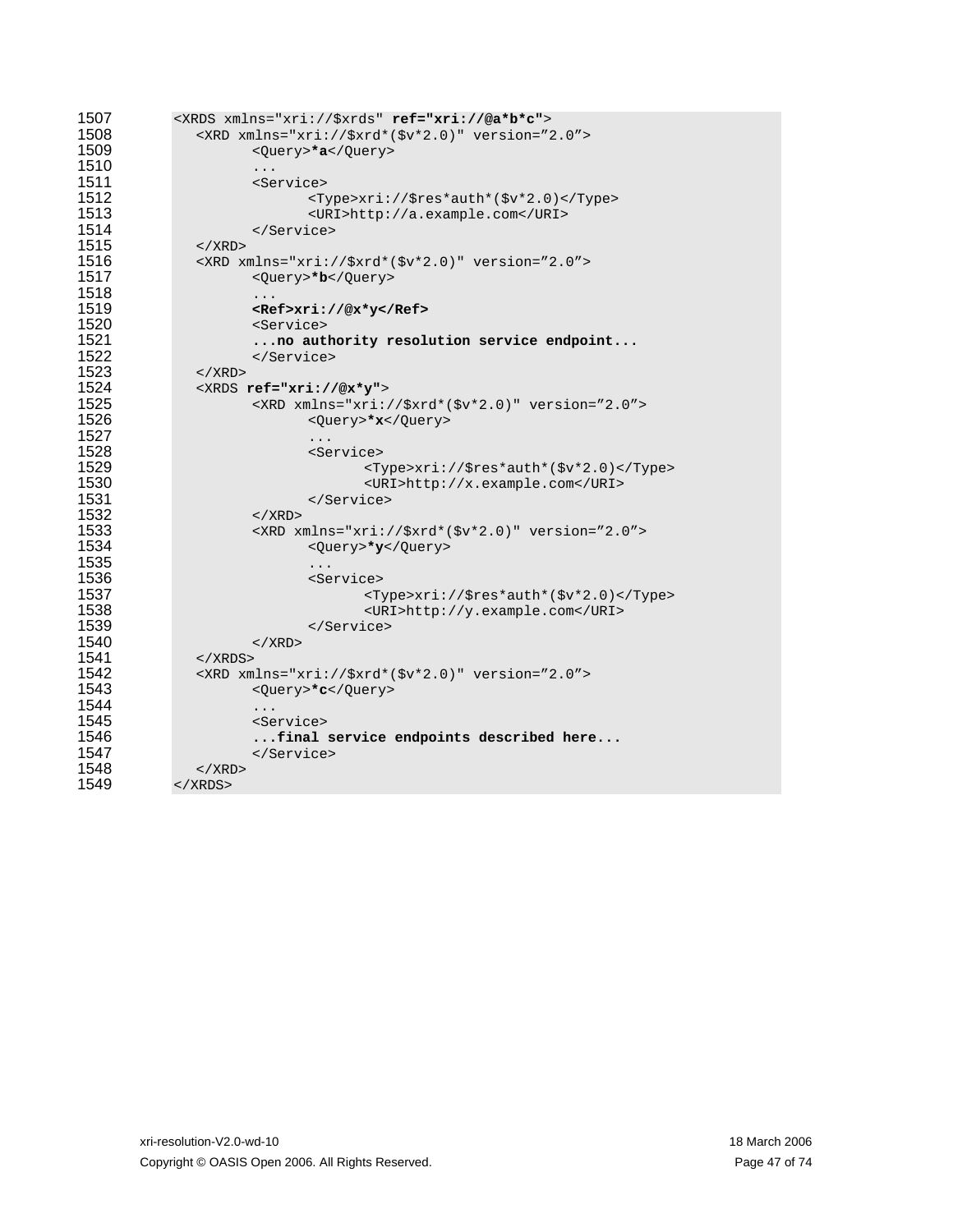# <span id="page-47-1"></span><sup>1550</sup>**10 Error Processing**

#### <span id="page-47-0"></span>1551 **10.1 Error Codes**

1552 1553 XRI resolution error codes are patterned after the HTTP model. They are broken into three major categories:

- 1554 • 1xx: Success—the requested resolution operation was completed successfully.
- 1555 1556 • 2xx: Permanent errors—the resolver encountered an error from which it could not recover.
- 1557 1558 • 3xx: Temporary errors—the resolver encountered an error condition that may be only temporary.
- 1559 Each major category is broken into five minor categories:
- 1560 • x0x: General error that may take place during any phase of resolution.
- 1561 • x1x: Input error.
- 1562 • x2x: Generic authority resolution error.
- 1563 • x3x: Trusted authority resolution error.
- 1564 • x4x: Service endpoint (SEP) selection error.

#### 1565 The full list of XRI resolution error codes is defined in [Table 22.](#page-48-0)

### 1566

| Code | <b>Symbolic Error</b>  | Phase(s) | <b>Description</b>                                                                                                                                                         |
|------|------------------------|----------|----------------------------------------------------------------------------------------------------------------------------------------------------------------------------|
| 100  | <b>SUCCESS</b>         | Any      | Operation was successful.                                                                                                                                                  |
| 101  | REF_NOT_FOLLOWED       | Any      | Operation was successful to the point<br>where a reference needed to be processed,<br>but the resolver was instructed by the refs<br>parameter not to follow references.   |
| 200  | PERM_FAIL              | Any      | Generic permanent failure.                                                                                                                                                 |
| 201  | NOT IMPLEMENTED        | Any      | The requested function (trusted resolution,<br>service endpoint selection) is not<br>implement by the resolver.                                                            |
| 202  | LIMIT_EXCEEDED         | Any      | A locally configured resource limit was<br>exceeded. Examples: number of references<br>to follow, number of XRD elements that can<br>be handled, size of an XRDS document. |
| 210  | INVALID_INPUT          | Input    | Generic input error.                                                                                                                                                       |
| 211  | INVALID_QXRI           | Input    | Input QXRI does not conform to XRI<br>syntax.                                                                                                                              |
| 212  | INVALID_RES_MEDIA_TYPE | Input    | Input Resolution Media Type is invalid.                                                                                                                                    |
| 213  | INVALID_SEP_TYPE       | Input    | Input Service Type is invalid.                                                                                                                                             |
| 214  | INVALID_SEP_MEDIA_TYPE | Input    | Input Service Media Type is invalid.                                                                                                                                       |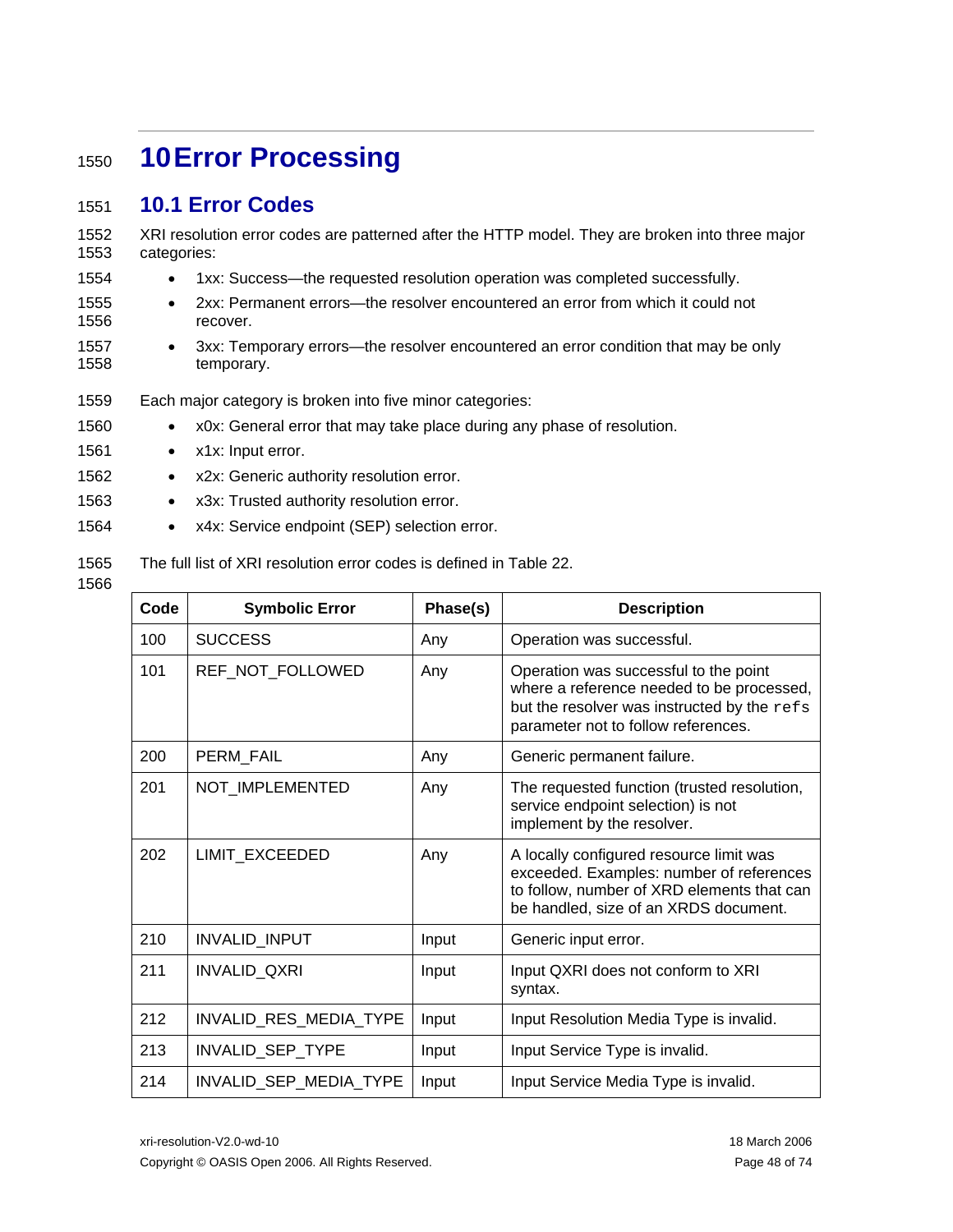| 215 | UNKNOWN_ROOT                 | Input                        | Community root specified in QXRI is not<br>configured in the resolver.                                                                  |
|-----|------------------------------|------------------------------|-----------------------------------------------------------------------------------------------------------------------------------------|
| 220 | AUTH_RES_ERROR               | Authority<br>resolution      | Generic authority resolution error                                                                                                      |
| 221 | AUTH RES NOT FOUND           | Authority<br>resolution      | The subsegment cannot be resolved due to<br>a missing authority resolution service in an<br>XRD.                                        |
| 222 | QUERY NOT FOUND              | Authority<br>resolution      | Responding authority does not have an XRI<br>matching the query.                                                                        |
| 223 | UNEXPECTED_XRD               | Authority<br>resolution      | Value of the xrd: Query element does not<br>match the subsegment requested.                                                             |
| 230 | TRUSTED_RES_ERROR            | <b>Trusted</b><br>resolution | Generic trusted resolution error                                                                                                        |
| 231 | HTTPS RES NOT FOUND          | <b>Trusted</b><br>resolution | The resolver was unable to locate an<br>HTTPS authority resolution endpoint.                                                            |
| 232 | SAML_RES_NOT_FOUND           | <b>Trusted</b><br>resolution | The resolver was unable to locate a SAML<br>authority resolution endpoint.                                                              |
| 233 | HTTPS+SAML_RES_<br>NOT FOUND | <b>Trusted</b><br>resolution | The resolver was unable to locate an<br>HTTPS+SAML authority resolution<br>endpoint.                                                    |
| 234 | UNVERIFIED_SIGNATURE         | <b>Trusted</b><br>resolution | Signature verification failed.                                                                                                          |
| 240 | SEP_SELECTION_ERROR          | <b>SEP</b><br>selection      | Generic service endpoint selection error                                                                                                |
| 241 | SEP_NOT_FOUND                | <b>SEP</b><br>selection      | The requested service endpoint could not<br>be found in the current XRD or via<br>reference processing.                                 |
| 300 | TEMPORARY_FAIL               | Any                          | Generic temporary failure.                                                                                                              |
| 301 | TIMEOUT ERROR                | Any                          | Locally-defined timeout limit has lapsed<br>during an operation (e.g. network latency).                                                 |
| 320 | NETWORK_ERROR                | Authority<br>resolution      | Generic error during authority resolution<br>phase (includes uncaught exception,<br>system error, network error).                       |
| 321 | UNEXPECTED_RESPONSE          | Authority<br>resolution      | When querying an authority resolution<br>service, the server returned a non-200<br>HTTP status.                                         |
| 322 | INVALID_XRDS                 | Authority<br>resolution      | Invalid XRDS received from an authority<br>resolution service (includes malformed<br>XML, truncated content, or wrong content<br>type). |

<span id="page-48-0"></span>1567 **Table 22: Error codes for XRI resolution.**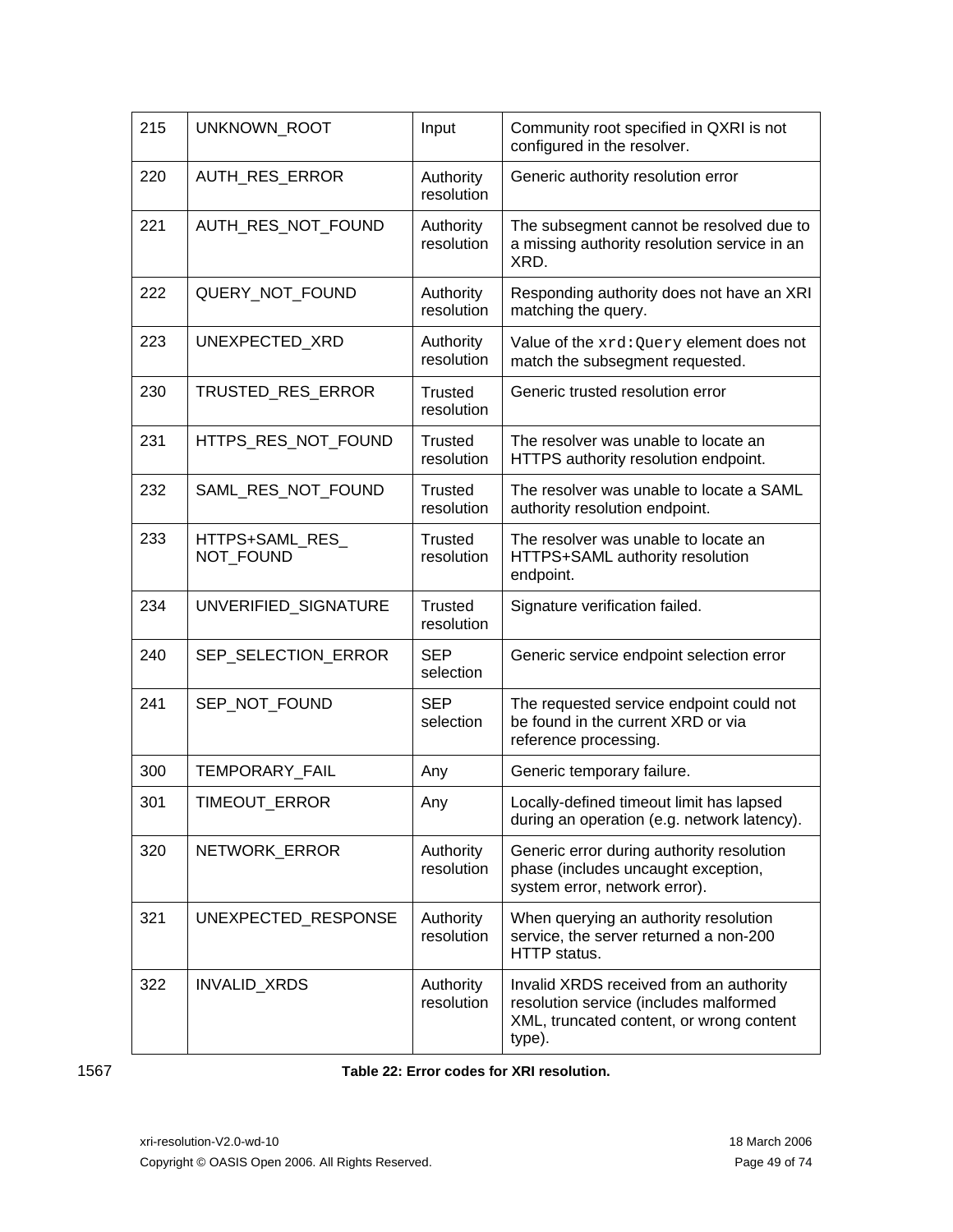As defined in section [4.2,](#page-20-0) when resolution output is an error and the output format is an XRDS Document or XRD Document, the error code is returned as the value of the xrd: code attribute 1568 1569 1570 1571 of the xrd: Status element. When the resolution output is a URI List, the error code is returned as the first line of a plain text message.

#### <span id="page-49-0"></span>1572 **10.2 Error Context Strings**

1573 1574 1575 1576 1577 1578 Each error code in [Table 22](#page-48-0) may be returned with an optional error context string that provides additional human-readable information about the error. When resolution output is an XRDS Document or XRD Document, this string is returned as the contents of the xrd: Status element. When the resolution output is a URI List, this string is returned as the second line of a plain text message. Implementers SHOULD provide error context strings with additional information about an error and possible solutions whenever it can be helpful to developers or end users.

#### 1579 **10.3 Error Handling in Recursing and Proxy Resolution**

1580 1581 1582 1583 In recursing and proxy resolution (sections [5.1.5](#page-26-0) and [7\)](#page-34-1), a server is acting as a client resolver for other authority resolution service endpoints. If in this intermediary capacity it receives an unrecoverable error, it MUST return the error to the originating client in the output format specified by the value of the requested Resolution Media Type as defined in section [4.2](#page-20-0).

- 1584 If the output format is an XRDS Document, it MUST contain  $xrd : XRD$  elements for all
- 1585 1586 1587 subsegments successfully resolved or retrieved from cache prior to the error. The final xrd: XRD element MUST include the  $xrd:Query$  element that produced the error and the  $xrd:Status$ element that describes the error as defined above.
- 1588 1589 If the output format is an XRD Document, it MUST include the  $xrd:Query$  element that produced the error and the xrd:Status element that describes the error as defined above.
- 1590 1591 1592 If this output format is a URI List, it MUST be returned with the content type  $textexp[pair]$ first line MUST consist of only the numeric error code as defined in section [10.1](#page-47-0) followed by a CRLF. The second line is OPTIONAL; if present it MUST be the error context string as defined in
- 1593 section [10.2.](#page-49-0)
- 1594 1595 1596 1597 1598 1599 If the value of the Resolution Media Type is null (which can only happen in proxy resolution as described in section [7.5](#page-37-1)), rather than returning an HTTP(S) redirect, a proxy resolver SHOULD return a human-readable error message with a media type of either text/plain or text/html. It is particularly important in this case to return an error message that will be understandable to an end-user who may have no understanding of XRI resolution or the fact that the error is coming from an XRI proxy resolver.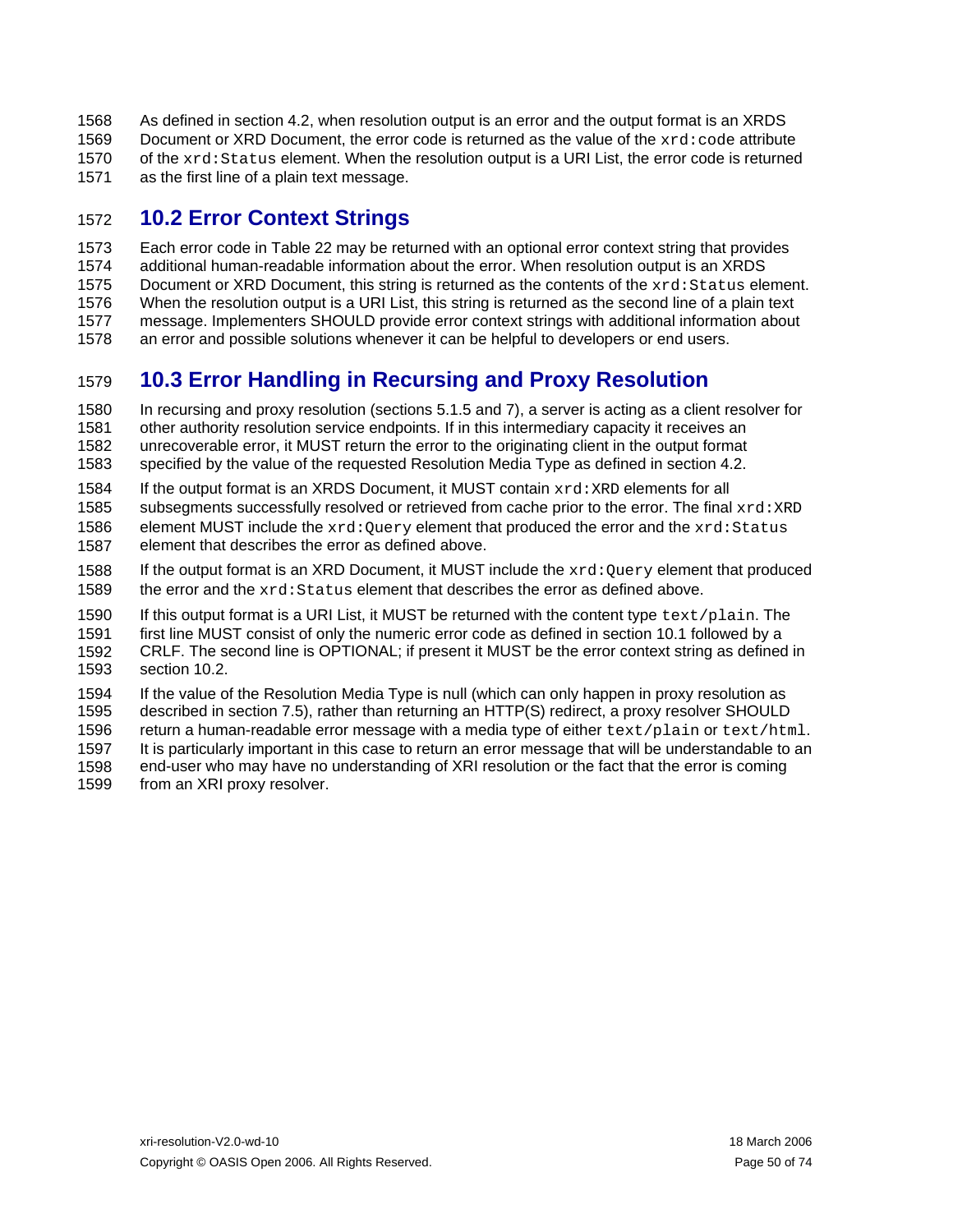# <sup>1600</sup>**11 Use of HTTP(S)**

#### 1601 **11.1 HTTP Errors**

1602 1603 1604 When a resolver encounters fatal HTTP(S) errors during the resolution process, it MUST return the appropriate XRI resolution error code and error message as defined in section [10.](#page-47-1) In this way calling applications do not have to deal separately with XRI and HTTP error messages.

#### 1605 **11.2 HTTP Headers**

#### <span id="page-50-0"></span>1606 **11.2.1 Caching**

1607 1608 1609 1610 The HTTP caching capabilities described by **[\[RFC2616\]](#page-57-0)** should be leveraged for all types of XRI resolution service. Specifically, implementations SHOULD implement the caching model described in section 13 of **[\[RFC2616\]](#page-57-0)**, and in particular, the "Expiration Model" of section 13.2, as this requires the fewest round-trip network connections.

1611 1612 1613 All XRI resolution servers SHOULD send the Cache-Control or Expires headers in their responses per section 13.2 of **[\[RFC2616\]](#page-57-0)** unless there are overriding security or policy reasons to omit them.

1614 Note that HTTP Cache headers SHOULD NOT conflict with expiration information in an XRD.

1615 That is, the expiration date specified by HTTP caching headers SHOULD NOT be later than any

1616 of the expiration dates for any of the  $xrd:Expires$  elements returned in the HTTP response.

1617 1618 This implies that recursing and proxy resolvers SHOULD compute the "soonest" expiration date

1619 for the XRDs in a resolution chain and ensure a later date is not specified by the HTTP caching headers for the HTTP response.

#### 1620 **11.2.2 Location**

1621 1622 1623 During HTTP interaction, "Location" headers may be present per **[\[RFC2616\]](#page-57-0)** (i.e., during 3XX redirects). Redirects SHOULD be made cacheable through appropriate HTTP headers, as specified in section [11.2.1](#page-50-0).

#### 1624 **11.2.3 Content-Type**

1625 1626 1627 1628 For authority resolution, the "Content-type" header in the 2XX responses MUST contain the media type identifier values specified in [Table 11](#page-22-1) (for generic resolution), [Table 15](#page-29-0) (for HTTPS trusted resolution), [Table 16](#page-30-0) (for SAML trusted resolution), or [Table 17](#page-33-0) (or HTTPS+SAML trusted resolution).

1629 1630 1631 Following service endpoint selection, clients and servers MAY negotiate content type using standard HTTP content negotiation features. Regardless of whether this feature is used, however, the server MUST respond with an appropriate media type in the "Content-type" header

1632 if the resource is found and an appropriate content type is returned.

#### 1633 **11.3 Other HTTP Features**

1634 1635 1636 HTTP provides a number of other features including transfer-coding, proxying, validation-model caching, and so forth. All these features may be used insofar as they do not conflict with the required uses of HTTP described in this document.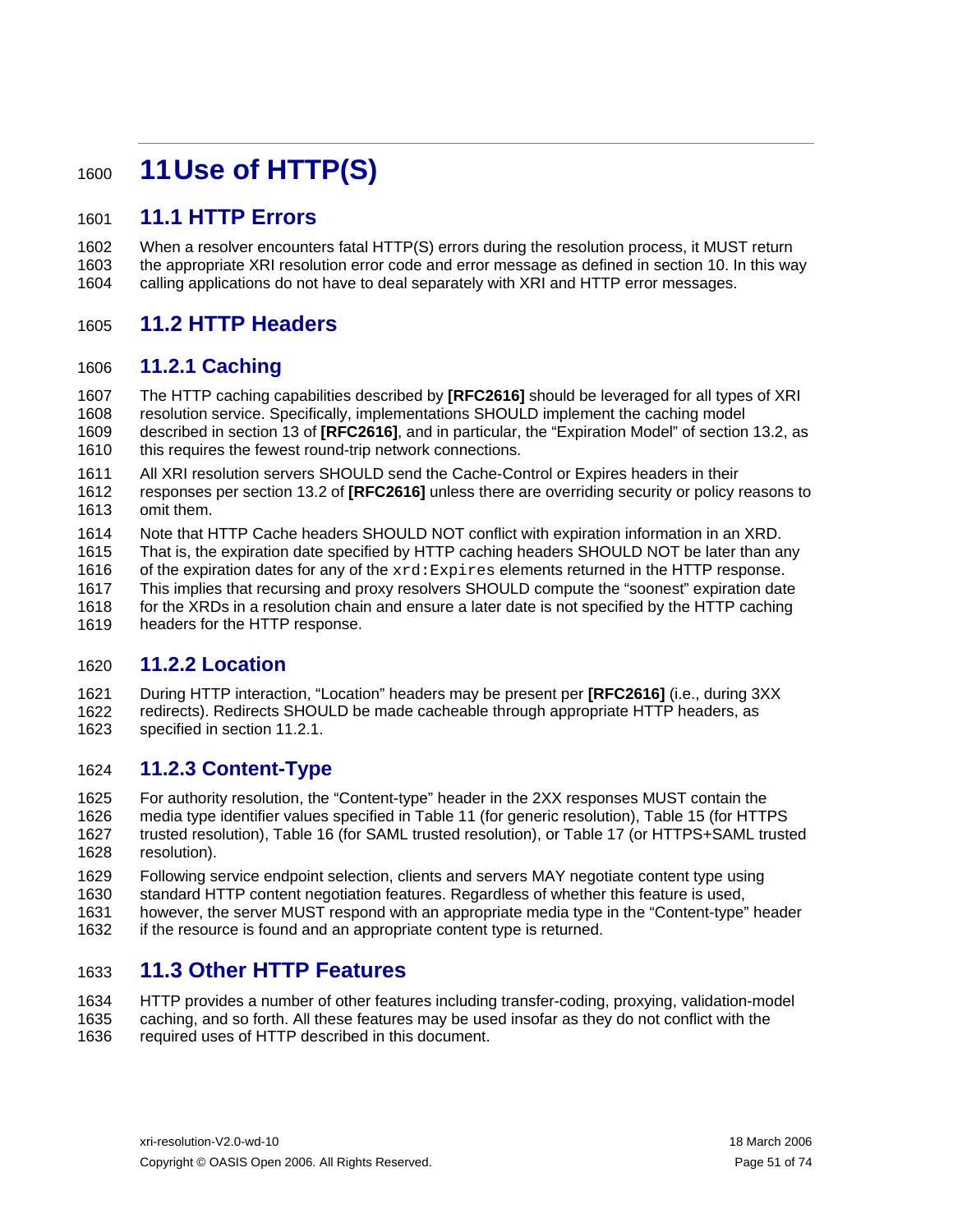## 1637 **11.4 Caching and Efficiency**

1638 1639 1640 1641 In addition to HTTP-level caching, resolution clients are encouraged to perform caching at the application level. For best results, however, resolution clients SHOULD be conservative with caching expiration semantics, including cache expiration dates. This implies that in a series of HTTP redirects, for example, the results of the entire process SHOULD only be cached as long

1642 as the shortest period of time allowed by any of the intermediate HTTP responses.

1643 1644 1645 1646 Because not all HTTP client libraries expose caching expiration to applications, identifier authorities SHOULD NOT use cacheable redirects with expiration times sooner than the expiration times of other HTTP responses in the resolution chain. In general, all XRI deployments should be mindful of limitations in current HTTP clients and proxies.

1647 1648 The cache expiration time of an XRD may also be explicitly limited by the identifier authority. If the expiration time in the  $xrd:Expires$  element is sooner than the expiration time calculated from

1649 the HTTP caching semantics, the XRD MUST be discarded before the expiration time in

1650 xrd:Expires. Note also that a saml:Assertion element returned during SAML trusted

1651 resolution has its own signature expiration semantics as defined in **[\[SAML\]](#page-57-2)**. While this may

1652 1653 invalidate the SAML signature, a resolver MAY still use the balance of the contents of the XRD if it is not expired by HTTP caching semantics or the xrd:Expires element.

1654 With both application-level and HTTP-level caching, the resolution process is designed to have

1655 minimal overhead. Resolution of each qualified subsegment of an XRI authority segment is a

1656 1657 separate step described by a separate XRD, so intermediate results can typically be cached in their entirety. For this reason, resolution of higher-level (i.e., further to the left) qualified

1658 subsegments, which are common to more identifiers, will naturally result in a greater number of

1659 cache hits than resolution of lower-level subsegments.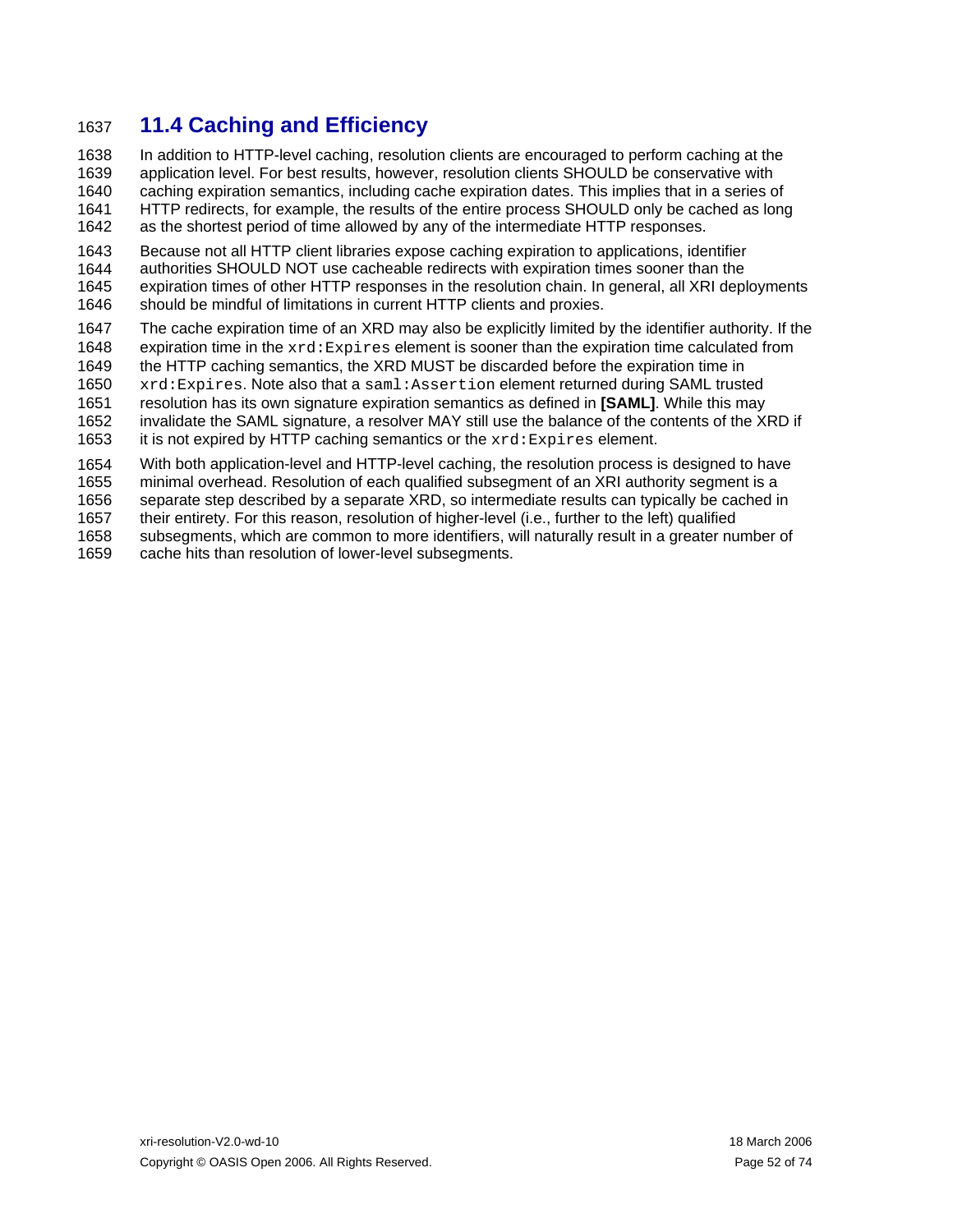# <sup>1660</sup>**12 Extensibility and Versioning**

#### 1661 **12.1 Extensibility**

#### 1662 **12.1.1 Extensibility of XRDs**

1663 1664 1665 1666 1667 1668 1669 The XRD schema in Appendix A use an an open-content model that is designed to be extended with other metadata. In most places, extension elements and attributes from namespaces other than  $xri://$xrd*($v*2.0)$  are explicitly allowed. These extension points are designed to simplify default processing using a "Must Ignore" rule. The base rule is that unrecognized elements and attributes, and the content and child elements of unrecognized elements, MUST be ignored. As a consequence, elements that would normally be recognized by a processor MUST be ignored if they appear as descendants of an unrecognized element.

1670 1671 1672 Extension elements MUST NOT require new interpretation of elements defined in this document. If an extension element is present, a processor MUST be able to ignore it and still correctly process the XRD document.

1673 1674 1675 1676 1677 Extension specifications MAY simulate "Must Understand" behavior by applying an "enclosure" pattern. Elements defined by the XRD schema in Appendix A whose meaning or interpretation is modified by extension elements can be wrapped in a extension container element defined by the extension specification. This extension container element SHOULD be in the same namespace as the other extension elements defined by the extension specification.

1678 1679 1680 1681 1682 Using this design, all elements whose interpretations are modified by the extension will now be contained in the extension container element and thus will be ignored by clients or other applications unable to process the extension. The following example illustrates this pattern using an extension container element from an extension namespace (other: SuperService) that contains an extension element (other:ExtensionElement):

| 1683 | $<$ $XRD$ >                                       |
|------|---------------------------------------------------|
| 1684 | <service></service>                               |
| 1685 | $\cdots$                                          |
| 1686 |                                                   |
| 1687 | <other:superservice></other:superservice>         |
| 1688 | <service></service>                               |
| 1689 | $\ddotsc$                                         |
| 1690 | <other:extensionelement></other:extensionelement> |
| 1691 |                                                   |
| 1692 |                                                   |
| 1693 | $\langle$ / XRD $\rangle$                         |

1694 1695 1696 1697 1698 1699 In this example, the other:ExtensionElement modifies the interpretation or processing rules for the parent  $xrd:Service$  element and therefore must be understood by the consumer for the proper interpretation of the parent  $xrd:Service$  element. To preserve the correct interpretation of the xrd:Service element in this context, the xrd:Service element is "wrapped" so only consumers that understand elements in the other:SuperService namespace will attempt to process the xrd:ProviderID element.

1700 1701 The addition of extension elements does not change the requirement for SAML signatures to be verified across all elements, whether recognized or not.

#### 1702 **12.1.2 Other Points of Extensibility**

1703 1704 The use of HTTP, XML, XRIs, and URIs in the design of XRDS documents, XRD elements, and XRI resolution architecture provides additional specific points of extensibility: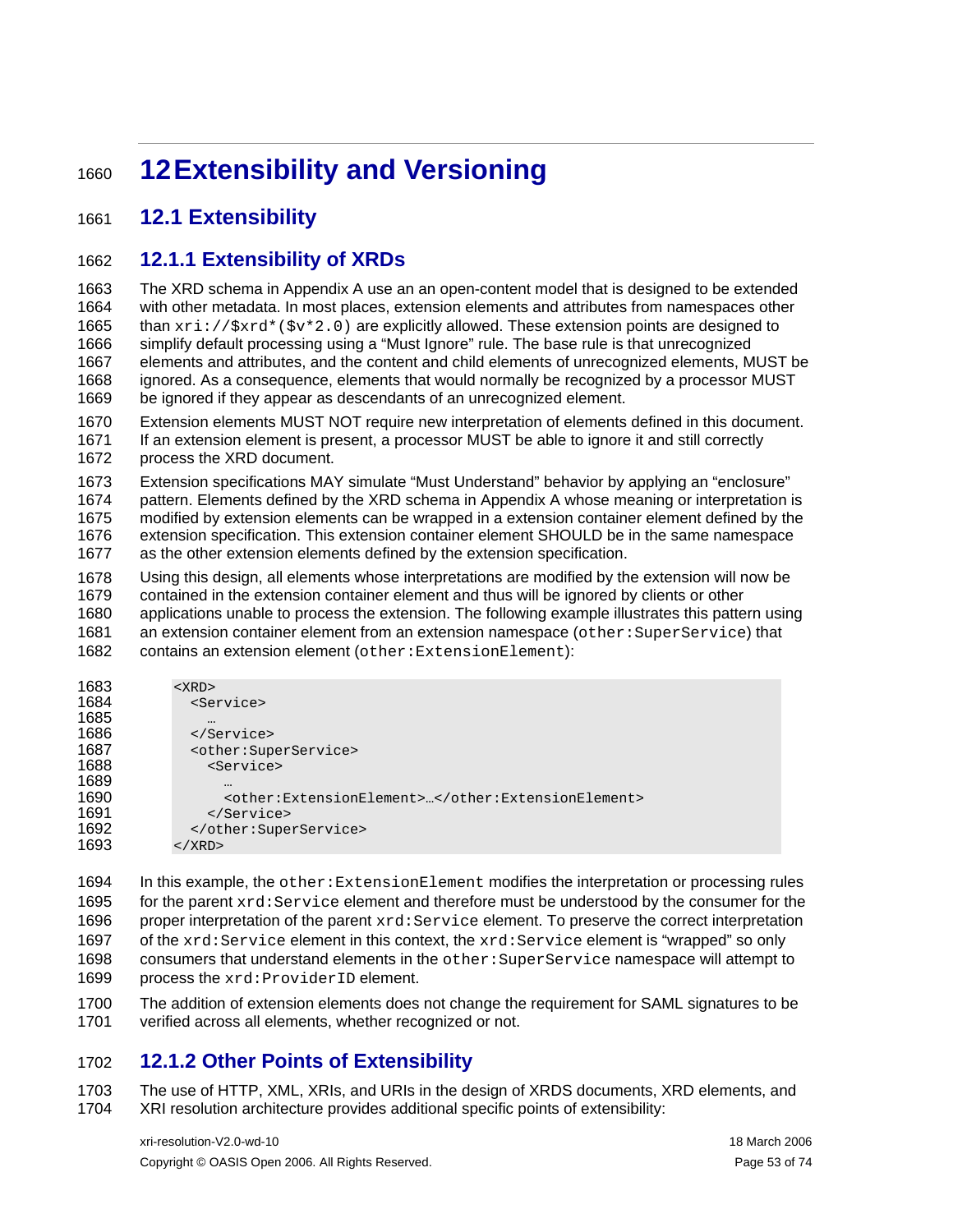- Specification of new resolution service types or other service types using XRIs or URIs as values of the xrd:Type element. 1705 1706
- 1707 1708 1709 • Specification of new resolution output formats or features using media types and media type parameters as values of the  $xrd$ :MediaType element as defined in **[\[RFC2045\]](#page-57-3)** and **[\[RFC2046\]](#page-57-4)**.
- 1710 • HTTP negotiation of content types, language, encoding, etc. as defined by **[\[RFC2616\]](#page-57-0)**.
- 1711 • Use of HTTP redirects (3XX) or other response codes defined by **[\[RFC2616\]](#page-57-0)**.
- 1712 1713 • Use of cross-references within XRIs, particularly for associating new types of metadata with a resource. See **[\[XRIMetadata\]](#page-58-1)**.

#### 1714 **12.2 Versioning**

1715 1716 Versioning of the XRI specification set is expected to occur infrequently. Should it be necessary, this section describes versioning guidelines.

#### 1717 **12.2.1 Version Numbering**

1718 1719 1720 Specifications from the OASIS XRI Technical Committee use a Major and Minor version number expressed in the form Major.Minor. The version number MajorB.MinorB is higher than the version number *MajorA*.*MinorA* if and only if:

1721  $Majors > Major_A OR$  ( (  $Major_B = Major_A$  ) AND Minorg > Minora )

#### 1722 **12.2.2 Versioning of the XRI Resolution Specification**

1723 1724 1725 1726 New releases of the XRI Resolution specification may specify changes to the resolution protocols and/or the XRD schema in Appendix A. When changes affect either of these, the resolution service type version number will be changed. Where changes are purely editorial, the version number will not be changed.

1727 1728 1729 In general, if a change is backward-compatible, the new version will be identified using the current major version number and a new minor version number. If the change is not backwardcompatible, the new version will be identified with a new major version number.

#### 1730 **12.2.3 Versioning of XRDs**

1731 1732 1733 The  $xrd:XRDS$  document element is intended to be a completely generic container, i.e., to have no specific knowledge of the elements it may contain. Therefore it has no version element, and can remain stable indefinitely because there is no need to version its namespace.

- 1734 1735 1736 The  $xrd:XRD$  element has an optional  $xrd:version$  attribute. When used, the value of this attribute MUST be the exact numeric version value of the XRI Resolution specification to which its containing elements conform.
- 1737 1738 1739 1740 When new versions of the XRI Resolution specification are released, the namespace for the XRD schema may or may not be changed. If there is a major version number change, the namespace for the  $xrd:XRD$  schema is likely to change. If there is only a minor version number change, the namespace for the xrd: XRD schema may remain unchanged.
- 1741 1742 With regard to versioning, this specification follows the same guidelines as established in section 4.2.1 of **[\[SAML\]](#page-57-2)**:
- 1743 *In general, maintaining namespace stability while adding or changing the content of a*
- 1744 *schema are competing goals. While certain design strategies can facilitate such changes,*
- 1745 *it is complex to predict how older implementations will react to any given change, making*
- 1746 *forward compatibility difficult to achieve. Nevertheless, the right to make such changes in*
- 1747 *minor revisions is reserved, in the interest of namespace stability. Except in special*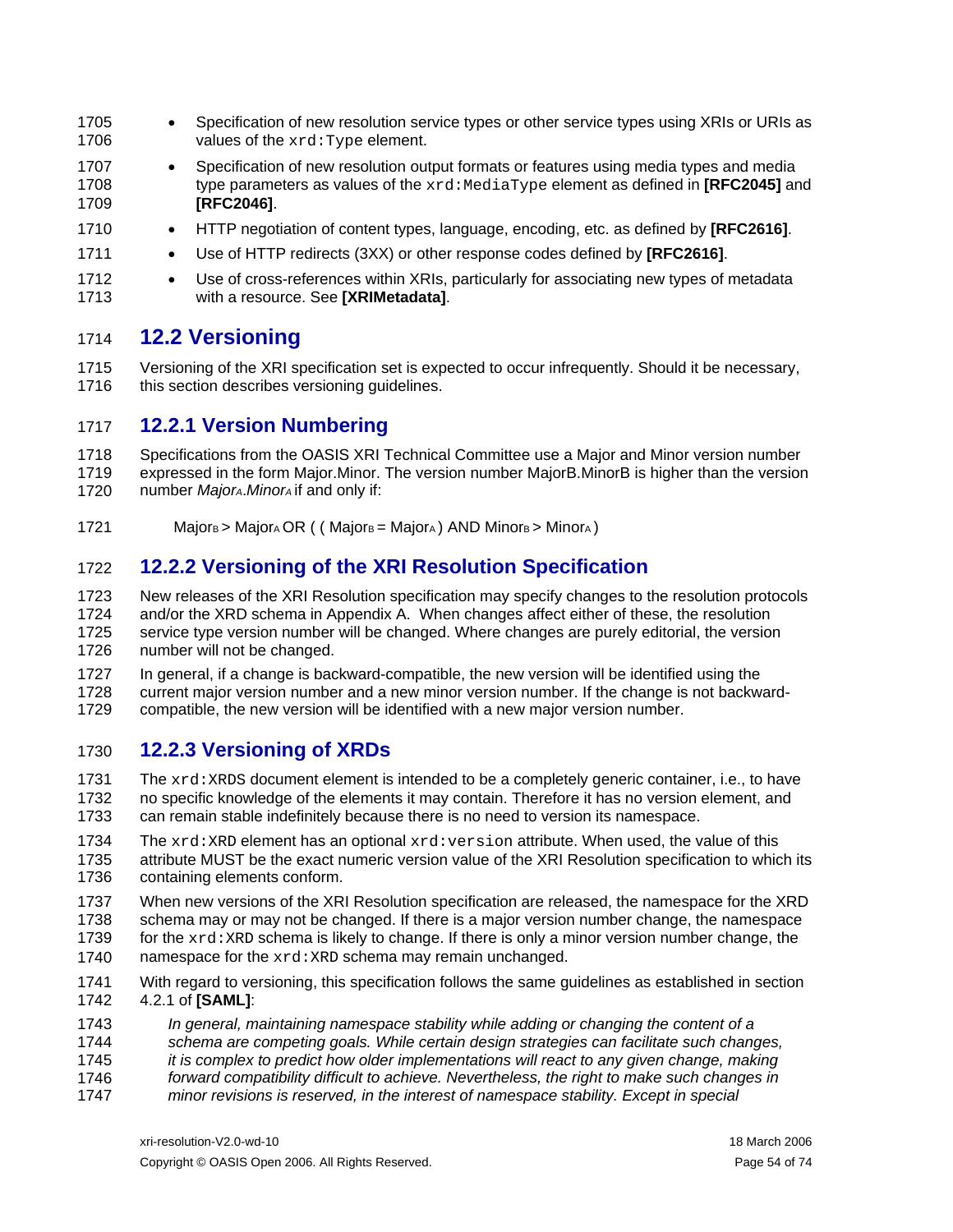- 1748 *circumstances (for example, to correct major deficiencies or to fix errors),*
- 1749 1750 *implementations should expect forward-compatible schema changes in minor revisions, allowing new messages to validate against older schemas.*
- 1751 1752 1753 1754 *Implementations SHOULD expect and be prepared to deal with new extensions and message types in accordance with the processing rules laid out for those types. Minor revisions MAY introduce new types that leverage the extension facilities described in [this section]. Older implementations SHOULD reject such extensions gracefully when they*
- 1755 *are encountered in contexts that dictate mandatory semantics.*

#### 1756 **12.2.4 Versioning of Protocols**

1757 1758 1759 The protocols defined in this document may also be versioned by future releases of the XRI Resolution specification. If these protocols are not backward-compatible with older implementations, they will be assigned a new XRI with a new version identifier for use in

1760 identifying their service type in XRDs. See section [2.1.2.](#page-8-0)

1761 1762 Note that it is possible for version negotiation to happen in the protocol itself. For example, HTTP provides a mechanism to negotiate the version of the HTTP protocol being used. If and when an

1763 XRI resolution protocol provides its own version-negotiation mechanism, the specification is likely

1764 to continue to use the same XRI to identify the protocol as was used in previous versions of the

1765 XRI Resolution specification.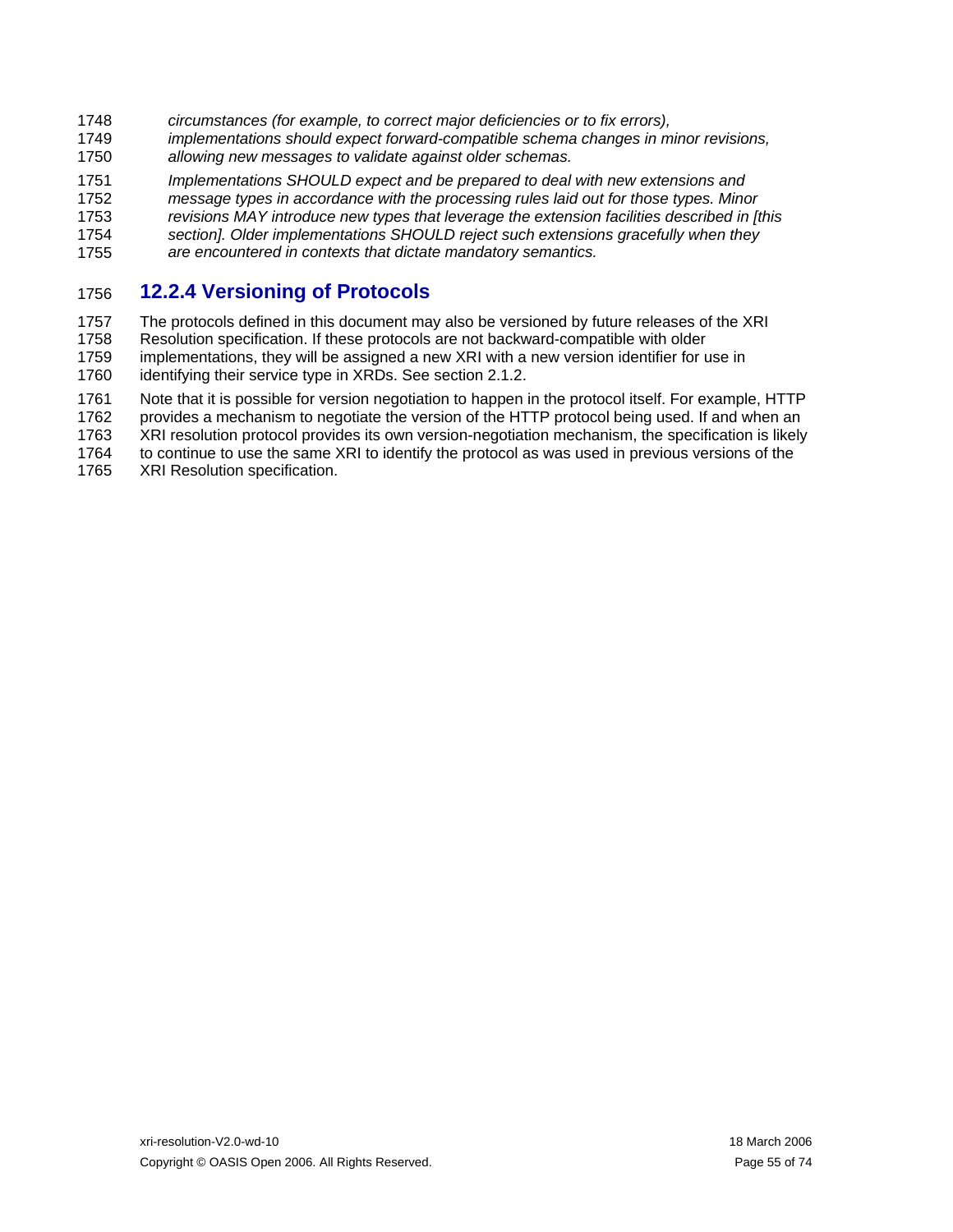# <sup>1766</sup>**13 Security and Data Protection**

1767 1768 1769 1770 Significant portions of this specification deal directly with security issues, and these will not be summarized again here. In addition, basic security practices and typical risks in resolution protocols are well-documented in many other specifications. Only security considerations directly relevant to XRI resolution are included here.

#### 1771 **13.1 DNS Spoofing or Poisoning**

1772 1773 1774 1775 1776 1777 1778 1779 1780 When XRI resolution is deployed to use HTTP URIs or other URIs which include DNS names, the accuracy of the XRI resolution response may be dependent on the accuracy of DNS queries. For those deployments where DNS is not trusted, the resolution infrastructure may be deployed with HTTP URIs that use IP addresses in the authority portion of HTTP URIs and/or with the trusted resolution mechanisms defined by this specification. Resolution results obtained using trusted resolution can be evaluated independently of DNS resolution results. While this does not solve the problem of DNS spoofing, it does allow the client to detect an error condition and reject the resolution result as untrustworthy. In addition, **[\[DNSSEC\]](#page-57-5)** may be considered if DNS names are used in HTTP URIs.

#### 1781 **13.2 HTTP Security**

1782 1783 1784 1785 Many of the security considerations set forth in HTTP/1.1 **[\[RFC2616\]](#page-57-0)** apply to XRI Resolution protocols defined here. In particular, confidentiality of the communication channel is not guaranteed by HTTP. Server-authenticated HTTPS should be used in cases where confidentiality of resolution requests and responses is desired.

1786 1787 1788 1789 Special consideration should be given to proxy and caching behaviors to ensure accurate and reliable responses from resolution requests. For various reasons, network topologies increasingly have transparent proxies, some of which may insert VIA and other headers as a consequence, or may even cache content without regard to caching policies set by a resource's HTTP authority.

1790 1791 Implementations of XRI Proxies and caching authorities should also take special note of the security recommendations in HTTP/1.1 **[\[RFC2616\]](#page-57-0)** section 15.7

#### 1792 **13.3 SAML Considerations**

1793 1794 SAML trusted authority resolution must adhere to the rules defined by the SAML 2.0 Core Specification **[\[SAML\]](#page-57-2)**. Particularly noteworthy are the XML Transform restrictions on XML

1795 Signature and the enforcement of the SAML Conditions element regarding the validity period.

#### 1796 **13.4 Limitations of Trusted Resolution**

1797 1798 1799 1800 1801 While the trusted resolution protocols specified in this document provides a way to verify the integrity of a successful XRI resolution, it may not provide a way to verify the integrity of a resolution failure. Reasons for this limitation include the prevalence of non-malicious network failures, the existence of denial-of-service attacks, and the ability of a man-in-the-middle attacker to modify HTTP responses when resolution is not performed over HTTPS.

1802 1803 1804 Additionally, there is no revocation mechanism for the keys used in trusted resolution. Therefore, a signed resolution's validity period should be limited appropriately to mitigate the risk of an incorrect or invalid resolution.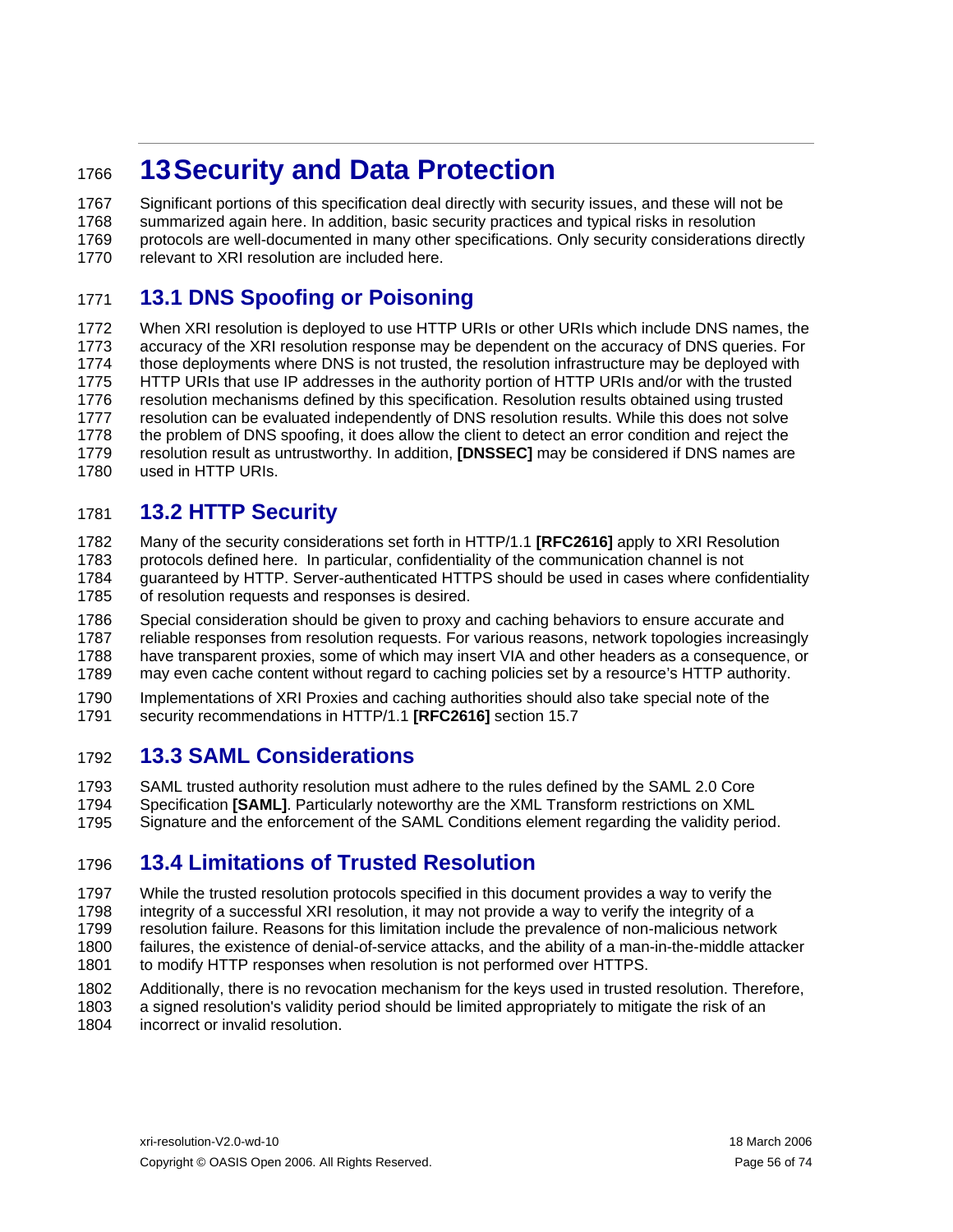## 1805 **13.5 Community Root Authorities**

1806 1807 1808 1809 1810 1811 1812 The XRI authority information for a community root needs to be well-known to the clients that request resolution within that community. For trusted resolution, this includes the authority resolution service endpoint URIs, the xrd:XRD/xrd:ProviderID, and the ds:KeyInfo information. An acceptable means of providing this information is for the community root authority to produce a self-signed XRD and publish it to a server-authenticated HTTPS endpoint. Special care should be taken to ensure the correctness of such an XRD; if this information is incorrect, an attacker may be able to convince a client of an incorrect result during trusted resolution.

#### 1813 **13.6 Caching Authorities**

1814 1815 1816 1817 In addition to traditional HTTP caching proxies, XRI proxy resolvers may be a part of the resolution topology. Such proxy resolvers should take special precautions against cache poisoning, as these caching entities may represent trusted decision points within a deployment's resolution architecture.

#### 1818 **13.7 Recursing and Proxy Resolution**

1819 1820 1821 During recursing resolution, subsegments of the XRI authority segment for which the resolving network endpoint is not authoritative may be revealed to that service endpoint. During proxy resolution, some or all of an XRI is provided to the proxy resolver.

1822 In both cases, privacy considerations should be evaluated before disclosing such information.

#### 1823 **13.8 Denial-Of-Service Attacks**

1824 1825 XRI Resolution, including trusted resolution, is vulnerable to denial-of-service (DOS) attacks typical of systems relying on DNS and HTTP.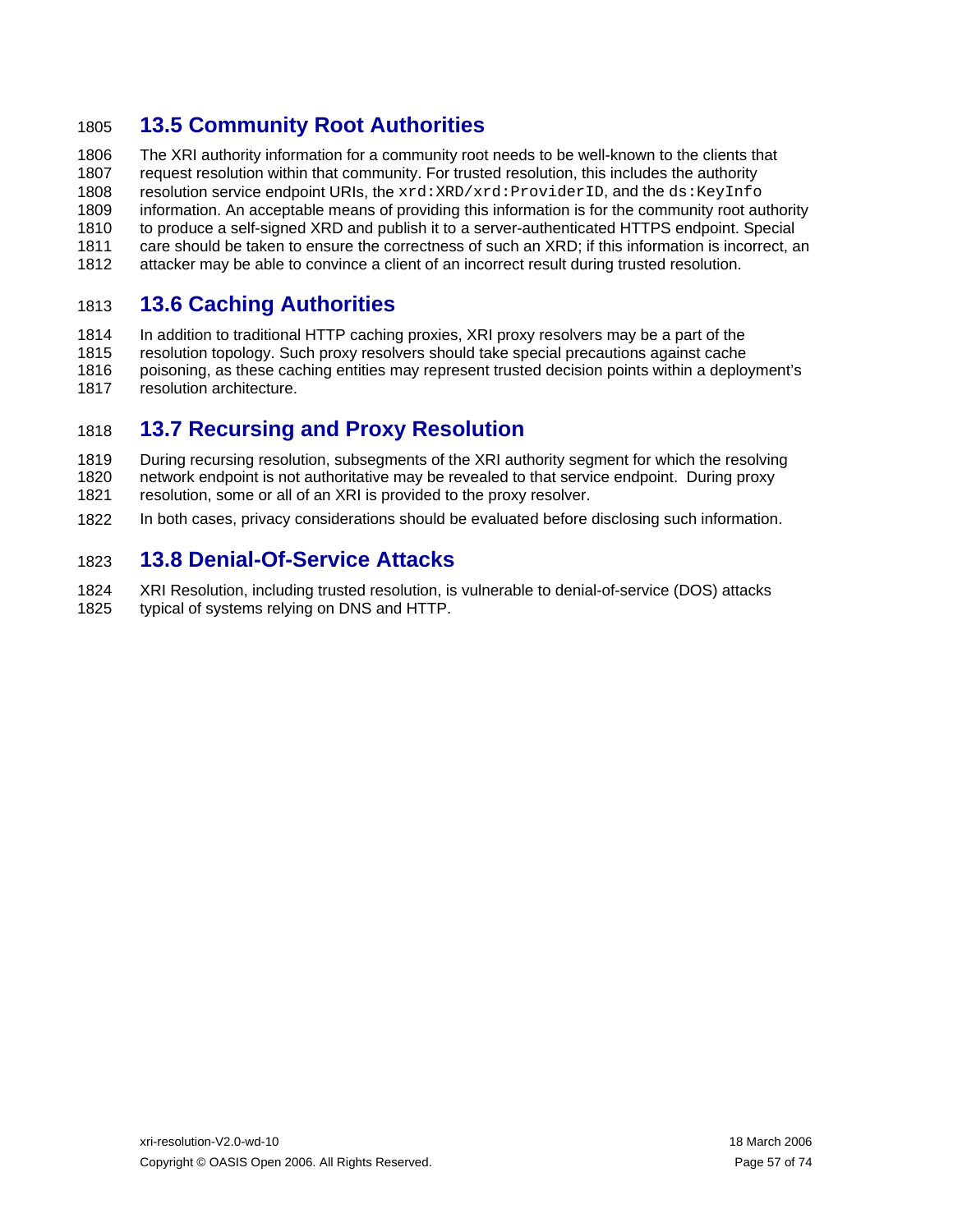# <sup>1826</sup>**14 References**

#### 1827 **14.1 Normative**

<span id="page-57-5"></span><span id="page-57-4"></span><span id="page-57-3"></span><span id="page-57-2"></span><span id="page-57-1"></span><span id="page-57-0"></span>

| 1828<br>1829                         | [DNSSEC]    | D. Eastlake, Domain Name System Security Extensions,<br>http://www.ietf.org/rfc/rfc2535, RFC 2535, March 1999.                                                                                                                                                                                                                              |  |  |
|--------------------------------------|-------------|---------------------------------------------------------------------------------------------------------------------------------------------------------------------------------------------------------------------------------------------------------------------------------------------------------------------------------------------|--|--|
| 1830<br>1831<br>1832                 | [RFC2045]   | N. Borenstein, N. Freed, Multipurpose Internet Mail Extensions (MIME)<br>Part One: Format of Internet Message Bodies,<br>http://www.ietf.org/rfc/rfc2045.txt, RFC 2045, November 1996.                                                                                                                                                      |  |  |
| 1833<br>1834<br>1835                 | [RFC2046]   | N. Borenstein, N. Freed, Multipurpose Internet Mail Extensions (MIME)<br>Part Two: Media Types, http://www.ietf.org/rfc/rfc2046.txt, RFC 2046,<br>November 1996.                                                                                                                                                                            |  |  |
| 1836<br>1837                         | [RFC2119]   | S. Bradner, Key Words for Use in RFCs to Indicate Requirement Levels,<br>http://www.ietf.org/rfc/rfc2119.txt, RFC 2119, March 1997.                                                                                                                                                                                                         |  |  |
| 1838<br>1839                         | [RFC2141]   | R. Moats, URN Syntax, http://www.ietf.org/rfc/rfc2141.txt, IETF RFC<br>2141, May 1997.                                                                                                                                                                                                                                                      |  |  |
| 1840<br>1841                         | [RFC2234]   | D. H. Crocker and P. Overell, Augmented BNF for Syntax Specifications:<br>ABNF, http://www.ietf.org/rfc/rfc2234.txt, RFC 2234, November 1997.                                                                                                                                                                                               |  |  |
| 1842<br>1843                         | [RFC2483]   | M. Meallling, R. Daniel Jr., URI Resolution Services Necessary for URN<br>Resolution, http://www.ietf.org/rfc/rfc2483.txt, RFC 2483, January 1999.                                                                                                                                                                                          |  |  |
| 1844<br>1845<br>1846                 | [RFC2616]   | R. Fielding, J. Gettys, J. Mogul, H. Frystyk, L. Masinter, P. Leach, T.<br>Berners-Lee, Hypertext Transfer Protocol -- HTTP/1.1,<br>http://www.ietf.org/rfc/rfc2616.txt, RFC 2616, June 1999.                                                                                                                                               |  |  |
| 1847<br>1848                         | [RFC2818]   | E. Rescorla, HTTP over TLS, http://www.ietf.org/rfc/rfc2818.txt, RFC<br>2818, May 2000.                                                                                                                                                                                                                                                     |  |  |
| 1849<br>1850<br>1851                 | [SAML]      | S. Cantor, J. Kemp, R. Philpott, E. Maler, Assertions and Protocols for<br>the OASIS Security Assertion Markup Language (SAML) V2.0,<br>http://www.oasis-open.org/committees/security, March 2005.                                                                                                                                          |  |  |
| 1852<br>1853<br>1854<br>1855<br>1856 | [Unicode]   | The Unicode Consortium. The Unicode Standard, Version 4.1.0, defined<br>by: The Unicode Standard, Version 4.0 (Boston, MA, Addison-Wesley,<br>2003. ISBN 0-321-18578-1), as amended by Unicode 4.0.1<br>(http://www.unicode.org/versions/Unicode4.0.1) and by Unicode 4.1.0<br>(http://www.unicode.org/versions/Unicode4.1.0), March, 2005. |  |  |
| 1857<br>1858                         | [UUID]      | Open Systems Interconnection - Remote Procedure Call, ISO/IEC<br>11578:1996, http://www.iso.org/, August 2001.                                                                                                                                                                                                                              |  |  |
| 1859<br>1860<br>1861                 | [XML]       | T. Bray, J. Paoli, C. Sperberg-McQueen, E. Maler, F. Yergeau,<br>Extensible Markup Language (XML) 1.0, Third Edition, World Wide Web<br>Consortium, http://www.w3.org/TR/REC-xml/, February 2004.                                                                                                                                           |  |  |
| 1862<br>1863<br>1864                 | [XMLDSig]   | D. Eastlake, J. Reagle, D. Solo et al., XML-Signature Syntax and<br>Processing, World Wide Web Consortium,<br>http://www.w3.org/TR/xmldsig-core/, February, 2002.                                                                                                                                                                           |  |  |
| 1865<br>1866<br>1867                 | [XMLID]     | J. Marsh, D. Veillard, N. Walsh, xml:id Version 1.0, World Wide Web<br>Consortium, http://www.w3.org/TR/2005/REC-xml-id-20050909,<br>September 2005.                                                                                                                                                                                        |  |  |
| 1868<br>1869<br>1870                 | [XMLSchema] | H. Thompson, D. Beech, M. Maloney, N. Mendelsohn, XML Schema Part<br>1: Structures Second Edition, World Wide Web Consortium,<br>http://www.w3.org/TR/xmlschema-1/, October 2004.                                                                                                                                                           |  |  |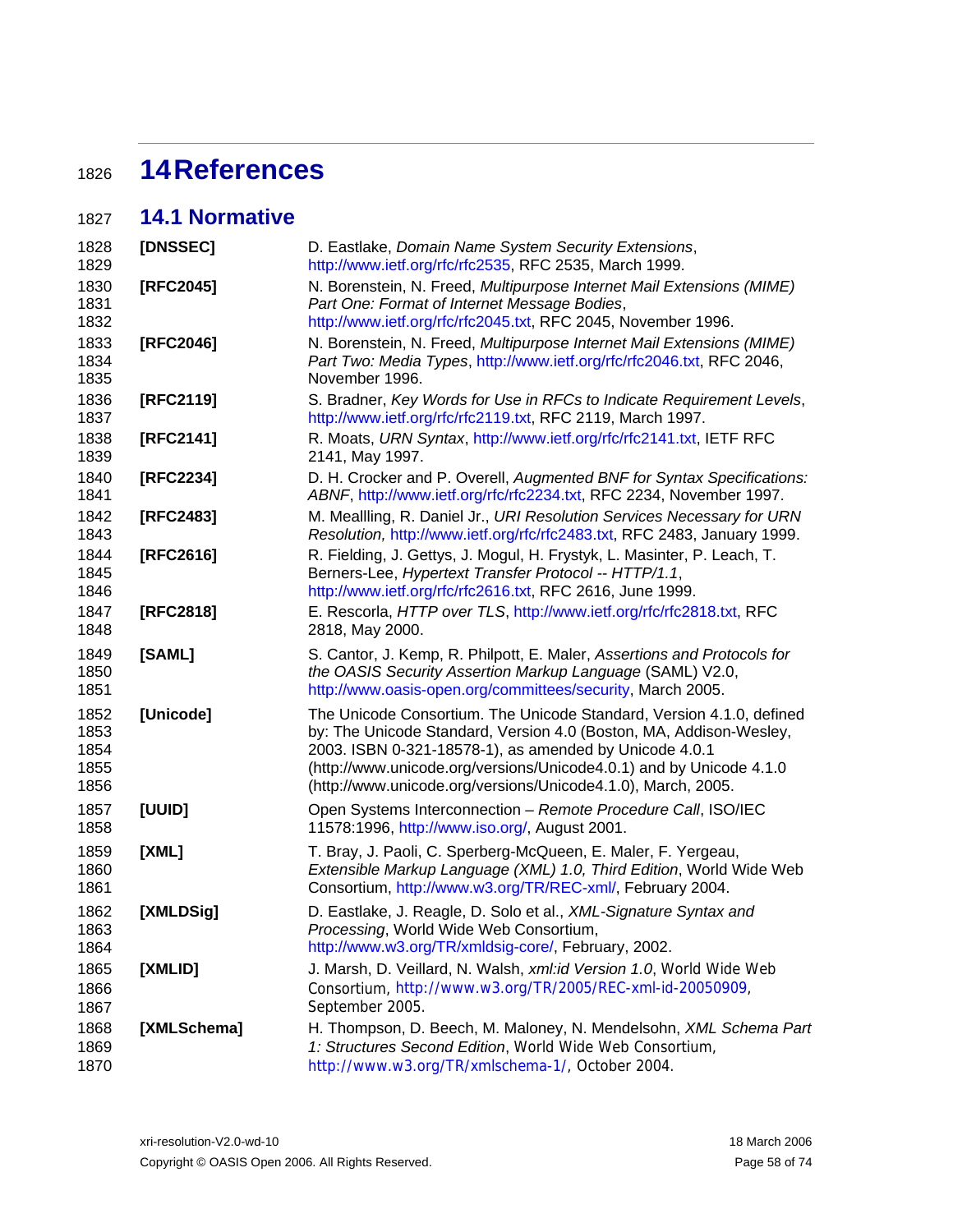<span id="page-58-1"></span>

| 1871<br>1872<br>1873 | [XMLSchema2]         | P. Biron, A. Malhotra, XML Schema Part 2: Datatypes Second Edition,<br>World Wide Web Consortium, http://www.w3.org/TR/xmlschema-2/,<br>October 2004.       |
|----------------------|----------------------|-------------------------------------------------------------------------------------------------------------------------------------------------------------|
| 1874<br>1875<br>1876 | <b>IXRIMetadatal</b> | D. Reed, Extensible Resource Identifier (XRI) Metadata V2.0,<br>http://docs.oasis-open.org/xri/xri/V2.0/xri-metadata-V2.0-cd-01.pdf,<br>March 2005.         |
| 1877<br>1878<br>1879 | [XRISyntax]          | D. Reed, D. McAlpin, Extensible Resource Identifier (XRI) Syntax V2.0,<br>http://docs.oasis-open.org/xri/xri/V2.0/xri-syntax-V2.0-cd-01.pdf, March<br>2005. |

#### <span id="page-58-0"></span>1880 **14.2 Informative**

| 1881<br>1882                         | [XRIFAQ]  | OASIS XRI Technical Committee, XRI 2.0 FAQ, http://www.oasis-<br>open.org/committees/xri/faq.php, Work-In-Progress, March 2006.                                                                                                                                      |
|--------------------------------------|-----------|----------------------------------------------------------------------------------------------------------------------------------------------------------------------------------------------------------------------------------------------------------------------|
| 1883<br>1884<br>1885<br>1886<br>1887 | [XRIRegs] | G. Wachob, D. Reed, M. Le Maitre, D. McAlpin, D. McPherson,<br>Extensible Resource Identifier (XRI) Requirements and Glossary v1.0,<br>http://www.oasis-<br>open.org/apps/org/workgroup/xri/download.php/2523/xri-requirements-<br>and-glossary-v1.0.doc, June 2003. |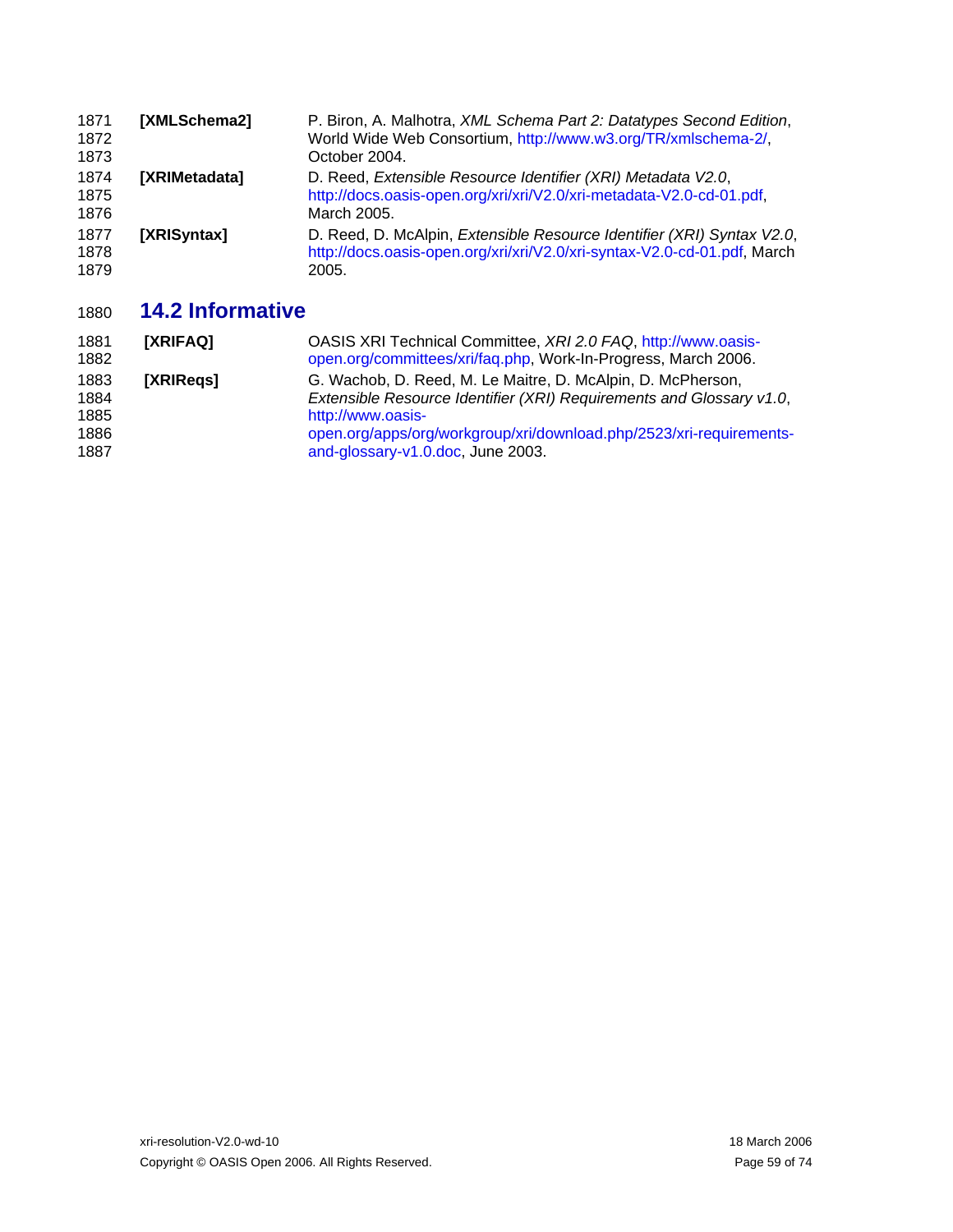1889

## <sup>1888</sup>**Appendix A. XML Schema for XRDS and XRD (Normative)**

```
1890 
1891 
1892 
1893 
1894 
1895 
1896 
1897 
1898 
1899 
1900 
1901 
1902 
1903 
1904 
1905 
1906 
1907 
1908 
1909 
1910 
1911 
1912 
1913 
1914 
1915 
1916 
1917 
1918 
1919 
1920 
1921 
1922 
1923 
1924 
1925 
1926 
1927 
1928 
1929 
1930 
1931 
1932 
1933 
1934 
1935 
1936 
1937 
1938 
1939 
1940 
1941 
1942 
1943 
1944 
1945 
1946 
1947 
1948 
1949 
1950 
1951 
1952 
         <?xml version="1.0" encoding="UTF-8"?> 
         <xs:schema targetNamespace="xri://$xrds" elementFormDefault="qualified" 
         xmlns:xs="http://www.w3.org/2001/XMLSchema" xmlns:xrds="xri://$xrds"> 
             <!-- Utility patterns --> 
              <xs:attributeGroup name="otherattribute"> 
                  <xs:anyAttribute namespace="##other" processContents="lax"/> 
             </xs:attributeGroup> 
              <xs:group name="otherelement"> 
                 <xs:choice> 
                      <xs:any namespace="##other" processContents="lax"/> 
                      <xs:any namespace="##local" processContents="lax"/> 
                 </xs:choice> 
             </xs:group> 
             <!-- Patterns for elements --> 
              <xs:element name="XRDS"> 
                 <xs:complexType> 
                      <xs:sequence> 
                         <xs:group ref="xrds:otherelement" minOccurs="0" maxOccurs="unbounded"/> 
                      </xs:sequence> 
                      <xs:attributeGroup ref="xrds:otherattribute"/> 
                      <xs:attribute name="ref" type="xs:anyURI" use="optional"/> 
                  </xs:complexType> 
              </xs:element> 
         </xs:schema> 
         <?xml version="1.0" encoding="UTF-8"?> 
         <xs:schema targetNamespace="xri://$xrd*($v*2.0)" elementFormDefault="qualified" 
        xmlns:xs="http://www.w3.org/2001/XMLSchema" xmlns:ds="http://www.w3.org/2000/09/xmldsig#" 
         xmlns:xrd="xri://$xrd*($v*2.0)"> 
             <!-- Utility patterns --> 
              <xs:attributeGroup name="otherattribute"> 
                 <xs:anyAttribute namespace="##other" processContents="lax"/> 
             </xs:attributeGroup> 
              <xs:group name="otherelement"> 
                 <xs:choice> 
                      <xs:any namespace="##other" processContents="lax"/> 
                      <xs:any namespace="##local" processContents="lax"/> 
                 </xs:choice> 
              </xs:group> 
              <xs:attributeGroup name="priorityAttrGrp"> 
                 <xs:attribute name="priority" type="xs:nonNegativeInteger" use="optional"/> 
             </xs:attributeGroup> 
              <xs:attributeGroup name="selectionAttrGrp"> 
                 <xs:attribute name="match" use="optional" default="default"> 
                      <xs:simpleType> 
                          <xs:restriction base="xs:string"> 
                              <xs:enumeration value="default"/> 
                              <xs:enumeration value="content"/> 
                              <xs:enumeration value="any"/> 
                              <xs:enumeration value="non-null"/> 
                              <xs:enumeration value="null"/> 
                              <xs:enumeration value="none"/> 
                          </xs:restriction> 
                      </xs:simpleType> 
                 </xs:attribute> 
                 <xs:attribute name="select" type="xs:boolean" use="optional" default="false"/> 
              </xs:attributeGroup> 
              <xs:complexType name="URIPattern"> 
                 <xs:simpleContent> 
                      <xs:extension base="xs:anyURI"> 
                          <xs:attributeGroup ref="xrd:otherattribute"/> 
                      </xs:extension>
```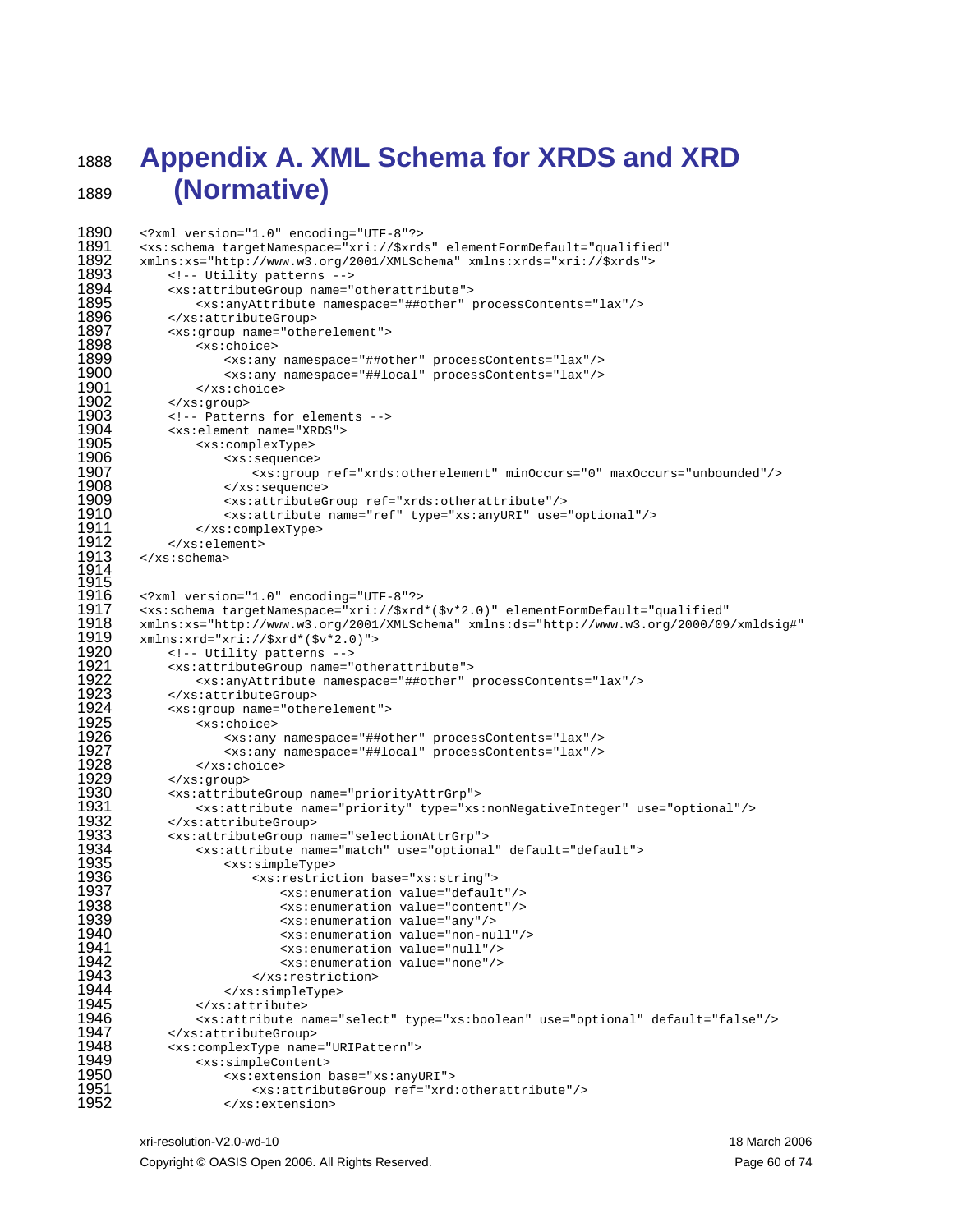```
1953 
1954 
1955 
1956 
1957 
1958 
1959 
1960 
1961 
1962 
1963 
1964 
1965 
1966 
1967 
1968 
1969 
1970 
1971 
1972 
1973 
1974 
1975 
1976 
1977 
1978 
1979 
1980 
1981 
1982 
1983 
1984 
1985 
1986 
1987 
1988 
1989 
1990 
1991 
1992 
1993 
1994 
1995 
1996 
1997 
1998 
1999 
2000 
2001 
2002 
2003 
2004 
2005 
2006 
2007 
2008 
2009 
2010 
2011 
2012 
2013 
2014 
2015 
2016 
2017 
2018 
2019 
2020 
2021 
2022 
2023 
                  </xs:simpleContent> 
              </xs:complexType> 
              <xs:complexType name="URIPriorityPattern"> 
                 <xs:simpleContent> 
                      <xs:extension base="xrd:URIPattern"> 
                          <xs:attributeGroup ref="xrd:priorityAttrGrp"/> 
                      </xs:extension> 
                  </xs:simpleContent> 
              </xs:complexType> 
              <xs:complexType name="StringPattern"> 
                  <xs:simpleContent> 
                      <xs:extension base="xs:string"> 
                          <xs:attributeGroup ref="xrd:otherattribute"/> 
                      </xs:extension> 
                  </xs:simpleContent> 
              </xs:complexType> 
              <xs:complexType name="StringSelectionPattern"> 
                  <xs:simpleContent> 
                      <xs:extension base="xrd:StringPattern"> 
                          <xs:attributeGroup ref="xrd:selectionAttrGrp"/> 
                      </xs:extension> 
                  </xs:simpleContent> 
              </xs:complexType> 
              <!-- Patterns for elements --> 
              <xs:element name="XRD"> 
                  <xs:complexType> 
                      <xs:sequence> 
                          <xs:element ref="xrd:Query" minOccurs="0"/> 
                          <xs:element ref="xrd:Status" minOccurs="0"/> 
                          <xs:element ref="xrd:Expires" minOccurs="0"/> 
                          <xs:element ref="xrd:ProviderID" minOccurs="0"/> 
                          <xs:element ref="xrd:LocalID" minOccurs="0" maxOccurs="unbounded"/> 
                          <xs:element ref="xrd:CanonicalID" minOccurs="0" maxOccurs="unbounded"/> 
                          <xs:element ref="xrd:Ref" minOccurs="0" maxOccurs="unbounded"/> 
                          <xs:element ref="xrd:Service" minOccurs="0" maxOccurs="unbounded"/> 
                          <xs:group ref="xrd:otherelement" minOccurs="0" maxOccurs="unbounded"/> 
                      </xs:sequence> 
                      <xs:attribute name="id" type="xs:ID"/> 
                      <xs:attribute name="idref" type="xs:IDREF" use="optional"/> 
                      <xs:attribute name="version" type="xs:string" use="optional" fixed="2.0"/> 
                      <xs:attributeGroup ref="xrd:otherattribute"/> 
                  </xs:complexType> 
              </xs:element> 
              <xs:element name="Query" type="xrd:StringPattern"/> 
              <xs:element name="Status"> 
                  <xs:complexType> 
                      <xs:simpleContent> 
                          <xs:extension base="xrd:StringPattern"> 
                              <xs:attribute name="code" type="xs:int" use="required"/> 
                              <xs:attributeGroup ref="xrd:otherattribute"/> 
                          </xs:extension> 
                      </xs:simpleContent> 
                  </xs:complexType> 
              </xs:element> 
              <xs:element name="Expires"> 
                  <xs:complexType> 
                      <xs:simpleContent> 
                          <xs:extension base="xs:dateTime"> 
                              <xs:attributeGroup ref="xrd:otherattribute"/> 
                          </xs:extension> 
                      </xs:simpleContent> 
                  </xs:complexType> 
              </xs:element> 
              <xs:element name="ProviderID" type="xrd:URIPattern"/> 
              <xs:element name="LocalID"> 
                  <xs:complexType> 
                      <xs:simpleContent> 
                          <xs:extension base="xrd:StringPattern"> 
                              <xs:attributeGroup ref="xrd:priorityAttrGrp"/> 
                          </xs:extension> 
                      </xs:simpleContent>
```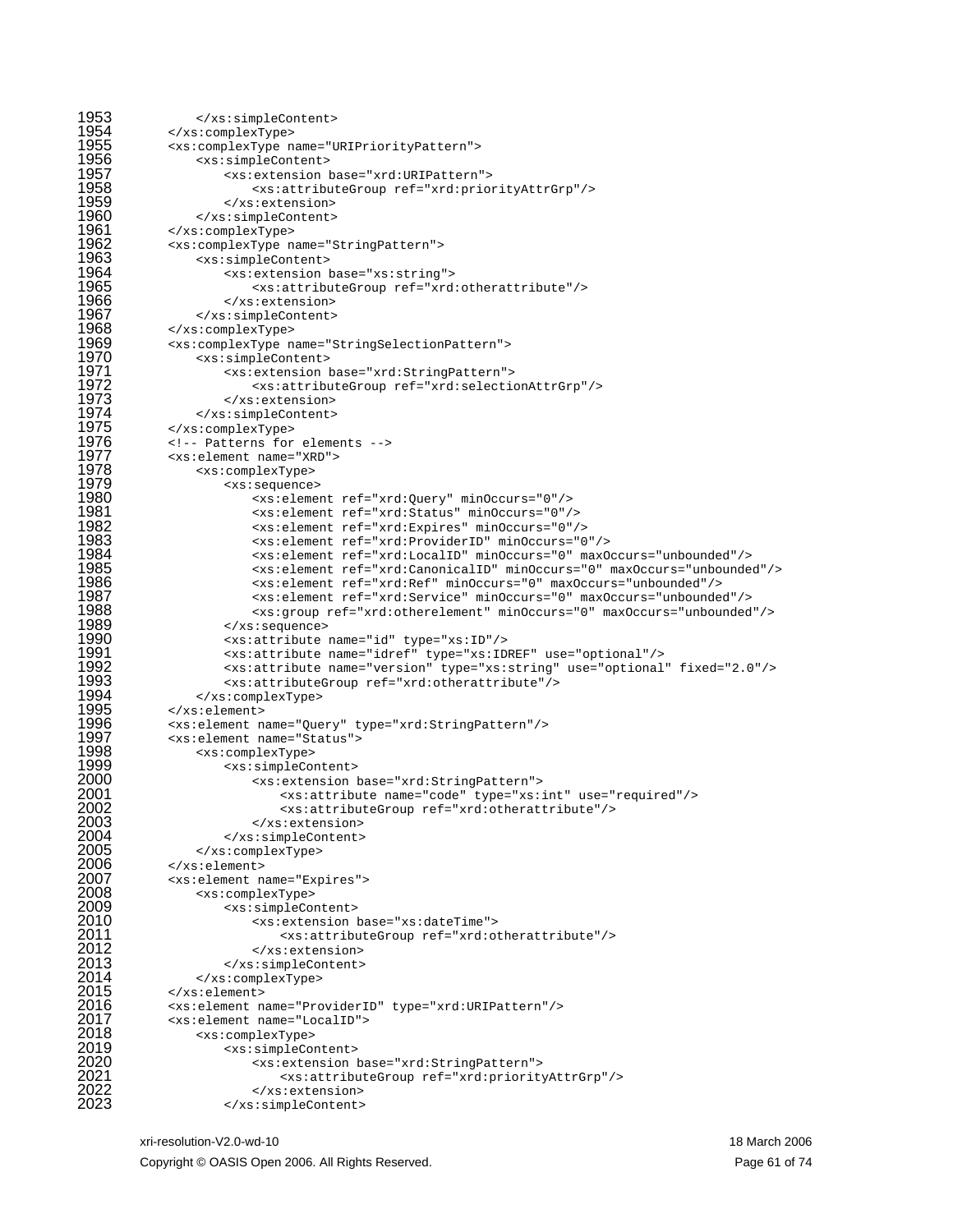```
2024 
2025 
2026 
2027 
2028 
2029 
2030 
2031 
2032 
2033 
2034 
2035 
2036 
2037 
2038 
2039 
2040 
2041 
2042 
2043 
2044 
2045 
2046 
2047 
2048 
2049 
2050 
2051 
2052 
2053 
2054 
2055 
2056 
2057 
2058 
2059 
2060 
2061 
2062 
2063 
2064 
2065 
2066 
2067 
2068 
2069 
2070 
2071 
2072 
2073 
2074 
2075 
2076 
                  </xs:complexType> 
              </xs:element> 
              <xs:element name="CanonicalID" type="xrd:URIPriorityPattern"/> 
              <xs:element name="Ref" type="xrd:URIPriorityPattern"/> 
              <xs:element name="Service"> 
                  <xs:complexType> 
                      <xs:sequence> 
                          <xs:element ref="xrd:ProviderID" minOccurs="0"/> 
                          <xs:element ref="xrd:Type" minOccurs="0" maxOccurs="unbounded"/> 
                          <xs:element ref="xrd:Path" minOccurs="0" maxOccurs="unbounded"/> 
                          <xs:element ref="xrd:MediaType" minOccurs="0" maxOccurs="unbounded"/> 
                          <xs:element ref="xrd:URI" minOccurs="0" maxOccurs="unbounded"/> 
                          <xs:group ref="xrd:otherelement" minOccurs="0" maxOccurs="unbounded"/> 
                      </xs:sequence> 
                      <xs:attributeGroup ref="xrd:priorityAttrGrp"/> 
                      <xs:attributeGroup ref="xrd:otherattribute"/> 
                 </xs:complexType> 
             </xs:element> 
              <xs:element name="Type"> 
                 <xs:complexType> 
                      <xs:simpleContent> 
                          <xs:extension base="xrd:URIPattern"> 
                              <xs:attributeGroup ref="xrd:selectionAttrGrp"/> 
                          </xs:extension> 
                      </xs:simpleContent> 
                  </xs:complexType> 
              </xs:element> 
              <xs:element name="MediaType" type="xrd:StringSelectionPattern"/> 
              <xs:element name="Path" type="xrd:StringSelectionPattern"/> 
              <xs:element name="URI"> 
                 <xs:complexType> 
                      <xs:simpleContent> 
                          <xs:extension base="xrd:URIPattern"> 
                              <xs:attributeGroup ref="xrd:priorityAttrGrp"/> 
                              <xs:attribute name="append"> 
                                  <xs:simpleType> 
                                      <xs:restriction base="xs:string"> 
                                           <xs:enumeration value="none"/> 
                                           <xs:enumeration value="local"/> 
                                          <xs:enumeration value="authority"/> 
                                          <xs:enumeration value="path"/> 
                                           <xs:enumeration value="query"/> 
                                          <xs:enumeration value="qxri"/> 
                                       </xs:restriction> 
                                  </xs:simpleType> 
                              </xs:attribute> 
                          </xs:extension> 
                      </xs:simpleContent> 
                  </xs:complexType> 
              </xs:element> 
         </xs:schema>
```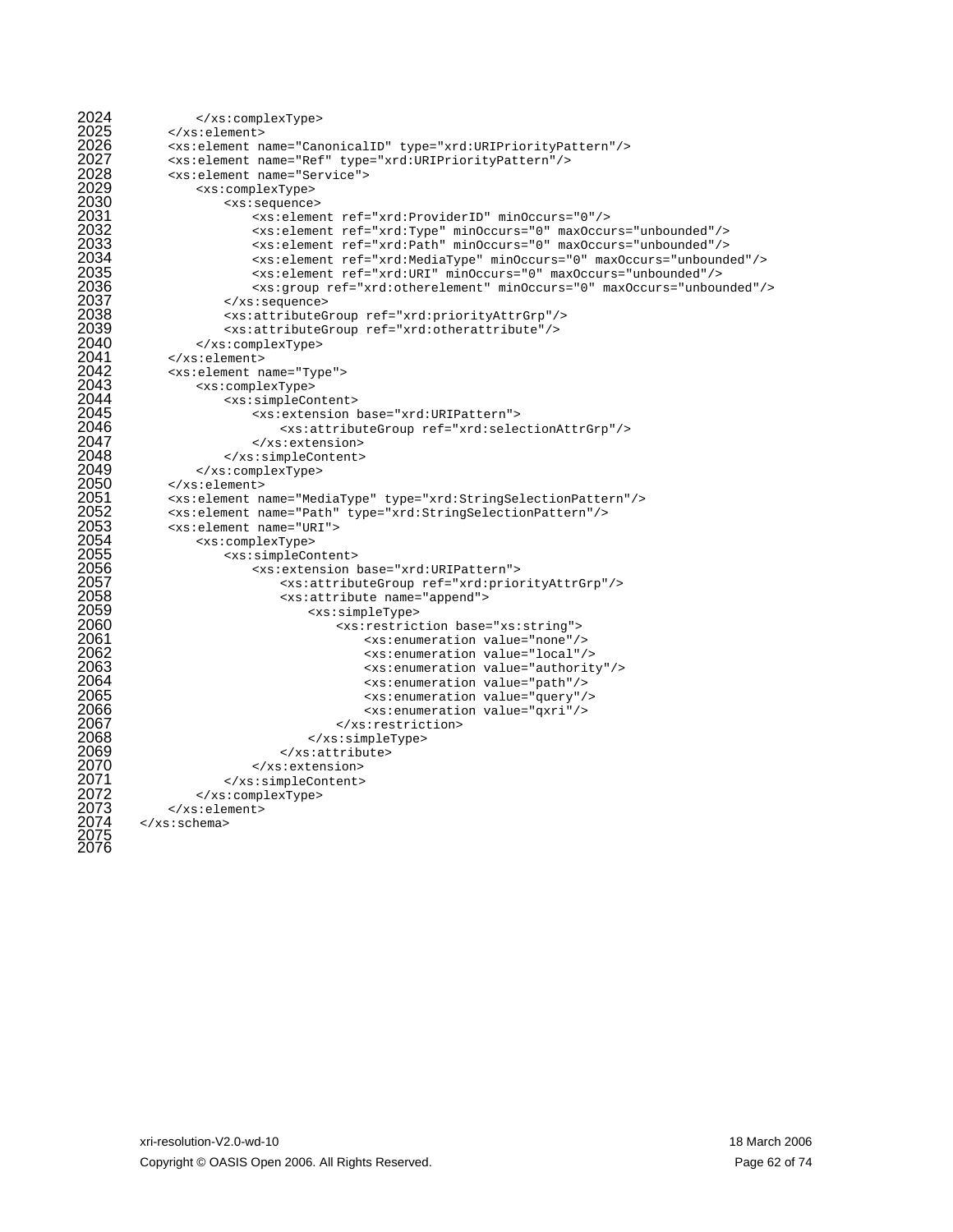### <sup>2077</sup>**Appendix B. RelaxNG Compact Syntax Schema**  2078 **for XRDS and XRD (Informative)**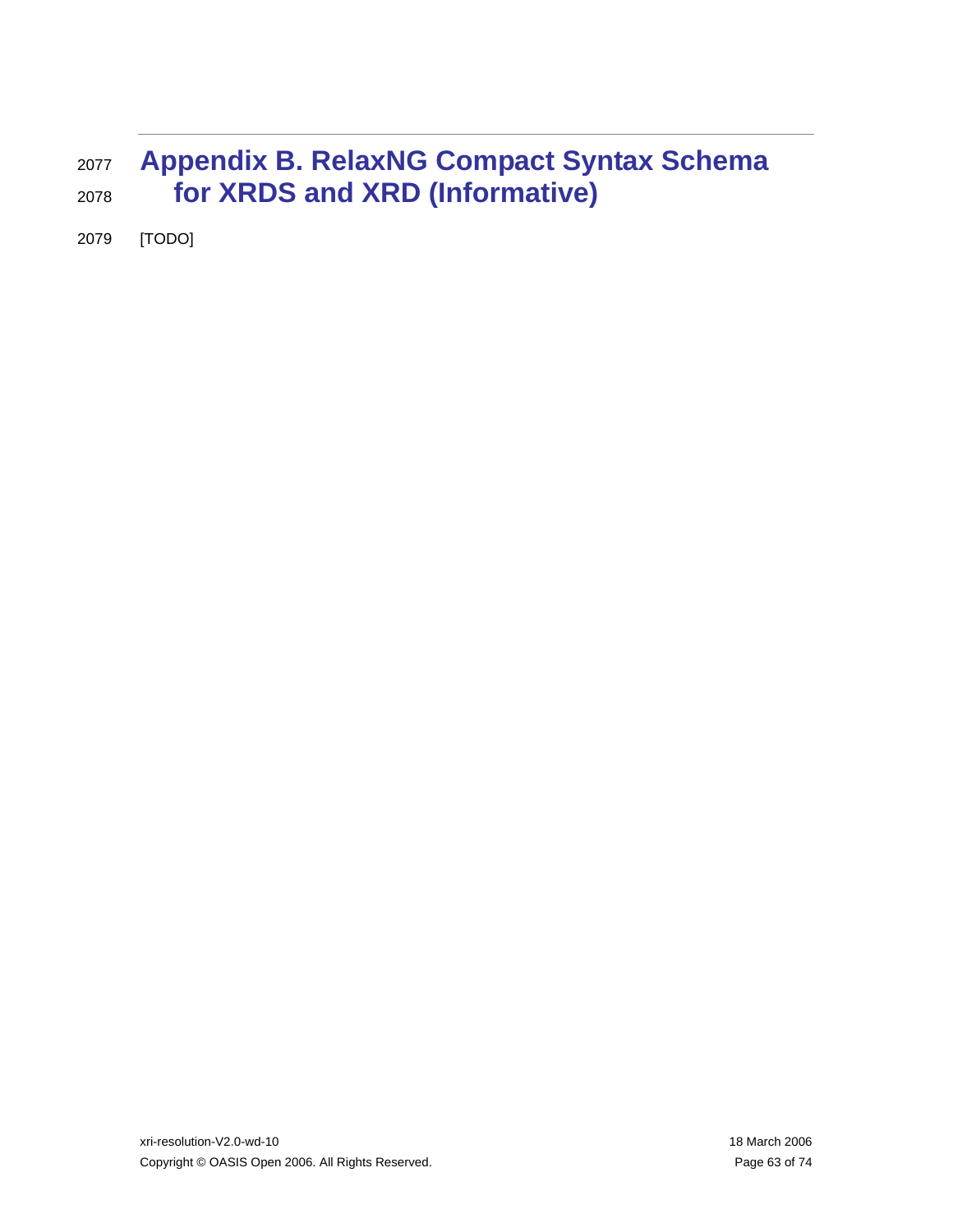## <sup>2080</sup>**Appendix C. Media Type Definition for**  2081 **application/xrds+xml (Normative)**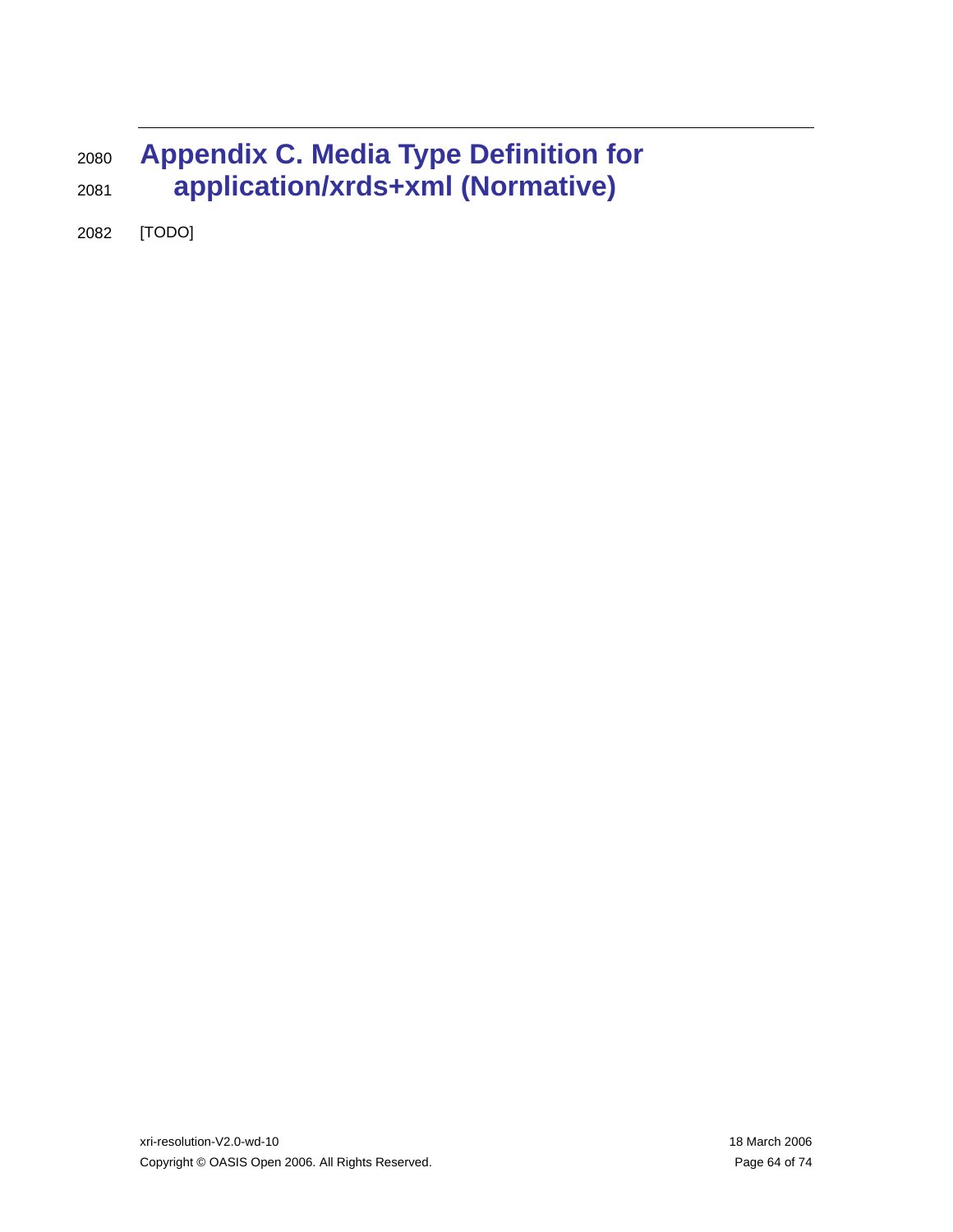## <sup>2083</sup>**Appendix D. Media Type Definition for**  2084 **application/xrd+xml (Normative)**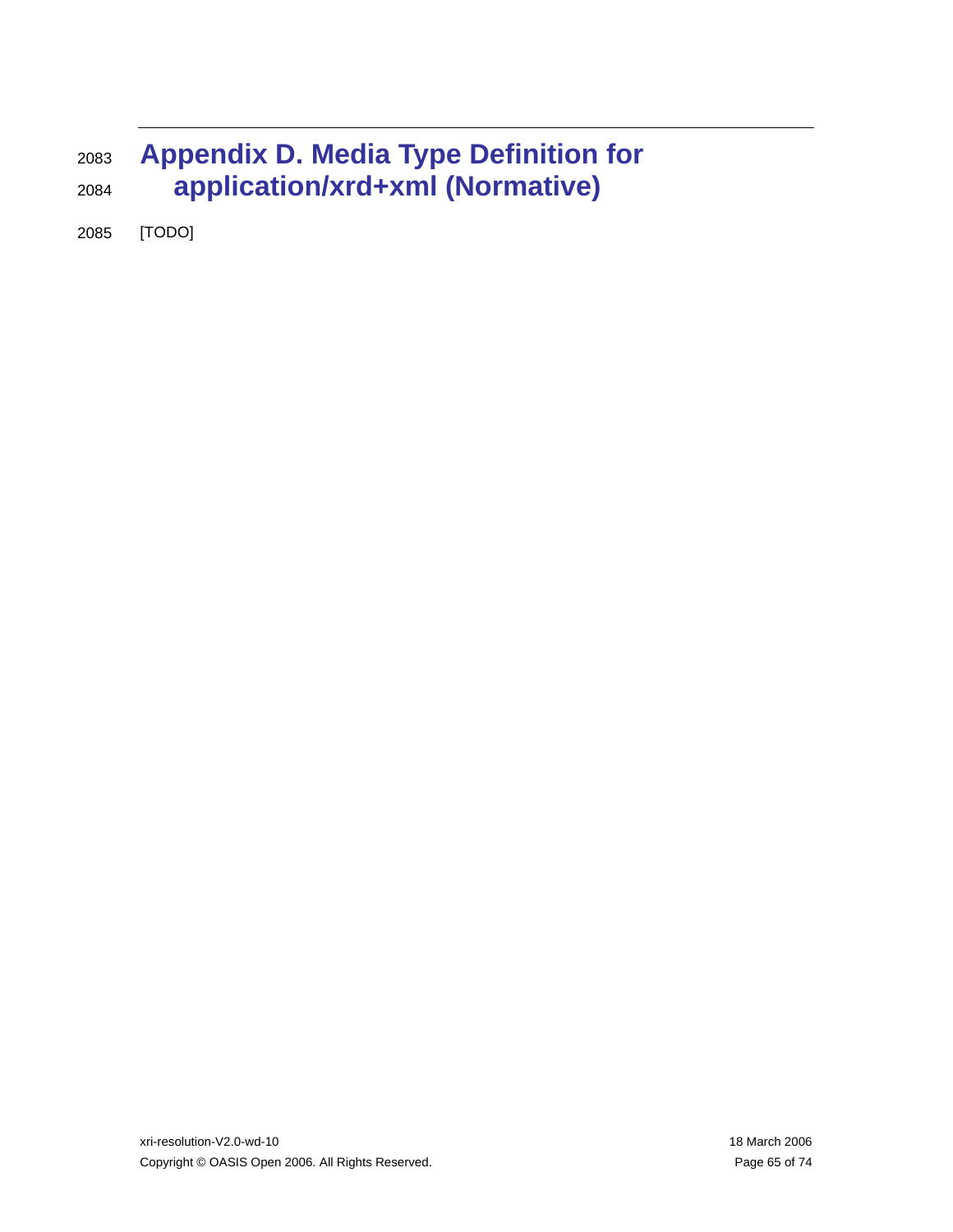### <sup>2086</sup>**Appendix E. Example Local Resolver Interface**  2087 **Definition (Informative)**

2088 2089 Following is a language-neutral example of an interface definition for a local XRI resolver consistent with the requirements of this specification.

2090 2091 2092 2093 The interface definition is provided as five operations where each operation takes three or more of the following input parameters. The input parameters are described here in terms of the normative text in section [4](#page-17-2). In all of these parameters, the value empty string ("") is interpreted the same as the value null.

2094

| Parameter name | <b>Description</b>                                                                                                                                                                         |  |
|----------------|--------------------------------------------------------------------------------------------------------------------------------------------------------------------------------------------|--|
| OXRI           | Query XRI as defined in section 4.1.1.                                                                                                                                                     |  |
| trustType      | The value of the trust media type subparameter of<br>the Resolution Media Type parameter as specified in<br>Table 6 of section 2.3, whose behavior is defined in<br>section 4.1.2.         |  |
| followRefs     | The value of the $\text{refs}$ media type subparameter of<br>the Resolution Media Type parameter as specified in<br>Table 6 of section 2.3, whose behavior is defined in<br>section 4.1.2. |  |
| sepType        | Service Type as defined in Table 8 of section 4.1.                                                                                                                                         |  |
| sepMediaType   | Service Media Type as defined in Table 8 of section<br>4.1.                                                                                                                                |  |

2095

2096 The five operations correspond to the following combinations of values of the Resolution Media

2097 Type parameter and its sep (service endpoint) subparameter (section [4.1.2](#page-18-0)) as shown below.

2098

|   | <b>Operation name</b> | <b>Resolution Media Type</b><br><b>Parameter Value</b> | sep Subparameter<br>Value |
|---|-----------------------|--------------------------------------------------------|---------------------------|
|   | resolveAuthToXRDS     | application/xrds+xml                                   | false                     |
| 2 | resolveAuthToXRD      | application/xrd+xml                                    | false                     |
| 3 | resolveSepToXRDS      | application/xrds+xml                                   | true                      |
| 4 | resolveSepToXRD       | application/xrd+xml                                    | true                      |
| 5 | resolveSepToURIList   | text/uri-list                                          | ignored                   |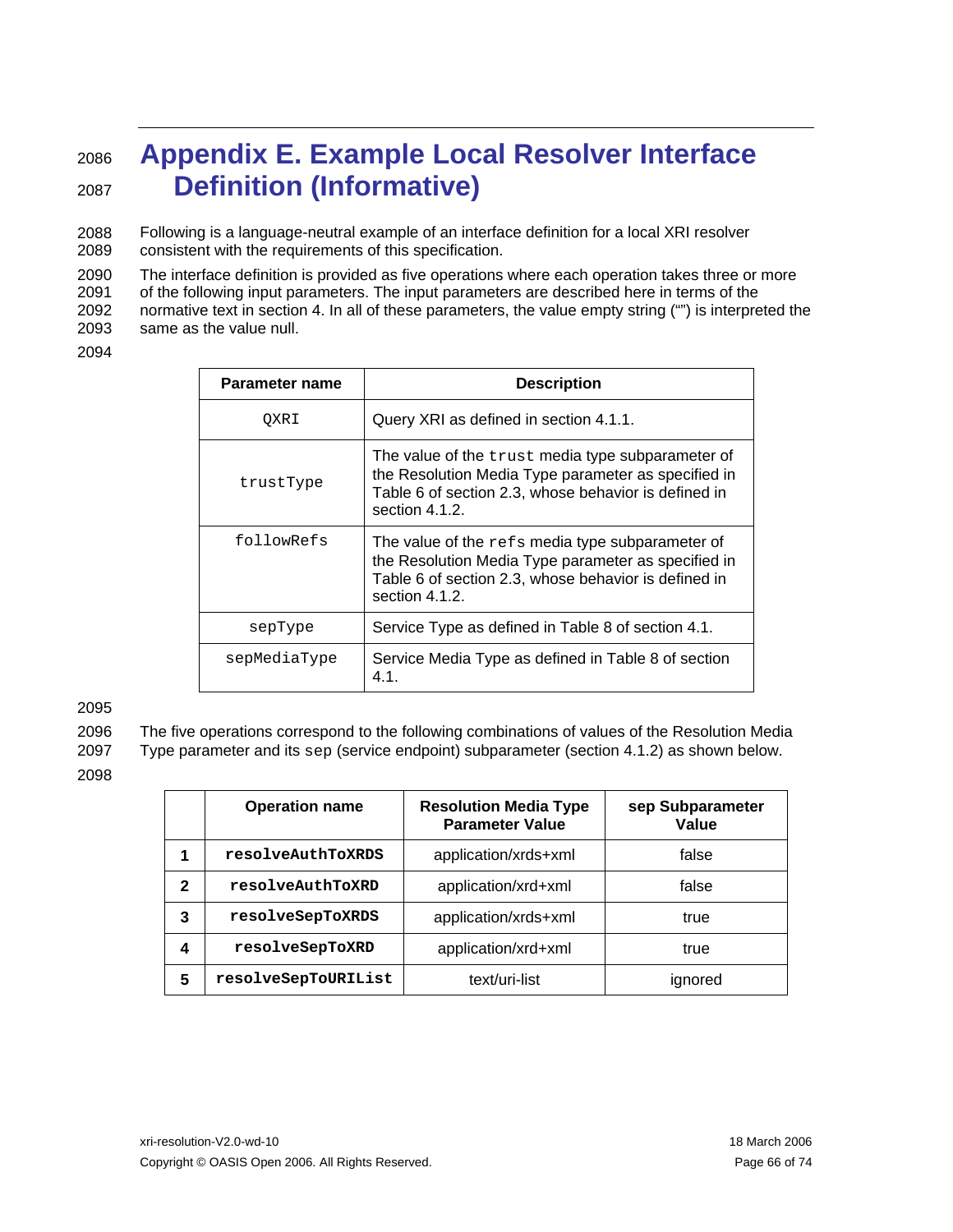2099 Following is the API and descriptions of the five operations.

| 2100                         | 1. Resolve Authority to XRDS                                                                                                                                                                                                                                         |
|------------------------------|----------------------------------------------------------------------------------------------------------------------------------------------------------------------------------------------------------------------------------------------------------------------|
| 2101                         | int resolveAuthToXRDS (                                                                                                                                                                                                                                              |
| 2102                         | in string QXRI, in string trustType, in boolean followRefs,                                                                                                                                                                                                          |
| 2103                         | out string XRDS, out string errorContext);                                                                                                                                                                                                                           |
| 2104<br>2105                 | Performs authority resolution only (sections 5 and 6) and outputs the XRDS as specified<br>in section 4.2.1 when the sep subparameter is false.                                                                                                                      |
| 2106<br>2107                 | Only the authority segment of the QXRI is processed by this function. If the QXRI<br>$\bullet$<br>contains a path or query component, it is ignored.                                                                                                                 |
| 2108                         | The output XRDS argument will be signed or not depending on the value of trustType.                                                                                                                                                                                  |
| 2109<br>2110<br>2111         | Returns the error code. If error, then the errorContext output argument may contain<br>$\bullet$<br>additional error information. The output XRDS will contain a final XRD with the same<br>status code and optional context information in its xrd: Status element. |
| 2112                         |                                                                                                                                                                                                                                                                      |
| 2113                         | 2. Resolve Authority to XRD                                                                                                                                                                                                                                          |
| 2114                         | int resolveAuthToXRD(                                                                                                                                                                                                                                                |
| 2115                         | in string QXRI, in string trustType, in boolean followRefs,                                                                                                                                                                                                          |
| 2116                         | out string XRD, out string errorContext);                                                                                                                                                                                                                            |
| 2117<br>2118                 | Performs authority resolution only (sections 5 and 6) and outputs the final XRD as<br>specified in section 4.2.2 when the sep subparameter is false.                                                                                                                 |
| 2119<br>2120                 | Only the authority segment of the QXRI is processed by this function. If the QXRI<br>$\bullet$<br>contains a path or query component, it is ignored.                                                                                                                 |
| 2121                         | The output XRD argument will be signed or not depending on the value of trustType.<br>$\bullet$                                                                                                                                                                      |
| 2122<br>2123<br>2124<br>2125 | Returns the error code. If error, then the errorContext output argument may contain<br>$\bullet$<br>additional error information. The output XRD will contain the same status code and<br>optional context information in its xrd: Status element.                   |
|                              |                                                                                                                                                                                                                                                                      |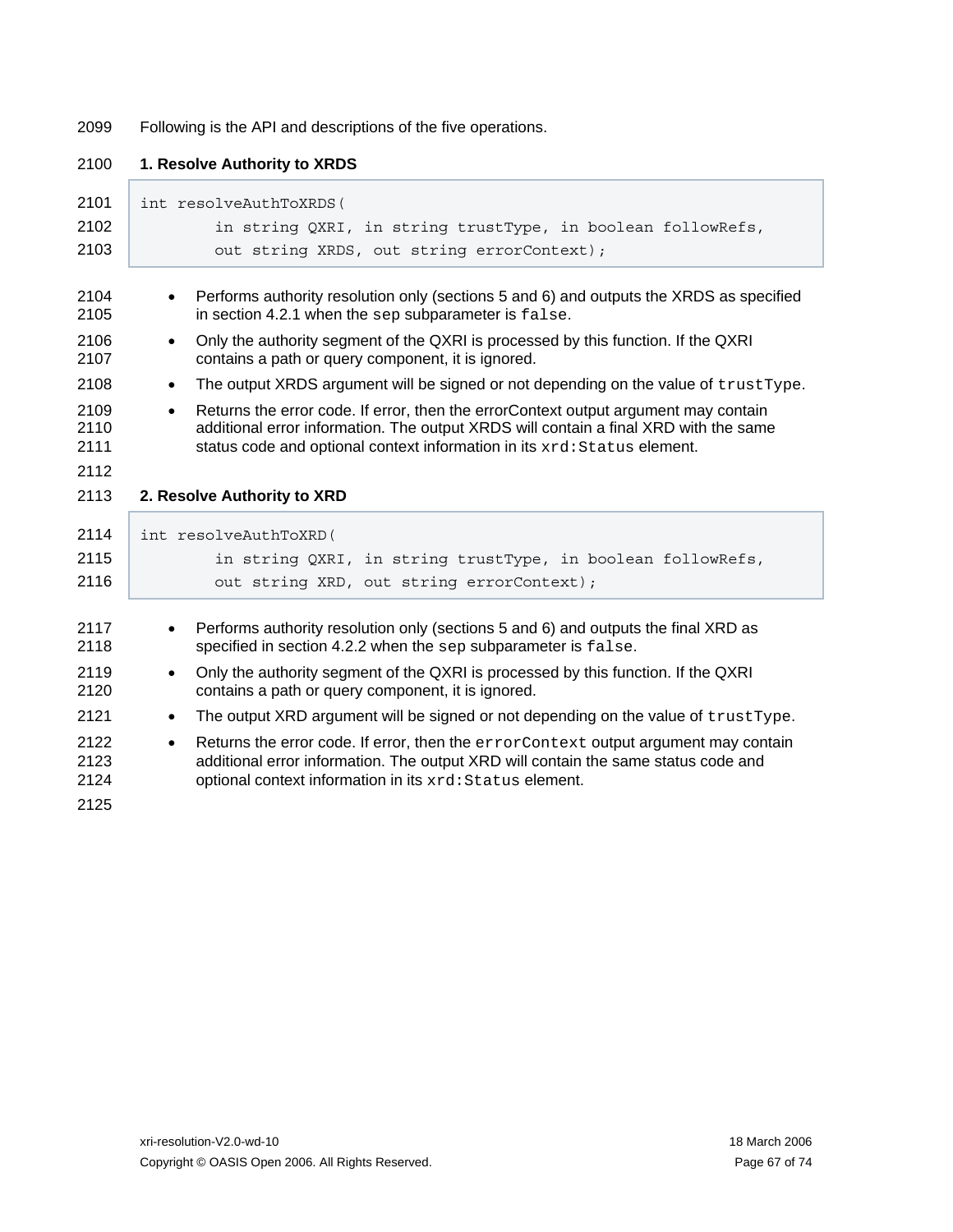Г

### 2126 **3. Resolve Service Endpoint to XRDS**

| 2127                                                                                                                 | int resolveSEPToXRDS(                                                                                                                                                                                                                                                                                                                                                                                                                                                                                                                                                                                                                                                                                                                                                                                                                                                                                                                                                                                                                                                                                    |
|----------------------------------------------------------------------------------------------------------------------|----------------------------------------------------------------------------------------------------------------------------------------------------------------------------------------------------------------------------------------------------------------------------------------------------------------------------------------------------------------------------------------------------------------------------------------------------------------------------------------------------------------------------------------------------------------------------------------------------------------------------------------------------------------------------------------------------------------------------------------------------------------------------------------------------------------------------------------------------------------------------------------------------------------------------------------------------------------------------------------------------------------------------------------------------------------------------------------------------------|
| 2128                                                                                                                 | in string QXRI, in string trustType, in string sepType,                                                                                                                                                                                                                                                                                                                                                                                                                                                                                                                                                                                                                                                                                                                                                                                                                                                                                                                                                                                                                                                  |
| 2129                                                                                                                 | in string sepMediaType, in boolean followRefs,                                                                                                                                                                                                                                                                                                                                                                                                                                                                                                                                                                                                                                                                                                                                                                                                                                                                                                                                                                                                                                                           |
| 2130                                                                                                                 | out string XRDS, out string errorContext);                                                                                                                                                                                                                                                                                                                                                                                                                                                                                                                                                                                                                                                                                                                                                                                                                                                                                                                                                                                                                                                               |
| 2131<br>2132<br>2133<br>2134<br>2135<br>2136<br>2137<br>2138<br>2139<br>2140<br>2141<br>2142<br>2143<br>2144<br>2145 | Performs authority resolution (sections 5 and 6) and service endpoint selection (section<br>8) and outputs the XRDS as specified in section 4.2.1 when the sep subparameter is<br>true.<br>As specified in section 4.2.1, the output XRDS document will contain a nested XRDS<br>$\bullet$<br>document as the final child element if reference processing was necessary to locate the<br>request service endpoint and the followRefs flag was set to true.<br>The final XRD in the output XRD will either contain at least one instance of the requested<br>$\bullet$<br>service endpoint or an error.<br>The output XRDS argument will be signed or not depending on the value of trustType.<br>$\bullet$<br>Returns the error code. If error, then the errorContext output argument may contain<br>$\bullet$<br>additional error information. The output XRDS will contain a final XRD with the same<br>status code and optional context information in its xrd: Status element.<br>For parameters sepType and sepMediaType, the value empty string ("") is interpreted<br>the same as the value null. |
| 2146                                                                                                                 | 4. Resolve Service Endpoint to XRD                                                                                                                                                                                                                                                                                                                                                                                                                                                                                                                                                                                                                                                                                                                                                                                                                                                                                                                                                                                                                                                                       |
|                                                                                                                      |                                                                                                                                                                                                                                                                                                                                                                                                                                                                                                                                                                                                                                                                                                                                                                                                                                                                                                                                                                                                                                                                                                          |
| 2147                                                                                                                 | int resolveSEPToXRD(                                                                                                                                                                                                                                                                                                                                                                                                                                                                                                                                                                                                                                                                                                                                                                                                                                                                                                                                                                                                                                                                                     |
| 2148                                                                                                                 | in string QXRI, in string trustType, in string sepType,                                                                                                                                                                                                                                                                                                                                                                                                                                                                                                                                                                                                                                                                                                                                                                                                                                                                                                                                                                                                                                                  |
| 2149                                                                                                                 | in string sepMediaType, in boolean followRefs,                                                                                                                                                                                                                                                                                                                                                                                                                                                                                                                                                                                                                                                                                                                                                                                                                                                                                                                                                                                                                                                           |
| 2150                                                                                                                 | out string XRDS, out string errorContext);                                                                                                                                                                                                                                                                                                                                                                                                                                                                                                                                                                                                                                                                                                                                                                                                                                                                                                                                                                                                                                                               |
| 2151<br>2152<br>2153                                                                                                 | Performs authority resolution (sections 5 and 6) and service endpoint selection (section<br>8) and outputs the XRD as specified in section 4.2.2 when the $sep$ subparameter is<br>true.                                                                                                                                                                                                                                                                                                                                                                                                                                                                                                                                                                                                                                                                                                                                                                                                                                                                                                                 |
| 2154<br>2155                                                                                                         | As specified in section 4.2.2, all elements in the output XRD subject to the global<br>$\bullet$<br>xrd: priority attribute will be returned in order of highest to lowest.                                                                                                                                                                                                                                                                                                                                                                                                                                                                                                                                                                                                                                                                                                                                                                                                                                                                                                                              |
| 2156<br>2157                                                                                                         | The output XRD will either contain at least one instance of the requested service<br>endpoint or an error.                                                                                                                                                                                                                                                                                                                                                                                                                                                                                                                                                                                                                                                                                                                                                                                                                                                                                                                                                                                               |
|                                                                                                                      |                                                                                                                                                                                                                                                                                                                                                                                                                                                                                                                                                                                                                                                                                                                                                                                                                                                                                                                                                                                                                                                                                                          |
|                                                                                                                      | The output XRD will be not be signed regardless of the value of trustType because the<br>$\bullet$<br>XRD will be filtered to only the selected service endpoints.                                                                                                                                                                                                                                                                                                                                                                                                                                                                                                                                                                                                                                                                                                                                                                                                                                                                                                                                       |
| 2158<br>2159<br>2160<br>2161<br>2162                                                                                 | Returns the error code. If error, then the errorContext output argument may contain<br>$\bullet$<br>additional error information. The output XRD will contain the same status code and<br>optional context information in its xrd: Status element.                                                                                                                                                                                                                                                                                                                                                                                                                                                                                                                                                                                                                                                                                                                                                                                                                                                       |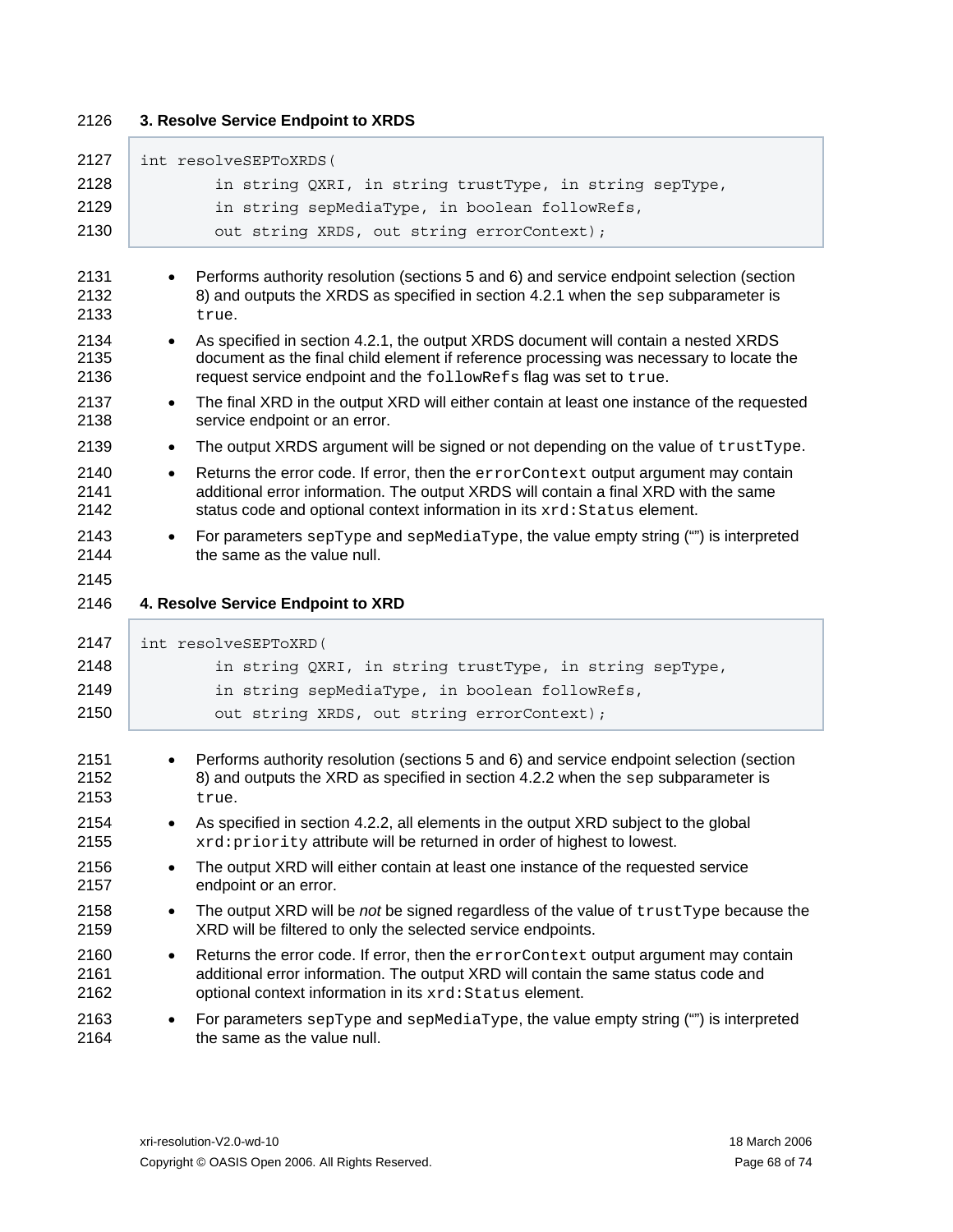### 2165 **5. Resolve Service Endpoint to URI List**

| 2166                                                 | int resolveSepToURIList(                                                                                                                                                                                                                                                                                                                                                                                                                                                                       |
|------------------------------------------------------|------------------------------------------------------------------------------------------------------------------------------------------------------------------------------------------------------------------------------------------------------------------------------------------------------------------------------------------------------------------------------------------------------------------------------------------------------------------------------------------------|
| 2167                                                 | in string QXRI, in string trustType, in string sepType,                                                                                                                                                                                                                                                                                                                                                                                                                                        |
| 2168                                                 | in string sepMediaType, in boolean followRefs,                                                                                                                                                                                                                                                                                                                                                                                                                                                 |
| 2169                                                 | out string [] URIList, out string errorContext);                                                                                                                                                                                                                                                                                                                                                                                                                                               |
| 2170<br>2171<br>2172<br>2173<br>2174<br>2175<br>2176 | • Performs authority resolution (sections 5 and 6) and service endpoint selection (section<br>8) and, upon success, outputs a non-empty URI List as specified in section 4.2.3.<br>Returns the error code. If error, then the output URI List will be empty, and the<br>$\bullet$<br>errorContext output argument may contain additional error information.<br>For parameters septype and sepMediatype, the value empty string ("") is interpreted<br>$\bullet$<br>the same as the value null. |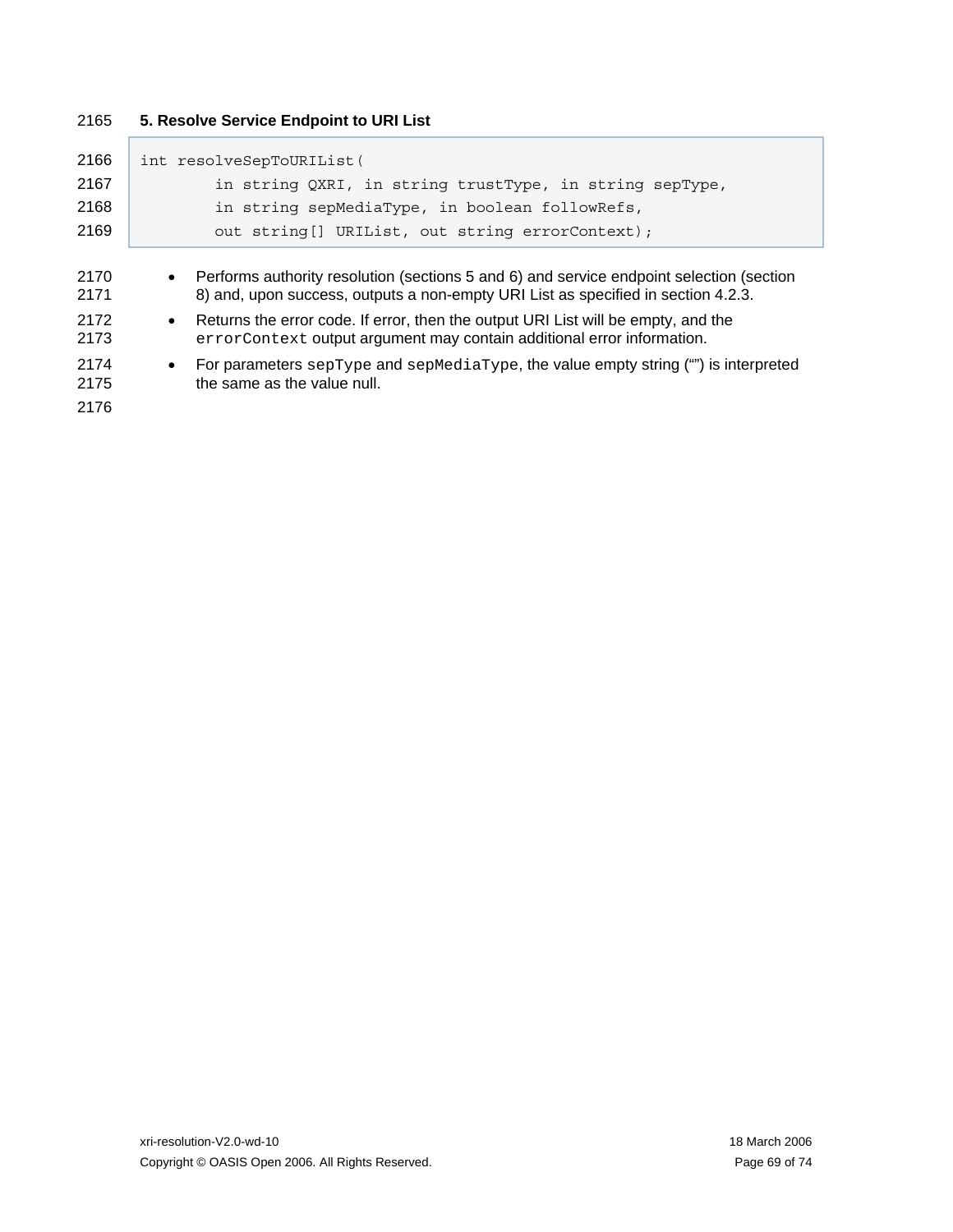## <sup>2177</sup>**Appendix F. Examples of Generic Authority**  2178 **Resolution (Informative)**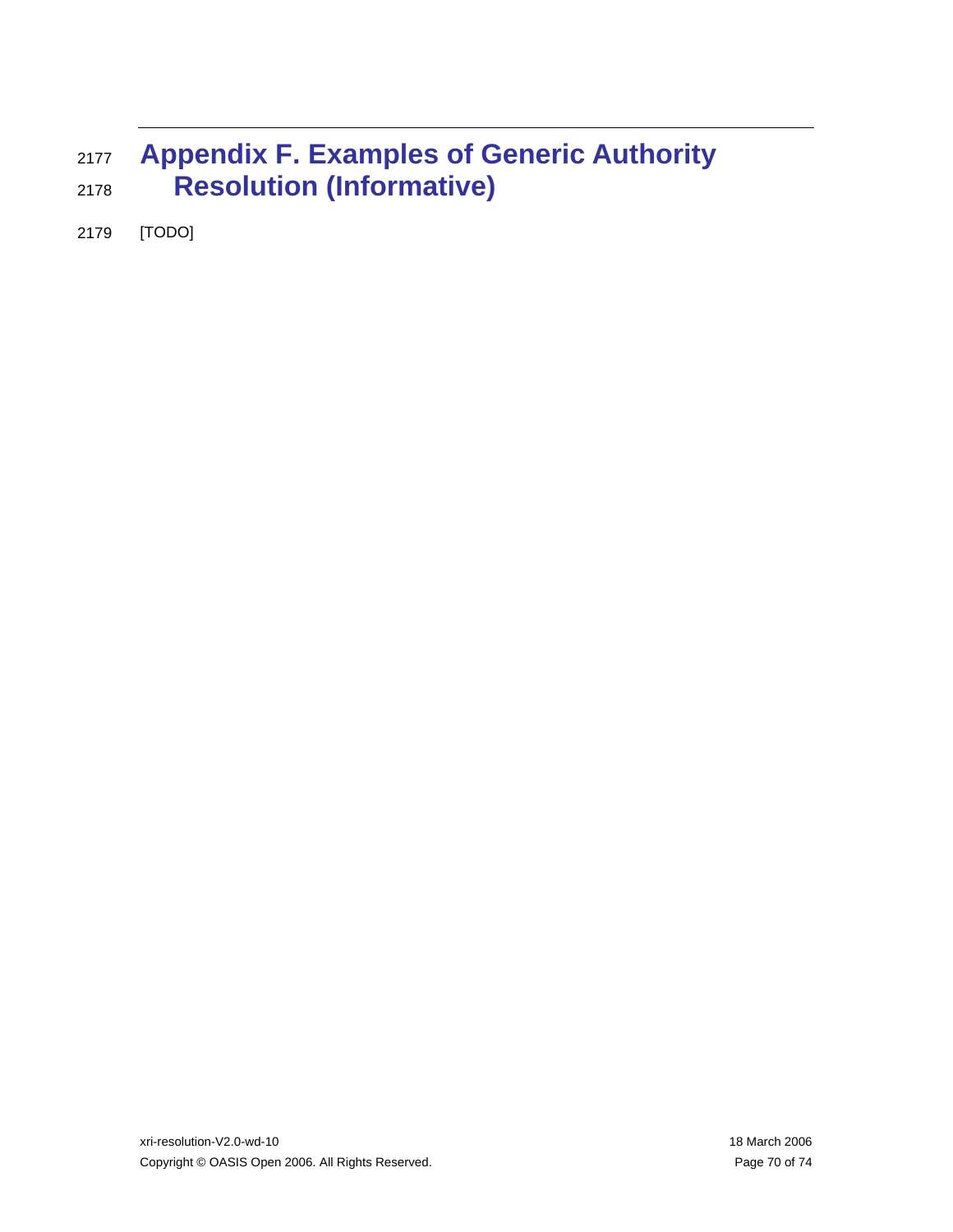## <sup>2180</sup>**Appendix G. Examples of SAML Trusted Authority**  2181 **Resolution (Informative)**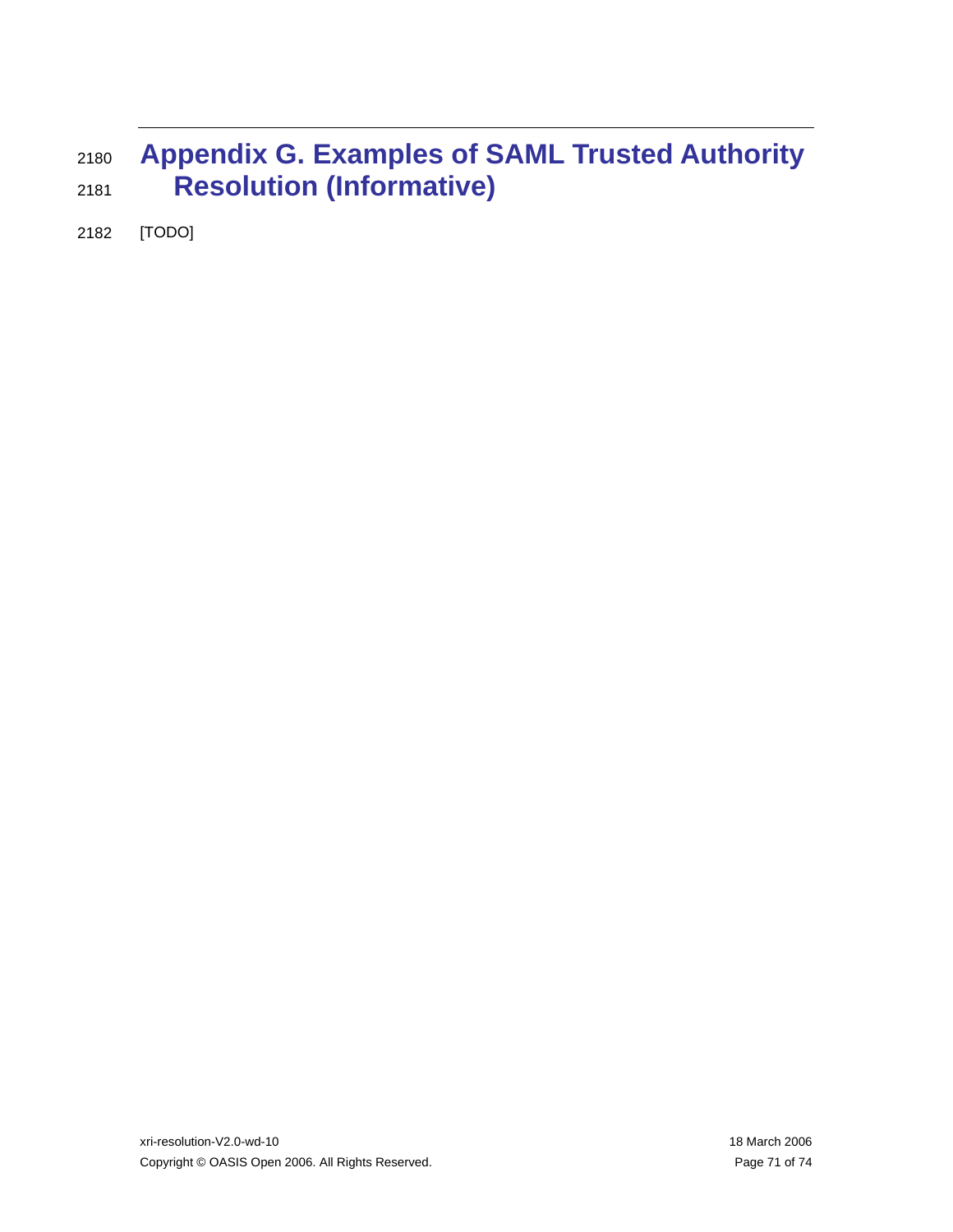## <sup>2183</sup>**Appendix H. Examples of Service Endpoint**  2184 **Selection (Informative)**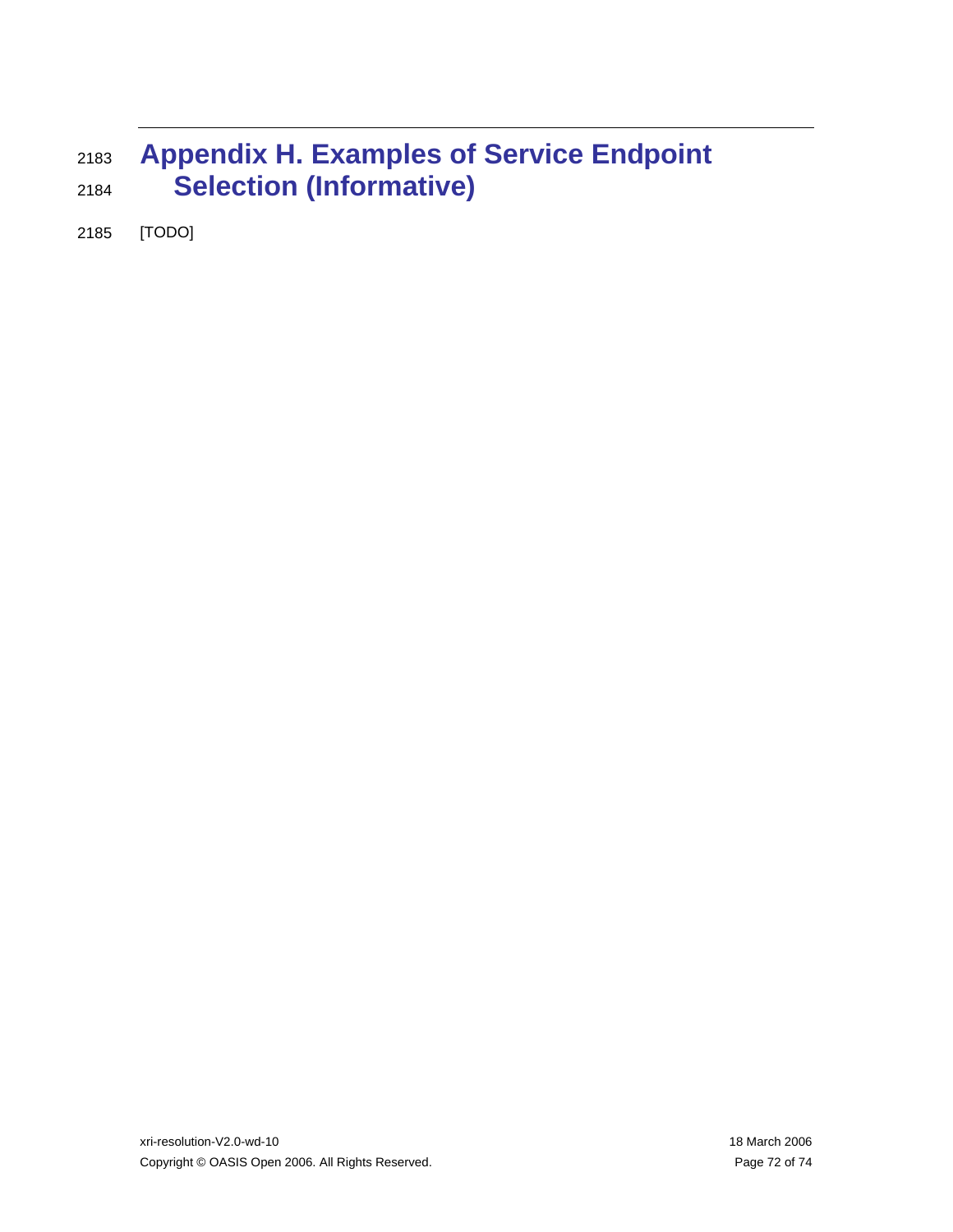## <sup>2186</sup>**Appendix I. Acknowledgments**

- 2187 2188 2189 The editors would like to acknowledge the contributions of the OASIS XRI Technical Committee, whose voting members at the time of publication were: • Geoffrey Strongin, Advanced Micro Devices
- 2190 • Ajay Madhok, AmSoft Systems
- 2191 • Jean-Jacques Dubray, Attachmate
- 2192 • William Barnhill, Booz Allen and Hamilton
- 2193 • Drummond Reed, Cordance Corporation
- 2194 • Marc Le Maitre, Cordance Corporation
- 2195 • Dave McAlpin, Epok
- 2196 • Loren West, Epok
- 2197 • Peter Davis, NeuStar
- 2198 • Masaki Nishitani, Nomura Research
- 2199 • Nat Sakimura, Nomura Research
- 2200 • Tetsu Watanabe, Nomura Research
- 2201 • Owen Davis, PlaNetwork
- 2202 • Victor Grey, PlaNetwork
- 2203 • Fen Labalme, PlaNetwork
- 2204 • Mike Lindelsee, Visa International
- 2205 • Gabriel Wachob, Visa International
- 2206 • Dave Wentker, Visa International
- 2207 • Bill Washburn, XDI.ORG

2208 2209 The editors also would like to acknowledge the following people for their contributions to previous versions of the OASIS XRI specifications (affiliations listed for OASIS members):

2210 2211 2212 2213 2214 2215 2216 2217 Thomas Bikeev, EAN International; Krishna Sankar, Cisco; Winston Bumpus, Dell; Joseph Moeller, EDS; Steve Green, Epok; Lance Hood, Epok; Adarbad Master, Epok; Davis McPherson, Epok; Chetan Sabnis, Epok; Phillipe LeBlanc, GemPlus; Jim Schreckengast, Gemplus; Xavier Serret, Gemplus; John McGarvey, IBM; Reva Modi, Infosys; Krishnan Rajagopalan, Novell; Tomonori Seki, NRI; James Bryce Clark, OASIS; Marc Stephenson, TSO; Mike Mealling, Verisign; Rajeev Maria, Visa International; Terence Spielman, Visa International; John Veizades, Visa International; Lark Allen, Wave Systems; Michael Willett, Wave Systems; Matthew Dovey; Eamonn Neylon; Mary Nishikawa; Lars Marius Garshol; Norman Paskin; Bernard Vatant.

2218 • A special acknowledgement to Jerry Kindall (Epok) for a full editorial review.